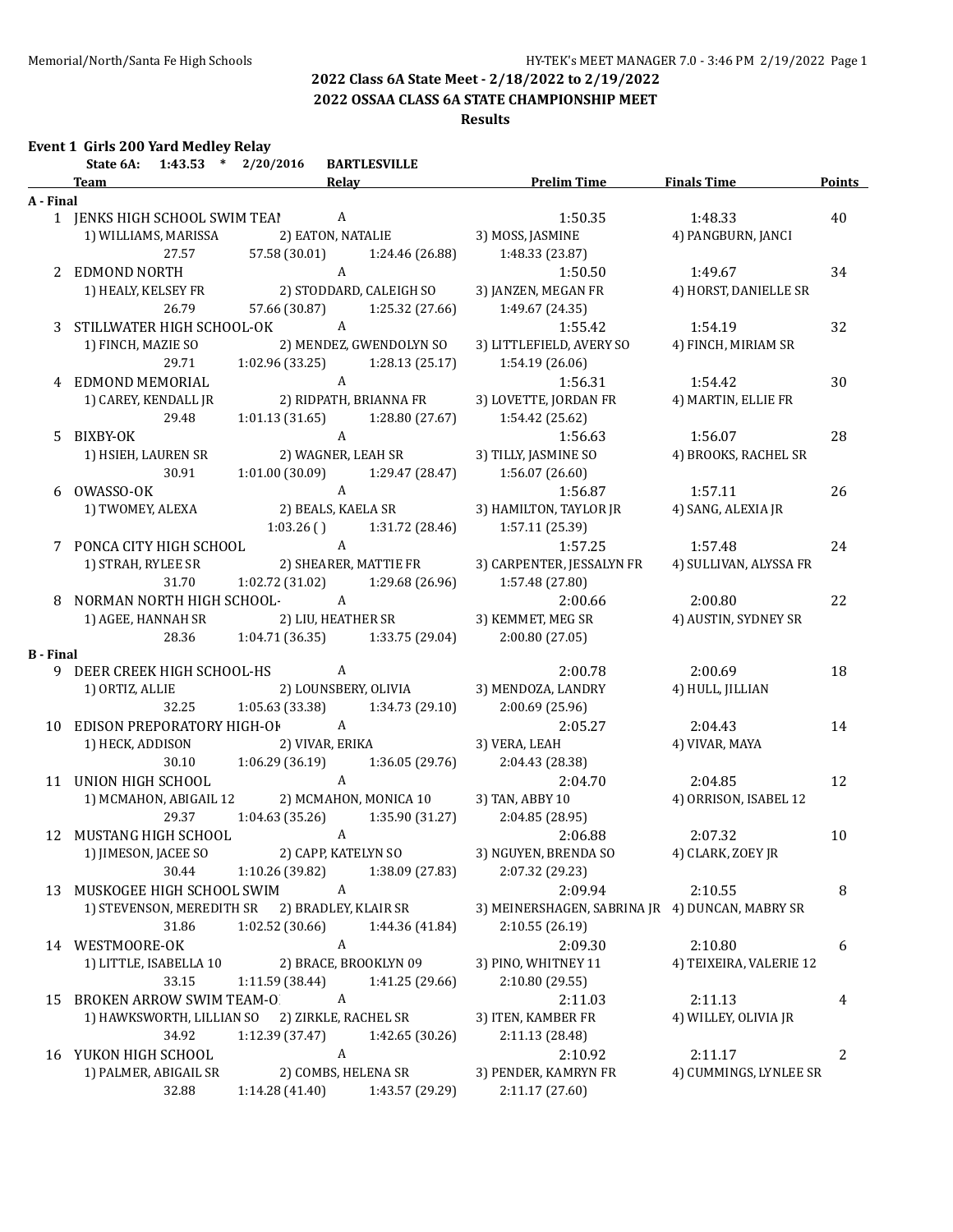**2022 OSSAA CLASS 6A STATE CHAMPIONSHIP MEET**

### **Results**

|    | Event 1 Girls 200 Yard Medley Relay<br>State 6A: 1:43.53 * 2/20/2016 |                 | <b>BARTLESVILLE</b>                                |                                                 |                         |
|----|----------------------------------------------------------------------|-----------------|----------------------------------------------------|-------------------------------------------------|-------------------------|
|    | <b>Team</b>                                                          |                 | <b>Relay</b>                                       | <b>Example 15 Seed Time 5 Prelim Time</b>       |                         |
|    | <b>Preliminaries</b>                                                 |                 |                                                    |                                                 |                         |
|    | 1 JENKS HIGH SCHOOL SWIM TEA! A                                      |                 |                                                    | 1:53.49                                         | 1:50.35 $q$             |
|    | 1) WILLIAMS, MARISSA                                                 |                 | 2) EATON, NATALIE                                  | 3) MOSS, JASMINE                                | 4) PANGBURN, JANCI      |
|    | 27.77                                                                | 57.95 (30.18)   | 1:25.39 (27.44)                                    | 1:50.35 (24.96)                                 |                         |
|    | 2 EDMOND NORTH                                                       |                 | $\boldsymbol{A}$                                   | 1:52.43                                         | $1:50.50$ q             |
|    | 1) HEALY, KELSEY FR                                                  |                 | 2) STODDARD, CALEIGH SO                            | 3) JANZEN, MEGAN FR                             | 4) HORST, DANIELLE SR   |
|    | 27.10                                                                | 58.28 (31.18)   | 1:26.20 (27.92)                                    | 1:50.50 (24.30)                                 |                         |
|    | 3 STILLWATER HIGH SCHOOL-OK                                          |                 | A                                                  | 1:57.28                                         | 1:55.42 $q$             |
|    | 1) FINCH, MAZIE SO                                                   |                 | 2) MENDEZ, GWENDOLYN SO                            | 3) LITTLEFIELD, AVERY SO                        | 4) FINCH, MIRIAM SR     |
|    | 29.25                                                                | 1:03.18 (33.93) | 1:28.70 (25.52)                                    | 1:55.42 (26.72)                                 |                         |
|    | 4 EDMOND MEMORIAL                                                    |                 | A                                                  | 1:57.04                                         | 1:56.31 $q$             |
|    | 1) CAREY, KENDALL JR                                                 |                 | 2) RIDPATH, BRIANNA FR                             | 3) LOVETTE, JORDAN FR                           | 4) MARTIN, ELLIE FR     |
|    | 30.36                                                                |                 | $1:02.65(32.29)$ $1:30.29(27.64)$                  | 1:56.31 (26.02)                                 |                         |
|    | 5 BIXBY-OK                                                           |                 | A                                                  | 1:58.11                                         | 1:56.63 $q$             |
|    | 1) HSIEH, LAUREN SR                                                  |                 | 2) WAGNER, LEAH SR                                 | 3) TILLY, JASMINE SO                            | 4) BROOKS, RACHEL SR    |
|    | 31.06                                                                |                 | $1:01.55(30.49)$ $1:30.21(28.66)$ $1:56.63(26.42)$ |                                                 |                         |
|    | 6 OWASSO-OK                                                          |                 |                                                    | 1:56.84                                         | 1:56.87 $q$             |
|    | 1) TWOMEY, ALEXA                                                     |                 | A<br>2) BEALS, KAELA SR                            | 3) HAMILTON, TAYLOR JR                          | 4) SANG, ALEXIA JR      |
|    | 30.25                                                                |                 | $1:03.38(33.13)$ $1:31.49(28.11)$ $1:56.87(25.38)$ |                                                 |                         |
|    | 7 PONCA CITY HIGH SCHOOL                                             | $\overline{A}$  |                                                    | 1:58.36                                         | 1:57.25 $q$             |
|    | 1) STRAH, RYLEE SR                                                   |                 | 2) SHEARER, MATTIE FR                              | 3) CARPENTER, JESSALYN FR                       | 4) SULLIVAN, ALYSSA FR  |
|    | 32.40                                                                |                 | $1:02.69$ (30.29) $1:29.41$ (26.72)                | 1:57.25 (27.84)                                 |                         |
|    | 8 NORMAN NORTH HIGH SCHOOL- A                                        |                 |                                                    | 2:04.16                                         | $2:00.66$ q             |
|    | 1) AGEE, HANNAH SR                                                   |                 | 2) LIU, HEATHER SR                                 | 3) KEMMET, MEG SR                               | 4) AUSTIN, SYDNEY SR    |
|    | 28.08                                                                |                 | $1:04.05(35.97)$ $1:33.62(29.57)$                  | 2:00.66 (27.04)                                 |                         |
|    | 9 DEER CREEK HIGH SCHOOL-HS                                          |                 | $\mathbf{A}$                                       | 1:59.34                                         | $2:00.78$ q             |
|    | 1) ORTIZ, ALLIE                                                      |                 | 2) LOUNSBERY, OLIVIA                               | 3) MENDOZA, LANDRY                              | 4) HULL, JILLIAN        |
|    | 41.72                                                                | 1:05.29 (23.57) | 1:34.36 (29.07)                                    | 2:00.78 (26.42)                                 |                         |
|    | 10 UNION HIGH SCHOOL                                                 |                 | $\mathbf{A}$                                       | 2:05.10                                         | $2:04.70$ q             |
|    | 1) MCMAHON, ABIGAIL 12                                               |                 | 2) MCMAHON, MONICA 10                              | 3) TAN, ABBY 10                                 | 4) ORRISON, ISABEL 12   |
|    | 29.51                                                                | 1:03.60 (34.09) | 1:36.25(32.65)                                     | 2:04.70 (28.45)                                 |                         |
|    | 11 EDISON PREPORATORY HIGH-OF A                                      |                 |                                                    | 2:07.30                                         | $2:05.27$ q             |
|    | 1) HECK, ADDISON                                                     |                 | 2) VIVAR, ERIKA                                    | 3) VERA, LEAH                                   | 4) VIVAR, MAYA          |
|    | 30.47                                                                | 1:06.35(35.88)  | 1:36.59 (30.24)                                    | 2:05.27(28.68)                                  |                         |
|    | 12 MUSTANG HIGH SCHOOL                                               |                 | A                                                  | 2:06.26                                         | $2:06.88$ q             |
|    | 1) JIMESON, JACEE SO                                                 |                 | 2) CAPP, KATELYN SO                                | 3) NGUYEN, BRENDA SO                            | 4) CLARK, ZOEY JR       |
|    | 30.07                                                                |                 | 1:37.05()                                          | 2:06.88 (29.83)                                 |                         |
| 13 | WESTMOORE-OK                                                         |                 | A                                                  | 2:11.44                                         | $2:09.30$ q             |
|    | 1) LITTLE, ISABELLA 10                                               |                 | 2) BRACE, BROOKLYN 09                              | 3) PINO, WHITNEY 11                             | 4) TEIXEIRA, VALERIE 12 |
|    | 33.07                                                                | 1:10.46 (37.39) | 1:39.40 (28.94)                                    | 2:09.30 (29.90)                                 |                         |
|    | 14 MUSKOGEE HIGH SCHOOL SWIM                                         |                 | A                                                  | 2:10.65                                         | $2:09.94$ q             |
|    | 1) STEVENSON, MEREDITH SR                                            |                 | 2) BRADLEY, KLAIR SR                               | 3) MEINERSHAGEN, SABRINA JR 4) DUNCAN, MABRY SR |                         |
|    | 30.73                                                                | 1:01.04 (30.31) | 1:37.44 (36.40)                                    | 2:09.94 (32.50)                                 |                         |
|    | 15 YUKON HIGH SCHOOL                                                 |                 | A                                                  | 2:11.12                                         | $2:10.92$ q             |
|    | 1) PALMER, ABIGAIL SR                                                |                 | 2) COMBS, HELENA SR                                | 3) PENDER, KAMRYN FR                            | 4) CUMMINGS, LYNLEE SR  |
|    | 32.69                                                                | 1:13.73 (41.04) | 1:43.29 (29.56)                                    | 2:10.92 (27.63)                                 |                         |
| 16 | <b>BROKEN ARROW SWIM TEAM-O</b>                                      |                 | $\boldsymbol{A}$                                   | 2:12.71                                         | $2:11.03$ q             |
|    | 1) HAWKSWORTH, LILLIAN SO                                            |                 | 2) ZIRKLE, RACHEL SR                               | 3) ITEN, KAMBER FR                              | 4) WILLEY, OLIVIA JR    |
|    | 34.09                                                                | 1:11.58 (37.49) | 2:11.03 (59.45)                                    |                                                 |                         |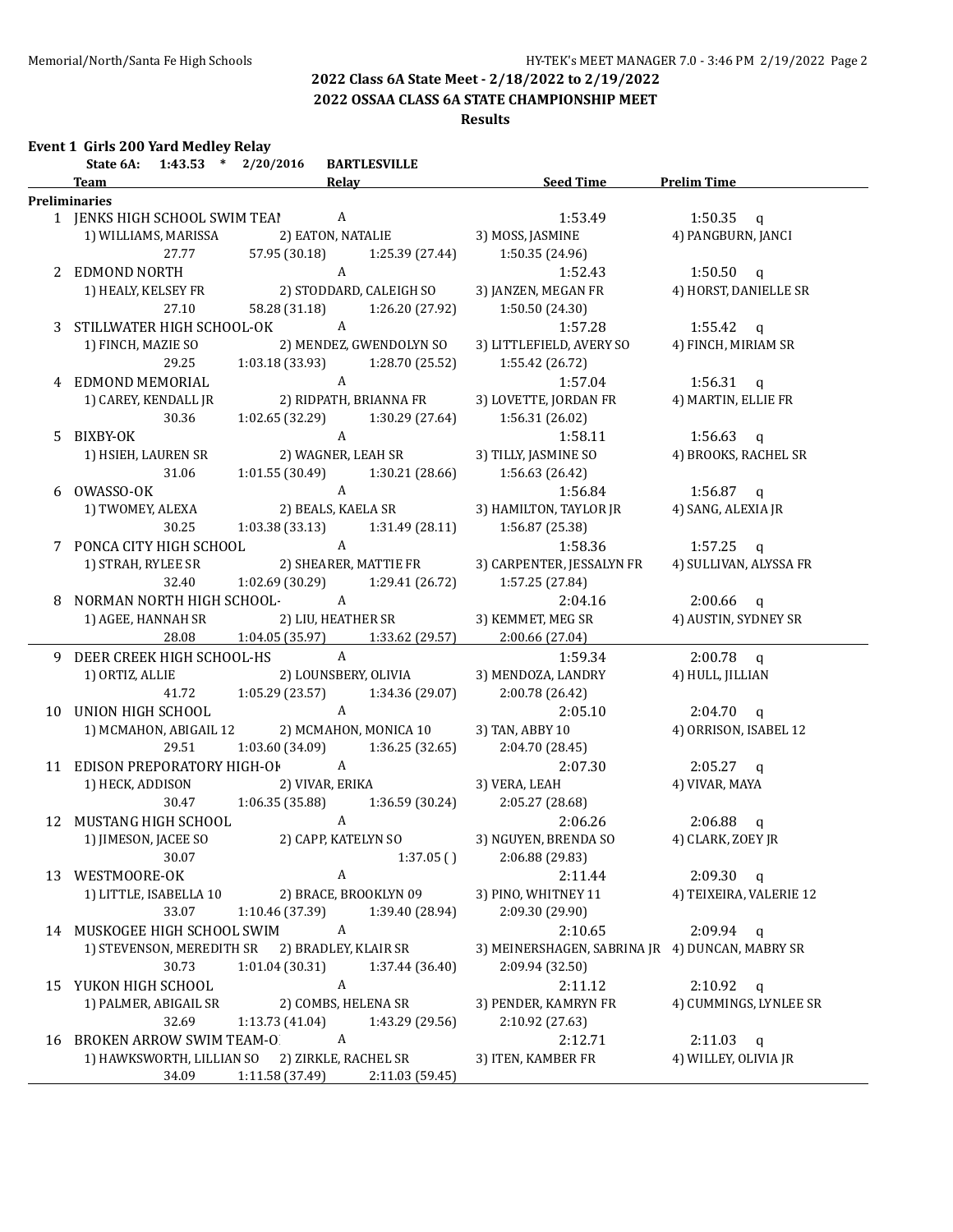## **2022 OSSAA CLASS 6A STATE CHAMPIONSHIP MEET**

## **Results**

### **Preliminaries ... (Event 1 Girls 200 Yard Medley Relay) Team Relay Seed Time Prelim Time** 17 BOOKER T WASHINGTON-OK A 2:09.27 2:11.16 1) RODRIGUEZ, ALEXA SR 2) OJEDA LEE, REBEKAH SO 3) SALCHER, MCKENZIE JR 4) KERPON, AVERY SR 34.19 1:09.23 (35.04) 1:42.30 (33.07) 2:11.16 (28.86) 18 MOORE HIGH SCHOOL-OK A 2:11.89 2:11.52 1) THETFORD, MAKENZIE 10 2) PHAN, ELENA 09 3) NELSON, KAYLAN 12 4) STODDARD, KATELYN 12 33.71 1:11.25 (37.54) 1:40.07 (28.82) 2:11.52 (31.45) 19 SOUTHMOORE-OK A 2:36.00 2:35.09 1) VALERIO WEEKLEY, SOLANA 122) OSBURN, AUBREY 09 3) JAWORSKY, AUDREY 11 4) TRAN, TINA 12 40.91 1:21.80 (40.89) 1:58.65 (36.85) 2:35.09 (36.44) --- PIEDMONT HIGH SCHOOL-OK A 2:37.58 DQ 1) DEASON, ELLA 2) O'HAIR, NATALIE 3) SIMS, RENEE 4) WORTMAN, TAYLOR 47.43 1:29.82 (42.39) 2:05.35 (35.53) --- BARTLESVILLE HIGH SCHOOL-OK A 1:54.76 DO 1) HOWZE, EMMA SO 2) HOWZE, AIDAN SR 3) MOORE, MORGAN SR 4) BURKE, GABRIELLE FR 28.32 58.32 (30.00) 1:25.42 (27.10) --- EDMOND SANTA FE A 2:06.78 DQ 1) GABBARD, LAUREN SR 2) PENNINGTON, CHLOE 3) SHAFFER, KAMRYN JR 34.86 1:11.65 (36.79) 1:42.20 (30.55) **Event 2 Boys 200 Yard Medley Relay State 6A: 1:31.61 \* 2/16/2019 NORMAN NORTH HIGH SCHOOL Norma A Hayes, J Tang, D Wilson, N Tucker Team Relay Prelim Time Finals Time Points A - Final** 1 IENKS HIGH SCHOOL SWIM TEAI A 1:39.48 1:39.48 1:37.92 40 1) RAU, JOSH 2) MATTHEWS, ETHAN 3) CHATZIGIANNIDIS, ANDREAS 4) TRUONG, IAN 24.85 52.06 (27.21) 1:16.11 (24.05) 1:37.92 (21.81) 2 EDMOND NORTH A 2.6 A 2.6 A 2.6 A 2.6 A 2.6 A 2.6 A 2.6 A 2.6 A 2.6 A 2.6 A 2.6 A 2.6 A 2.6 A 2.6 A 2.6 A 2.6 A 2.6 A 2.6 A 2.6 A 2.6 A 2.6 A 2.6 A 2.6 A 2.6 A 2.6 A 2.6 A 2.6 A 2.6 A 2.6 A 2.6 A 2.6 A 2.6 A 2.6 A 2.6 A 2 1) HEALY, RYAN JR 2) HO, COLLIN SO 3) THOMAS, JACKSON JR 4) CONWAY, RILEY FR 24.38 53.37 (28.99) 1:17.52 (24.15) 1:39.31 (21.79) 3 UNION HIGH SCHOOL A A 1:42.44 1:40.63 32 1) LAFOLLETTE, BRYCE 11 2) VONHARTITZSCH, TRENTON 123) FAULKNER, COLIN 11 4) WISE, JACOB 12 26.13 51.93 (25.80) 1:16.88 (24.95) 1:40.63 (23.75) 4 NORMAN NORTH HIGH SCHOOL- A 1:44.24 1:43.53 30 1) XING, JERRY SR 2) CLYMER, REED SR 3) NGUYEN, LUCAS SR 4) YANG, FELIX SR 26.53 54.00 (27.47) 1:19.54 (25.54) 1:43.53 (23.99) 5 BARTLESVILLE HIGH SCHOOL-O A 1:45.49 1:44.02 28 1) CRAIG, GRIFFIN SO 2) PETERSON, ETHAN FR 3) MOORE, JARRETT JR 4) GHONASGI, OM JR 23.46 53.61 (30.15) 1:18.39 (24.78) 1:44.02 (25.63) 6 MUSTANG HIGH SCHOOL A 1:48.35 1:46.89 26 1) WHITE, BRODY JR 2) TORRES, JOSH SR 3) NGUYEN, DONALD SR 4) WALSWICK, AIDEN SR 28.14 57.47 (29.33) 1:23.55 (26.08) 1:46.89 (23.34) 7 STILLWATER HIGH SCHOOL-OK A 1:50.83 1:50.19 24 1) KIM, ALEX FR 2) OJEDA, PAUL JR 3) PROPST, LOGAN JR 4) HILL, ALEX JR 27.81 58.18 (30.37) 1:26.56 (28.38) 1:50.19 (23.63) 8 BOOKER T WASHINGTON-OK A 22 1) FAULKNER, WILLEM SR 2) CATALANO, ZACH SO 3) ROLSTON, GUS SR 4) KING, ANDREW FR 29.86 1:00.75 (30.89) 1:26.92 (26.17) 1:51.24 (24.32) **B - Final** 9 BROKEN ARROW SWIM TEAM-O A 1:51.56 1:51.19 18 1) SIMPSON, KADE SO 2) STEFFAN, TYLER SO 3) BENWARE, DOMINIC JR 4) FARLOW, TIMOTHY SR 29.50 1:00.24 (30.74) 1:26.38 (26.14) 1:51.19 (24.81)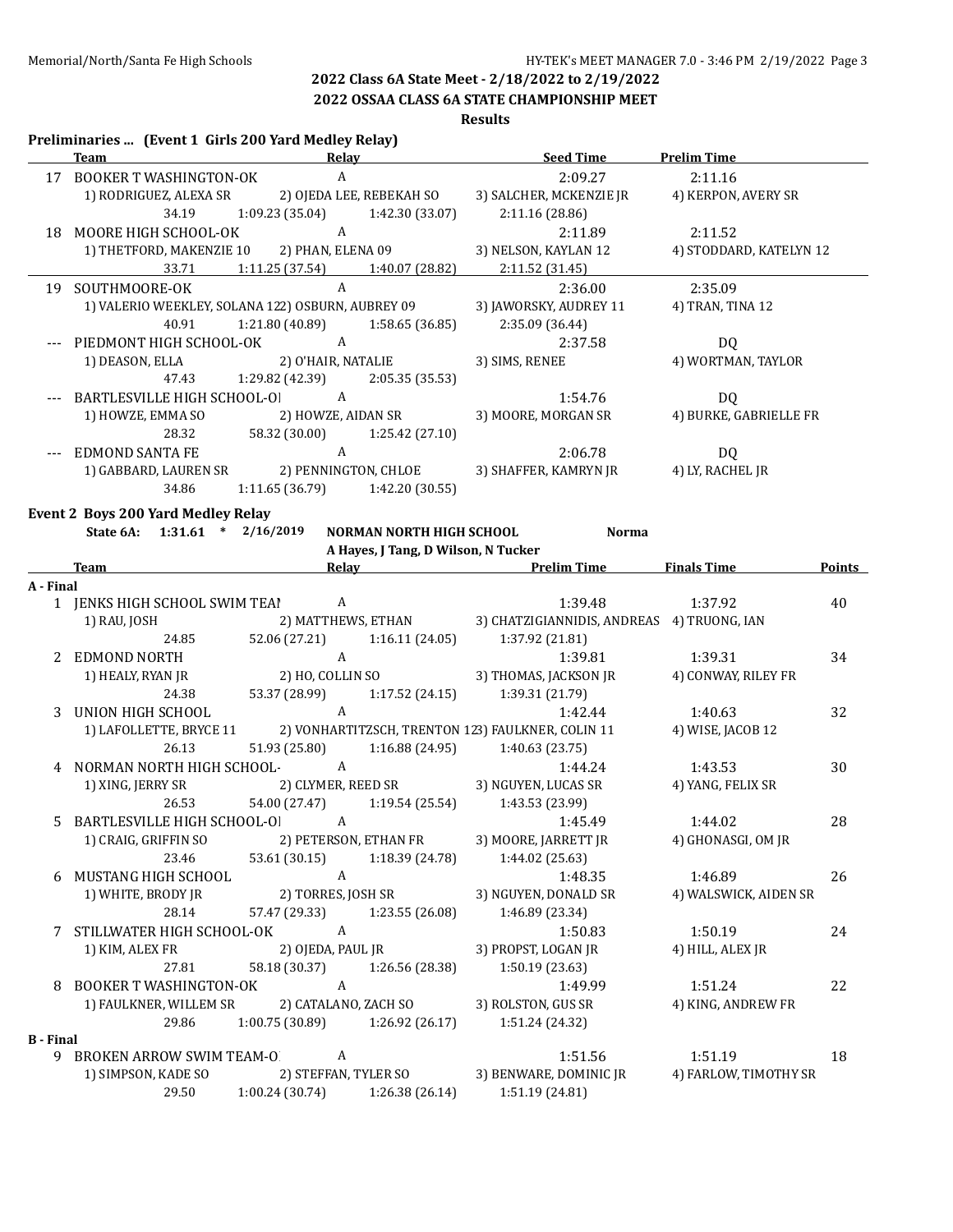# **2022 OSSAA CLASS 6A STATE CHAMPIONSHIP MEET**

### **Results**

### **B - Final ... (Event 2 Boys 200 Yard Medley Relay)**

|     | Team                             | Relav                  |                          | <b>Prelim Time</b>       | <b>Finals Time</b>       | <b>Points</b> |
|-----|----------------------------------|------------------------|--------------------------|--------------------------|--------------------------|---------------|
| 10  | PUTNAM CITY NORTH-OK             | A                      |                          | 1:54.65                  | 1:54.08                  | 14            |
|     | 1) HOANG, DYLAN FR               | 2) HUFFMAN, TRISTEN SR |                          | 3) TU, PHILIP JR         | 4) LENT, JACKSON JR      |               |
|     | 30.47                            | 1:00.72 (30.25)        | 1:29.12(28.40)           | 1:54.08 (24.96)          |                          |               |
| 11  | <b>CHOCTAW HIGH SCHOOL SWIM-</b> | A                      |                          | 2:00.06                  | 1:58.74                  | 12            |
|     | 1) ROSS, KADE SO                 | 2) DENNIS, AJ JR       |                          | 3) FERNANDEZ, MATTHEW SR | 4) HIGHTOWER, BREZLYN JR |               |
|     | 29.50                            | 1:05.08(35.58)         | 1:31.38 (26.30)          | 1:58.74 (27.36)          |                          |               |
| 12  | LAWTON HIGH SCHOOL-OK            | A                      |                          | 1:59.57                  | 1:58.95                  | 10            |
|     | 1) JACKSON, BRAEDON FR           | 2) WILLIAMS, LUKE SO   |                          | 3) WALLACE, LIAM JR      | 4) SALDANA, ERIC SR      |               |
|     | 32.93                            | 1:04.64 (31.71)        | 1:32.82 (28.18)          | 1:58.95(26.13)           |                          |               |
| 13  | EISENHOWER HIGH SCHOOL-OK        | A                      |                          | 1:59.99                  | 1:59.65                  | 8             |
|     | 1) NABERHAUS, LUKE SR            | 2) SAWYER, DALTON JR   |                          | 3) RATLIFF, BRAYDEN FR   | 4) BULLIS, CORY SO       |               |
|     | 31.70                            | 1:00.93 (29.23)        | 1:30.36 (29.43)          | 1:59.65(29.29)           |                          |               |
|     | 14 EDMOND SANTA FE               | A                      |                          | 2:03.44                  | 2:03.54                  | 6             |
|     | 1) VINCENT, KALEN JR             | 2) HANSON, ZANDER SO   |                          | 3) WEBER, CALEB FR       | 4) WINN, JAMES SO        |               |
|     | 32.36                            | 1:05.92 (33.56)        | 1:37.43(31.51)           | 2:03.54(26.11)           |                          |               |
| 15. | PIEDMONT HIGH SCHOOL-OK          | A                      |                          | 2:07.16                  | 2:06.99                  | 4             |
|     | 1) WHITENECK, KODY               | 2) MORRISON, NOAH      |                          | 3) MCLAMB, GAVIN         | 4) RHONE-DUNN, CALEB     |               |
|     | 33.08                            | 1:08.77(35.69)         | 1:39.66 (30.89)          | 2:06.99 (27.33)          |                          |               |
| 16  | EDISON PREPORATORY HIGH-OF       | A                      |                          | 2:12.26                  | 2:12.69                  | 2             |
|     | 1) RICHARDSON, COOPER            |                        | 2) ACKER-BRESLIN, LUKACS | 3) BLANCHARD, JOSHUA     | 4) WARFEL, ETHAN         |               |
|     | 34.90                            | 1:12.11(37.21)         | 1:44.02 (31.91)          | 2:12.69 (28.67)          |                          |               |
|     |                                  |                        |                          |                          |                          |               |

## **Event 2 Boys 200 Yard Medley Relay**

**State 6A: 1:31.61 \* 2/16/2019 NORMAN NORTH HIGH SCHOOL Norma**

**A Hayes, J Tang, D Wilson, N Tucker**

|    | Team                                                                      | Relay          |                               | <b>Seed Time</b>                              | <b>Prelim Time</b>    |  |
|----|---------------------------------------------------------------------------|----------------|-------------------------------|-----------------------------------------------|-----------------------|--|
|    | Preliminaries                                                             |                |                               |                                               |                       |  |
|    | 1 JENKS HIGH SCHOOL SWIM TEAI                                             | A              |                               | 1:42.12                                       | $1:39.48$ q           |  |
|    | 1) RAU, JOSH                                                              |                | 2) MATTHEWS, ETHAN            | 3) CHATZIGIANNIDIS, ANDREAS 4) TRUONG, IAN    |                       |  |
|    | 25.20                                                                     | 52.79 (27.59)  | 1:17.12 (24.33)               | 1:39.48 (22.36)                               |                       |  |
|    | EDMOND NORTH                                                              | $\mathbf{A}$   |                               | 1:40.03                                       | $1:39.81$ q           |  |
|    | 1) HEALY, RYAN JR                                                         |                | 2) HO, COLLIN SO              | 3) THOMAS, JACKSON JR                         | 4) CONWAY, RILEY FR   |  |
|    | 24.82                                                                     |                |                               | 54.10 (29.28) 1:18.06 (23.96) 1:39.81 (21.75) |                       |  |
|    | 3 UNION HIGH SCHOOL                                                       | $\mathsf{A}$   |                               | 1:45.67                                       | 1:42.44 $q$           |  |
|    | 1) LAFOLLETTE, BRYCE 11 2) VONHARTITZSCH, TRENTON 123) FAULKNER, COLIN 11 |                |                               |                                               | 4) WISE, JACOB 12     |  |
|    | 26.38                                                                     | 53.38 (27.00)  | 1:18.31 (24.93)               | 1:42.44 (24.13)                               |                       |  |
|    | NORMAN NORTH HIGH SCHOOL-                                                 | A              |                               | 1:45.84                                       | 1:44.24 $q$           |  |
|    | 1) XING, JERRY SR 2) CLYMER, REED SR                                      |                |                               | 3) NGUYEN, LUCAS SR                           | 4) YANG, FELIX SR     |  |
|    | 27.04                                                                     | 54.81 (27.77)  |                               | $1:20.77(25.96)$ $1:44.24(23.47)$             |                       |  |
| 5. | BARTLESVILLE HIGH SCHOOL-OI A                                             |                |                               | 1:49.07                                       | 1:45.49 a             |  |
|    | 1) CRAIG, GRIFFIN SO 2) PETERSON, ETHAN FR 3) MOORE, JARRETT JR           |                |                               |                                               | 4) GHONASGI, OM JR    |  |
|    | 24.76                                                                     |                |                               | 55.06 (30.30) 1:19.63 (24.57) 1:45.49 (25.86) |                       |  |
| 6  | MUSTANG HIGH SCHOOL                                                       | A              |                               | 1:48.79                                       | 1:48.35 $q$           |  |
|    | 1) WHITE, BRODY JR                                                        |                | 2) TORRES, JOSH SR            | 3) NGUYEN, DONALD SR                          | 4) WALSWICK, AIDEN SR |  |
|    | 28.35                                                                     |                | 58.74 (30.39) 1:24.81 (26.07) | 1:48.35 (23.54)                               |                       |  |
| 7  | BOOKER T WASHINGTON-OK                                                    | $\overline{A}$ |                               | 1:52.86                                       | 1:49.99 $q$           |  |
|    | 1) FAULKNER, WILLEM SR                                                    |                | 2) CATALANO, ZACH SO          | 3) ROLSTON, GUS SR                            | 4) KING, ANDREW FR    |  |
|    | 28.91                                                                     | 59.65 (30.74)  | 1:25.70 (26.05)               | 1:49.99 (24.29)                               |                       |  |
| 8  | STILLWATER HIGH SCHOOL-OK A                                               |                |                               | 1:49.75                                       | 1:50.83 a             |  |
|    | 1) KIM, ALEX FR                                                           |                | 2) OJEDA, PAUL JR             | 3) PROPST, LOGAN JR                           | 4) HILL, ALEX JR      |  |
|    | 27.73                                                                     |                | 58.84 (31.11) 1:27.22 (28.38) | 1:50.83(23.61)                                |                       |  |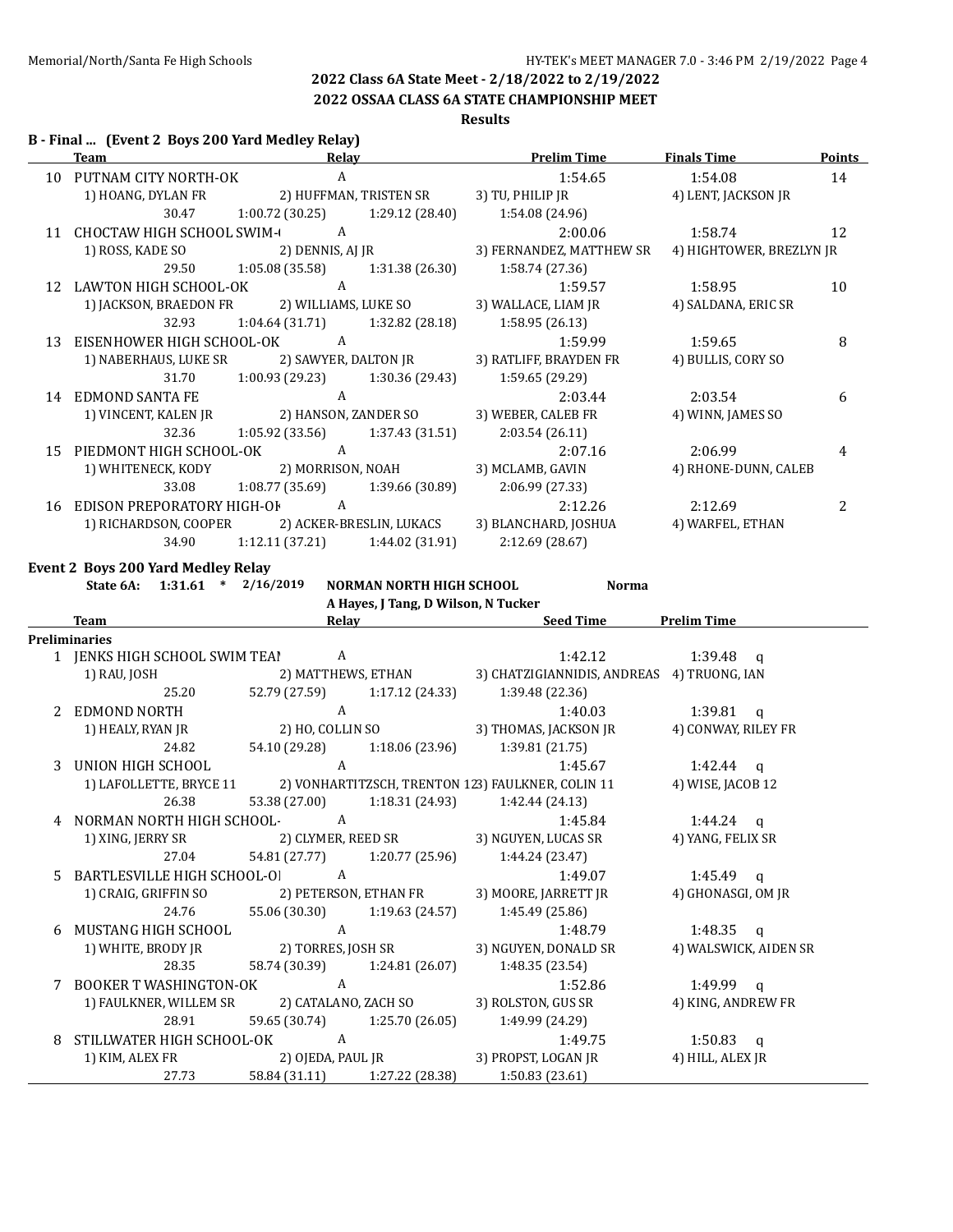**2022 OSSAA CLASS 6A STATE CHAMPIONSHIP MEET**

## **Results**

### **Preliminaries ... (Event 2 Boys 200 Yard Medley Relay)**

| <b>Team</b><br><b>Relay</b>                                                                         | Seed Time Prelim Time                                  |                                                   |
|-----------------------------------------------------------------------------------------------------|--------------------------------------------------------|---------------------------------------------------|
| A<br>9 BROKEN ARROW SWIM TEAM-O                                                                     | 1:49.90                                                | 1:51.56 $q$                                       |
| 1) SIMPSON, KADE SO 2) STEFFAN, TYLER SO 3) BENWARE, DOMINIC JR 4) FARLOW, TIMOTHY SR               |                                                        |                                                   |
| 29.70 1:00.80 (31.10) 1:26.63 (25.83) 1:51.56 (24.93)                                               |                                                        |                                                   |
| 10 PUTNAM CITY NORTH-OK A<br>1) HOANG, DYLAN FR 2) HUFFMAN, TRISTEN SR                              | 1:56.09                                                | $1:54.65$ q                                       |
|                                                                                                     | 3) TU, PHILIP JR                                       | 4) LENT, JACKSON JR                               |
| 30.46 1:00.82 (30.36)<br>1:29.04 (28.22)                                                            | 1:54.65(25.61)                                         |                                                   |
| 11 LAWTON HIGH SCHOOL-OK A                                                                          | 1:59.24                                                | $1:59.57$ q                                       |
| 1) JACKSON, BRAEDON FR 2) WILLIAMS, LUKE SO                                                         | 3) WALLACE, LIAM JR                                    | 4) SALDANA, ERIC SR                               |
| $1:04.79(32.19)$ $1:32.88(28.09)$<br>32.60                                                          | 1:59.57 (26.69)                                        |                                                   |
| 12 EISENHOWER HIGH SCHOOL-OK A                                                                      | 1:58.77                                                | $1:59.99$ q                                       |
| 1) NABERHAUS, LUKE SR 2) SAWYER, DALTON JR                                                          | 3) RATLIFF, BRAYDEN FR                                 | 4) BULLIS, CORY SO                                |
| 31.69<br>1:00.50 (28.81) 1:30.30 (29.80) 1:59.99 (29.69)                                            |                                                        |                                                   |
| 13 CHOCTAW HIGH SCHOOL SWIM-                                                                        | 2:03.01                                                | $2:00.06$ q                                       |
| 2) DENNIS, AJ JR<br>1) ROSS, KADE SO                                                                |                                                        | 3) FERNANDEZ, MATTHEW SR 4) HIGHTOWER, BREZLYN JR |
| 29.59 1:05.93 (36.34) 1:31.85 (25.92)                                                               | 2:00.06(28.21)                                         |                                                   |
| 14 EDMOND SANTA FE A<br>1) VINCENT, KALEN JR 2) HANSON, ZANDER SO                                   | 2:04.37                                                | $2:03.44$ q                                       |
|                                                                                                     | 3) WEBER, CALEB FR                                     | 4) WINN, JAMES SO                                 |
| 1:05.36 (32.81) 1:37.35 (31.99)<br>32.55                                                            | 2:03.44(26.09)                                         |                                                   |
| 15 PIEDMONT HIGH SCHOOL-OK A<br>1 YIEDMONT HIGH SCHOOL-OK A<br>1) WHITENECK, KODY 2) MORRISON, NOAH | 2:10.91                                                | $2:07.16$ q                                       |
|                                                                                                     | 3) MCLAMB, GAVIN                                       | 4) RHONE-DUNN, CALEB                              |
| 33.85<br>1:08.64 (34.79)<br>1:39.34 (30.70)                                                         | 2:07.16 (27.82)                                        |                                                   |
| 16 EDISON PREPORATORY HIGH-OF A                                                                     | 2:13.54                                                | $2:12.26$ q                                       |
| 1) RICHARDSON, COOPER 2) ACKER-BRESLIN, LUKACS                                                      | 3) BLANCHARD, JOSHUA                                   | 4) WARFEL, ETHAN                                  |
| $1:12.93$ () $1:50.62$ (37.69)                                                                      | 2:12.26 (21.64)                                        |                                                   |
| $\mathbf{A}$<br>17 OWASSO-OK                                                                        | 2:13.42                                                | 2:13.93                                           |
| 1) BUCKER, BRANDON FR 2) GILL, IAN SO                                                               | 3) HOPPER, BENJAMIN FR                                 | 4) STUBBS, NOAH SO                                |
| $1:12.48()$ $1:45.91(33.43)$                                                                        | 2:13.93(28.02)                                         |                                                   |
| --- PONCA CITY HIGH SCHOOL A<br>1) ESTES, TANNER JR<br>2) LAUTERBACH, TILMANN SO                    | 1:55.91<br>3) LADNER, RILEY SO                         | DQ<br>4) FEATHERS, TRISTIN SR                     |
| 31.17<br>$1:03.03(31.86)$ $1:31.20(28.17)$                                                          |                                                        |                                                   |
| --- PUTNAM CITY HIGH SCHOOL-OK A                                                                    | 2:00.96                                                | DQ                                                |
| 1) LE, JASON SR<br>2) APPLEGATE, XAIVER SR                                                          | 3) ST. JOHN, LOGAN JR                                  | 4) BETTENCOURT, JOHN SR                           |
| $1:07.16(33.34)$ $1:36.57(29.41)$<br>33.82                                                          |                                                        |                                                   |
| NORMAN HIGH SCHOOL-OK A                                                                             | 2:00.06                                                | DQ                                                |
| 1) BAGAJEWICZ, NICO JR<br>2) ALLEN-MILLER, WILLIAM SO                                               | 3) SULLIVAN, JOHN JR (2009)<br>4) LOFFLAND, FISCHER FR |                                                   |
| 58.90 (30.19)<br>28.71<br>1:28.44 (29.54)                                                           |                                                        |                                                   |
| $\mathbf{A}$<br>--- YUKON HIGH SCHOOL                                                               | 1:50.25                                                | DQ                                                |
| 1) BERG, CLAYTON JR<br>2) HOWARD, AYDAN SR                                                          | 3) LEE, ETHAN JR                                       | DQ<br>4) MERKL, TUCKER FR                         |
| 57.08 (29.77) 1:22.87 (25.79)<br>27.31                                                              |                                                        |                                                   |
| DEER CREEK HIGH SCHOOL-HS A                                                                         | 1:39.14                                                | DQ                                                |
| 2) BARREIRA, GUSTAVO<br>1) SCORPECCI, SAM                                                           | 3) SERBIA, RYAN 4) SEIN, CAMERON                       |                                                   |
| 52.69 (26.55) 1:17.01 (24.32)<br>26.14                                                              |                                                        |                                                   |

**Event 3 Girls 200 Yard Freestyle**

**State 6A: 1:49.61 \* 2/21/2015 RYLEE LINHARDT ED NORTH**

| Name<br>A - Final |                     | Yr School     |                          | <b>Prelim Time</b> | <b>Finals Time</b> | <b>Points</b> |
|-------------------|---------------------|---------------|--------------------------|--------------------|--------------------|---------------|
|                   |                     |               |                          |                    |                    |               |
|                   | 1 ADMIRE, SYLVIA    |               | IR CLAREMORE HIGH SCHOOL | 1:54.44            | 1:53.72            | 20            |
|                   | 26.12               | 54.60 (28.48) | 1:23.93 (29.33)          | 1:53.72 (29.79)    |                    |               |
|                   | 2 KISSINGER, SHYANN |               | ENID HIGH SCHOOL-OK      | 1:58.80            | 1:55.70            | 17            |
|                   | 26.46               | 55.15 (28.69) | 1:25.05 (29.90)          | 1:55.70(30.65)     |                    |               |
|                   | WEBER, NORA         |               | FR EDMOND NORTH          | 1:57.08            | 1:57.75            | 16            |
|                   | 26.63               | 56.05 (29.42) | 1:26.85 (30.80)          | 1:57.75(30.90)     |                    |               |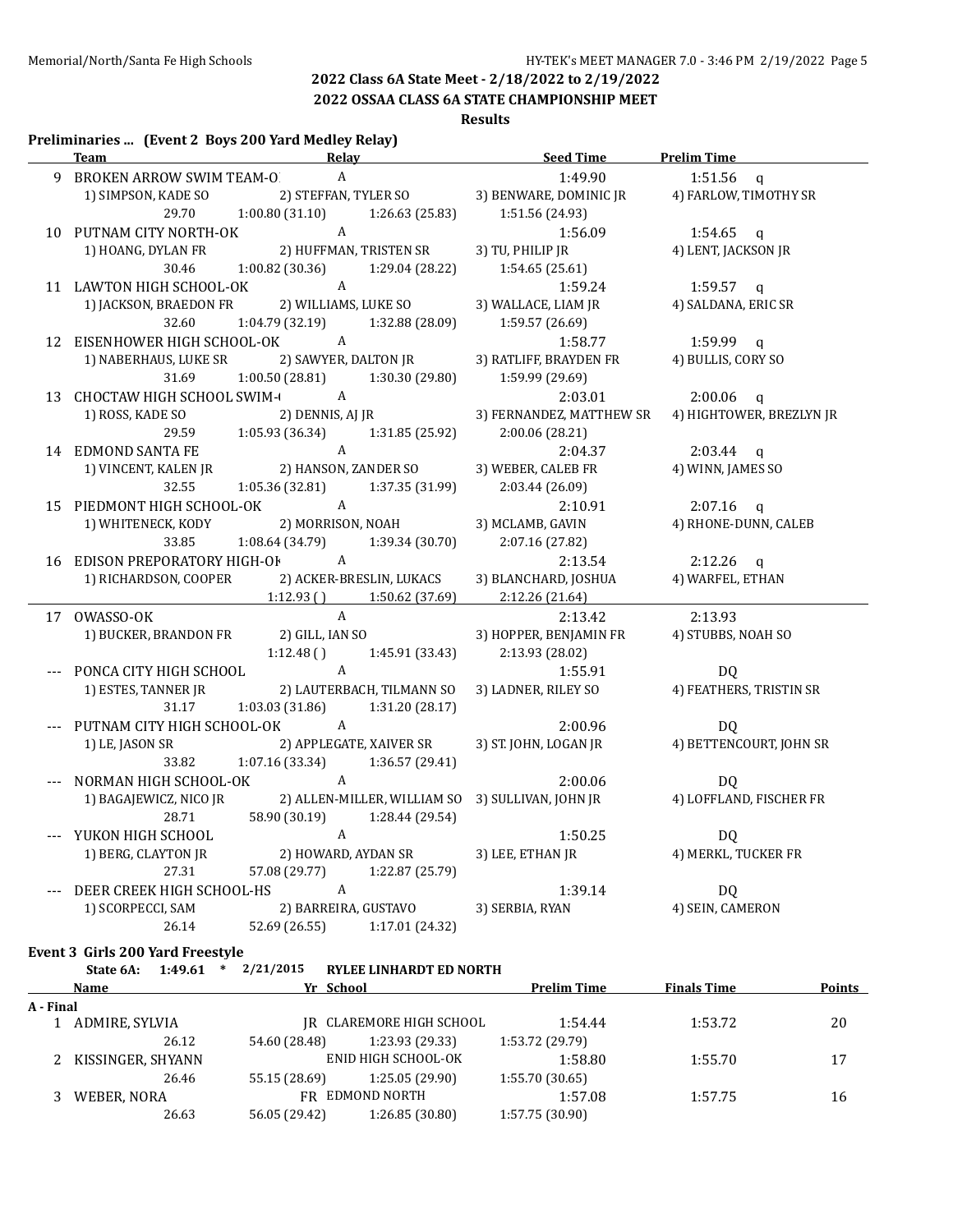**2022 OSSAA CLASS 6A STATE CHAMPIONSHIP MEET**

# **Results**

## **A - Final ... (Event 3 Girls 200 Yard Freestyle)**

|                  | <b>Name</b>            | <b>The School Prelim Time</b>                      |                 | <b>Finals Time</b> | <b>Points</b> |
|------------------|------------------------|----------------------------------------------------|-----------------|--------------------|---------------|
|                  | 4 HOWZE, EMMA          | SO BARTLESVILLE HIGH SCHOOL-OK 1:59.32             |                 | 1:57.86            | 15            |
|                  | 26.50                  | 55.84 (29.34) 1:26.72 (30.88) 1:57.86 (31.14)      |                 |                    |               |
|                  | 5 LAFRANCOIS, AMANDA   | SR BARTLESVILLE HIGH SCHOOL-OK 2:00.64             |                 | 1:59.15            | 14            |
|                  | 27.32                  | 57.20 (29.88) 1:28.30 (31.10) 1:59.15 (30.85)      |                 |                    |               |
|                  | 6 GLOVER, CAROLINE     | SO EDMOND NORTH 1:58.79                            |                 | 2:00.07            | 13            |
|                  | 26.36                  | 55.85 (29.49) 1:27.66 (31.81) 2:00.07 (32.41)      |                 |                    |               |
|                  | 7 MCDARIS, CLAIRE      | IR BROKEN ARROW SWIM TEAM-OK 2:01.23               |                 | 2:02.06            | 12            |
|                  | 28.09                  | 58.21 (30.12) 1:30.00 (31.79) 2:02.06 (32.06)      |                 |                    |               |
|                  | 8 VICKERY, BRENLYN     | SO CLAREMORE HIGH SCHOOL 2:01.43                   |                 | 2:02.64            | 11            |
|                  | 27.76                  | 58.13 (30.37) 1:29.78 (31.65) 2:02.64 (32.86)      |                 |                    |               |
| <b>B</b> - Final |                        |                                                    |                 |                    |               |
|                  | 9 SMITH, EMMA          | SR EDMOND MEMORIAL 2:01.87                         |                 | 2:01.30            | 9             |
|                  | 28.19                  | 58.65 (30.46) 1:29.38 (30.73) 2:01.30 (31.92)      |                 |                    |               |
|                  | 10 FINCH, MIRIAM       | SR STILLWATER HIGH SCHOOL-OK 2:02.70               |                 | 2:01.45            | 7             |
|                  | 28.42                  | 59.13 (30.71) 1:30.78 (31.65) 2:01.45 (30.67)      |                 |                    |               |
|                  | 11 VILARDO, JULIE      | SO BARTLESVILLE HIGH SCHOOL-OK 2:04.92             |                 | 2:02.80            | 6             |
|                  | 28.78                  | 59.46 (30.68) 1:31.47 (32.01) 2:02.80 (31.33)      |                 |                    |               |
|                  | 12 PATZKOWSKI, REGAN   | SO BARTLESVILLE HIGH SCHOOL-OK                     | 2:04.82         | 2:03.96            | 5             |
|                  | 28.67                  | 59.58 (30.91) 1:31.65 (32.07) 2:03.96 (32.31)      |                 |                    |               |
|                  | 13 KIRKPATRICK, TAYLOR | SR STILLWATER HIGH SCHOOL-OK 2:04.55               |                 | 2:04.34            | 4             |
|                  | 28.99                  | $1:00.49(31.50)$ $1:32.47(31.98)$ $2:04.34(31.87)$ |                 |                    |               |
|                  | 14 LY, RACHEL          | IR EDMOND SANTA FE                                 | 2:05.57         | 2:04.38            | 3             |
|                  | 28.44                  | 59.77 (31.33) 1:31.77 (32.00) 2:04.38 (32.61)      |                 |                    |               |
|                  | 15 OWENS, MADISON      | JENKS HIGH SCHOOL SWIM TEAM-HS 2:04.87             |                 | 2:05.25            | 2             |
|                  | 28.62                  | $1:00.30(31.68)$ $1:33.35(33.05)$                  | 2:05.25 (31.90) |                    |               |
|                  | 16 CAREY, KENDALL      | <b>IR EDMOND MEMORIAL</b>                          | 2:05.00         | 2:05.39            | $\mathbf{1}$  |
|                  | 29.32                  | $1:01.26(31.94)$ $1:34.29(33.03)$ $2:05.39(31.10)$ |                 |                    |               |

## **Event 3 Girls 200 Yard Freestyle**

| State 6A: $1:49.61$ * $2/21/2015$ | <b>RYLEE LINHARDT ED NORTH</b>                |                 |                    |  |
|-----------------------------------|-----------------------------------------------|-----------------|--------------------|--|
| Name                              | Yr School <u>and the second</u>               | Seed Time       | <b>Prelim Time</b> |  |
| <b>Preliminaries</b>              |                                               |                 |                    |  |
| 1 ADMIRE, SYLVIA                  | JR CLAREMORE HIGH SCHOOL 1:57.09              |                 | $1:54.44$ a        |  |
| 26.12                             | 55.02 (28.90) 1:24.88 (29.86)                 | 1:54.44 (29.56) |                    |  |
| 2 WEBER, NORA                     | FR EDMOND NORTH 1:56.42                       |                 | $1:57.08$ q        |  |
| 26.65                             | 56.40 (29.75) 1:27.06 (30.66) 1:57.08 (30.02) |                 |                    |  |
| 3 GLOVER, CAROLINE                | SO EDMOND NORTH                               | 2:01.40         | $1:58.79$ q        |  |
| 26.34                             | 56.08 (29.74) 1:27.73 (31.65) 1:58.79 (31.06) |                 |                    |  |
| 4 KISSINGER, SHYANN               | ENID HIGH SCHOOL-OK 1:57.61                   |                 | $1:58.80$ q        |  |
| 26.91                             | 56.66 (29.75) 1:27.99 (31.33) 1:58.80 (30.81) |                 |                    |  |
| 5 HOWZE, EMMA                     | SO BARTLESVILLE HIGH SCHOOL-OK 2:03.79        |                 | 1:59.32 $q$        |  |
| 27.07                             | 56.92 (29.85) 1:28.23 (31.31) 1:59.32 (31.09) |                 |                    |  |
| 6 LAFRANCOIS, AMANDA              | SR BARTLESVILLE HIGH SCHOOL-OK 2:04.53        |                 | $2:00.64$ a        |  |
| 28.39                             | 58.58 (30.19) 1:29.66 (31.08) 2:00.64 (30.98) |                 |                    |  |
| MCDARIS, CLAIRE                   | IR BROKEN ARROW SWIM TEAM-OK 2:06.39          |                 | $2:01.23$ q        |  |
| 27.96                             | 58.14 (30.18) 1:29.42 (31.28) 2:01.23 (31.81) |                 |                    |  |
| 8 VICKERY, BRENLYN                | SO CLAREMORE HIGH SCHOOL                      | 2:01.64         | $2:01.43$ q        |  |
| 28.18                             | 58.76 (30.58) 1:29.55 (30.79)                 | 2:01.43 (31.88) |                    |  |
| 9 SMITH, EMMA                     | SR EDMOND MEMORIAL 2:01.27                    |                 | $2:01.87$ q        |  |
| 28.11                             | 58.68 (30.57) 1:30.06 (31.38) 2:01.87 (31.81) |                 |                    |  |
| 10 FINCH, MIRIAM                  | SR STILLWATER HIGH SCHOOL-OK 2:01.60          |                 | $2:02.70$ q        |  |
| 28.39                             | 59.41 (31.02) 1:31.13 (31.72)                 | 2:02.70 (31.57) |                    |  |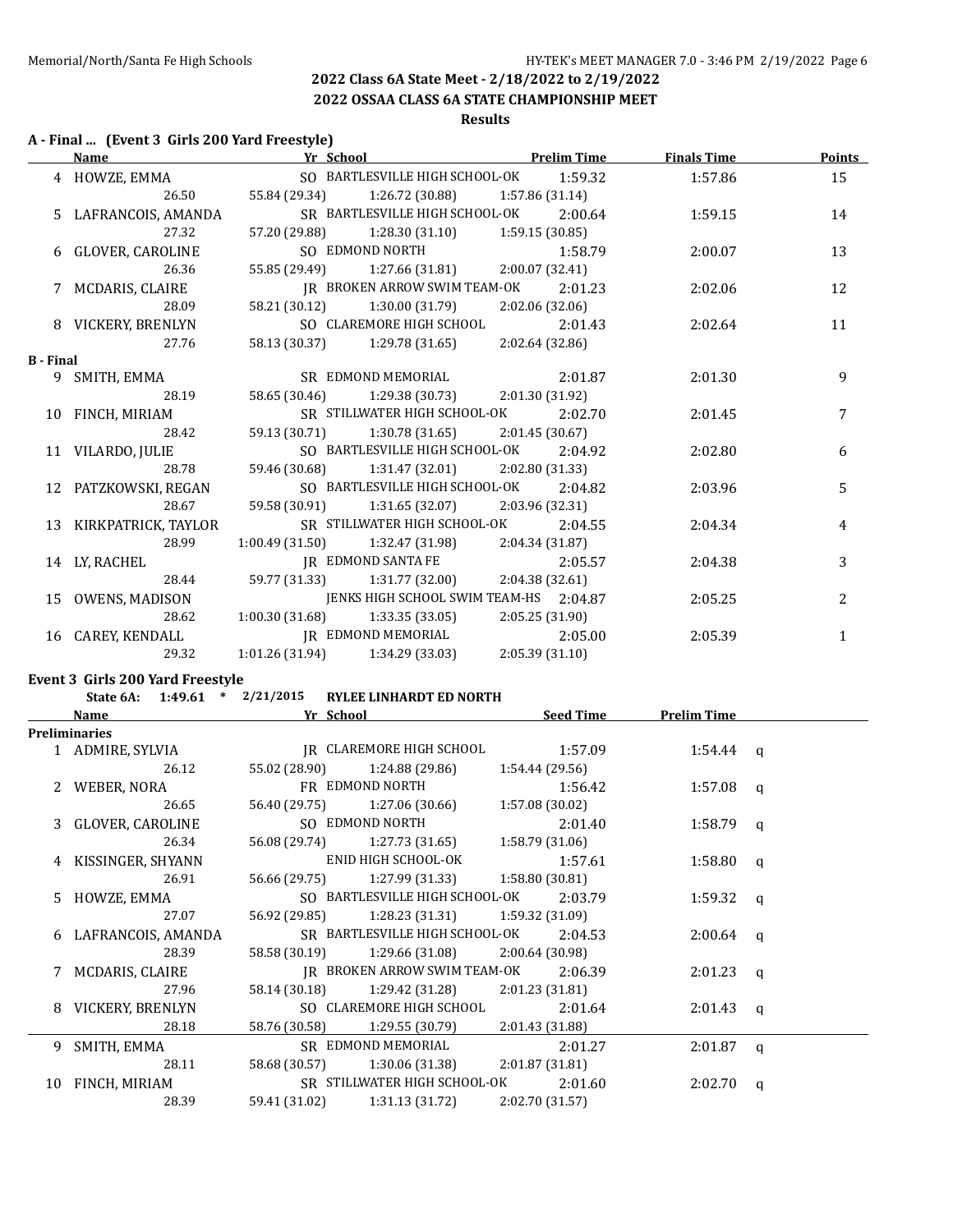**2022 OSSAA CLASS 6A STATE CHAMPIONSHIP MEET**

# **Results**

### **Preliminaries ... (Event 3 Girls 200 Yard Freestyle)**

|                         | Name Marine Prelim Time Name Prelim Time Name Prelim Time |                 |             |  |
|-------------------------|-----------------------------------------------------------|-----------------|-------------|--|
| 11 KIRKPATRICK, TAYLOR  | SR STILLWATER HIGH SCHOOL-OK                              | 2:03.89         | $2:04.55$ q |  |
| 29.63                   | $1:00.98(31.35)$ $1:32.62(31.64)$ $2:04.55(31.93)$        |                 |             |  |
| 12 PATZKOWSKI, REGAN    | SO BARTLESVILLE HIGH SCHOOL-OK                            | 2:05.49         | $2:04.82$ q |  |
| 28.66                   | 59.70 (31.04) 1:31.80 (32.10) 2:04.82 (33.02)             |                 |             |  |
|                         | 13 OWENS, MADISON JENKS HIGH SCHOOL SWIM TEAM-HS 2:07.50  |                 | $2:04.87$ q |  |
| 29.00                   | 1:00.44 (31.44) $1:32.97$ (32.53) $2:04.87$ (31.90)       |                 |             |  |
| 14 VILARDO, JULIE       | SO BARTLESVILLE HIGH SCHOOL-OK                            | 2:06.17         | $2:04.92$ a |  |
| 28.57                   | 59.70 (31.13) 1:32.63 (32.93) 2:04.92 (32.29)             |                 |             |  |
|                         | 15 CAREY, KENDALL JR EDMOND MEMORIAL 2:05.70              |                 | $2:05.00$ q |  |
| 28.77                   | $1:00.47(31.70)$ $1:33.00(32.53)$ $2:05.00(32.00)$        |                 |             |  |
| 16 LY, RACHEL           | JR EDMOND SANTA FE 2:04.82                                |                 | $2:05.57$ q |  |
| 28.42                   | 59.72 (31.30) 1:32.46 (32.74) 2:05.57 (33.11)             |                 |             |  |
| 17 HECK, ADDISON        | EDISON PREPORATORY HIGH-OK 2:07.50                        |                 | 2:06.03     |  |
| 28.88                   | $1:00.09$ (31.21) $1:33.00$ (32.91) $2:06.03$ (33.03)     |                 |             |  |
| 18 TILLY, JASMINE       | SO BIXBY-OK                                               | 2:06.65         | 2:06.44     |  |
| 29.52                   | $1:01.66$ (32.14) $1:33.81$ (32.15) $2:06.44$ (32.63)     |                 |             |  |
| 19 DUFFY, EMILY         | JENKS HIGH SCHOOL SWIM TEAM-HS 2:05.91                    |                 | 2:06.49     |  |
| 29.46                   | $1:02.80(33.34)$ $1:35.08(32.28)$ $2:06.49(31.41)$        |                 |             |  |
| 20 BARCUS-SCHAFER, LOLA | SR BOOKER T WASHINGTON-OK                                 | 2:06.49         | 2:07.34     |  |
| 29.06                   | $1:00.53(31.47)$ $1:34.15(33.62)$ $2:07.34(33.19)$        |                 |             |  |
| 21 LU, KARISSA          | JENKS HIGH SCHOOL SWIM TEAM-HS 2:09.54                    |                 | 2:07.76     |  |
| 28.72                   | $1:00.72$ (32.00) $1:34.15$ (33.43) $2:07.76$ (33.61)     |                 |             |  |
| 22 YORK, ELEANOR        | IR BROKEN ARROW SWIM TEAM-OK 2:09.45                      |                 | 2:08.75     |  |
| 29.22                   | $1:01.41(32.19)$ $1:34.81(33.40)$                         | 2:08.75 (33.94) |             |  |
| 23 BENEDICTO, CARLA     | SO NORMAN NORTH HIGH SCHOOL-OK 2:09.98                    |                 | 2:11.13     |  |
| 29.77                   | $1:02.06(32.29)$ $1:35.96(33.90)$ $2:11.13(35.17)$        |                 |             |  |
| 24 MOONEY, MATILDA      | JENKS HIGH SCHOOL SWIM TEAM-HS 2:10.50                    |                 | 2:11.28     |  |
| 29.60                   | $1:02.71(33.11)$ $1:37.04(34.33)$                         | 2:11.28 (34.24) |             |  |

## **Event 4 Boys 200 Yard Freestyle**

|                  | State 6A: $1:37.24$ * $2/22/2020$ |               | <b>DANIEL WILSON</b>                             | <b>NORMAN NORTH</b> |         |                                |               |  |
|------------------|-----------------------------------|---------------|--------------------------------------------------|---------------------|---------|--------------------------------|---------------|--|
|                  | Name                              |               | Yr School                                        |                     |         | <b>Prelim Time</b> Finals Time | <b>Points</b> |  |
| A - Final        |                                   |               |                                                  |                     |         |                                |               |  |
|                  | 1 GRIFFIN, DANE                   |               | ENID HIGH SCHOOL-OK 1:47.59                      |                     |         | 1:44.21                        | 20            |  |
|                  | 23.47                             |               | 49.12 (25.65) 1:15.97 (26.85) 1:44.21 (28.24)    |                     |         |                                |               |  |
|                  | 2 SHORT, RYAN                     |               | JENKS HIGH SCHOOL SWIM TEAM-HS 1:47.55           |                     |         | 1:46.33                        | 17            |  |
|                  | 24.56                             |               | $51.60(27.04)$ $1:19.34(27.74)$                  | 1:46.33 (26.99)     |         |                                |               |  |
|                  | 3 BURGESS, ANDREW                 |               | SO EDMOND MEMORIAL                               |                     | 1:47.06 | 1:47.01                        | 16            |  |
|                  | 25.18                             |               | 52.41 (27.23) 1:19.77 (27.36)                    | 1:47.01 (27.24)     |         |                                |               |  |
|                  | 4 MOSE, JACK                      |               | IR BIXBY-OK                                      |                     | 1:47.72 | 1:48.55                        | 15            |  |
|                  | 24.71                             |               | 52.41 (27.70) 1:20.74 (28.33)                    | 1:48.55(27.81)      |         |                                |               |  |
|                  | 5 STEWART, WESTON                 |               | ENID HIGH SCHOOL-OK                              |                     | 1:48.87 | 1:48.70                        | 14            |  |
|                  | 24.91                             |               | 52.59 (27.68) 1:20.88 (28.29)                    | 1:48.70 (27.82)     |         |                                |               |  |
|                  | 6 BETH, JONAH                     |               | FR EDMOND NORTH                                  |                     | 1:49.48 | 1:49.04                        | 13            |  |
|                  | 25.25                             |               | $52.65(27.40)$ $1:20.76(28.11)$ $1:49.04(28.28)$ |                     |         |                                |               |  |
|                  | 7 HOLLINGSWORTH, ETHAN            |               | IR EDMOND SANTA FE 1:49.04                       |                     |         | 1:49.18                        | 12            |  |
|                  | 24.86                             |               | 51.78 (26.92) 1:20.06 (28.28) 1:49.18 (29.12)    |                     |         |                                |               |  |
|                  | 8 CLINK, JACOB                    |               | JENKS HIGH SCHOOL SWIM TEAM-HS 1:45.43           |                     |         | 1:49.67                        | 11            |  |
|                  | 24.58                             | 51.87 (27.29) | $1:20.83$ (28.96) $1:49.67$ (28.84)              |                     |         |                                |               |  |
| <b>B</b> - Final |                                   |               |                                                  |                     |         |                                |               |  |
|                  | 9 SCOTT, MASON                    |               | FR MUSTANG HIGH SCHOOL 1:51.26                   |                     |         | 1:50.85                        | 9             |  |
|                  | 25.20                             |               | $52.66(27.46)$ $1:21.58(28.92)$ $1:50.85(29.27)$ |                     |         |                                |               |  |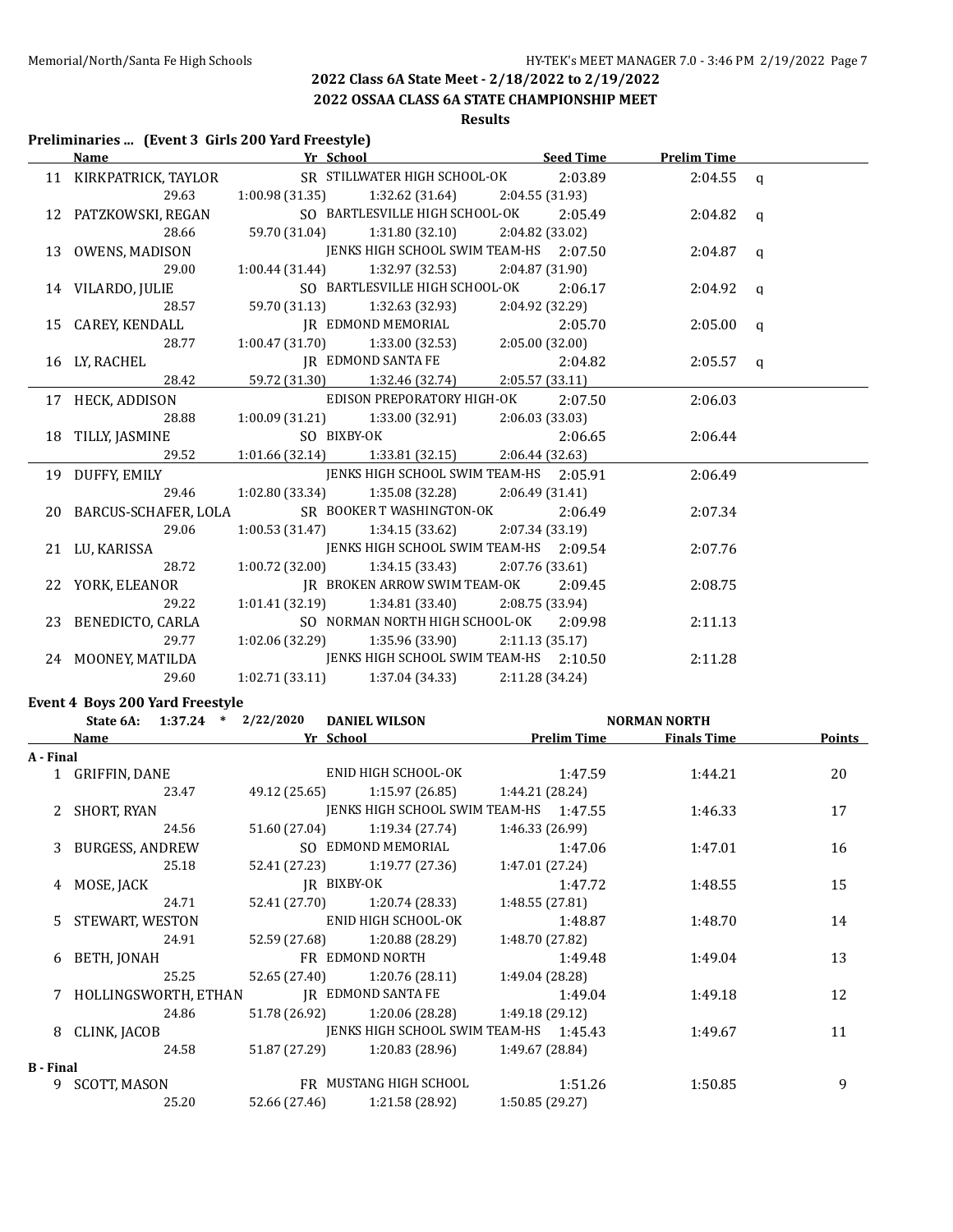**2022 OSSAA CLASS 6A STATE CHAMPIONSHIP MEET**

# **Results**

## **B - Final ... (Event 4 Boys 200 Yard Freestyle)**

|    | Name                | Yr_School     |                                        |                 | <b>Prelim Time</b> | <b>Finals Time</b> | <b>Points</b> |
|----|---------------------|---------------|----------------------------------------|-----------------|--------------------|--------------------|---------------|
|    | 10 LAY, CODY        |               | SO BARTLESVILLE HIGH SCHOOL-OK         |                 | 1:53.68            | 1:51.33            | 7             |
|    | 25.87               | 54.38 (28.51) | 1:23.46 (29.08)                        | 1:51.33 (27.87) |                    |                    |               |
| 11 | MOORE, JARRETT      |               | IR BARTLESVILLE HIGH SCHOOL-OK         |                 | 1:54.69            | 1:51.92            | 6             |
|    | 26.51               | 54.48 (27.97) | 1:22.82 (28.34)                        | 1:51.92 (29.10) |                    |                    |               |
|    | 12 SHAFFER, NICK    |               | 11 WESTMOORE-OK                        |                 | 1:51.89            | 1:52.24            | 5             |
|    | 25.51               | 53.25 (27.74) | 1:22.14 (28.89)                        | 1:52.24(30.10)  |                    |                    |               |
|    | 13 ANDERSON, KEATON |               | IR NORMAN NORTH HIGH SCHOOL-OK 1:52.22 |                 |                    | 1:52.65            | 4             |
|    | 26.14               | 54.63 (28.49) | 1:23.84 (29.21)                        | 1:52.65 (28.81) |                    |                    |               |
|    | 14 POWERS, ETHAN    |               | JENKS HIGH SCHOOL SWIM TEAM-HS 1:53.65 |                 |                    | 1:53.19            | 3             |
|    | 26.35               | 54.55 (28.20) | 1:23.57 (29.02)                        | 1:53.19 (29.62) |                    |                    |               |
|    | 15 POWER, EZRA      |               | IENKS HIGH SCHOOL SWIM TEAM-HS 1:55.44 |                 |                    | 1:54.07            | 2             |
|    | 26.56               | 55.21 (28.65) | 1:24.15 (28.94)                        | 1:54.07 (29.92) |                    |                    |               |
| 16 | STEFFAN, TYLER      |               | SO BROKEN ARROW SWIM TEAM-OK           |                 | 1:55.22            | 1:57.10            |               |
|    | 26.15               | 55.81 (29.66) | 1:26.27 (30.46)                        | 1:57.10 (30.83) |                    |                    |               |

## **Event 4 Boys 200 Yard Freestyle**

| State 6A: 1:37.24 * 2/22/2020 DANIEL WILSON |               |                                               |                 |         | <b>NORMAN NORTH</b>   |  |
|---------------------------------------------|---------------|-----------------------------------------------|-----------------|---------|-----------------------|--|
| <b>Name</b>                                 |               | <b>Example 12 Yr School</b>                   |                 |         | Seed Time Prelim Time |  |
| <b>Preliminaries</b>                        |               |                                               |                 |         |                       |  |
| 1 CLINK, JACOB                              |               | JENKS HIGH SCHOOL SWIM TEAM-HS 1:49.11        |                 |         | 1:45.43 $q$           |  |
| 24.30                                       |               | 51.25 (26.95) 1:18.64 (27.39)                 | 1:45.43 (26.79) |         |                       |  |
| 2 BURGESS, ANDREW                           |               | SO EDMOND MEMORIAL                            |                 | 1:47.21 | $1:47.06$ q           |  |
| 25.21                                       | 52.00 (26.79) | 1:19.26 (27.26)                               | 1:47.06 (27.80) |         |                       |  |
| 3 SHORT, RYAN                               |               | JENKS HIGH SCHOOL SWIM TEAM-HS 1:49.42        |                 |         | 1:47.55 q             |  |
| 25.15                                       | 52.98 (27.83) | 1:20.80 (27.82)                               | 1:47.55(26.75)  |         |                       |  |
| 4 GRIFFIN, DANE                             |               | ENID HIGH SCHOOL-OK                           |                 | 1:48.86 | $1:47.59$ q           |  |
| 25.08                                       | 52.46 (27.38) | 1:20.10 (27.64)                               | 1:47.59 (27.49) |         |                       |  |
| 5 MOSE, JACK                                |               | JR BIXBY-OK                                   |                 | 1:50.38 | 1:47.72 $q$           |  |
| 24.96                                       |               | 52.40 (27.44) 1:20.57 (28.17)                 | 1:47.72(27.15)  |         |                       |  |
| 6 STEWART, WESTON                           |               | ENID HIGH SCHOOL-OK                           |                 | 1:48.30 | 1:48.87 $q$           |  |
| 25.28                                       | 53.03 (27.75) | 1:21.50 (28.47)                               | 1:48.87 (27.37) |         |                       |  |
| 7 HOLLINGSWORTH, ETHAN                      |               | JR EDMOND SANTA FE                            |                 | 1:51.83 | $1:49.04$ q           |  |
| 24.76                                       |               | 51.86 (27.10) 1:20.06 (28.20)                 | 1:49.04 (28.98) |         |                       |  |
| 8 BETH, JONAH                               |               | FR EDMOND NORTH                               |                 | 1:50.81 | $1:49.48$ a           |  |
| 24.96                                       | 51.97 (27.01) | 1:20.29 (28.32)                               | 1:49.48 (29.19) |         |                       |  |
| 9 SCOTT, MASON                              |               | FR MUSTANG HIGH SCHOOL                        |                 | 1:51.68 | $1:51.26$ q           |  |
| 25.76                                       | 53.78 (28.02) | 1:22.33 (28.55)                               | 1:51.26 (28.93) |         |                       |  |
| 10 SHAFFER, NICK                            |               | 11 WESTMOORE-OK                               |                 | 1:54.50 | 1:51.89 $q$           |  |
| 25.70                                       |               | 53.67 (27.97) 1:22.46 (28.79) 1:51.89 (29.43) |                 |         |                       |  |
| 11 ANDERSON, KEATON                         |               | IR NORMAN NORTH HIGH SCHOOL-OK 1:54.99        |                 |         | 1:52.22 $q$           |  |
| 26.36                                       |               | 54.56 (28.20) 1:23.50 (28.94)                 | 1:52.22 (28.72) |         |                       |  |
| 12 POWERS, ETHAN                            |               | JENKS HIGH SCHOOL SWIM TEAM-HS 1:55.53        |                 |         | $1:53.65$ q           |  |
| 26.26                                       | 55.21 (28.95) | 1:24.26 (29.05)                               | 1:53.65 (29.39) |         |                       |  |
| 13 LAY, CODY                                |               | SO BARTLESVILLE HIGH SCHOOL-OK                |                 | 1:55.44 | $1:53.68$ q           |  |
| 26.20                                       |               | 54.87 (28.67) 1:24.32 (29.45) 1:53.68 (29.36) |                 |         |                       |  |
| 14 MOORE, JARRETT                           |               | IR BARTLESVILLE HIGH SCHOOL-OK                |                 | 1:56.13 | $1:54.69$ q           |  |
| 25.94                                       | 54.59 (28.65) | $1:24.41(29.82)$ $1:54.69(30.28)$             |                 |         |                       |  |
| 15 STEFFAN, TYLER                           |               | SO BROKEN ARROW SWIM TEAM-OK                  |                 | 1:51.09 | 1:55.22 $q$           |  |
| 25.52                                       | 54.05 (28.53) | $1:24.39(30.34)$ $1:55.22(30.83)$             |                 |         |                       |  |
| 16 POWER, EZRA                              |               | JENKS HIGH SCHOOL SWIM TEAM-HS 1:57.30        |                 |         | 1:55.44 $q$           |  |
| 26.82                                       | 56.12 (29.30) | 1:25.62 (29.50)                               | 1:55.44 (29.82) |         |                       |  |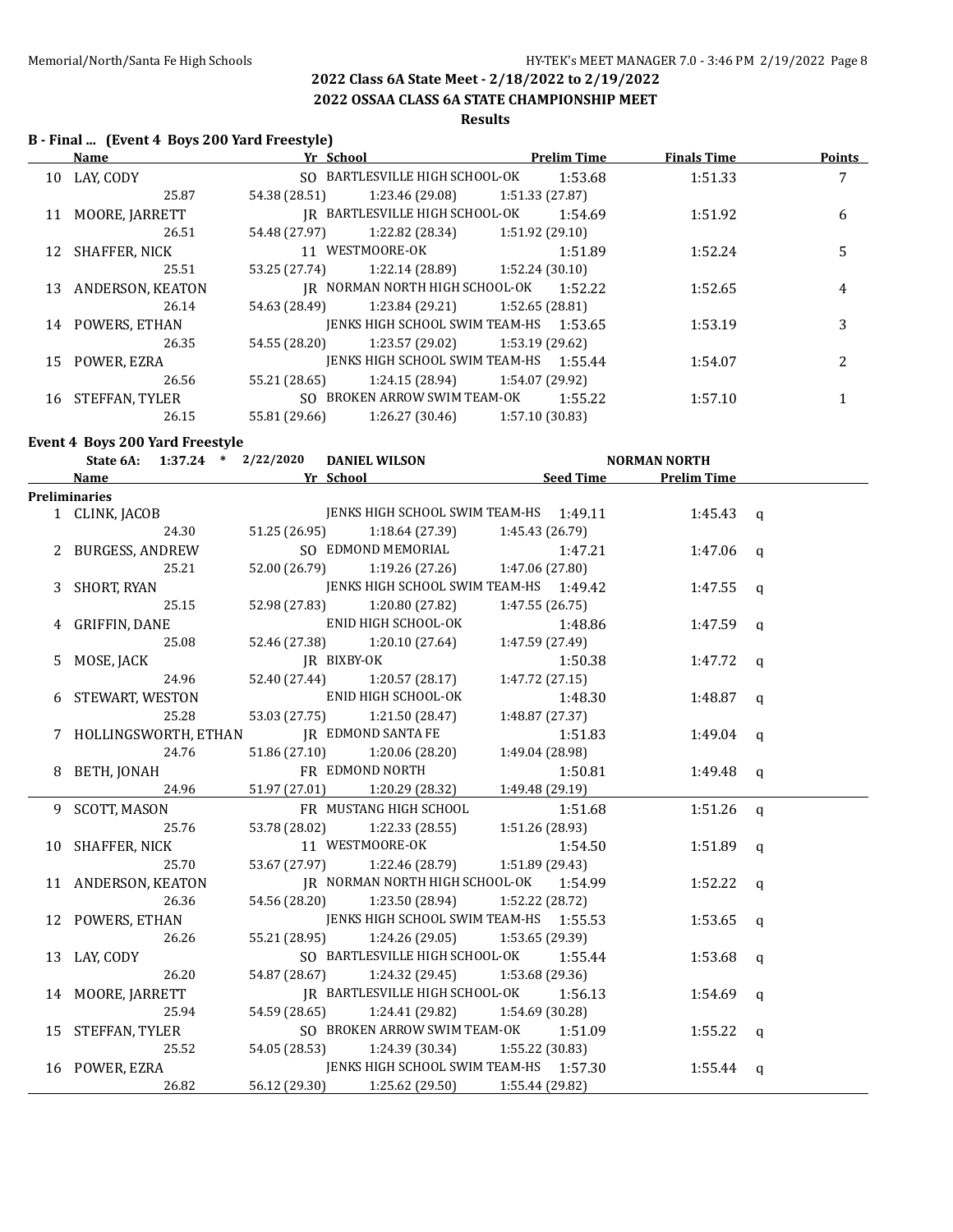**2022 OSSAA CLASS 6A STATE CHAMPIONSHIP MEET**

### **Results**

## **Preliminaries ... (Event 4 Boys 200 Yard Freestyle)**

|                  | Name Yr School                                                                                                                                                                                                                |                                                                     | <u>Seed Time Prelim Time</u> |                     |               |
|------------------|-------------------------------------------------------------------------------------------------------------------------------------------------------------------------------------------------------------------------------|---------------------------------------------------------------------|------------------------------|---------------------|---------------|
|                  | 17 WISE, JACOB                                                                                                                                                                                                                | 12 UNION HIGH SCHOOL                                                | 1:57.73                      | 1:55.94             |               |
|                  |                                                                                                                                                                                                                               | 26.28 55.46 (29.18) 1:25.86 (30.40) 1:55.94 (30.08)                 |                              |                     |               |
|                  | 18 SAWYER, DALTON                                                                                                                                                                                                             | JR EISENHOWER HIGH SCHOOL-OK 1:55.57                                |                              | 1:57.27             |               |
|                  | 25.75                                                                                                                                                                                                                         | 54.59 (28.84) 1:25.70 (31.11)                                       | 1:57.27 (31.57)              |                     |               |
|                  | 19 STISSER, COLE                                                                                                                                                                                                              | SO BIXBY-OK                                                         | 1:58.12                      | 1:57.63             |               |
|                  | 26.77                                                                                                                                                                                                                         | $1:26.99(30.81)$ $1:57.63(30.64)$<br>56.18 (29.41)                  |                              |                     |               |
|                  | 20 HO, COLLIN                                                                                                                                                                                                                 | SO EDMOND NORTH                                                     | 1:57.37                      | 1:58.16             |               |
|                  | 26.68                                                                                                                                                                                                                         | 1:27.29 (30.88) 1:58.16 (30.87)<br>56.41 (29.73)                    |                              |                     |               |
|                  | 21 MOAN, MASON                                                                                                                                                                                                                | SR OWASSO-OK                                                        | 1:59.42                      | 1:59.46             |               |
|                  | 27.66                                                                                                                                                                                                                         | $1:29.25(31.25)$ $1:59.46(30.21)$<br>58.00 (30.34)                  |                              |                     |               |
|                  | 22 BENWARE, DOMINIC                                                                                                                                                                                                           | JR BROKEN ARROW SWIM TEAM-OK                                        | 2:02.89                      | 1:59.54             |               |
|                  | 27.02                                                                                                                                                                                                                         | 57.04 (30.02) 1:28.18 (31.14)                                       | 1:59.54 (31.36)              |                     |               |
|                  | 23 ROSS, KADE                                                                                                                                                                                                                 | SO CHOCTAW HIGH SCHOOL SWIM-OK                                      | 2:05.00                      | 2:01.16             |               |
|                  | 26.75                                                                                                                                                                                                                         | 1:29.06 (31.90)<br>57.16 (30.41)                                    | 2:01.16 (32.10)              |                     |               |
|                  | 24 HILL, DAWSON                                                                                                                                                                                                               | SO EDMOND NORTH                                                     | 2:04.10                      | 2:01.71             |               |
|                  | 27.10                                                                                                                                                                                                                         | 57.31 (30.21) 1:28.78 (31.47) 2:01.71 (32.93)                       |                              |                     |               |
|                  |                                                                                                                                                                                                                               |                                                                     |                              |                     |               |
|                  | Event 5 Girls 200 Yard IM                                                                                                                                                                                                     | State 6A: 2:02.27 * 2/17/2018 KATE STEWARD-BARTLESVILLE             |                              |                     |               |
|                  |                                                                                                                                                                                                                               | <b>Example 25 Yr School Prelim Time 5 Finals Time</b> 5 Finals Time |                              | <b>Bartlesville</b> | <b>Points</b> |
| A - Final        | Name and the same state of the state of the state of the state of the state of the state of the state of the state of the state of the state of the state of the state of the state of the state of the state of the state of |                                                                     |                              |                     |               |
|                  | 1 HOWZE, AIDAN                                                                                                                                                                                                                | SR BARTLESVILLE HIGH SCHOOL-OK                                      | 2:08.40                      | 2:07.90             | 20            |
|                  | 28.24                                                                                                                                                                                                                         | $1:00.78(32.54)$ $1:36.30(35.52)$                                   | 2:07.90 (31.60)              |                     |               |
|                  | 2 BRISTER, JADIE                                                                                                                                                                                                              | JR NORMAN NORTH HIGH SCHOOL-OK                                      | 2:12.34                      | 2:10.84             | 17            |
|                  | 28.18                                                                                                                                                                                                                         | 1:00.53 (32.35)<br>$1:39.71(39.18)$ $2:10.84(31.13)$                |                              |                     |               |
|                  | 3 WAGNER, LEAH                                                                                                                                                                                                                | SR BIXBY-OK                                                         | 2:12.50                      | 2:12.50             | 16            |
|                  | 29.84                                                                                                                                                                                                                         | $1:03.24(33.40)$ $1:41.07(37.83)$ $2:12.50(31.43)$                  |                              |                     |               |
|                  | 4 HEALY, KELSEY                                                                                                                                                                                                               | FR EDMOND NORTH                                                     | 2:13.66                      | 2:13.62             | 15            |
|                  | 29.31                                                                                                                                                                                                                         | $1:01.33(32.02)$ $1:43.50(42.17)$                                   | 2:13.62 (30.12)              |                     |               |
|                  | 5 DROEGE, ANNABELLE                                                                                                                                                                                                           | FR BARTLESVILLE HIGH SCHOOL-OK                                      | 2:17.75                      | 2:16.09             | 14            |
|                  | 29.84                                                                                                                                                                                                                         | 1:03.98 (34.14)<br>1:44.98 (41.00)                                  | 2:16.09(31.11)               |                     |               |
|                  | 6 OLIPHANT, AMAYA                                                                                                                                                                                                             | JENKS HIGH SCHOOL SWIM TEAM-HS 2:17.36                              |                              | 2:16.40             | 13            |
|                  | 30.07                                                                                                                                                                                                                         | 1:43.45 (39.01)<br>1:04.44 (34.37)                                  | 2:16.40(32.95)               |                     |               |
|                  | 7 TALBOT, LILY                                                                                                                                                                                                                | SO BARTLESVILLE HIGH SCHOOL-OK                                      | 2:15.60                      | 2:17.81             | 12            |
|                  | 28.87                                                                                                                                                                                                                         | 1:04.63 (35.76)<br>$1:45.17(40.54)$ $2:17.81(32.64)$                |                              |                     |               |
|                  | 8 RICHARDS, CALLI                                                                                                                                                                                                             | FR BARTLESVILLE HIGH SCHOOL-OK                                      | 2:19.74                      | 2:19.22             | 11            |
|                  | 30.93                                                                                                                                                                                                                         | $1:06.83$ (35.90) $1:46.20$ (39.37) $2:19.22$ (33.02)               |                              |                     |               |
| <b>B</b> - Final |                                                                                                                                                                                                                               |                                                                     |                              |                     |               |
|                  | 9 LOVETTE, JORDAN                                                                                                                                                                                                             | FR EDMOND MEMORIAL                                                  | 2:21.09                      | 2:18.41             | 9             |
|                  | 29.86                                                                                                                                                                                                                         | 1:06.50(36.64)<br>1:46.51 (40.01)                                   | 2:18.41 (31.90)              |                     |               |
|                  | 10 RIDPATH, BRIANNA                                                                                                                                                                                                           | FR EDMOND MEMORIAL                                                  | 2:22.16                      | 2:19.62             | 7             |
|                  | 29.81                                                                                                                                                                                                                         | 1:08.75 (38.94)<br>1:46.66 (37.91)                                  | 2:19.62 (32.96)              |                     |               |
| 11               | BROOKS, RACHEL                                                                                                                                                                                                                | SR BIXBY-OK                                                         | 2:21.63                      | 2:21.11             | 6             |
|                  | 30.20                                                                                                                                                                                                                         | 1:06.71(36.51)<br>1:47.51 (40.80)                                   | 2:21.11 (33.60)              |                     |               |
| 12               | STODDARD, CALEIGH                                                                                                                                                                                                             | SO EDMOND NORTH                                                     | 2:23.12                      | 2:22.73             | 5             |
|                  | 31.01                                                                                                                                                                                                                         | 1:08.11 (37.10)<br>1:48.38 (40.27)                                  | 2:22.73 (34.35)              |                     |               |
|                  | 13 STIKA, KAYLEE                                                                                                                                                                                                              | JR BROKEN ARROW SWIM TEAM-OK                                        | 2:23.89                      | 2:23.76             | 4             |
|                  | 31.83                                                                                                                                                                                                                         | 1:07.61 (35.78)<br>1:51.10 (43.49)                                  | 2:23.76 (32.66)              |                     |               |
|                  | 14 HECK, TARYN                                                                                                                                                                                                                | SO BOOKER T WASHINGTON-OK                                           | 2:23.83                      | 2:25.15             | 3             |
|                  | 32.02                                                                                                                                                                                                                         | 1:09.27 (37.25)<br>1:50.23 (40.96)                                  | 2:25.15 (34.92)              |                     |               |
|                  | 15 MENDEZ, GWENDOLYN                                                                                                                                                                                                          | SO STILLWATER HIGH SCHOOL-OK                                        | 2:23.45                      | 2:25.23             | 2             |
|                  | 31.29                                                                                                                                                                                                                         | 1:08.96 (37.67)<br>1:51.86 (42.90)                                  | 2:25.23 (33.37)              |                     |               |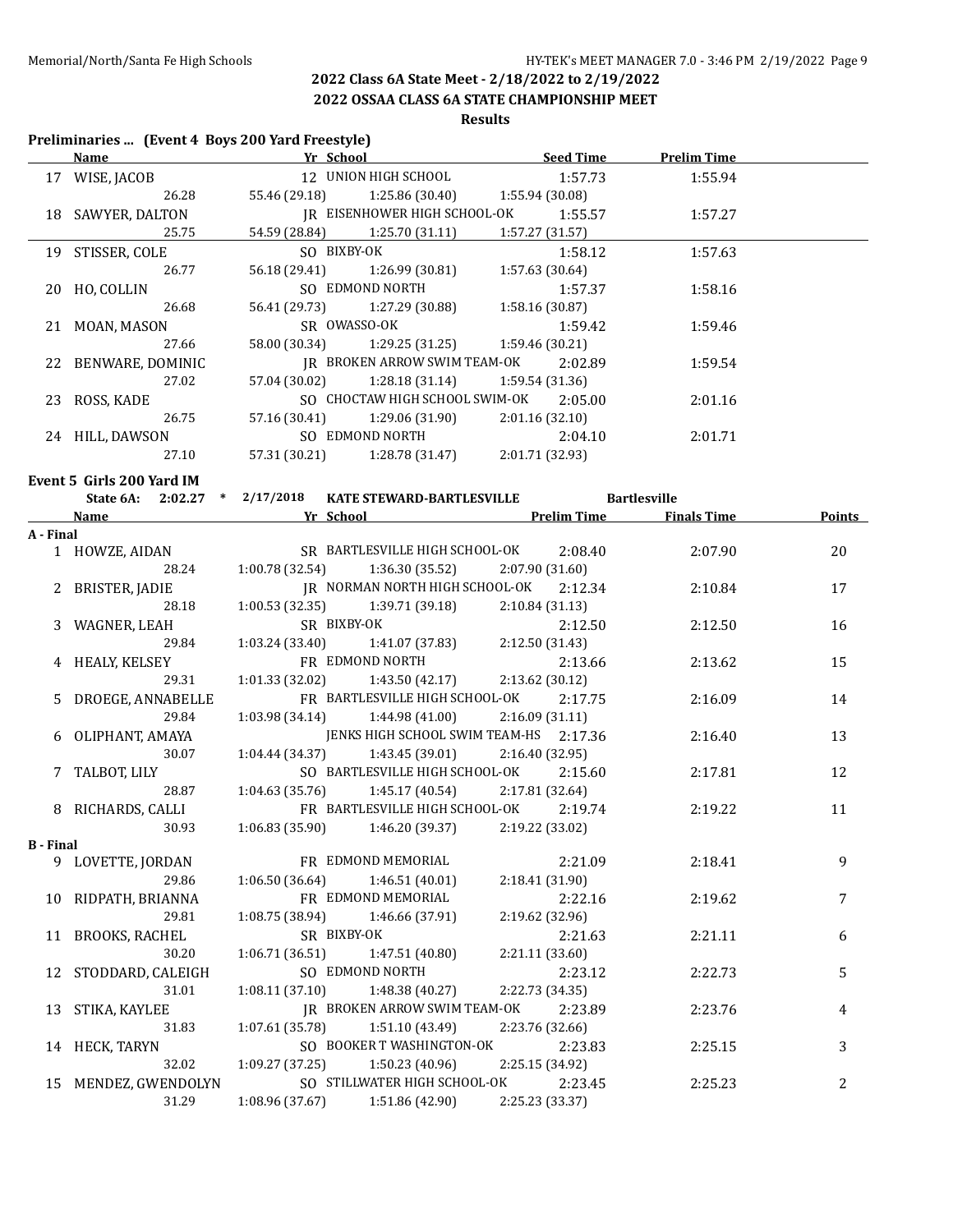### **2022 OSSAA CLASS 6A STATE CHAMPIONSHIP MEET**

## **Results**

## **B - Final ... (Event 5 Girls 200 Yard IM)**

|    | <u>Name</u>                   | <b>Example 19 In School 2.1 And School 2.1 And School 2.1 And School 2.1 And School 2.1 And School 2.1 And School</b>                                                                                                                       |                       |             |  |
|----|-------------------------------|---------------------------------------------------------------------------------------------------------------------------------------------------------------------------------------------------------------------------------------------|-----------------------|-------------|--|
|    |                               | 16 MCMAHON, MONICA 10 UNION HIGH SCHOOL 2:24.07 2:25.34 1                                                                                                                                                                                   |                       |             |  |
|    |                               | 32.74 1:09.12 (36.38) 1:51.94 (42.82) 2:25.34 (33.40)                                                                                                                                                                                       |                       |             |  |
|    | Event 5 Girls 200 Yard IM     |                                                                                                                                                                                                                                             |                       |             |  |
|    |                               | State 6A: 2:02.27 * 2/17/2018 KATE STEWARD-BARTLESVILLE Bartlesville                                                                                                                                                                        |                       |             |  |
|    |                               | <b>Example 2018</b> Name <b>Seed Time Seed Time Prelim Time Prelim Time</b>                                                                                                                                                                 |                       |             |  |
|    | Preliminaries                 |                                                                                                                                                                                                                                             |                       |             |  |
|    |                               | <b>EXECUTE:</b><br>1 HOWZE, AIDAN SR BARTLESVILLE HIGH SCHOOL-OK 2:12.32 2:08.40 q<br>28.35 1:01.98 (33.63) 1:36.98 (35.00) 2:08.40 (31.42)<br>2 BRISTER, JADIE JR NORMAN NORTH HIGH SCHOOL-OK 2:12.51 2:12.34 q<br>28.00 1:00.22 (32.22) 1 |                       |             |  |
|    |                               |                                                                                                                                                                                                                                             |                       |             |  |
|    |                               |                                                                                                                                                                                                                                             |                       |             |  |
|    |                               |                                                                                                                                                                                                                                             |                       |             |  |
|    |                               |                                                                                                                                                                                                                                             |                       |             |  |
|    |                               | 3 WAGNER, LEAH SR BIXBY-OK 2:12.54 (32.55)<br>4 HEALY, KELSEY PR EDMOND NORTH 2:16.97<br>29.32 1:02.00 (32.68) 1:43.67 (41.67) 2:13.66 (29.99)                                                                                              |                       |             |  |
|    |                               |                                                                                                                                                                                                                                             |                       |             |  |
|    |                               |                                                                                                                                                                                                                                             | 2:16.97               | $2:13.66$ q |  |
|    | 29.32                         |                                                                                                                                                                                                                                             |                       |             |  |
|    | 5 TALBOT, LILY                | SO BARTLESVILLE HIGH SCHOOL-OK 2:18.02                                                                                                                                                                                                      |                       | $2:15.60$ q |  |
|    | 28.64                         | $1:04.63$ (35.99) $1:43.79$ (39.16) $2:15.60$ (31.81)                                                                                                                                                                                       |                       |             |  |
| 6  | OLIPHANT, AMAYA               | JENKS HIGH SCHOOL SWIM TEAM-HS 2:22.37                                                                                                                                                                                                      |                       | $2:17.36$ q |  |
|    | 30.32                         | $1:05.30(34.98)$ $1:44.64(39.34)$ $2:17.36(32.72)$                                                                                                                                                                                          |                       |             |  |
|    | 7 DROEGE, ANNABELLE           | FR BARTLESVILLE HIGH SCHOOL-OK 2:24.83                                                                                                                                                                                                      |                       | $2:17.75$ q |  |
|    | 28.98                         | 1:04.09 (35.11) 1:45.98 (41.89) 2:17.75 (31.77)                                                                                                                                                                                             |                       |             |  |
|    | 8 RICHARDS, CALLI             | FR BARTLESVILLE HIGH SCHOOL-OK 2:24.03                                                                                                                                                                                                      |                       | $2:19.74$ q |  |
|    | 30.08                         | $1:06.16(36.08)$ $1:46.92(40.76)$ $2:19.74(32.82)$                                                                                                                                                                                          |                       |             |  |
|    |                               | 9 LOVETTE, JORDAN FR EDMOND MEMORIAL 2:18.40 2:21.09 q                                                                                                                                                                                      |                       |             |  |
|    | 29.09                         | 1:05.73 (36.64) 1:47.32 (41.59) 2:21.09 (33.77)                                                                                                                                                                                             |                       |             |  |
|    | 10 BROOKS, RACHEL SR BIXBY-OK |                                                                                                                                                                                                                                             | $2:22.13$ $2:21.63$ q |             |  |
|    | 29.87                         | 1:05.32 (35.45) $1:47.09 (41.77)$ $2:21.63 (34.54)$                                                                                                                                                                                         |                       |             |  |
|    | 11 RIDPATH, BRIANNA           | FR EDMOND MEMORIAL 2:21.57 2:22.16 q                                                                                                                                                                                                        |                       |             |  |
|    | 29.83                         | $1:08.44(38.61)$ $1:47.89(39.45)$ $2:22.16(34.27)$                                                                                                                                                                                          |                       |             |  |
|    | 12 STODDARD, CALEIGH          | SO EDMOND NORTH                                                                                                                                                                                                                             | 2:21.35               | $2:23.12$ q |  |
|    | 30.45                         | $1:07.66(37.21)$ $1:47.99(40.33)$ $2:23.12(35.13)$                                                                                                                                                                                          |                       |             |  |
|    | 13 MENDEZ, GWENDOLYN          | SO STILLWATER HIGH SCHOOL-OK 2:23.83 2:23.45 q                                                                                                                                                                                              |                       |             |  |
|    | 30.52                         | $1:07.81(37.29)$ $1:50.56(42.75)$ $2:23.45(32.89)$                                                                                                                                                                                          |                       |             |  |
|    |                               | 14 HECK, TARYN SO BOOKER T WASHINGTON-OK 2:24.31 2:23.83 q                                                                                                                                                                                  |                       |             |  |
|    |                               | 31.76   1:08.47 (36.71)   1:49.35 (40.88)   2:23.83 (34.48)                                                                                                                                                                                 |                       |             |  |
|    |                               | 15 STIKA, KAYLEE JR BROKEN ARROW SWIM TEAM-OK 2:26.39 2:23.89 q                                                                                                                                                                             |                       |             |  |
|    |                               | 31.68 1:08.31 (36.63) 1:50.35 (42.04) 2:23.89 (33.54)                                                                                                                                                                                       |                       |             |  |
|    |                               | 16 MCMAHON, MONICA 10 UNION HIGH SCHOOL 2:27.55                                                                                                                                                                                             |                       | $2:24.07$ q |  |
|    | 31.92                         | 1:08.73 (36.81)<br>1:51.60 (42.87)                                                                                                                                                                                                          | 2:24.07 (32.47)       |             |  |
| 17 | SHAFFER, KAMRYN               | <b>IR EDMOND SANTA FE</b>                                                                                                                                                                                                                   | 2:24.19               | 2:24.18     |  |
|    | 31.84                         | 1:07.12 (35.28)<br>1:50.08 (42.96)                                                                                                                                                                                                          | 2:24.18 (34.10)       |             |  |
| 18 | LEVENDOFSKY, PIPER            | JR EDMOND NORTH                                                                                                                                                                                                                             | 2:26.40               | 2:24.38     |  |
|    | 29.86                         | 1:06.28 (36.42)<br>1:49.96 (43.68)                                                                                                                                                                                                          | 2:24.38 (34.42)       |             |  |
|    |                               |                                                                                                                                                                                                                                             |                       |             |  |
| 19 | SMITH, KAYA                   | JENKS HIGH SCHOOL SWIM TEAM-HS                                                                                                                                                                                                              | 2:28.87               | 2:27.04     |  |
|    | 29.57                         | 1:48.68 (40.98)<br>1:07.70 (38.13)                                                                                                                                                                                                          | 2:27.04 (38.36)       |             |  |
| 20 | CARLSON, AVA                  | JENKS HIGH SCHOOL SWIM TEAM-HS                                                                                                                                                                                                              | 2:26.52               | 2:27.16     |  |
|    | 33.32                         | 1:55.20 (44.73)<br>1:10.47(37.15)                                                                                                                                                                                                           | 2:27.16 (31.96)       |             |  |
| 21 | SELDEN, ALEXIS                | JENKS HIGH SCHOOL SWIM TEAM-HS 2:29.35                                                                                                                                                                                                      |                       | 2:27.52     |  |
|    | 30.19                         | 1:08.13 (37.94)<br>1:53.82 (45.69)                                                                                                                                                                                                          | 2:27.52 (33.70)       |             |  |
| 22 | SAWYER, ADDISON               | JR EISENHOWER HIGH SCHOOL-OK                                                                                                                                                                                                                | 2:28.87               | 2:28.69     |  |
|    | 14.44                         | 31.72 (17.28)<br>1:53.82 (1:22.10)                                                                                                                                                                                                          | 2:28.69 (34.87)       |             |  |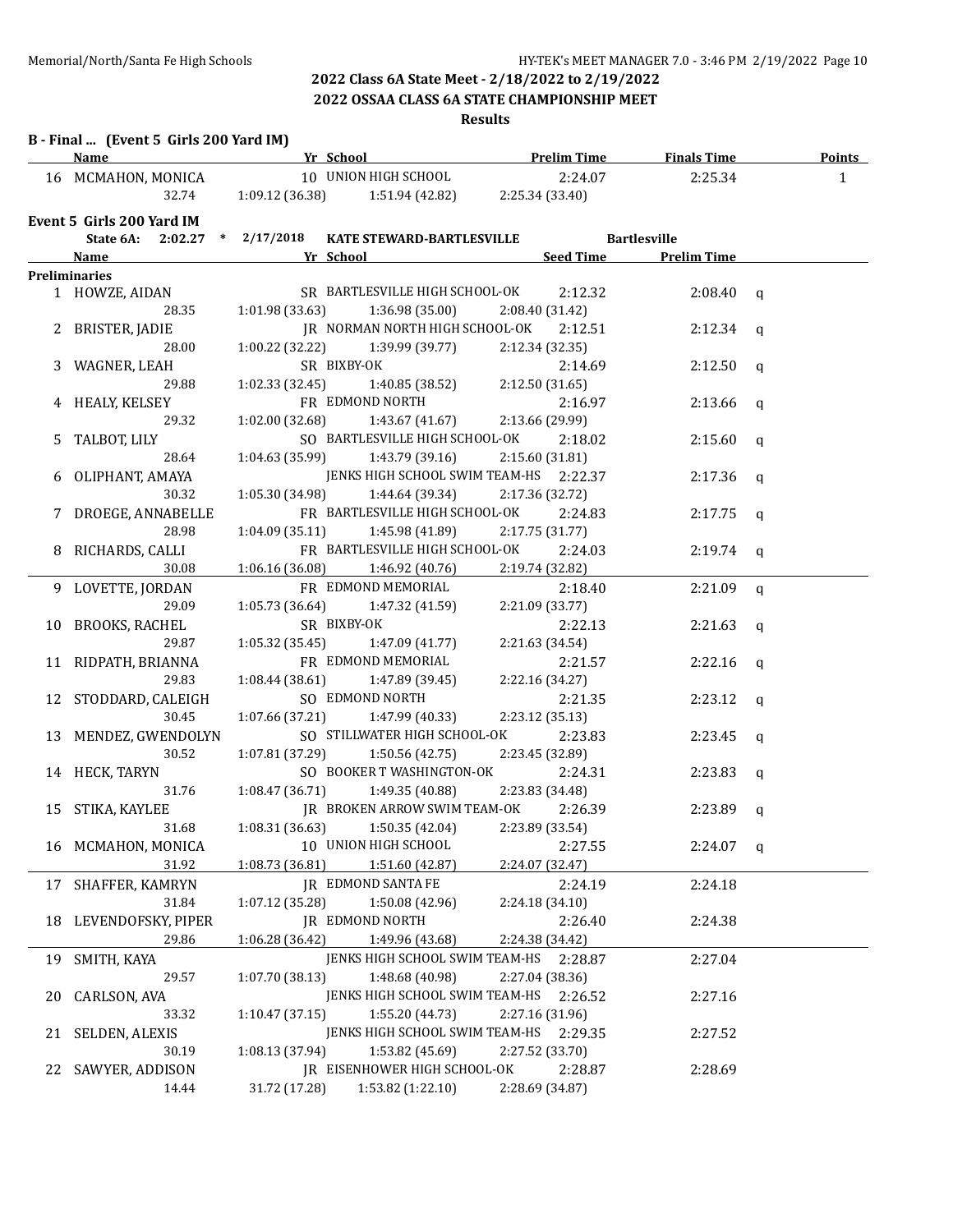### **2022 OSSAA CLASS 6A STATE CHAMPIONSHIP MEET**

### **Results**

|                  | Preliminaries  (Event 5 Girls 200 Yard IM)<br><b>Name</b>                                                                                                                                                                     |                        | <u>representative and the School Service and the School Service and the School Service and the School Service and the School Service and the School Service and the School Service and the School Service and the School Service</u> | <b>Seed Time</b>                                                                        | <b>Prelim Time</b> |               |
|------------------|-------------------------------------------------------------------------------------------------------------------------------------------------------------------------------------------------------------------------------|------------------------|--------------------------------------------------------------------------------------------------------------------------------------------------------------------------------------------------------------------------------------|-----------------------------------------------------------------------------------------|--------------------|---------------|
|                  | 23 LOUNSBERY, OLIVIA                                                                                                                                                                                                          |                        | DEER CREEK HIGH SCHOOL-HS                                                                                                                                                                                                            | 2:26.81                                                                                 | 2:28.70            |               |
|                  | 33.24                                                                                                                                                                                                                         |                        | $1:11.18(37.94)$ $1:54.21(43.03)$                                                                                                                                                                                                    | 2:28.70 (34.49)                                                                         |                    |               |
|                  | 24 CARTER, ELLIOT                                                                                                                                                                                                             |                        | SO EDMOND MEMORIAL                                                                                                                                                                                                                   | 2:28.80                                                                                 | 2:30.19            |               |
|                  | 31.69                                                                                                                                                                                                                         |                        | $1:08.95(37.26)$ $1:54.21(45.26)$ $2:30.19(35.98)$                                                                                                                                                                                   |                                                                                         |                    |               |
|                  | Event 6 Boys 200 Yard IM                                                                                                                                                                                                      |                        |                                                                                                                                                                                                                                      |                                                                                         |                    |               |
|                  | State 6A: 1:49.12 * 2014                                                                                                                                                                                                      |                        | <b>JUSTIN WU NORMAN NORTH</b>                                                                                                                                                                                                        |                                                                                         |                    |               |
|                  | Name and the same state of the state of the state of the state of the state of the state of the state of the state of the state of the state of the state of the state of the state of the state of the state of the state of |                        |                                                                                                                                                                                                                                      | <b>Example 18 Yr School Street Example 2 Yr School Street Prelim Time 5 Finals Time</b> |                    | <b>Points</b> |
| A - Final        |                                                                                                                                                                                                                               |                        |                                                                                                                                                                                                                                      |                                                                                         |                    |               |
|                  | 1 HEALY, RYAN                                                                                                                                                                                                                 | <b>IR EDMOND NORTH</b> |                                                                                                                                                                                                                                      | 1:57.55                                                                                 | 1:49.90            | 20            |
|                  | 23.85                                                                                                                                                                                                                         | 51.57 (27.72)          | 1:23.59 (32.02) 1:49.90 (26.31)                                                                                                                                                                                                      |                                                                                         |                    |               |
|                  | 2 CRAIG, GRIFFIN                                                                                                                                                                                                              |                        | SO BARTLESVILLE HIGH SCHOOL-OK                                                                                                                                                                                                       | 1:58.43                                                                                 | 1:53.47            | 17            |
|                  | 24.02                                                                                                                                                                                                                         | 50.91 (26.89)          | 1:25.54 (34.63)                                                                                                                                                                                                                      | 1:53.47 (27.93)                                                                         |                    |               |
|                  | 3 LEVENDOFSKY, GARRETT                                                                                                                                                                                                        |                        | FR EDMOND NORTH                                                                                                                                                                                                                      | 2:00.76                                                                                 | 1:59.94            | 16            |
|                  | 25.57                                                                                                                                                                                                                         |                        | 55.96 (30.39) 1:31.40 (35.44) 1:59.94 (28.54)                                                                                                                                                                                        |                                                                                         |                    |               |
|                  | BONDS, CAMP                                                                                                                                                                                                                   |                        | JENKS HIGH SCHOOL SWIM TEAM-HS 2:02.20                                                                                                                                                                                               |                                                                                         | 2:02.51            | 15            |
|                  | 25.13                                                                                                                                                                                                                         | 57.27 (32.14)          | 1:32.86 (35.59)                                                                                                                                                                                                                      | 2:02.51(29.65)                                                                          |                    |               |
|                  | BRIDENSTINE, WALKER                                                                                                                                                                                                           |                        | JENKS HIGH SCHOOL SWIM TEAM-HS 2:02.99                                                                                                                                                                                               |                                                                                         | 2:02.55            | 14            |
|                  | 25.72                                                                                                                                                                                                                         | 55.63 (29.91)          | 1:32.44 (36.81)                                                                                                                                                                                                                      | 2:02.55(30.11)                                                                          |                    |               |
|                  | CHATZIGIANNIDIS, ANDREAS                                                                                                                                                                                                      |                        | JENKS HIGH SCHOOL SWIM TEAM-HS 2:03.31                                                                                                                                                                                               |                                                                                         | 2:03.42            | 13            |
|                  | 24.80                                                                                                                                                                                                                         | 57.98 (33.18)          | 1:33.34 (35.36)                                                                                                                                                                                                                      | 2:03.42 (30.08)                                                                         |                    |               |
| 7                | BROWN, TEAGUE                                                                                                                                                                                                                 | JR BIXBY-OK            |                                                                                                                                                                                                                                      | 2:04.81                                                                                 | 2:03.49            | 12            |
|                  | 25.84                                                                                                                                                                                                                         | 58.27 (32.43)          | 1:35.69 (37.42)                                                                                                                                                                                                                      | 2:03.49 (27.80)                                                                         |                    |               |
|                  | 8 WALSWICK, AIDEN                                                                                                                                                                                                             |                        | SR MUSTANG HIGH SCHOOL                                                                                                                                                                                                               | 2:05.08                                                                                 | 2:03.96            | 11            |
|                  | 26.29                                                                                                                                                                                                                         |                        | 58.68 (32.39) 1:35.02 (36.34)                                                                                                                                                                                                        | 2:03.96 (28.94)                                                                         |                    |               |
| <b>B</b> - Final |                                                                                                                                                                                                                               |                        |                                                                                                                                                                                                                                      |                                                                                         |                    |               |
|                  | 9 KING, KYLE                                                                                                                                                                                                                  |                        | SO PONCA CITY HIGH SCHOOL                                                                                                                                                                                                            | 2:06.10                                                                                 | 2:05.30            | 9             |
|                  | 26.68                                                                                                                                                                                                                         |                        | 59.15 (32.47) 1:36.58 (37.43)                                                                                                                                                                                                        | 2:05.30 (28.72)                                                                         |                    |               |
|                  | 10 BERG, CLAYTON                                                                                                                                                                                                              |                        | JR YUKON HIGH SCHOOL                                                                                                                                                                                                                 | 2:06.65                                                                                 | 2:05.82            | 7             |
|                  | 25.97                                                                                                                                                                                                                         |                        | 57.34 (31.37) 1:35.55 (38.21)                                                                                                                                                                                                        | 2:05.82 (30.27)                                                                         |                    |               |
|                  | 11 SHAFFER, JOSEPH                                                                                                                                                                                                            |                        | FR EDMOND SANTA FE                                                                                                                                                                                                                   | 2:08.61                                                                                 | 2:08.40            | 6             |
|                  | 28.00                                                                                                                                                                                                                         |                        | $1:01.78(33.78)$ $1:39.53(37.75)$                                                                                                                                                                                                    | 2:08.40 (28.87)                                                                         |                    |               |
|                  | 12 DOLEZAL, CARSON                                                                                                                                                                                                            |                        | JR EDMOND MEMORIAL                                                                                                                                                                                                                   | 2:11.03                                                                                 | 2:09.14            | 5             |
|                  | 26.15                                                                                                                                                                                                                         |                        | $1:00.03$ (33.88) $1:40.73$ (40.70)                                                                                                                                                                                                  | 2:09.14 (28.41)                                                                         |                    |               |
|                  | 13 BEILER, JOSHUA                                                                                                                                                                                                             |                        | JENKS HIGH SCHOOL SWIM TEAM-HS 2:08.75                                                                                                                                                                                               |                                                                                         | 2:09.28            | 4             |
|                  | 28.03                                                                                                                                                                                                                         |                        | $1:02.25(34.22)$ $1:39.19(36.94)$                                                                                                                                                                                                    | 2:09.28 (30.09)                                                                         |                    |               |
|                  | 14 STUCKEY, WARE                                                                                                                                                                                                              |                        | SO NORMAN HIGH SCHOOL-OK 2:11.34                                                                                                                                                                                                     |                                                                                         | 2:10.57            | 3             |
|                  | 26.49                                                                                                                                                                                                                         |                        | $1:00.60(34.11)$ $1:40.91(40.31)$                                                                                                                                                                                                    | 2:10.57(29.66)                                                                          |                    |               |
| 15               | PETERSON, ETHAN                                                                                                                                                                                                               |                        | FR BARTLESVILLE HIGH SCHOOL-OK                                                                                                                                                                                                       | 2:10.92                                                                                 | 2:11.45            | 2             |
|                  | 28.25                                                                                                                                                                                                                         | 1:02.99(34.74)         | 1:40.61 (37.62)                                                                                                                                                                                                                      | 2:11.45 (30.84)                                                                         |                    |               |
|                  | NGUYEN, LUCAS                                                                                                                                                                                                                 |                        | SR NORMAN NORTH HIGH SCHOOL-OK                                                                                                                                                                                                       | 2:10.16                                                                                 | DQ                 |               |
|                  | 26.44                                                                                                                                                                                                                         | 1:00.36 (33.92)        | 1:39.13 (38.77)                                                                                                                                                                                                                      | DQ (30.33)                                                                              |                    |               |
|                  | Event 6 Boys 200 Yard IM                                                                                                                                                                                                      |                        |                                                                                                                                                                                                                                      |                                                                                         |                    |               |
|                  | State 6A: 1:49.12<br>$\ast$                                                                                                                                                                                                   | 2014                   | <b>JUSTIN WU NORMAN NORTH</b>                                                                                                                                                                                                        |                                                                                         |                    |               |
|                  | <u>Name</u>                                                                                                                                                                                                                   | Yr School              |                                                                                                                                                                                                                                      | Seed Time                                                                               | <b>Prelim Time</b> |               |
|                  | Preliminaries                                                                                                                                                                                                                 |                        |                                                                                                                                                                                                                                      |                                                                                         |                    |               |
|                  | 1 HEALY, RYAN                                                                                                                                                                                                                 |                        | JR EDMOND NORTH                                                                                                                                                                                                                      | 1:56.39                                                                                 | $1:57.55$ q        |               |
|                  |                                                                                                                                                                                                                               |                        |                                                                                                                                                                                                                                      |                                                                                         |                    |               |

24.72 54.42 (29.70) 1:29.14 (34.72) 1:57.55 (28.41)

25.27 53.42 (28.15) 1:30.14 (36.72) 1:58.43 (28.29)

25.30 55.94 (30.64) 1:31.98 (36.04) 2:00.76 (28.78)

2 CRAIG, GRIFFIN SO BARTLESVILLE HIGH SCHOOL-OK 2:00.11 1:58.43 q

3 LEVENDOFSKY, GARRETT FR EDMOND NORTH 2:02.51 2:00.76 q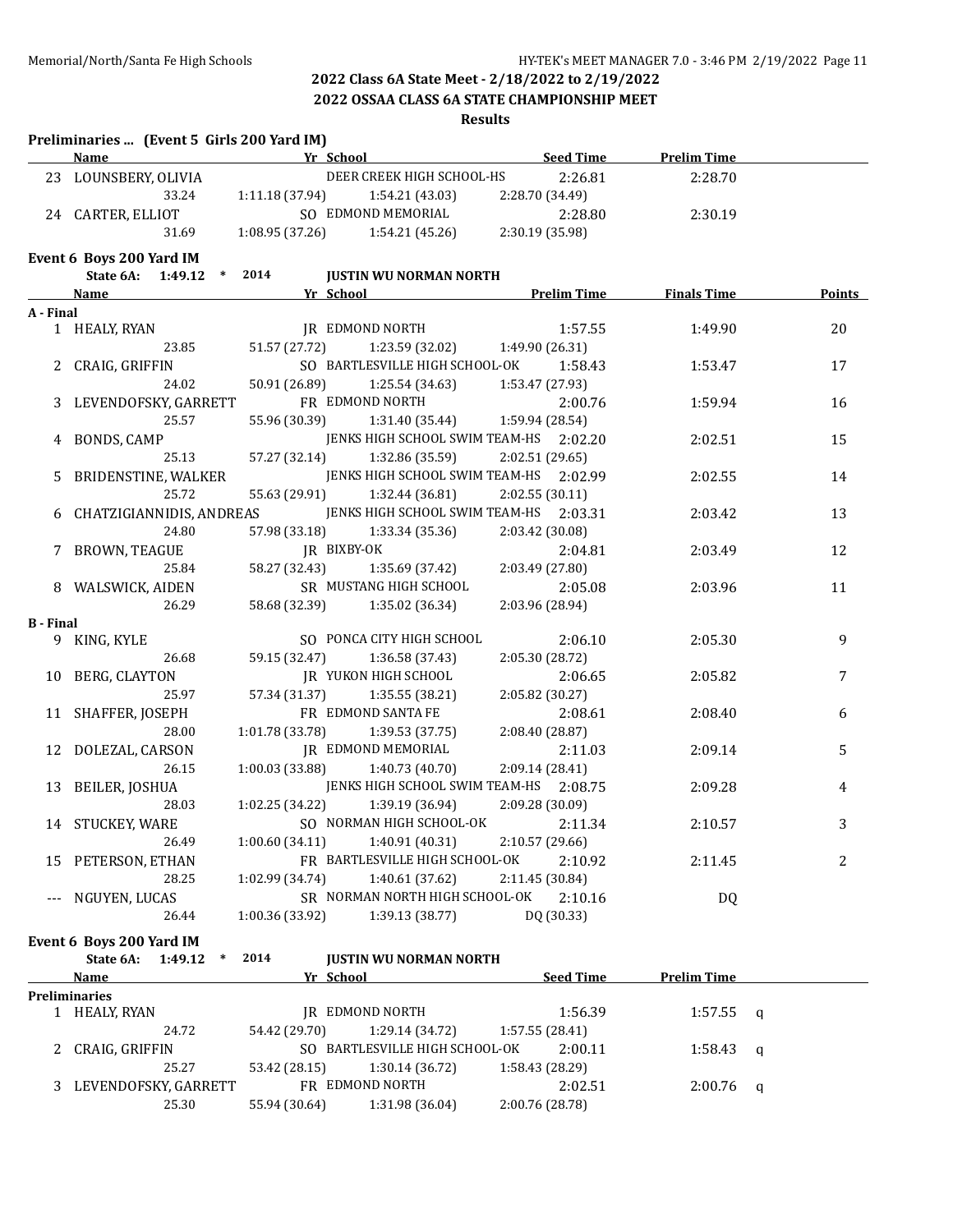**2022 OSSAA CLASS 6A STATE CHAMPIONSHIP MEET**

## **Results**

# **Preliminaries ... (Event 6 Boys 200 Yard IM)**

|   | <u>Name</u>              | Yr School                              | Seed Time       | <b>Prelim Time</b> |              |
|---|--------------------------|----------------------------------------|-----------------|--------------------|--------------|
|   | 4 BONDS, CAMP            | JENKS HIGH SCHOOL SWIM TEAM-HS 2:07.55 |                 | 2:02.20            | $\mathbf q$  |
|   | 25.28                    | 57.53 (32.25)<br>1:32.31 (34.78)       | 2:02.20 (29.89) |                    |              |
| 5 | BRIDENSTINE, WALKER      | JENKS HIGH SCHOOL SWIM TEAM-HS 2:08.77 |                 | 2:02.99            | $\mathbf q$  |
|   | 25.89                    | 55.00 (29.11)<br>1:32.97 (37.97)       | 2:02.99 (30.02) |                    |              |
| 6 | CHATZIGIANNIDIS, ANDREAS | JENKS HIGH SCHOOL SWIM TEAM-HS 2:07.91 |                 | 2:03.31            | $\mathbf q$  |
|   | 24.86                    | 57.67 (32.81)<br>1:32.92 (35.25)       | 2:03.31 (30.39) |                    |              |
| 7 | BROWN, TEAGUE            | JR BIXBY-OK                            | 2:10.14         | 2:04.81            | $\mathbf q$  |
|   | 26.31                    | 58.91 (32.60)<br>1:36.63(37.72)        | 2:04.81 (28.18) |                    |              |
| 8 | WALSWICK, AIDEN          | SR MUSTANG HIGH SCHOOL                 | 2:04.42         | 2:05.08            | $\mathsf{q}$ |
|   | 26.61                    | 58.91 (32.30)<br>1:35.60 (36.69)       | 2:05.08 (29.48) |                    |              |
|   | 9 KING, KYLE             | SO PONCA CITY HIGH SCHOOL              | 2:05.71         | 2:06.10            | $\mathbf q$  |
|   | 26.43                    | 59.41 (32.98)<br>1:36.65(37.24)        | 2:06.10(29.45)  |                    |              |
|   | 10 BERG, CLAYTON         | <b>JR YUKON HIGH SCHOOL</b>            | 2:07.19         | 2:06.65            | $\mathbf q$  |
|   | 26.43                    | 58.76 (32.33)<br>1:36.70 (37.94)       | 2:06.65 (29.95) |                    |              |
|   | 11 SHAFFER, JOSEPH       | FR EDMOND SANTA FE                     | 2:11.87         | 2:08.61            | $\mathsf{q}$ |
|   | 26.77                    | 1:01.67(34.90)<br>1:38.45 (36.78)      | 2:08.61 (30.16) |                    |              |
|   | 12 BEILER, JOSHUA        | JENKS HIGH SCHOOL SWIM TEAM-HS         | 2:13.26         | 2:08.75            | $\mathsf{q}$ |
|   | 28.41                    | 1:02.72 (34.31)<br>1:38.74 (36.02)     | 2:08.75 (30.01) |                    |              |
|   | 13 NGUYEN, LUCAS         | SR NORMAN NORTH HIGH SCHOOL-OK         | 2:13.89         | 2:10.16            | $\mathbf q$  |
|   | 26.71                    | 1:00.77 (34.06)<br>1:39.44 (38.67)     | 2:10.16 (30.72) |                    |              |
|   | 14 PETERSON, ETHAN       | FR BARTLESVILLE HIGH SCHOOL-OK         | 2:16.90         | 2:10.92            | $\mathbf q$  |
|   | 28.41                    | 1:02.72 (34.31)<br>1:39.36 (36.64)     | 2:10.92 (31.56) |                    |              |
|   | 15 DOLEZAL, CARSON       | JR EDMOND MEMORIAL                     | 2:09.74         | 2:11.03            | q            |
|   | 26.82                    | 1:01.25(34.43)<br>1:42.09 (40.84)      | 2:11.03 (28.94) |                    |              |
|   | 16 STUCKEY, WARE         | SO NORMAN HIGH SCHOOL-OK               | 2:10.85         | 2:11.34            | $\mathsf{q}$ |
|   | 26.05                    | 1:01.26 (35.21)<br>1:40.72 (39.46)     | 2:11.34 (30.62) |                    |              |
|   | 17 GODSEY, JONES         | SO NORMAN HIGH SCHOOL-OK               | 2:11.95         | 2:12.33            |              |
|   | 25.97                    | 59.65 (33.68)<br>1:40.94 (41.29)       | 2:12.33 (31.39) |                    |              |
|   | 18 PREJEAN, BENJAMIN     | SO EDMOND MEMORIAL                     | 2:12.39         | 2:12.82            |              |
|   | 27.74                    | 1:01.30 (33.56)<br>1:42.15(40.85)      | 2:12.82 (30.67) |                    |              |
|   | 19 PARDUE, NOLAN         | FR BIXBY-OK                            | 2:14.97         | 2:13.84            |              |
|   | 29.23                    | 1:03.44(34.21)<br>1:43.13 (39.69)      | 2:13.84 (30.71) |                    |              |
|   | 20 HIGBEE, CODY          | FR ENID HIGH SCHOOL-OK                 | 2:13.50         | 2:14.16            |              |
|   | 28.66                    | 1:02.83(34.17)<br>1:42.52 (39.69)      | 2:14.16 (31.64) |                    |              |
|   | 21 APPLEGATE, XAIVER     | SR PUTNAM CITY HIGH SCHOOL-OK          | 2:16.20         | 2:16.92            |              |
|   | 29.65                    | 1:03.95(34.30)<br>1:44.31 (40.36)      | 2:16.92 (32.61) |                    |              |
|   | 22 ZALONKA, HUNTER       | JR EDMOND NORTH                        | 2:15.34         | 2:19.11            |              |
|   | 28.36                    | 1:02.08(33.72)<br>1:45.89 (43.81)      | 2:19.11 (33.22) |                    |              |
|   | 23 BALIO, WILLIAM        | JR NORMAN NORTH HIGH SCHOOL-OK         | 2:21.58         | 2:19.90            |              |
|   | 30.43                    | 1:07.84(37.41)<br>1:48.08(40.24)       | 2:19.90 (31.82) |                    |              |
|   | 24 HOANG, DYLAN          | FR PUTNAM CITY NORTH-OK                | 2:21.54         | 2:23.73            |              |
|   | 30.29                    | 1:06.37 (36.08)<br>1:51.67 (45.30)     | 2:23.73 (32.06) |                    |              |

### **Event 7 Girls 50 Yard Freestyle**

|           | State 6A:          | 22.98<br>∗ | 2008 | <b>SAM WOODWARD -ED MEMORIAL</b> |                    |                    |        |
|-----------|--------------------|------------|------|----------------------------------|--------------------|--------------------|--------|
|           | Name               |            |      | Yr School                        | <b>Prelim Time</b> | <b>Finals Time</b> | Points |
| A - Final |                    |            |      |                                  |                    |                    |        |
|           | LITTLEFIELD, AVERY |            |      | SO STILLWATER HIGH SCHOOL-OK     | 24.02              | 23.78              | 20     |
|           | JONES, LANEY       |            |      | FR EDMOND NORTH                  | 24.27              | 23.84              | 17     |
|           | PANGBURN, JANCI    |            |      | JENKS HIGH SCHOOL SWIM TEAM-HS   | 24.65              | 24.10              | 16     |
| 4         | HORST, DANIELLE    |            |      | SR EDMOND NORTH                  | 25.32              | 24.82              | 15     |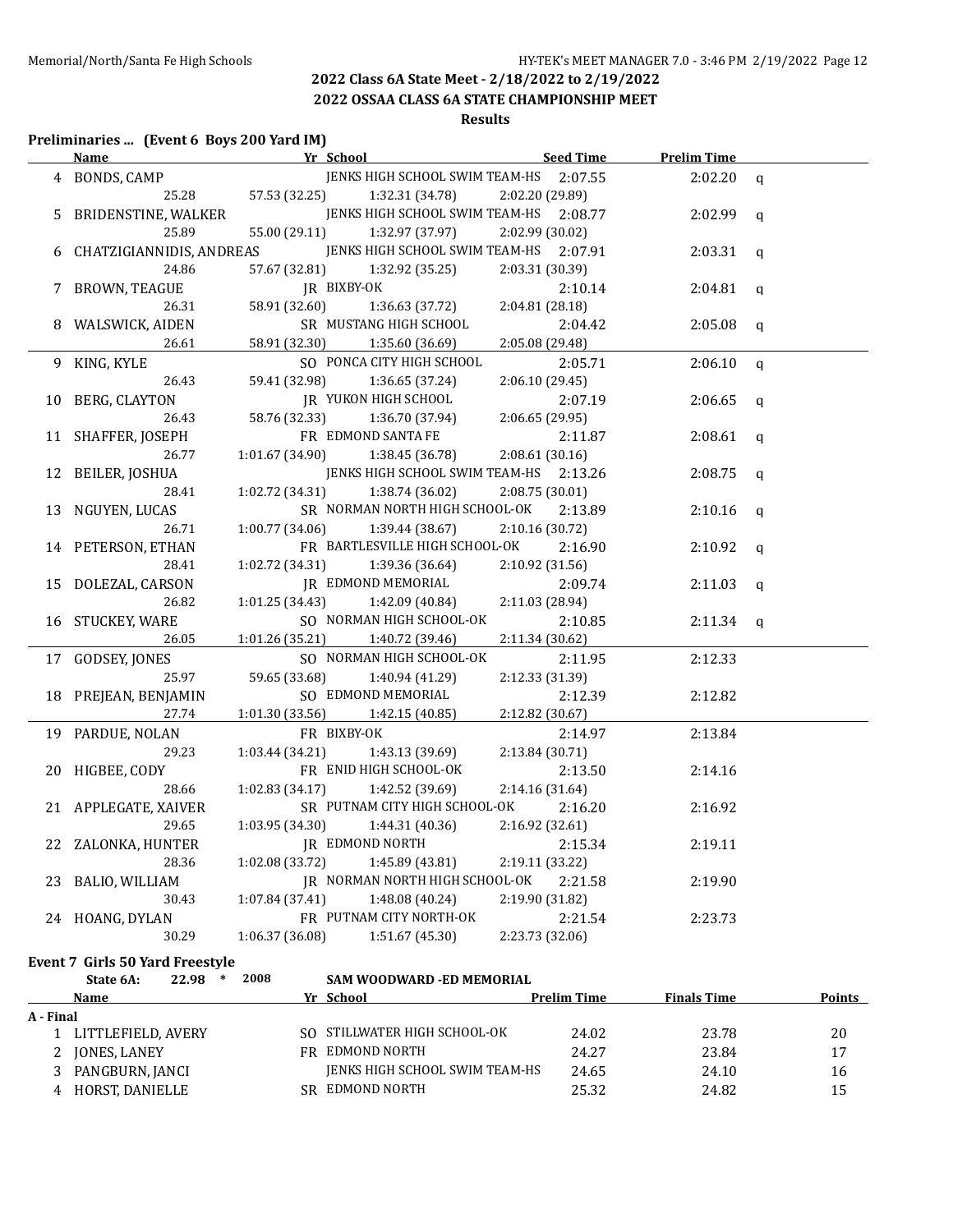## **2022 OSSAA CLASS 6A STATE CHAMPIONSHIP MEET**

## **Results**

# **A - Final ... (Event 7 Girls 50 Yard Freestyle)**

|                  | $A$ - Final  (Event / Girls 50 Taru Freestyle)<br><u>Name_</u> |      | Yr School                             | <b>Prelim Time</b> | <b>Finals Time</b> | <b>Points</b> |
|------------------|----------------------------------------------------------------|------|---------------------------------------|--------------------|--------------------|---------------|
|                  | 5 FAST, CARLYNN                                                |      | SR PUTNAM CITY HIGH SCHOOL-OK         | 25.38              | 25.29              | 14            |
|                  | 6 NGUYEN, BRENDA                                               |      | SO MUSTANG HIGH SCHOOL                | 25.60              | 25.38              | 13            |
|                  | 7 SHEARER, MATTIE                                              |      | FR PONCA CITY HIGH SCHOOL             | 24.75              | 25.43              | 12            |
| 8                | SANG, ALEXIA                                                   |      | IR OWASSO-OK                          | 25.75              | 25.62              | 11            |
| <b>B</b> - Final |                                                                |      |                                       |                    |                    |               |
|                  | 9 SEGO, EMMA                                                   |      | JENKS HIGH SCHOOL SWIM TEAM-HS        | 26.06              | 25.93              | 9             |
| 10               | MARTIN, ELLIE                                                  |      | FR EDMOND MEMORIAL                    | 26.37              | 25.97              | 7             |
|                  | 11 PRIBBLE-TAYLOR, CHLOE                                       |      | OWASSO-OK                             | 26.07              | 26.21              | 6             |
|                  | 12 MOORE, MORGAN                                               |      | SR BARTLESVILLE HIGH SCHOOL-OK        | 26.06              | 26.26              | 5             |
|                  | 13 STEWART, ELSA                                               |      | FR ENID HIGH SCHOOL-OK                | 26.28              | 26.35              | 4             |
|                  | 14 MORYKWAS, ROWAN                                             |      | JENKS HIGH SCHOOL SWIM TEAM-HS        | 26.39              | 26.39              | 3             |
| 15               | HARRIS, TORI                                                   |      | SR BOOKER T WASHINGTON-OK             | 26.42              | 26.48              | 2             |
|                  | 16 MENDOZA-LARA, GABBY                                         |      | ENID HIGH SCHOOL-OK                   | 26.52              | 26.72              | $\mathbf{1}$  |
|                  | <b>Event 7 Girls 50 Yard Freestyle</b>                         |      |                                       |                    |                    |               |
|                  | 22.98<br>$\ast$<br>State 6A:                                   | 2008 | SAM WOODWARD -ED MEMORIAL             |                    |                    |               |
|                  | Name                                                           |      | Yr School                             | <b>Seed Time</b>   | <b>Prelim Time</b> |               |
|                  | <b>Preliminaries</b>                                           |      |                                       |                    |                    |               |
|                  | 1 LITTLEFIELD, AVERY                                           |      | SO STILLWATER HIGH SCHOOL-OK          | 24.13              | 24.02              | q             |
| 2                | JONES, LANEY                                                   |      | FR EDMOND NORTH                       | 24.04              | 24.27              | $\mathbf q$   |
| 3                | PANGBURN, JANCI                                                |      | JENKS HIGH SCHOOL SWIM TEAM-HS        | 24.80              | 24.65              | $\mathbf q$   |
| 4                | SHEARER, MATTIE                                                |      | FR PONCA CITY HIGH SCHOOL             | 24.53              | 24.75              | q             |
| 5                | HORST, DANIELLE                                                |      | SR EDMOND NORTH                       | 24.64              | 25.32              | $\mathbf q$   |
| 6                | FAST, CARLYNN                                                  |      | SR PUTNAM CITY HIGH SCHOOL-OK         | 25.50              | 25.38              | q             |
| 7                | NGUYEN, BRENDA                                                 |      | SO MUSTANG HIGH SCHOOL                | 25.93              | 25.60              | q             |
| 8                | SANG, ALEXIA                                                   |      | JR OWASSO-OK                          | 25.61              | 25.75              | $\mathbf q$   |
| $*9$             | SEGO, EMMA                                                     |      | JENKS HIGH SCHOOL SWIM TEAM-HS        | 26.15              | 26.06              | $\mathbf q$   |
| $*9$             | MOORE, MORGAN                                                  |      | SR BARTLESVILLE HIGH SCHOOL-OK        | 26.26              | 26.06              | q             |
| 11               | PRIBBLE-TAYLOR, CHLOE                                          |      | OWASSO-OK                             | 25.91              | 26.07              | $\mathbf q$   |
|                  | 12 STEWART, ELSA                                               |      | FR ENID HIGH SCHOOL-OK                | 26.73              | 26.28              | q             |
| 13               | MARTIN, ELLIE                                                  |      | FR EDMOND MEMORIAL                    | 26.33              | 26.37              | $\mathbf q$   |
|                  | 14 MORYKWAS, ROWAN                                             |      | <b>JENKS HIGH SCHOOL SWIM TEAM-HS</b> | 26.60              | 26.39              | $\mathbf q$   |
| 15               | HARRIS, TORI                                                   |      | SR BOOKER T WASHINGTON-OK             | 26.69              | 26.42              | $\mathsf{q}$  |
|                  | 16 MENDOZA-LARA, GABBY                                         |      | ENID HIGH SCHOOL-OK                   | 26.86              | 26.52              | a             |
|                  | 17 HUTTO, BRITAIN                                              |      | SO BOOKER T WASHINGTON-OK             | 26.77              | 26.59              |               |
|                  | 18 FINCH, MAZIE                                                |      | SO STILLWATER HIGH SCHOOL-OK          | 26.54              | 26.60              |               |
|                  | 19 BROBSTON, PARKER                                            |      | SR BOOKER T WASHINGTON-OK             | 26.46              | 26.64              |               |
| $*20$            | HULL, JILLIAN                                                  |      | DEER CREEK HIGH SCHOOL-HS             | 26.63              | 26.65              |               |
| $*20$            | LITTLE, ISABELLA                                               |      | 10 WESTMOORE-OK                       | 26.66              | 26.65              |               |
| 22               | PIERCE, JORDAN                                                 |      | SO ENID HIGH SCHOOL-OK                | 26.82              | 26.90              |               |
| 23               | WEST, JENSEN                                                   |      | SR BIXBY-OK                           | 26.73              | 27.38              |               |
| $---$            | TWOMEY, ALEXA                                                  |      | OWASSO-OK                             | 26.69              | DQ                 |               |
|                  | <b>Event 8 Boys 50 Yard Freestyle</b>                          |      |                                       |                    |                    |               |
|                  | 19.20 * 2/20/2021<br>State 6A:                                 |      | <b>AIDEN HAYES</b>                    |                    | Norman North       |               |
|                  | Name                                                           |      | Yr School                             | <b>Prelim Time</b> | <b>Finals Time</b> | <b>Points</b> |
| A - Final        |                                                                |      |                                       |                    |                    |               |

| - rinai |                  |                     |       |       |    |
|---------|------------------|---------------------|-------|-------|----|
|         | COUCHMAN. KADE   | ENID HIGH SCHOOL-OK | 21.21 | 21.04 | 20 |
|         | 2 STARRETT, JACK | FR EDMOND NORTH     | 22.42 | 21.96 |    |
|         | 3 CONWAY, RILEY  | FR EDMOND NORTH     | 22.01 | 21.99 | 16 |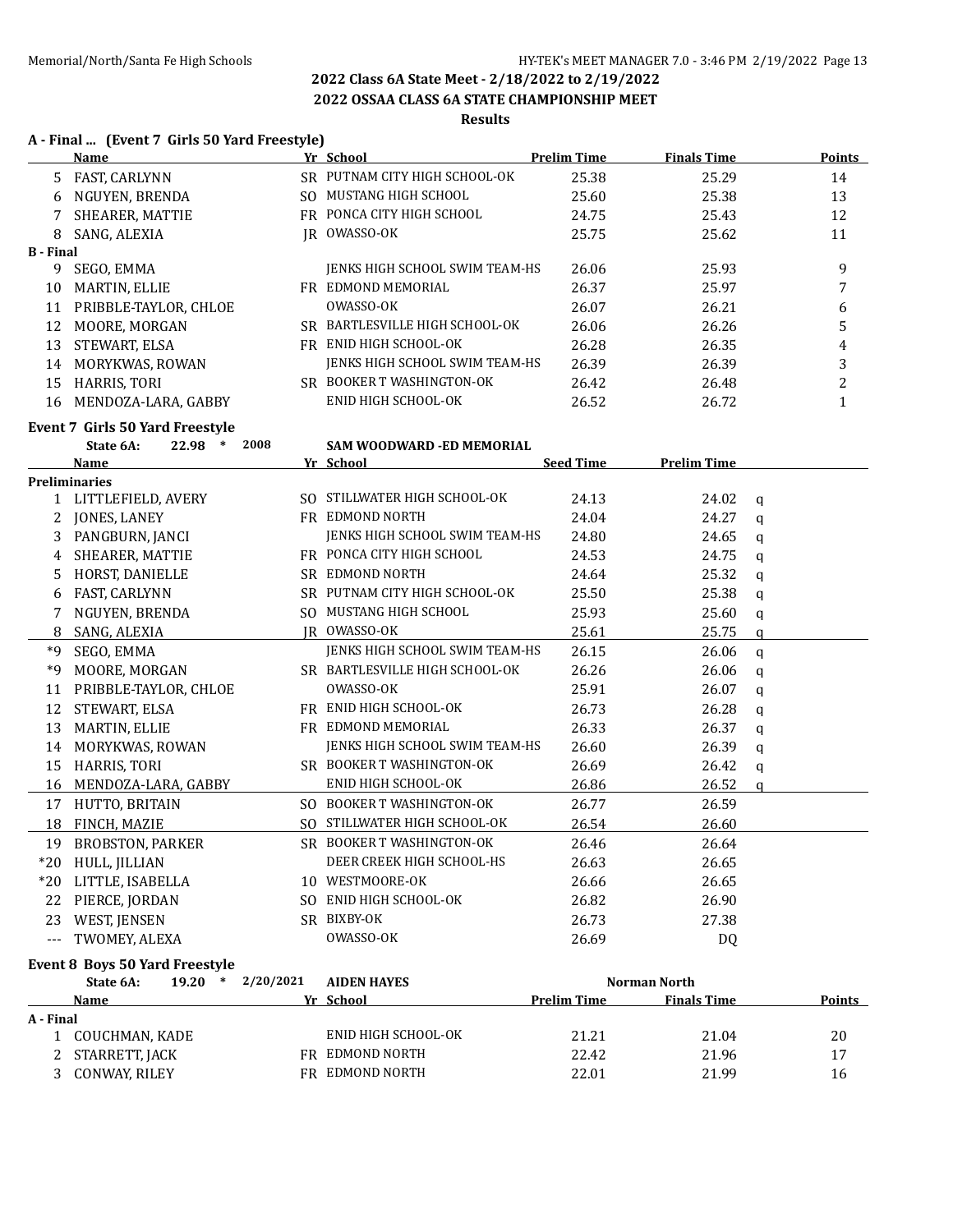### **2022 OSSAA CLASS 6A STATE CHAMPIONSHIP MEET**

## **Results**

## **A - Final ... (Event 8 Boys 50 Yard Freestyle)**

|                  | <b>Name</b>                      |                     | Yr School                      | <b>Prelim Time</b> | <b>Finals Time</b>     |             | <b>Points</b>  |
|------------------|----------------------------------|---------------------|--------------------------------|--------------------|------------------------|-------------|----------------|
| $*4$             | TRUONG, IAN                      |                     | JENKS HIGH SCHOOL SWIM TEAM-HS | 22.35              | 22.52                  |             | 14.50          |
| $*4$             | OLSEN, LUKE                      |                     | FR BARTLESVILLE HIGH SCHOOL-OK | 22.44              | 22.52                  |             | 14.50          |
| 6                | MATTHEWS, ETHAN                  |                     | JENKS HIGH SCHOOL SWIM TEAM-HS | 22.59              | 22.63                  |             | 13             |
| 7                | MINK, MASON                      |                     | JENKS HIGH SCHOOL SWIM TEAM-HS | 22.49              | 22.74                  |             | 12             |
| 8                | CRANK, TIMOTHY                   |                     | SO PONCA CITY HIGH SCHOOL      | 22.52              | 22.77                  |             | 11             |
| <b>B</b> - Final |                                  |                     |                                |                    |                        |             |                |
| 9                | <b>SCORPECCI, SAM</b>            |                     | DEER CREEK HIGH SCHOOL-HS      | 22.92              | 22.48                  |             | 9              |
| $*10$            | DENNEY, LUKE                     |                     | SO ENID HIGH SCHOOL-OK         | 22.83              | 22.54                  |             | 6.50           |
| $*10$            | SEIN, CAMERON                    |                     | DEER CREEK HIGH SCHOOL-HS      | 22.62              | 22.54                  |             | 6.50           |
| 12               | TIPTON, CONNOR                   |                     | <b>IR EDMOND MEMORIAL</b>      | 22.77              | 22.76                  |             | 5              |
| 13               | ENGSTER, MAX                     |                     | SR PONCA CITY HIGH SCHOOL      | 22.80              | 22.82                  |             | 4              |
| 14               | MAHONEY, JIM                     |                     | JENKS HIGH SCHOOL SWIM TEAM-HS | 23.35              | 22.87                  |             | 3              |
| 15               | HUFFMAN, TRISTEN                 |                     | SR PUTNAM CITY NORTH-OK        | 23.53              | 23.28                  |             | $\overline{c}$ |
|                  | 16 ROLSTON, GUS                  |                     | SR BOOKER T WASHINGTON-OK      | 23.43              | 23.59                  |             | $\mathbf{1}$   |
|                  | Event 8 Boys 50 Yard Freestyle   |                     |                                |                    |                        |             |                |
|                  | State 6A:                        | $19.20 * 2/20/2021$ | <b>AIDEN HAYES</b>             |                    | <b>Norman North</b>    |             |                |
|                  | Name                             |                     | Yr School                      | <b>Seed Time</b>   | <b>Prelim Time</b>     |             |                |
|                  | Preliminaries                    |                     |                                |                    |                        |             |                |
|                  | 1 COUCHMAN, KADE                 |                     | ENID HIGH SCHOOL-OK            | 22.07              | 21.21                  | q           |                |
|                  | 2 CONWAY, RILEY                  |                     | FR EDMOND NORTH                | 22.23              | 22.01                  | $\mathbf q$ |                |
| 3                | TRUONG, IAN                      |                     | JENKS HIGH SCHOOL SWIM TEAM-HS | 22.74              | 22.35                  | q           |                |
| 4                | STARRETT, JACK                   |                     | FR EDMOND NORTH                | 22.59              | 22.42                  | $\mathbf q$ |                |
| 5                | OLSEN, LUKE                      |                     | FR BARTLESVILLE HIGH SCHOOL-OK | 22.67              | 22.44                  | q           |                |
| 6                | MINK, MASON                      |                     | JENKS HIGH SCHOOL SWIM TEAM-HS | 22.94              | 22.49                  | $\mathbf q$ |                |
|                  | 7 CRANK, TIMOTHY                 |                     | SO PONCA CITY HIGH SCHOOL      | 22.98              | 22.52                  | q           |                |
| 8                | MATTHEWS, ETHAN                  |                     | JENKS HIGH SCHOOL SWIM TEAM-HS | 23.13              | 22.59                  | a           |                |
| 9                | SEIN, CAMERON                    |                     | DEER CREEK HIGH SCHOOL-HS      | 22.90              | 22.62                  | q           |                |
| 10               | TIPTON, CONNOR                   |                     | JR EDMOND MEMORIAL             | 23.35              | 22.77                  | $\mathbf q$ |                |
| 11               | ENGSTER, MAX                     |                     | SR PONCA CITY HIGH SCHOOL      | 22.68              | 22.80                  | q           |                |
| 12               | DENNEY, LUKE                     |                     | SO ENID HIGH SCHOOL-OK         | 22.66              | 22.83                  | $\mathbf q$ |                |
| 13               | SCORPECCI, SAM                   |                     | DEER CREEK HIGH SCHOOL-HS      | 22.98              | 22.92                  | q           |                |
| 14               | MAHONEY, JIM                     |                     | JENKS HIGH SCHOOL SWIM TEAM-HS | 23.53              | 23.35                  | $\mathbf q$ |                |
| 15               | ROLSTON, GUS                     |                     | SR BOOKER T WASHINGTON-OK      | 23.13              | 23.43                  | q           |                |
| 16               | HUFFMAN, TRISTEN                 |                     | SR PUTNAM CITY NORTH-OK        | 23.63              | 23.53                  | a           |                |
|                  | 17 LAMB, AHREN                   |                     | SR OWASSO-OK                   | 23.57              | 23.55                  |             |                |
|                  | 18 TATE, BRYSON                  |                     | SR MUSTANG HIGH SCHOOL         | 23.69              | 23.88                  |             |                |
|                  | 19 HILL, ALEX                    |                     | IR STILLWATER HIGH SCHOOL-OK   | 24.12              | 23.90                  |             |                |
|                  | 20 KAPITAN, LOGAN                |                     | SR BIXBY-OK                    | 23.84              | 24.03                  |             |                |
|                  | 21 CRAWFORD, MAX                 |                     | <b>IR EDMOND NORTH</b>         | 24.14              | 24.05                  |             |                |
|                  | 22 YANG, FELIX                   |                     | SR NORMAN NORTH HIGH SCHOOL-OK | 23.65              | 24.11                  |             |                |
| 23               | MANTZ, STATTON                   |                     | SO ENID HIGH SCHOOL-OK         | 24.49              | 24.37                  |             |                |
|                  | 24 ESTES, TANNER                 |                     | IR PONCA CITY HIGH SCHOOL      | 23.77              |                        |             |                |
|                  |                                  |                     |                                |                    | 24.55                  |             |                |
|                  | Event 9 Girls 100 Yard Butterfly |                     |                                |                    |                        |             |                |
|                  | 52.74 * 2008<br>State 6A:        |                     | SAM WOODWARD - ED MEMORIAL     |                    | <b>Edmond Memorial</b> |             |                |

**Name Yr School Prelim Time Finals Time Points A - Final** 1 JENKS HIGH SCHOOL SWIM TEAM-HS 59.14 58.73 58.73 28.02 58.73 (30.71)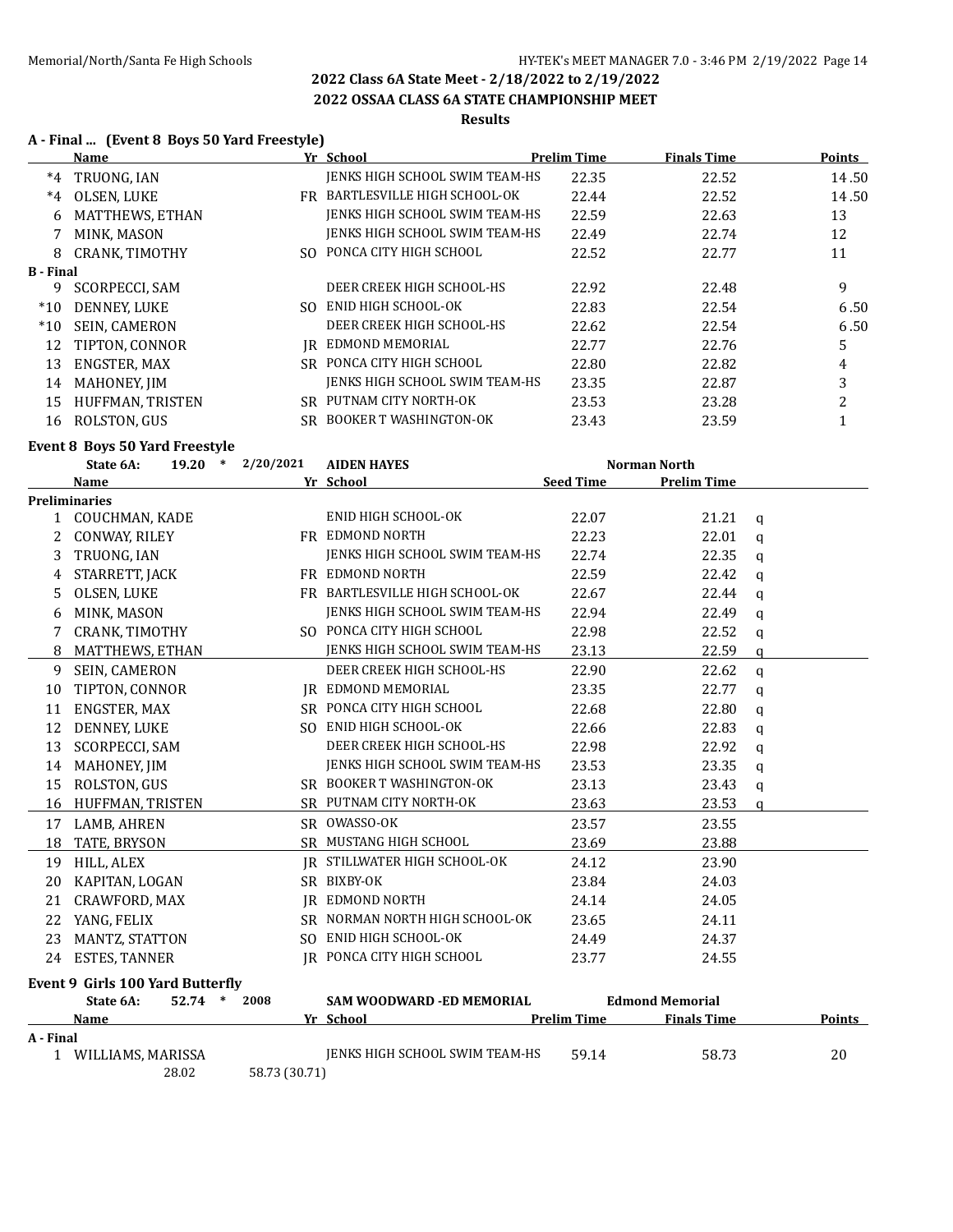### **2022 OSSAA CLASS 6A STATE CHAMPIONSHIP MEET**

### **Results**

## **A - Final ... (Event 9 Girls 100 Yard Butterfly)**

|                  | Name                  |                 | Yr School                      | <b>Prelim Time</b> | <b>Finals Time</b> | <b>Points</b> |
|------------------|-----------------------|-----------------|--------------------------------|--------------------|--------------------|---------------|
|                  | 2 GLOVER, CAROLINE    |                 | SO EDMOND NORTH                | 59.76              | 1:00.80            | 17            |
|                  | 28.25                 | 1:00.80 (32.55) |                                |                    |                    |               |
| 3                | JANZEN, MEGAN         |                 | FR EDMOND NORTH                | 1:01.37            | 1:00.86            | 16            |
|                  | 28.82                 | 1:00.86 (32.04) |                                |                    |                    |               |
| 4                | MOORE, MORGAN         |                 | SR BARTLESVILLE HIGH SCHOOL-OK | 1:01.93            | 1:01.34            | 15            |
|                  | 28.18                 | 1:01.34(33.16)  |                                |                    |                    |               |
| 5.               | MOSS, JASMINE         |                 | JENKS HIGH SCHOOL SWIM TEAM-HS | 1:01.08            | 1:01.45            | 14            |
|                  | 28.06                 | 1:01.45 (33.39) |                                |                    |                    |               |
| 6                | TALBOT, LILY          |                 | SO BARTLESVILLE HIGH SCHOOL-OK | 1:02.37            | 1:01.54            | 13            |
|                  | 28.60                 | 1:01.54 (32.94) |                                |                    |                    |               |
|                  | 7 CARPENTER, JESSALYN |                 | FR PONCA CITY HIGH SCHOOL      | 1:00.96            | 1:01.79            | 12            |
|                  | 29.16                 | 1:01.79 (32.63) |                                |                    |                    |               |
|                  | 8 DROEGE, ANNABELLE   |                 | FR BARTLESVILLE HIGH SCHOOL-OK | 1:02.72            | 1:03.44            | 11            |
|                  | 29.19                 | 1:03.44 (34.25) |                                |                    |                    |               |
| <b>B</b> - Final |                       |                 |                                |                    |                    |               |
|                  | 9 LOVETTE, JORDAN     |                 | FR EDMOND MEMORIAL             | 1:02.88            | 1:01.50            | 9             |
|                  | 28.33                 | 1:01.50(33.17)  |                                |                    |                    |               |
|                  | 10 WILLIAMS, ADDISON  |                 | FR BARTLESVILLE HIGH SCHOOL-OK | 1:04.52            | 1:03.64            | 7             |
|                  | 29.70                 | 1:03.64 (33.94) |                                |                    |                    |               |
| 11               | TILLY, JASMINE        |                 | SO BIXBY-OK                    | 1:04.82            | 1:04.26            | 6             |
|                  | 29.89                 | 1:04.26 (34.37) |                                |                    |                    |               |
| 12               | NELSON, KAYLAN        |                 | 12 MOORE HIGH SCHOOL-OK        | 1:06.42            | 1:04.95            | 5             |
|                  | 30.95                 | 1:04.95 (34.00) |                                |                    |                    |               |
| 13               | LEVENDOFSKY, PIPER    |                 | <b>JR EDMOND NORTH</b>         | 1:05.24            | 1:05.68            | 4             |
|                  | 30.06                 | 1:05.68 (35.62) |                                |                    |                    |               |
|                  | 14 HAMILTON, TAYLOR   |                 | JR OWASSO-OK                   | 1:05.01            | 1:05.90            | 3             |
|                  | 30.06                 | 1:05.90 (35.84) |                                |                    |                    |               |
|                  | 15 SELDEN, ALEXIS     |                 | JENKS HIGH SCHOOL SWIM TEAM-HS | 1:07.54            | 1:07.77            | 2             |
|                  | 30.40                 | 1:07.77 (37.37) |                                |                    |                    |               |
| 16               | LIU, HEATHER          |                 | SR NORMAN NORTH HIGH SCHOOL-OK | 1:06.88            | 1:08.65            | 1             |
|                  | 31.01                 | 1:08.65(37.64)  |                                |                    |                    |               |

### **Event 9 Girls 100 Yard Butterfly**

|    | State 6A:<br>52.74   | $\ast$ | 2008            | SAM WOODWARD -ED MEMORIAL      |                  | <b>Edmond Memorial</b> |   |
|----|----------------------|--------|-----------------|--------------------------------|------------------|------------------------|---|
|    | <b>Name</b>          |        |                 | Yr School                      | <b>Seed Time</b> | <b>Prelim Time</b>     |   |
|    | <b>Preliminaries</b> |        |                 |                                |                  |                        |   |
|    | WILLIAMS, MARISSA    |        |                 | JENKS HIGH SCHOOL SWIM TEAM-HS | 1:01.05          | 59.14                  | q |
|    | 27.34                |        | 59.14 (31.80)   |                                |                  |                        |   |
|    | GLOVER, CAROLINE     |        |                 | SO EDMOND NORTH                | 1:00.37          | 59.76                  | q |
|    | 28.01                |        | 59.76 (31.75)   |                                |                  |                        |   |
| 3  | CARPENTER, JESSALYN  |        |                 | FR PONCA CITY HIGH SCHOOL      | 1:01.89          | 1:00.96                | q |
|    | 28.76                |        | 1:00.96(32.20)  |                                |                  |                        |   |
| 4  | MOSS, JASMINE        |        |                 | JENKS HIGH SCHOOL SWIM TEAM-HS | 1:03.29          | 1:01.08                | a |
|    | 28.46                |        | 1:01.08(32.62)  |                                |                  |                        |   |
| 5. | JANZEN, MEGAN        |        |                 | FR EDMOND NORTH                | 1:01.94          | 1:01.37                | a |
|    | 29.01                |        | 1:01.37(32.36)  |                                |                  |                        |   |
| 6  | MOORE, MORGAN        |        |                 | SR BARTLESVILLE HIGH SCHOOL-OK | 1:02.38          | 1:01.93                | q |
|    | 28.08                |        | 1:01.93(33.85)  |                                |                  |                        |   |
|    | TALBOT, LILY         |        |                 | SO BARTLESVILLE HIGH SCHOOL-OK | 1:03.07          | 1:02.37                | q |
|    | 28.84                |        | 1:02.37(33.53)  |                                |                  |                        |   |
| 8  | DROEGE, ANNABELLE    |        |                 | FR BARTLESVILLE HIGH SCHOOL-OK | 1:06.59          | 1:02.72                | q |
|    | 29.02                |        | 1:02.72 (33.70) |                                |                  |                        |   |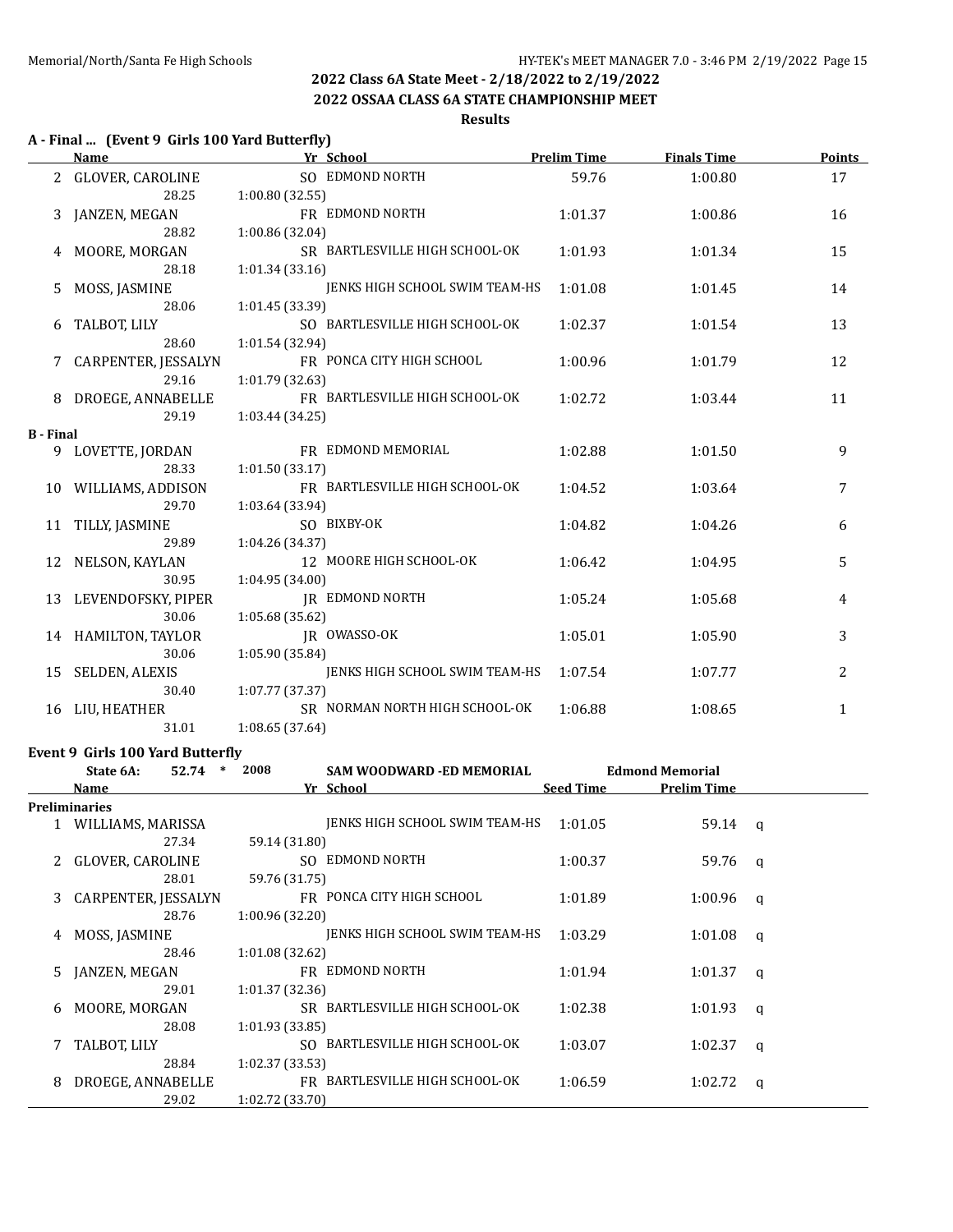**2022 OSSAA CLASS 6A STATE CHAMPIONSHIP MEET**

## **Results**

## **Preliminaries ... (Event 9 Girls 100 Yard Butterfly)**

|    | <b>Name</b>           | Yr School                             | <b>Seed Time</b> | <b>Prelim Time</b> |              |
|----|-----------------------|---------------------------------------|------------------|--------------------|--------------|
|    | LOVETTE, JORDAN       | FR EDMOND MEMORIAL                    | 1:02.05          | $1:02.88$ q        |              |
|    | 28.82                 | 1:02.88(34.06)                        |                  |                    |              |
|    | 10 WILLIAMS, ADDISON  | FR BARTLESVILLE HIGH SCHOOL-OK        | 1:03.96          | 1:04.52            | $\mathbf{q}$ |
|    | 29.33                 | 1:04.52(35.19)                        |                  |                    |              |
|    | 11 TILLY, JASMINE     | SO BIXBY-OK                           | 1:05.06          | 1:04.82 $q$        |              |
|    | 30.37                 | 1:04.82(34.45)                        |                  |                    |              |
|    | 12 HAMILTON, TAYLOR   | JR OWASSO-OK                          | 1:03.63          | 1:05.01            | $\alpha$     |
|    | 29.89                 | 1:05.01(35.12)                        |                  |                    |              |
|    | 13 LEVENDOFSKY, PIPER | <b>IR EDMOND NORTH</b>                | 1:06.87          | 1:05.24 $q$        |              |
|    | 30.22                 | 1:05.24 (35.02)                       |                  |                    |              |
|    | 14 NELSON, KAYLAN     | 12 MOORE HIGH SCHOOL-OK               | 1:04.52          | 1:06.42 $q$        |              |
|    | 30.48                 | 1:06.42(35.94)                        |                  |                    |              |
|    | 15 LIU, HEATHER       | SR NORMAN NORTH HIGH SCHOOL-OK        | 1:09.05          | 1:06.88            | q            |
|    | 30.87                 | 1:06.88 (36.01)                       |                  |                    |              |
|    | 16 SELDEN, ALEXIS     | JENKS HIGH SCHOOL SWIM TEAM-HS        | 1:08.80          | $1:07.54$ q        |              |
|    | 31.24                 | 1:07.54 (36.30)                       |                  |                    |              |
|    | 17 STARRETT, MOLLY    | EDMOND NORTH                          | 1:06.45          | 1:07.55            |              |
|    | 32.74                 | 1:07.55(34.81)                        |                  |                    |              |
|    | 18 HECK, ADDISON      | EDISON PREPORATORY HIGH-OK            | 1:06.69          | 1:07.91            |              |
|    | 31.13                 | 1:07.91 (36.78)                       |                  |                    |              |
|    | 19 PENDER, KAMRYN     | FR YUKON HIGH SCHOOL                  | 1:08.75          | 1:08.00            |              |
|    | 30.99                 | 1:08.00(37.01)                        |                  |                    |              |
| 20 | STRICKLIN, MARANDA    | <b>JENKS HIGH SCHOOL SWIM TEAM-HS</b> | 1:06.54          | 1:08.12            |              |
| 21 | ORTIZ, ALLIE          | DEER CREEK HIGH SCHOOL-HS             | 1:07.45          | 1:08.48            |              |
|    | 22 YORK, ELEANOR      | JR BROKEN ARROW SWIM TEAM-OK          | 1:07.79          | 1:09.45            |              |
|    | 32.56                 | 1:09.45(36.89)                        |                  |                    |              |
|    | 23 KEMMET, MEG        | SR NORMAN NORTH HIGH SCHOOL-OK        | 1:08.82          | 1:09.77            |              |
|    | 31.07                 | 1:09.77 (38.70)                       |                  |                    |              |
|    | 24 SHAFFER, KAMRYN    | <b>IR EDMOND SANTA FE</b>             | 1:08.04          | 1:10.69            |              |
|    | 34.16                 | 1:10.69 (36.53)                       |                  |                    |              |

## **Event 10 Boys 100 Yard Butterfly**

| $\ast$<br>State 6A:<br>45.47 |                   | 2/20/2021<br><b>AIDEN HAYES</b> |                                | <b>NORMAN NORTH</b> |                    |        |
|------------------------------|-------------------|---------------------------------|--------------------------------|---------------------|--------------------|--------|
|                              | Name              |                                 | Yr School                      | <b>Prelim Time</b>  | <b>Finals Time</b> | Points |
| A - Final                    |                   |                                 |                                |                     |                    |        |
|                              | 1 COUCHMAN, KADE  |                                 | ENID HIGH SCHOOL-OK            | 52.34               | 50.63              | 20     |
|                              | 23.77             | 50.63 (26.86)                   |                                |                     |                    |        |
|                              | BARREIRA, GUSTAVO |                                 | DEER CREEK HIGH SCHOOL-HS      | 53.39               | 51.52              | 17     |
|                              | 23.90             | 51.52 (27.62)                   |                                |                     |                    |        |
| 3.                           | HORN, AYDIN       |                                 | SR BIXBY-OK                    | 52.28               | 51.63              | 16     |
|                              | 24.39             | 51.63 (27.24)                   |                                |                     |                    |        |
| 4                            | STARRETT, JACK    |                                 | FR EDMOND NORTH                | 52.89               | 52.04              | 15     |
|                              | 24.45             | 52.04 (27.59)                   |                                |                     |                    |        |
| 5.                           | RAU, JOSH         |                                 | JENKS HIGH SCHOOL SWIM TEAM-HS | 52.46               | 52.73              | 14     |
|                              | 24.55             | 52.73 (28.18)                   |                                |                     |                    |        |
| 6                            | DOLEZAL, CARSON   |                                 | IR EDMOND MEMORIAL             | 54.84               | 53.93              | 13     |
|                              | 25.48             | 53.93 (28.45)                   |                                |                     |                    |        |
|                              | SERBIA, RYAN      |                                 | DEER CREEK HIGH SCHOOL-HS      | 54.52               | 54.00              | 12     |
|                              | 25.38             | 54.00 (28.62)                   |                                |                     |                    |        |
| 8                            | CLYMER, REED      |                                 | SR NORMAN NORTH HIGH SCHOOL-OK | 54.87               | 54.51              | 11     |
|                              | 25.90             | 54.51 (28.61)                   |                                |                     |                    |        |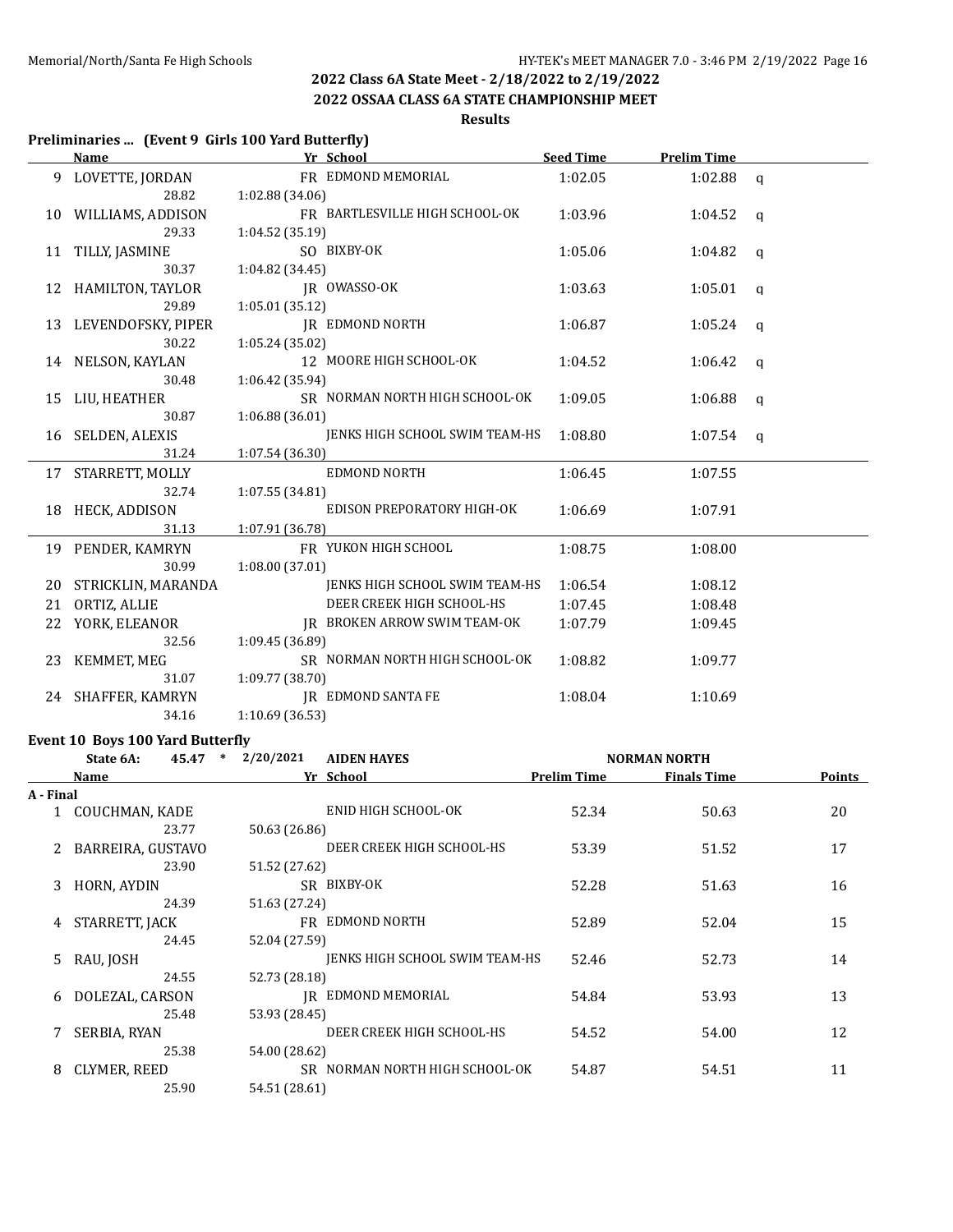### **2022 OSSAA CLASS 6A STATE CHAMPIONSHIP MEET**

### **Results**

## **B - Final ... (Event 10 Boys 100 Yard Butterfly)**

|                  | <b>Name</b>     | Yr School                      | <b>Prelim Time</b> | <b>Finals Time</b> | <b>Points</b> |
|------------------|-----------------|--------------------------------|--------------------|--------------------|---------------|
| <b>B</b> - Final |                 |                                |                    |                    |               |
| 9.               | GODSEY, JONES   | SO NORMAN HIGH SCHOOL-OK       | 56.88              | 54.98              | 9             |
|                  | 25.29           | 54.98 (29.69)                  |                    |                    |               |
| 10               | THOMAS, JACKSON | IR EDMOND NORTH                | 54.96              | 55.19              | 7             |
|                  | 25.47           | 55.19 (29.72)                  |                    |                    |               |
| 11               | MOORE, JARRETT  | IR BARTLESVILLE HIGH SCHOOL-OK | 55.60              | 55.37              | 6             |
|                  | 25.64           | 55.37 (29.73)                  |                    |                    |               |
| 12               | FAULKNER, COLIN | 11 UNION HIGH SCHOOL           | 55.29              | 55.42              | 5             |
|                  | 25.56           | 55.42 (29.86)                  |                    |                    |               |
| 13               | BECK, LEX       | JENKS HIGH SCHOOL SWIM TEAM-HS | 55.60              | 55.57              | 4             |
|                  | 25.66           | 55.57 (29.91)                  |                    |                    |               |
| 14               | CRANK, TIMOTHY  | SO PONCA CITY HIGH SCHOOL      | 55.54              | 55.76              | 3             |
|                  | 25.82           | 55.76 (29.94)                  |                    |                    |               |
| 15               | POWER, EZRA     | JENKS HIGH SCHOOL SWIM TEAM-HS | 56.21              | 56.22              | 2             |
|                  | 27.02           | 56.22 (29.20)                  |                    |                    |               |
| 16               | BERG, CLAYTON   | IR YUKON HIGH SCHOOL           | 56.15              | 56.29              |               |
|                  | 25.82           | 56.29 (30.47)                  |                    |                    |               |

### **Event 10 Boys 100 Yard Butterfly**

|   | State 6A:            | 45.47 * 2/20/2021 | <b>AIDEN HAYES</b>                    |                  | <b>NORMAN NORTH</b> |              |
|---|----------------------|-------------------|---------------------------------------|------------------|---------------------|--------------|
|   | <b>Name</b>          |                   | Yr School                             | <b>Seed Time</b> | <b>Prelim Time</b>  |              |
|   | <b>Preliminaries</b> |                   |                                       |                  |                     |              |
|   | 1 HORN, AYDIN        |                   | SR BIXBY-OK                           | 55.03            | 52.28 $q$           |              |
|   | 24.63                | 52.28 (27.65)     |                                       |                  |                     |              |
|   | 2 COUCHMAN, KADE     |                   | ENID HIGH SCHOOL-OK                   | 53.65            | 52.34 $q$           |              |
|   | 25.44                | 52.34 (26.90)     |                                       |                  |                     |              |
|   | 3 RAU, JOSH          |                   | JENKS HIGH SCHOOL SWIM TEAM-HS        | 54.15            | 52.46               | q            |
|   | 24.30                | 52.46 (28.16)     |                                       |                  |                     |              |
|   | 4 STARRETT, JACK     |                   | FR EDMOND NORTH                       | 54.06            | 52.89               | $\mathbf{q}$ |
|   | 24.93                | 52.89 (27.96)     |                                       |                  |                     |              |
|   | 5 BARREIRA, GUSTAVO  |                   | DEER CREEK HIGH SCHOOL-HS             | 52.34            | 53.39 q             |              |
|   | 24.56                | 53.39 (28.83)     |                                       |                  |                     |              |
| 6 | SERBIA, RYAN         |                   | DEER CREEK HIGH SCHOOL-HS             | 54.67            | 54.52               | $\alpha$     |
|   | 25.47                | 54.52 (29.05)     |                                       |                  |                     |              |
|   | DOLEZAL, CARSON      |                   | IR EDMOND MEMORIAL                    | 54.45            | 54.84               | $\mathbf{q}$ |
|   | 25.94                | 54.84 (28.90)     |                                       |                  |                     |              |
|   | CLYMER, REED         |                   | SR NORMAN NORTH HIGH SCHOOL-OK        | 55.45            | 54.87               | q            |
|   | 26.08                | 54.87 (28.79)     |                                       |                  |                     |              |
|   | 9 THOMAS, JACKSON    |                   | IR EDMOND NORTH                       | 55.97            | 54.96               | $\mathbf{q}$ |
|   | 25.39                | 54.96 (29.57)     |                                       |                  |                     |              |
|   | 10 FAULKNER, COLIN   |                   | 11 UNION HIGH SCHOOL                  | 56.71            | $55.29$ q           |              |
|   | 25.97                | 55.29 (29.32)     |                                       |                  |                     |              |
|   | 11 CRANK, TIMOTHY    |                   | SO PONCA CITY HIGH SCHOOL             | 56.65            | $55.54$ q           |              |
|   | 26.08                | 55.54 (29.46)     |                                       |                  |                     |              |
|   | *12 BECK, LEX        |                   | <b>JENKS HIGH SCHOOL SWIM TEAM-HS</b> | 56.04            | 55.60               | $\mathbf{q}$ |
|   | 25.60                | 55.60 (30.00)     |                                       |                  |                     |              |
|   | *12 MOORE, JARRETT   |                   | JR BARTLESVILLE HIGH SCHOOL-OK        | 55.51            | 55.60               | $\mathsf{q}$ |
|   | 25.95                | 55.60 (29.65)     |                                       |                  |                     |              |
|   | 14 BERG, CLAYTON     |                   | IR YUKON HIGH SCHOOL                  | 56.27            | 56.15               | <sub>q</sub> |
|   | 26.61                | 56.15 (29.54)     |                                       |                  |                     |              |
|   | 15 POWER, EZRA       |                   | JENKS HIGH SCHOOL SWIM TEAM-HS        | 57.85            | 56.21               | q            |
|   | 26.79                | 56.21 (29.42)     |                                       |                  |                     |              |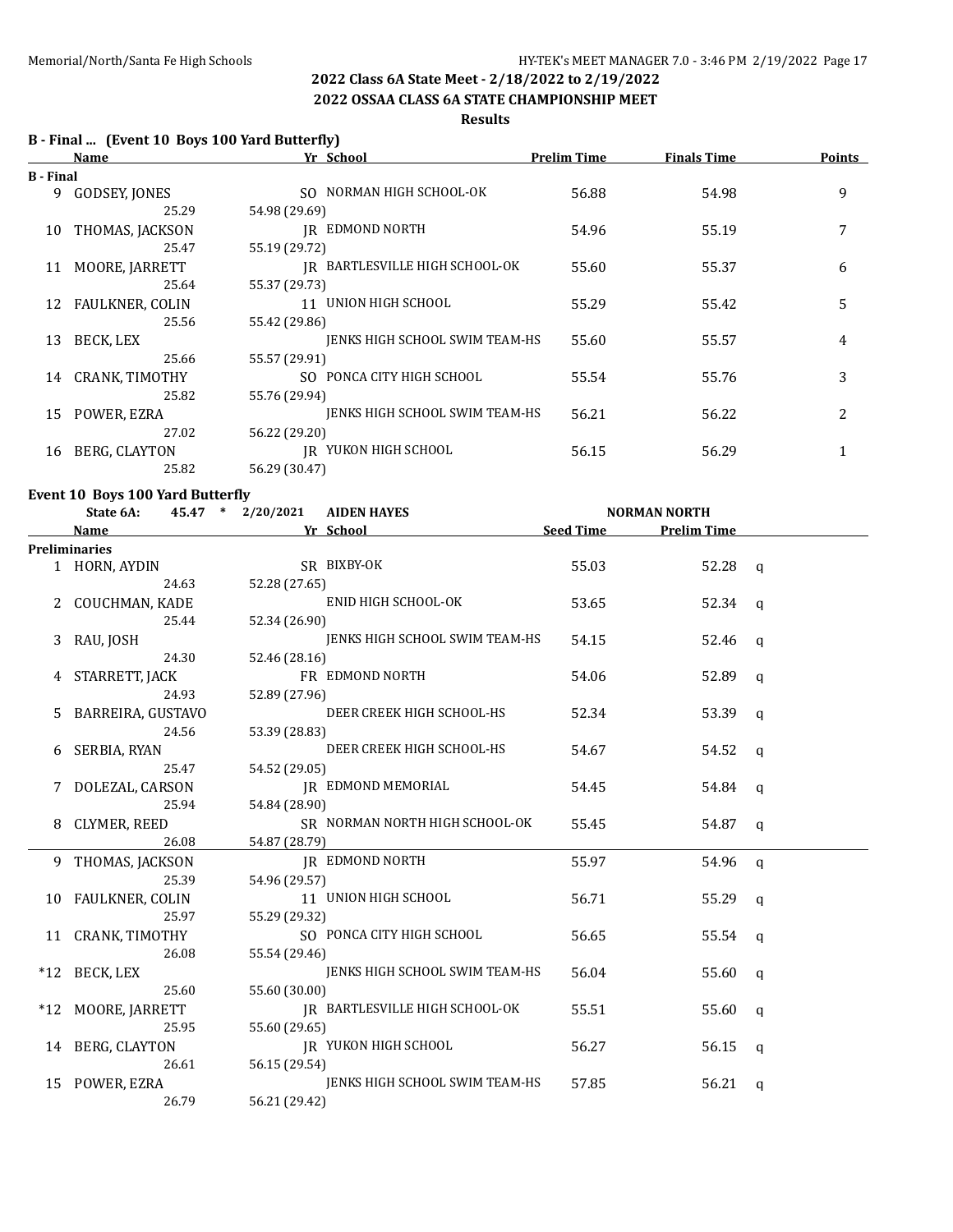## **2022 OSSAA CLASS 6A STATE CHAMPIONSHIP MEET**

**Results**

## **Preliminaries ... (Event 10 Boys 100 Yard Butterfly)**

|    | <u>Name</u>      | Yr School                      | <b>Seed Time</b> | <b>Prelim Time</b> |  |
|----|------------------|--------------------------------|------------------|--------------------|--|
|    | 16 GODSEY, JONES | SO NORMAN HIGH SCHOOL-OK       | 58.92            | 56.88 $q$          |  |
|    | 26.77            | 56.88 (30.11)                  |                  |                    |  |
| 17 | STONE, ADAM      | 11 WESTMOORE-OK                | 57.83            | 57.18              |  |
|    | 26.49            | 57.18 (30.69)                  |                  |                    |  |
| 18 | NGUYEN, LUCAS    | SR NORMAN NORTH HIGH SCHOOL-OK | 59.59            | 57.72              |  |
|    | 26.66            | 57.72 (31.06)                  |                  |                    |  |
| 19 | ROLSTON, GUS     | SR BOOKER T WASHINGTON-OK      | 58.23            | 58.77              |  |
|    | 27.24            | 58.77 (31.53)                  |                  |                    |  |
| 20 | HARRIS, BRIAN    | MIDWEST CITY HIGH SCHOOL-OK    | 59.32            | 59.00              |  |
|    | 26.89            | 59.00 (32.11)                  |                  |                    |  |
| 21 | BENWARE, DOMINIC | IR BROKEN ARROW SWIM TEAM-OK   | 59.49            | 59.06              |  |
|    | 28.00            | 59.06 (31.06)                  |                  |                    |  |
| 22 | CATALANO, ZACH   | SO BOOKER T WASHINGTON-OK      | 59.59            | 59.34              |  |
|    | 28.65            | 59.34 (30.69)                  |                  |                    |  |
| 23 | NGUYEN, DONALD   | SR MUSTANG HIGH SCHOOL         | 59.55            | 59.36              |  |
|    | 27.29            | 59.36 (32.07)                  |                  |                    |  |
| 24 | XING, JERRY      | SR NORMAN NORTH HIGH SCHOOL-OK | 58.84            | 1:00.00            |  |
|    | 26.78            | 1:00.00 (33.22)                |                  |                    |  |
|    | BONDS, CAMP      | JENKS HIGH SCHOOL SWIM TEAM-HS | 57.17            | NS                 |  |

### **Event 11 Girls 100 Yard Freestyle**

| State 6A:<br>$\ast$<br>49.86 |                       | 2008 | SAM WOODWARD -ED MEMORIAL |                                | <b>Edmond Memorial</b> |                    |               |
|------------------------------|-----------------------|------|---------------------------|--------------------------------|------------------------|--------------------|---------------|
|                              | Name                  |      |                           | Yr School                      | <b>Prelim Time</b>     | <b>Finals Time</b> | <b>Points</b> |
| A - Final                    |                       |      |                           |                                |                        |                    |               |
|                              | 1 ADMIRE, SYLVIA      |      |                           | IR CLAREMORE HIGH SCHOOL       | 52.75                  | 51.77              | 20            |
|                              | 24.97                 |      | 51.77 (26.80)             |                                |                        |                    |               |
|                              | 2 LITTLEFIELD, AVERY  |      |                           | SO STILLWATER HIGH SCHOOL-OK   | 53.02                  | 51.92              | 17            |
|                              | 25.00                 |      | 51.92 (26.92)             |                                |                        |                    |               |
|                              | 3 JONES, LANEY        |      |                           | FR EDMOND NORTH                | 53.32                  | 52.97              | 16            |
|                              | 25.75                 |      | 52.97 (27.22)             |                                |                        |                    |               |
|                              | 4 PANGBURN, JANCI     |      |                           | JENKS HIGH SCHOOL SWIM TEAM-HS | 53.91                  | 53.02              | 15            |
|                              | 25.36                 |      | 53.02 (27.66)             |                                |                        |                    |               |
| 5                            | BRISTER, JADIE        |      |                           | IR NORMAN NORTH HIGH SCHOOL-OK | 54.62                  | 54.45              | 14            |
|                              | 25.95                 |      | 54.45 (28.50)             |                                |                        |                    |               |
|                              | 6 HOWZE, EMMA         |      |                           | SO BARTLESVILLE HIGH SCHOOL-OK | 54.25                  | 54.60              | 13            |
|                              | 26.32                 |      | 54.60 (28.28)             |                                |                        |                    |               |
|                              | 7 CARPENTER, JESSALYN |      |                           | FR PONCA CITY HIGH SCHOOL      | 55.56                  | 56.20              | 12            |
|                              | 27.39                 |      | 56.20 (28.81)             |                                |                        |                    |               |
|                              | 8 HORST, DANIELLE     |      |                           | SR EDMOND NORTH                | 55.58                  | 56.87              | 11            |
|                              | 26.87                 |      | 56.87 (30.00)             |                                |                        |                    |               |
| <b>B</b> - Final             |                       |      |                           |                                |                        |                    |               |
|                              | 9 AGEE, HANNAH        |      |                           | SR NORMAN NORTH HIGH SCHOOL-OK | 55.91                  | 55.94              | 9             |
|                              | 26.67                 |      | 55.94 (29.27)             |                                |                        |                    |               |
|                              | 10 FAST, CARLYNN      |      |                           | SR PUTNAM CITY HIGH SCHOOL-OK  | 56.36                  | 56.55              | 7             |
|                              | 27.23                 |      | 56.55 (29.32)             |                                |                        |                    |               |
|                              | 11 NGUYEN, BRENDA     |      |                           | SO MUSTANG HIGH SCHOOL         | 57.06                  | 57.03              | 6             |
|                              | 27.07                 |      | 57.03 (29.96)             |                                |                        |                    |               |
|                              | 12 LY, RACHEL         |      |                           | <b>IR EDMOND SANTA FE</b>      | 57.74                  | 57.05              | 5             |
|                              | 27.14                 |      | 57.05 (29.91)             |                                |                        |                    |               |
|                              | *13 STEWART, ELSA     |      |                           | FR ENID HIGH SCHOOL-OK         | 57.96                  | 57.30              | 3.50          |
|                              | 27.34                 |      | 57.30 (29.96)             |                                |                        |                    |               |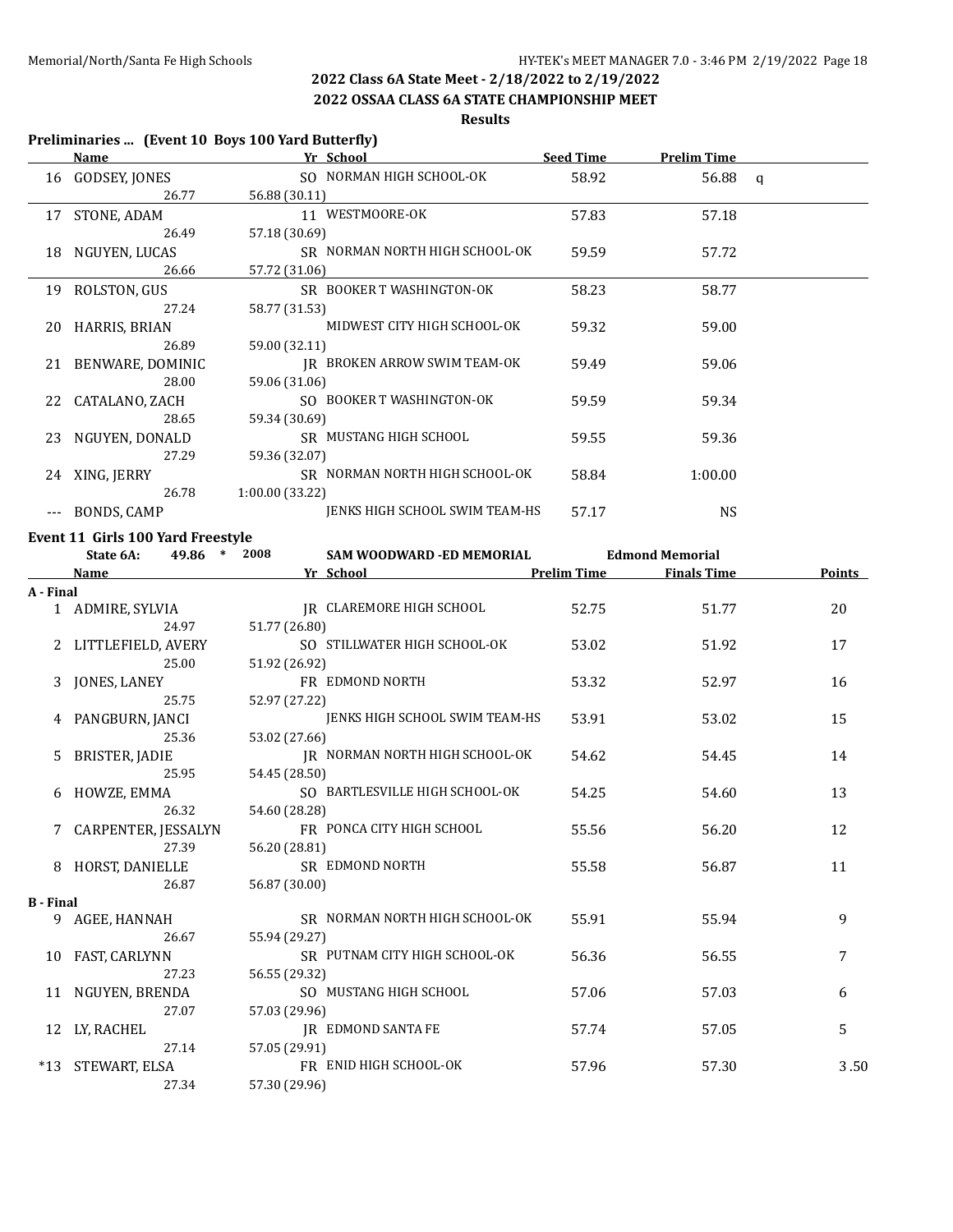### **2022 OSSAA CLASS 6A STATE CHAMPIONSHIP MEET**

### **Results**

## **B - Final ... (Event 11 Girls 100 Yard Freestyle)**

|       | Name                  | Yr School                      | <b>Prelim Time</b> | <b>Finals Time</b> | <b>Points</b> |
|-------|-----------------------|--------------------------------|--------------------|--------------------|---------------|
| $*13$ | MENDOZA, LANDRY       | DEER CREEK HIGH SCHOOL-HS      | 57.25              | 57.30              | 3.50          |
|       | 27.58                 | 57.30 (29.72)                  |                    |                    |               |
| 15    | PRIBBLE-TAYLOR, CHLOE | OWASSO-OK                      | 57.74              | 57.44              |               |
|       | 27.50                 | 57.44 (29.94)                  |                    |                    |               |
| 16    | LU, KARISSA           | JENKS HIGH SCHOOL SWIM TEAM-HS | 58.35              | 58.31              |               |
|       | 27.68                 | 58.31 (30.63)                  |                    |                    |               |

### **Event 11 Girls 100 Yard Freestyle**

|     | State 6A:<br>49.86<br>$\ast$ | 2008          | SAM WOODWARD -ED MEMORIAL      |                  | <b>Edmond Memorial</b> |              |
|-----|------------------------------|---------------|--------------------------------|------------------|------------------------|--------------|
|     | Name                         |               | <u>Yr School</u>               | <b>Seed Time</b> | <b>Prelim Time</b>     |              |
|     | <b>Preliminaries</b>         |               |                                |                  |                        |              |
|     | 1 ADMIRE, SYLVIA             |               | IR CLAREMORE HIGH SCHOOL       | 53.02            | 52.75                  | q            |
|     | 25.46                        | 52.75 (27.29) |                                |                  |                        |              |
| 2   | LITTLEFIELD, AVERY           |               | SO STILLWATER HIGH SCHOOL-OK   | 53.13            | 53.02                  | q            |
|     | 25.85                        | 53.02 (27.17) |                                |                  |                        |              |
| 3   | JONES, LANEY                 |               | FR EDMOND NORTH                | 53.15            | 53.32                  | q            |
|     | 25.61                        | 53.32 (27.71) |                                |                  |                        |              |
|     | PANGBURN, JANCI              |               | JENKS HIGH SCHOOL SWIM TEAM-HS | 55.85            | 53.91                  | q            |
|     | 26.08                        | 53.91 (27.83) |                                |                  |                        |              |
| 5   | HOWZE, EMMA                  |               | SO BARTLESVILLE HIGH SCHOOL-OK | 56.20            | 54.25                  | q            |
|     | 26.27                        | 54.25 (27.98) |                                |                  |                        |              |
| 6   | BRISTER, JADIE               |               | JR NORMAN NORTH HIGH SCHOOL-OK | 54.13            | 54.62                  | q            |
|     | 26.10                        | 54.62 (28.52) |                                |                  |                        |              |
| 7   | CARPENTER, JESSALYN          |               | FR PONCA CITY HIGH SCHOOL      | 56.17            | 55.56                  | q            |
|     | 27.26                        | 55.56 (28.30) |                                |                  |                        |              |
| 8   | HORST, DANIELLE              |               | SR EDMOND NORTH                | 57.19            | 55.58                  | $\mathsf{q}$ |
|     | 26.83                        | 55.58 (28.75) |                                |                  |                        |              |
| 9   | AGEE, HANNAH                 |               | SR NORMAN NORTH HIGH SCHOOL-OK | 56.60            | 55.91                  | $\mathbf q$  |
|     | 26.61                        | 55.91 (29.30) |                                |                  |                        |              |
| 10  | FAST, CARLYNN                |               | SR PUTNAM CITY HIGH SCHOOL-OK  | 56.54            | 56.36                  | $\mathsf{q}$ |
|     | 27.10                        | 56.36 (29.26) |                                |                  |                        |              |
| 11  | NGUYEN, BRENDA               |               | SO MUSTANG HIGH SCHOOL         | 57.98            | 57.06                  | $\mathsf{q}$ |
|     | 27.26                        | 57.06 (29.80) |                                |                  |                        |              |
| 12  | MENDOZA, LANDRY              |               | DEER CREEK HIGH SCHOOL-HS      | 56.81            | 57.25                  | q            |
|     | 27.32                        | 57.25 (29.93) |                                |                  |                        |              |
|     | *13 LY, RACHEL               |               | <b>JR EDMOND SANTA FE</b>      | 57.07            | 57.74                  | $\mathsf{q}$ |
|     | 27.90                        | 57.74 (29.84) |                                |                  |                        |              |
| *13 | PRIBBLE-TAYLOR, CHLOE        |               | OWASSO-OK                      | 57.54            | 57.74                  | $\mathsf{q}$ |
|     | 27.34                        | 57.74 (30.40) |                                |                  |                        |              |
| 15  | STEWART, ELSA                |               | FR ENID HIGH SCHOOL-OK         | 58.07            | 57.96                  | q            |
|     | 27.51                        | 57.96 (30.45) |                                |                  |                        |              |
|     | 16 LU, KARISSA               |               | JENKS HIGH SCHOOL SWIM TEAM-HS | 58.53            | 58.35                  | $\mathsf{q}$ |
|     | 28.06                        | 58.35 (30.29) |                                |                  |                        |              |
|     | 17 SEGO, EMMA                |               | JENKS HIGH SCHOOL SWIM TEAM-HS | 58.45            | 58.47                  |              |
|     | 27.97                        | 58.47 (30.50) |                                |                  |                        |              |
| 18  | SHOESMITH, KATIE             |               | SR BARTLESVILLE HIGH SCHOOL-OK | 59.26            | 59.08                  |              |
|     | 28.26                        | 59.08 (30.82) |                                |                  |                        |              |
| 19  | MORYKWAS, ROWAN              |               | JENKS HIGH SCHOOL SWIM TEAM-HS | 58.71            | 59.20                  |              |
|     | 28.06                        | 59.20 (31.14) |                                |                  |                        |              |
| 20  | BROBSTON, PARKER             |               | SR BOOKER T WASHINGTON-OK      | 59.29            | 59.33                  |              |
|     | 28.68                        | 59.33 (30.65) |                                |                  |                        |              |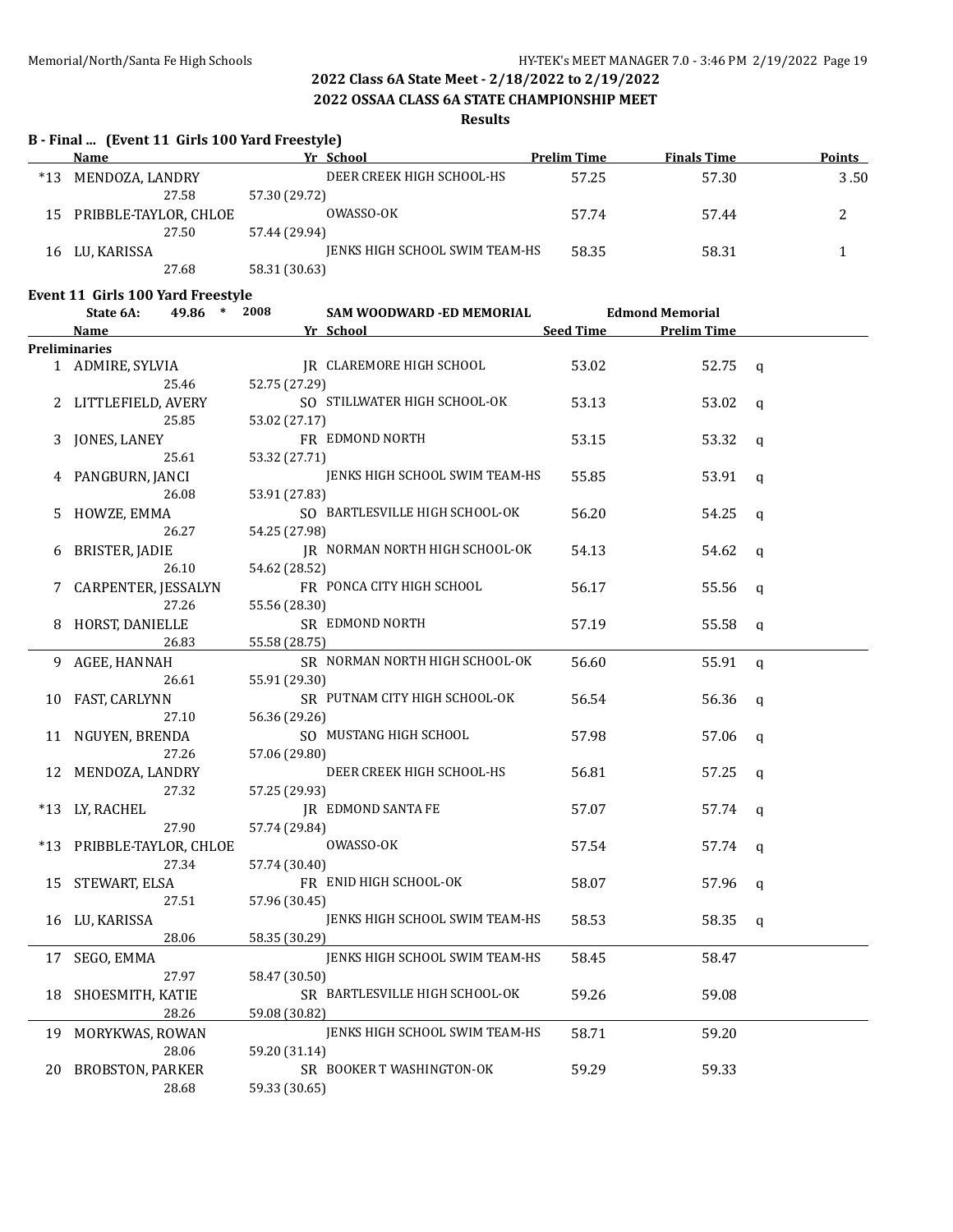**2022 OSSAA CLASS 6A STATE CHAMPIONSHIP MEET**

### **Results**

## **Preliminaries ... (Event 11 Girls 100 Yard Freestyle) Name Yr School Seed Time Prelim Time** 21 JONES, JULIE SR BIXBY-OK 59.04 59.04 59.67 28.51 59.67 (31.16) 22 HUTTO, BRITAIN SO BOOKER T WASHINGTON-OK 58.87 59.74 28.84 59.74 (30.90) 23 BENEDICTO, CARLA SO NORMAN NORTH HIGH SCHOOL-OK 59.51 59.99 29.53 59.99 (30.46) 24 STRAH, RYLEE SR PONCA CITY HIGH SCHOOL 59.48 1:00.64 29.60 1:00.64 (31.04) **Event 12 Boys 100 Yard Freestyle State 6A: 43.00 \* 2/20/2021 AIDEN HAYES Norman North Name Yr School Prelim Time Finals Time Points A - Final** 1 VONHARTITZSCH, TRENTON 12 UNION HIGH SCHOOL 49.02 47.78 47.78 22.79 47.78 (24.99) 2 GRIFFIN, DANE ENID HIGH SCHOOL-OK 48.53 48.23 48.23 17 23.07 48.23 (25.16) 3 BROWN, TEAGUE JR BIXBY-OK 49.36 49.01 16 23.39 49.01 (25.62) 4 OLSEN, LUKE FR BARTLESVILLE HIGH SCHOOL-OK 49.07 49.08 15 23.56 49.08 (25.52) 5 CONWAY, RILEY **FR** EDMOND NORTH 48.86 49.15 48.7 49.15 23.31 49.15 (25.84) 6 ENGSTER, MAX SR PONCA CITY HIGH SCHOOL 49.15 49.71 49.71 13 24.08 49.71 (25.63) 7 TRUONG, IAN JENKS HIGH SCHOOL SWIM TEAM-HS 49.12 50.35 50.35 23.95 50.35 (26.40) 8 CLINK, JACOB JENKS HIGH SCHOOL SWIM TEAM-HS 48.89 51.96 11 24.86 51.96 (27.10) **B - Final**

9 LAFOLLETTE, BRYCE 11 UNION HIGH SCHOOL 50.37 49.67 9 23.94 49.67 (25.73) 10 TIPTON, CONNOR TREDMOND MEMORIAL 49.74 49.77 7 23.70 49.77 (26.07) 11 DENNEY, LUKE SO ENID HIGH SCHOOL-OK 50.93 50.51 6 24.31 50.51 (26.20) 12 KING, KYLE SO PONCA CITY HIGH SCHOOL 50.71 50.67 50.67 24.42 50.67 (26.25) 13 HUFFMAN, TRISTEN SR PUTNAM CITY NORTH-OK 51.50 51.26 51.26 24.18 51.26 (27.08) \*14 GRESS, BRADEN JENKS HIGH SCHOOL SWIM TEAM-HS 51.45 51.63 2 . 50 23.58 51.63 (28.05) \*14 SEIN, CAMERON DEER CREEK HIGH SCHOOL-HS 52.27 51.63 52.50 25.26 51.63 (26.37) 16 YANG, FELIX SR NORMAN NORTH HIGH SCHOOL-OK 51.87 52.12 52.12 24.76 52.12 (27.36)

**Event 12 Boys 100 Yard Freestyle**

| State 6A:            | 43.00 | ∗ | 2/20/2021     | <b>AIDEN HAYES</b>  |  |                  | Norman North |                    |  |
|----------------------|-------|---|---------------|---------------------|--|------------------|--------------|--------------------|--|
| <b>Name</b>          |       |   | Vr            | School              |  | <b>Seed Time</b> |              | <b>Prelim Time</b> |  |
| <b>Preliminaries</b> |       |   |               |                     |  |                  |              |                    |  |
| GRIFFIN, DANE        |       |   |               | ENID HIGH SCHOOL-OK |  | 47.79            |              | 48.53              |  |
|                      | 23.26 |   | 48.53 (25.27) |                     |  |                  |              |                    |  |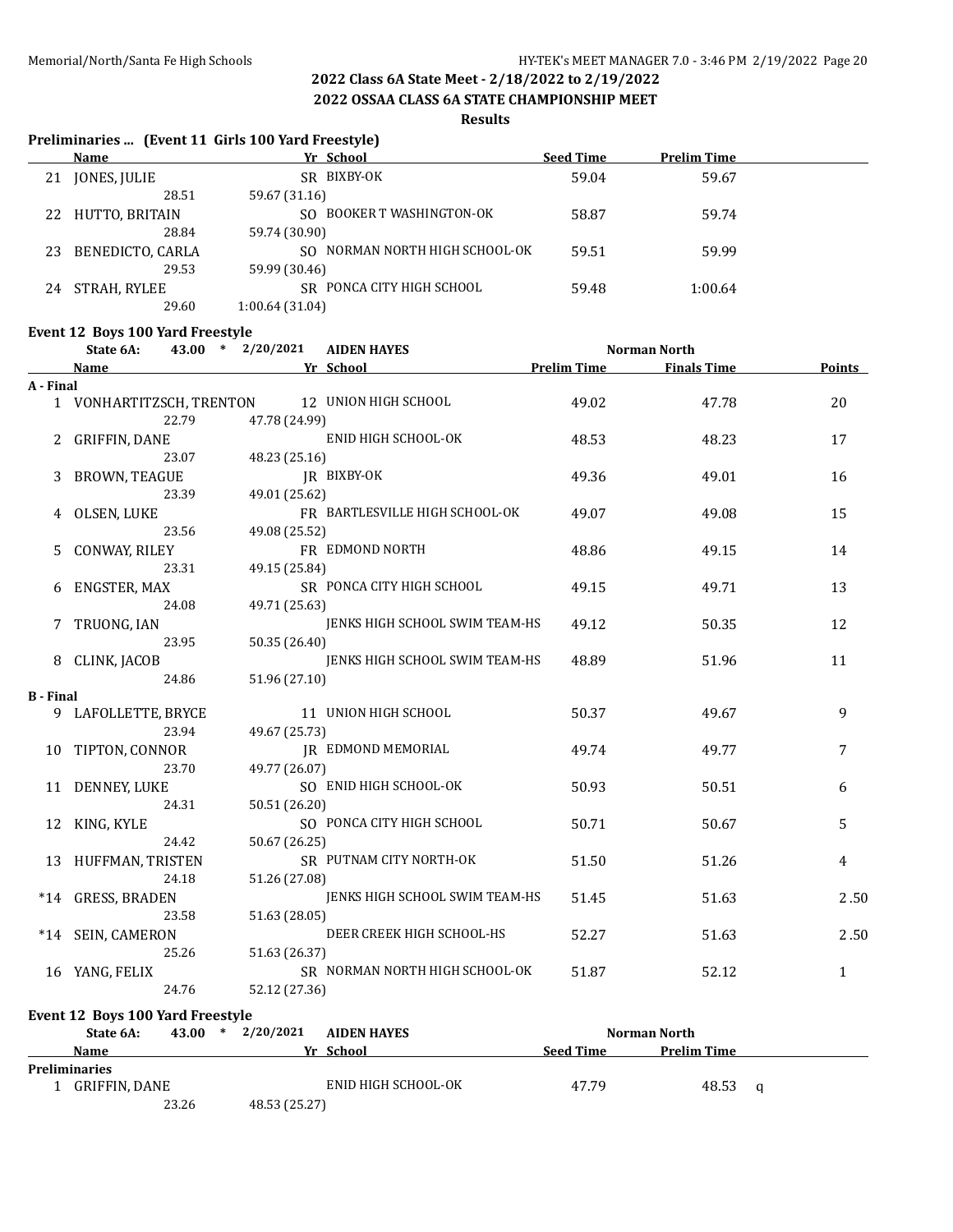**2022 OSSAA CLASS 6A STATE CHAMPIONSHIP MEET**

## **Results**

### **Preliminaries ... (Event 12 Boys 100 Yard Freestyle)**

|    |                      | Name <b>Name Example 26 Yr School CONSERVANT PROPERTY</b> School |       | Seed Time Prelim Time |              |
|----|----------------------|------------------------------------------------------------------|-------|-----------------------|--------------|
|    | 2 CONWAY, RILEY      | FR EDMOND NORTH                                                  | 49.79 | 48.86 q               |              |
|    |                      | 23.52 48.86 (25.34)                                              |       |                       |              |
| 3  | CLINK, JACOB         | JENKS HIGH SCHOOL SWIM TEAM-HS                                   | 51.17 | 48.89 q               |              |
|    | 23.88                | 48.89 (25.01)                                                    |       |                       |              |
|    |                      | VONHARTITZSCH, TRENTON 12 UNION HIGH SCHOOL                      | 49.52 | 49.02                 | q            |
|    | 23.32                | 49.02 (25.70)                                                    |       |                       |              |
|    | 5 OLSEN, LUKE        | FR BARTLESVILLE HIGH SCHOOL-OK                                   | 50.40 | 49.07                 | q            |
|    | 23.67                | 49.07 (25.40)                                                    |       |                       |              |
|    | TRUONG, IAN          | JENKS HIGH SCHOOL SWIM TEAM-HS                                   | 50.00 | 49.12                 | q            |
|    | 23.70                | 49.12 (25.42)                                                    |       |                       |              |
|    | 7 ENGSTER, MAX       | SR PONCA CITY HIGH SCHOOL                                        | 49.16 | 49.15                 | q            |
|    | 23.77                | 49.15 (25.38)                                                    |       |                       |              |
|    | 8 BROWN, TEAGUE      | JR BIXBY-OK                                                      | 50.83 | 49.36                 | q            |
|    | 23.83                | 49.36 (25.53)                                                    |       |                       |              |
|    | 9 TIPTON, CONNOR     | JR EDMOND MEMORIAL                                               | 51.24 | $49.74$ q             |              |
|    | 24.17                | 49.74 (25.57)                                                    |       |                       |              |
|    | 10 LAFOLLETTE, BRYCE | 11 UNION HIGH SCHOOL                                             | 51.53 | $50.37 \text{ q}$     |              |
|    | 24.24                | 50.37 (26.13)                                                    |       |                       |              |
|    | 11 KING, KYLE        | SO PONCA CITY HIGH SCHOOL                                        | 50.13 | 50.71 $q$             |              |
|    | 24.28                | 50.71 (26.43)                                                    |       |                       |              |
| 12 | DENNEY, LUKE         | SO ENID HIGH SCHOOL-OK                                           | 51.18 | 50.93                 | q            |
|    | 24.27                | 50.93 (26.66)                                                    |       |                       |              |
|    | 13 GRESS, BRADEN     | JENKS HIGH SCHOOL SWIM TEAM-HS                                   | 52.20 | 51.45                 | q            |
|    | 23.94                | 51.45 (27.51)                                                    |       |                       |              |
|    | 14 HUFFMAN, TRISTEN  | SR PUTNAM CITY NORTH-OK                                          | 51.84 | 51.50                 | q            |
|    | 24.26                | 51.50 (27.24)                                                    |       |                       |              |
|    | 15 YANG, FELIX       | SR NORMAN NORTH HIGH SCHOOL-OK                                   | 52.39 | 51.87                 | $\mathsf{q}$ |
|    | 24.67                | 51.87 (27.20)                                                    |       |                       |              |
|    | 16 SEIN, CAMERON     | DEER CREEK HIGH SCHOOL-HS                                        | 53.48 | 52.27                 | q            |
|    | 25.18                | 52.27 (27.09)                                                    |       |                       |              |
|    | 17 GENTRY, TIPTON    | SR NORMAN HIGH SCHOOL-OK                                         | 52.67 | J52.27                |              |
|    | 25.07                | 52.27 (27.20)                                                    |       |                       |              |
|    | 18 FULBRIGHT, AARON  | JENKS HIGH SCHOOL SWIM TEAM-HS                                   | 52.50 | 52.31                 |              |
|    | 25.09                | 52.31 (27.22)                                                    |       |                       |              |
|    | 19 STEWART, BRADEN   | SO PONCA CITY HIGH SCHOOL                                        | 51.98 | J52.31                |              |
|    | 25.24                | 52.31 (27.07)                                                    |       |                       |              |
|    | 20 STUCKEY, WARE     | SO NORMAN HIGH SCHOOL-OK                                         | 51.32 | 52.64                 |              |
|    | 25.01                | 52.64 (27.63)                                                    |       |                       |              |
| 21 | CRAWFORD, MAX        | JR EDMOND NORTH                                                  | 53.51 | 53.30                 |              |
|    | 25.44                | 53.30 (27.86)                                                    |       |                       |              |
| 22 | DUONG, NATHAN        | JR EDMOND SANTA FE                                               | 53.22 | 53.49                 |              |
|    | 25.83                | 53.49 (27.66)                                                    |       |                       |              |
| 23 | EVANS, JD            | SO EDMOND NORTH                                                  | 53.27 | 54.06                 |              |
|    | 26.02                | 54.06 (28.04)                                                    |       |                       |              |
|    | 24 PALK, RYAN        | SR NORMAN NORTH HIGH SCHOOL-OK                                   | 54.00 | 54.96                 |              |
|    | 26.28                | 54.96 (28.68)                                                    |       |                       |              |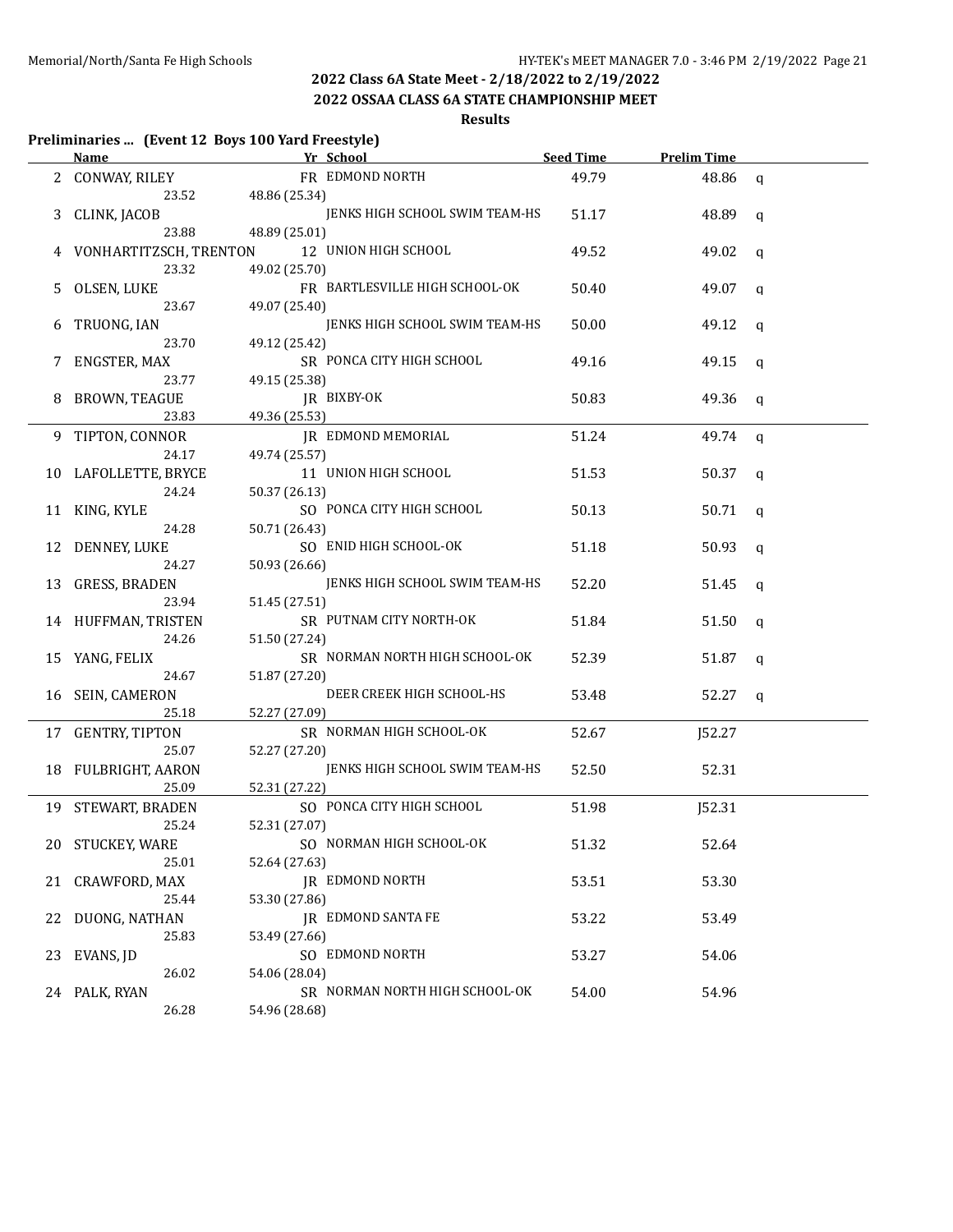**2022 OSSAA CLASS 6A STATE CHAMPIONSHIP MEET**

**Results**

## **Event 13 Girls 500 Yard Freestyle**

|                  | State 6A:              | 4:53.67 * 2/20/2016 | RYLEE LILNHARDT ED NORTH                        |                    |                    |               |
|------------------|------------------------|---------------------|-------------------------------------------------|--------------------|--------------------|---------------|
|                  | <b>Name</b>            |                     | Yr School                                       | <b>Prelim Time</b> | <b>Finals Time</b> | <b>Points</b> |
| A - Final        |                        |                     |                                                 |                    |                    |               |
|                  | 1 WEBER, NORA          |                     | FR EDMOND NORTH                                 | 5:06.01            | 5:05.44            | 20            |
|                  | 27.63                  | 57.72 (30.09)       | 1:28.71 (30.99)                                 | 1:59.99 (31.28)    |                    |               |
|                  | 2:31.55 (31.56)        | 3:02.62 (31.07)     | 3:34.05 (31.43)                                 | 4:05.11 (31.06)    |                    |               |
|                  | 4:36.19 (31.08)        | 5:05.44 (29.25)     |                                                 |                    |                    |               |
|                  | 2 KISSINGER, SHYANN    |                     | ENID HIGH SCHOOL-OK                             | 5:15.40            | 5:05.77            | 17            |
|                  | 27.02                  | 56.89 (29.87)       | 1:27.74 (30.85)                                 | 1:59.21 (31.47)    |                    |               |
|                  | 2:30.57 (31.36)        | 3:02.50 (31.93)     | 3:33.83 (31.33)                                 | 4:04.96 (31.13)    |                    |               |
|                  | 4:35.86 (30.90)        | 5:05.77 (29.91)     |                                                 |                    |                    |               |
| 3                | LAFRANCOIS, AMANDA     |                     | SR BARTLESVILLE HIGH SCHOOL-OK                  | 5:20.88            | 5:18.35            | 16            |
|                  | 28.12                  | 58.96 (30.84)       | 1:30.85 (31.89)                                 | 2:03.04 (32.19)    |                    |               |
|                  | 2:35.47 (32.43)        | 3:08.16 (32.69)     | 3:40.91 (32.75)                                 | 4:13.63 (32.72)    |                    |               |
|                  | 4:46.53 (32.90)        | 5:18.35 (31.82)     |                                                 |                    |                    |               |
|                  | 4 JANZEN, MEGAN        |                     | FR EDMOND NORTH                                 | 5:26.58            | 5:23.32            | 15            |
|                  | 29.56                  | 1:01.77(32.21)      | 1:34.53 (32.76)                                 | 2:07.48 (32.95)    |                    |               |
|                  | 2:40.39 (32.91)        | 3:13.43 (33.04)     | 3:46.39 (32.96)                                 | 4:19.30 (32.91)    |                    |               |
|                  | 4:52.17 (32.87)        | 5:23.32 (31.15)     |                                                 |                    |                    |               |
| 5.               | <b>BRADLEY, KLAIR</b>  |                     | SR MUSKOGEE HIGH SCHOOL SWIM TEA                | 5:20.61            | 5:23.52            | 14            |
|                  | 28.03                  | 58.35 (30.32)       | 1:29.59 (31.24)                                 | 2:01.44 (31.85)    |                    |               |
|                  | 2:34.12 (32.68)        | 3:07.10 (32.98)     | 3:40.72 (33.62)                                 | 4:15.22 (34.50)    |                    |               |
|                  | 4:49.87 (34.65)        | 5:23.52 (33.65)     |                                                 |                    |                    |               |
|                  | 6 VILARDO, JULIE       |                     | SO BARTLESVILLE HIGH SCHOOL-OK                  | 5:28.13            | 5:29.19            | 13            |
|                  | 29.33                  | 1:00.76 (31.43)     | 1:33.12 (32.36)                                 | 2:06.27 (33.15)    |                    |               |
|                  | 2:39.60 (33.33)        | 3:13.37 (33.77)     | 3:47.53 (34.16)                                 | 4:21.58 (34.05)    |                    |               |
|                  | 4:55.67 (34.09)        | 5:29.19 (33.52)     |                                                 |                    |                    |               |
| 7                | MANSFIELD, MADILYNN    |                     | JENKS HIGH SCHOOL SWIM TEAM-HS                  | 5:31.57            | 5:30.56            | 12            |
|                  | 28.44                  | 59.63 (31.19)       | 1:32.65 (33.02)                                 | 2:05.98 (33.33)    |                    |               |
|                  | 2:39.25 (33.27)        | 3:14.21 (34.96)     | 3:48.88 (34.67)                                 | 4:24.41 (35.53)    |                    |               |
|                  | 4:57.82 (33.41)        | 5:30.56 (32.74)     |                                                 |                    |                    |               |
| 8                | FINCH, MIRIAM          |                     | SR STILLWATER HIGH SCHOOL-OK                    | 5:28.50            | 5:31.06            | 11            |
|                  | 29.76                  | 1:02.29(32.53)      | 1:35.37(33.08)                                  | 2:08.79 (33.42)    |                    |               |
|                  | 2:42.30 (33.51)        | 3:16.10 (33.80)     | 3:50.16(34.06)                                  | 4:24.23 (34.07)    |                    |               |
|                  | 4:58.39 (34.16)        | 5:31.06 (32.67)     |                                                 |                    |                    |               |
| <b>B</b> - Final |                        |                     |                                                 |                    |                    |               |
|                  | 9 KIRKPATRICK, TAYLOR  |                     | SR STILLWATER HIGH SCHOOL-OK                    | 5:32.64            | 5:31.11            | 9             |
|                  | 30.49                  | 1:03.17 (32.68)     | 1:36.73 (33.56)                                 | 2:10.06 (33.33)    |                    |               |
|                  | 2:43.73 (33.67)        |                     | 3:17.66 (33.93) 3:51.20 (33.54) 4:25.02 (33.82) |                    |                    |               |
|                  | 4:58.37 (33.35)        | 5:31.11 (32.74)     |                                                 |                    |                    |               |
| 10               | <b>BROCHU, KADYNCE</b> |                     | ENID HIGH SCHOOL-OK                             | 5:31.77            | 5:33.15            | 7             |
|                  | 28.94                  | 1:01.26 (32.32)     | 1:34.93 (33.67)                                 | 2:08.68 (33.75)    |                    |               |
|                  | 2:42.47 (33.79)        | 3:16.53 (34.06)     | 3:50.84 (34.31)                                 | 4:25.17 (34.33)    |                    |               |
|                  | 4:59.50 (34.33)        | 5:33.15 (33.65)     |                                                 |                    |                    |               |
| 11               | DUFFY, EMILY           |                     | JENKS HIGH SCHOOL SWIM TEAM-HS                  | 5:40.94            | 5:36.06            | 6             |
|                  | 30.94                  | 1:05.09(34.15)      | 1:39.02 (33.93)                                 | 2:12.85 (33.83)    |                    |               |
|                  | 2:46.69 (33.84)        | 3:20.64 (33.95)     | 3:54.65 (34.01)                                 | 4:28.79 (34.14)    |                    |               |
|                  | 5:02.88 (34.09)        | 5:36.06 (33.18)     |                                                 |                    |                    |               |
| 12               | MENDEZ, GWENDOLYN      |                     | SO STILLWATER HIGH SCHOOL-OK                    | 5:36.45            | 5:37.71            | 5             |
|                  | 30.55                  | 1:03.45 (32.90)     | 1:36.93 (33.48)                                 | 2:10.99 (34.06)    |                    |               |
|                  | 2:45.71 (34.72)        | 3:20.63 (34.92)     | 3:55.47 (34.84)                                 | 4:30.46 (34.99)    |                    |               |
|                  | 5:04.88 (34.42)        | 5:37.71 (32.83)     |                                                 |                    |                    |               |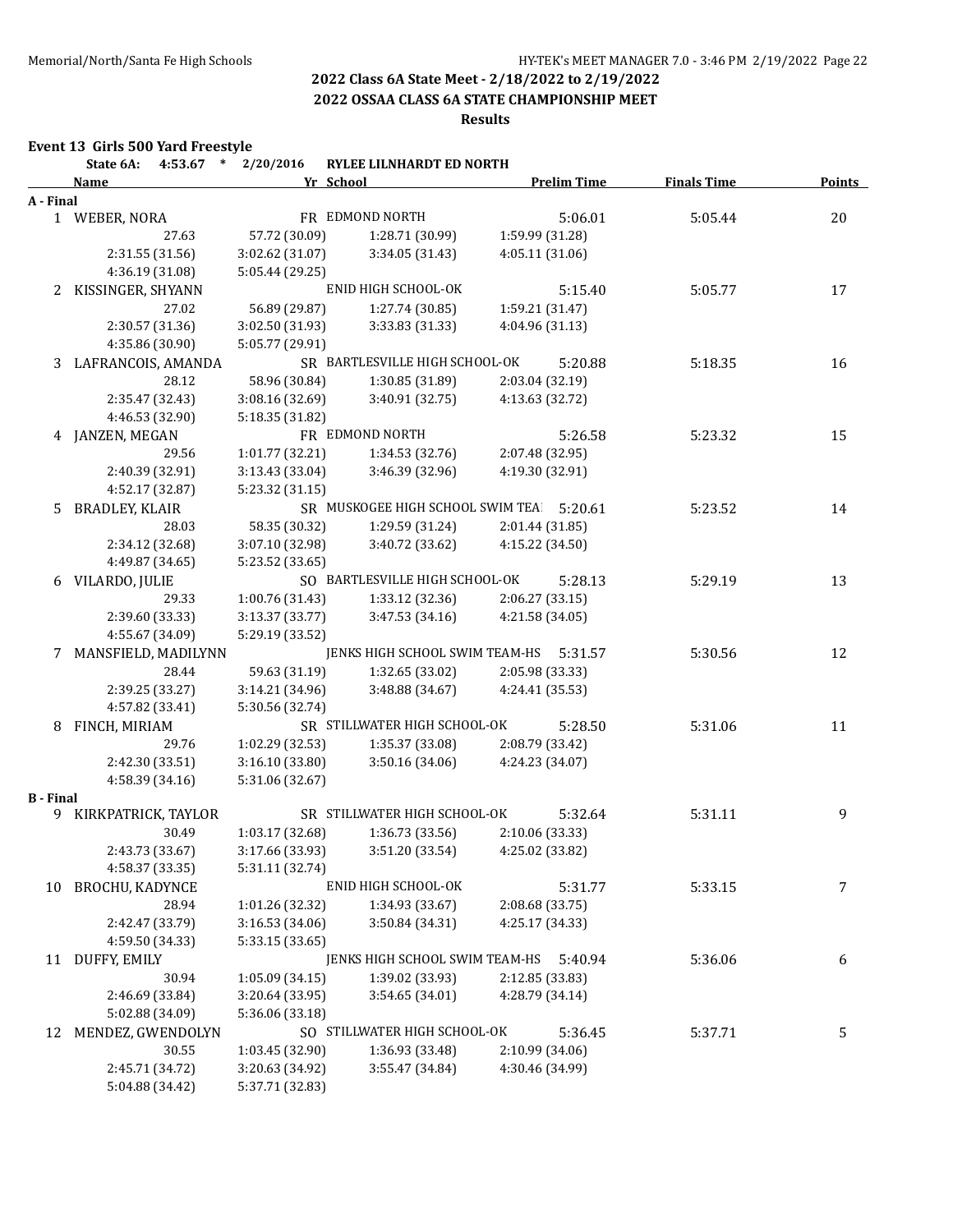## **2022 OSSAA CLASS 6A STATE CHAMPIONSHIP MEET**

## **Results**

## **B - Final ... (Event 13 Girls 500 Yard Freestyle)**

|    | Name                  | Yr School       |                                | <b>Prelim Time</b> |         | <b>Finals Time</b> | <b>Points</b>  |
|----|-----------------------|-----------------|--------------------------------|--------------------|---------|--------------------|----------------|
| 13 | ROPER, ERIN           |                 | FR BARTLESVILLE HIGH SCHOOL-OK |                    | 5:44.38 | 5:37.92            | 4              |
|    | 30.19                 | 1:03.09(32.90)  | 1:37.05 (33.96)                | 2:11.29 (34.24)    |         |                    |                |
|    | 2:45.99 (34.70)       | 3:20.44(34.45)  | 3:55.01 (34.57)                | 4:29.78 (34.77)    |         |                    |                |
|    | 5:04.37 (34.59)       | 5:37.92 (33.55) |                                |                    |         |                    |                |
| 14 | MCDARIS, CLAIRE       | IR              | BROKEN ARROW SWIM TEAM-OK      |                    | 5:35.49 | 5:38.69            | 3              |
|    | 29.22                 | 1:02.36(33.14)  | 1:36.74 (34.38)                | 2:11.52 (34.78)    |         |                    |                |
|    | 2:45.62(34.10)        | 3:21.01 (35.39) | 3:55.47(34.46)                 | 4:30.02 (34.55)    |         |                    |                |
|    | 5:04.61 (34.59)       | 5:38.69 (34.08) |                                |                    |         |                    |                |
| 15 | PATZKOWSKI, REGAN     | SO.             | BARTLESVILLE HIGH SCHOOL-OK    |                    | 5:36.84 | 5:41.32            | $\overline{2}$ |
|    | 29.79                 | 1:02.48(32.69)  | 1:36.15(33.67)                 | 2:11.01 (34.86)    |         |                    |                |
|    | 2:45.63 (34.62)       | 3:21.12(35.49)  | 3:55.97(34.85)                 | 4:31.49 (35.52)    |         |                    |                |
|    | 5:06.67 (35.18)       | 5:41.32 (34.65) |                                |                    |         |                    |                |
| 16 | <b>BROOKS, RACHEL</b> |                 | SR BIXBY-OK                    |                    | 5:45.92 | 5:44.71            |                |
|    | 30.33                 | 1:03.46(33.13)  | 1:37.84 (34.38)                | 2:12.74 (34.90)    |         |                    |                |
|    | 2:47.96 (35.22)       | 3:23.44 (35.48) | 3:59.13 (35.69)                | 4:34.71 (35.58)    |         |                    |                |
|    | 5:10.19 (35.48)       | 5:44.71 (34.52) |                                |                    |         |                    |                |

### **Event 13 Girls 500 Yard Freestyle**

|   | 4:53.67 * 2/20/2016<br>State 6A: |                 | <b>RYLEE LILNHARDT ED NORTH</b>  |                 |                  |                    |              |
|---|----------------------------------|-----------------|----------------------------------|-----------------|------------------|--------------------|--------------|
|   | <b>Name</b>                      |                 | Yr School                        |                 | <b>Seed Time</b> | <b>Prelim Time</b> |              |
|   | <b>Preliminaries</b>             |                 |                                  |                 |                  |                    |              |
|   | 1 WEBER, NORA                    |                 | FR EDMOND NORTH                  |                 | 5:06.60          | 5:06.01            | $\mathsf{q}$ |
|   | 28.05                            | 58.61 (30.56)   | 1:29.82 (31.21)                  | 2:01.26 (31.44) |                  |                    |              |
|   | 2:32.67 (31.41)                  | 3:02.85(30.18)  | 3:34.19 (31.34)                  | 4:05.95 (31.76) |                  |                    |              |
|   | 4:37.46 (31.51)                  | 5:06.01 (28.55) |                                  |                 |                  |                    |              |
| 2 | KISSINGER, SHYANN                |                 | ENID HIGH SCHOOL-OK              |                 | 5:18.39          | 5:15.40            | $\mathsf{q}$ |
|   | 28.00                            | 58.78 (30.78)   | 1:30.37 (31.59)                  | 2:02.57 (32.20) |                  |                    |              |
|   | 2:34.53 (31.96)                  | 3:06.65 (32.12) | 3:39.02 (32.37)                  | 4:11.24 (32.22) |                  |                    |              |
|   | 4:43.73 (32.49)                  | 5:15.40 (31.67) |                                  |                 |                  |                    |              |
| 3 | BRADLEY, KLAIR                   |                 | SR MUSKOGEE HIGH SCHOOL SWIM TEA |                 | 5:20.54          | 5:20.61            | $\mathsf{q}$ |
|   | 28.95                            | 1:01.50(32.55)  | 1:34.00 (32.50)                  | 2:06.97 (32.97) |                  |                    |              |
|   | 2:39.98 (33.01)                  | 3:12.58 (32.60) | 3:44.79 (32.21)                  | 4:16.98 (32.19) |                  |                    |              |
|   | 4:49.26 (32.28)                  | 5:20.61 (31.35) |                                  |                 |                  |                    |              |
| 4 | LAFRANCOIS, AMANDA               |                 | SR BARTLESVILLE HIGH SCHOOL-OK   |                 | 5:29.17          | 5:20.88            | $\mathbf{q}$ |
|   | 28.47                            | 59.91 (31.44)   | 1:32.30 (32.39)                  | 2:04.93 (32.63) |                  |                    |              |
|   | 2:37.88 (32.95)                  | 3:10.79 (32.91) | 3:43.63 (32.84)                  | 4:16.34 (32.71) |                  |                    |              |
|   | 4:49.12 (32.78)                  | 5:20.88 (31.76) |                                  |                 |                  |                    |              |
| 5 | JANZEN, MEGAN                    |                 | FR EDMOND NORTH                  |                 | 5:30.33          | 5:26.58            | $\mathsf{q}$ |
|   | 29.80                            | 1:02.28 (32.48) | 1:35.11 (32.83)                  | 2:08.17 (33.06) |                  |                    |              |
|   | 2:41.29 (33.12)                  | 3:14.57 (33.28) | 3:47.46 (32.89)                  | 4:20.57 (33.11) |                  |                    |              |
|   | 4:53.73 (33.16)                  | 5:26.58 (32.85) |                                  |                 |                  |                    |              |
|   | 6 VILARDO, JULIE                 |                 | SO BARTLESVILLE HIGH SCHOOL-OK   |                 | 5:29.44          | 5:28.13            | $\mathsf{q}$ |
|   | 30.15                            | 1:02.67 (32.52) | 1:35.76(33.09)                   | 2:09.14 (33.38) |                  |                    |              |
|   | 2:42.57 (33.43)                  | 3:16.25(33.68)  | 3:49.44 (33.19)                  | 4:22.66 (33.22) |                  |                    |              |
|   | 4:55.89 (33.23)                  | 5:28.13 (32.24) |                                  |                 |                  |                    |              |
| 7 | FINCH, MIRIAM                    |                 | SR STILLWATER HIGH SCHOOL-OK     |                 | 5:26.86          | 5:28.50            | $\mathsf{q}$ |
|   | 29.31                            | 1:01.02 (31.71) | 1:34.09 (33.07)                  | 2:07.95 (33.86) |                  |                    |              |
|   | 2:41.75 (33.80)                  | 3:15.45 (33.70) | 3:49.14 (33.69)                  | 4:22.73 (33.59) |                  |                    |              |
|   | 4:56.17 (33.44)                  | 5:28.50 (32.33) |                                  |                 |                  |                    |              |
| 8 | MANSFIELD, MADILYNN              |                 | JENKS HIGH SCHOOL SWIM TEAM-HS   |                 | 5:37.21          | 5:31.57            | $\mathsf{q}$ |
|   | 28.48                            | 59.68 (31.20)   | 1:32.28 (32.60)                  | 2:05.59 (33.31) |                  |                    |              |
|   | 2:39.28 (33.69)                  | 3:13.95 (34.67) | 3:48.00(34.05)                   | 4:23.24 (35.24) |                  |                    |              |
|   | 4:58.45(35.21)                   | 5:31.57 (33.12) |                                  |                 |                  |                    |              |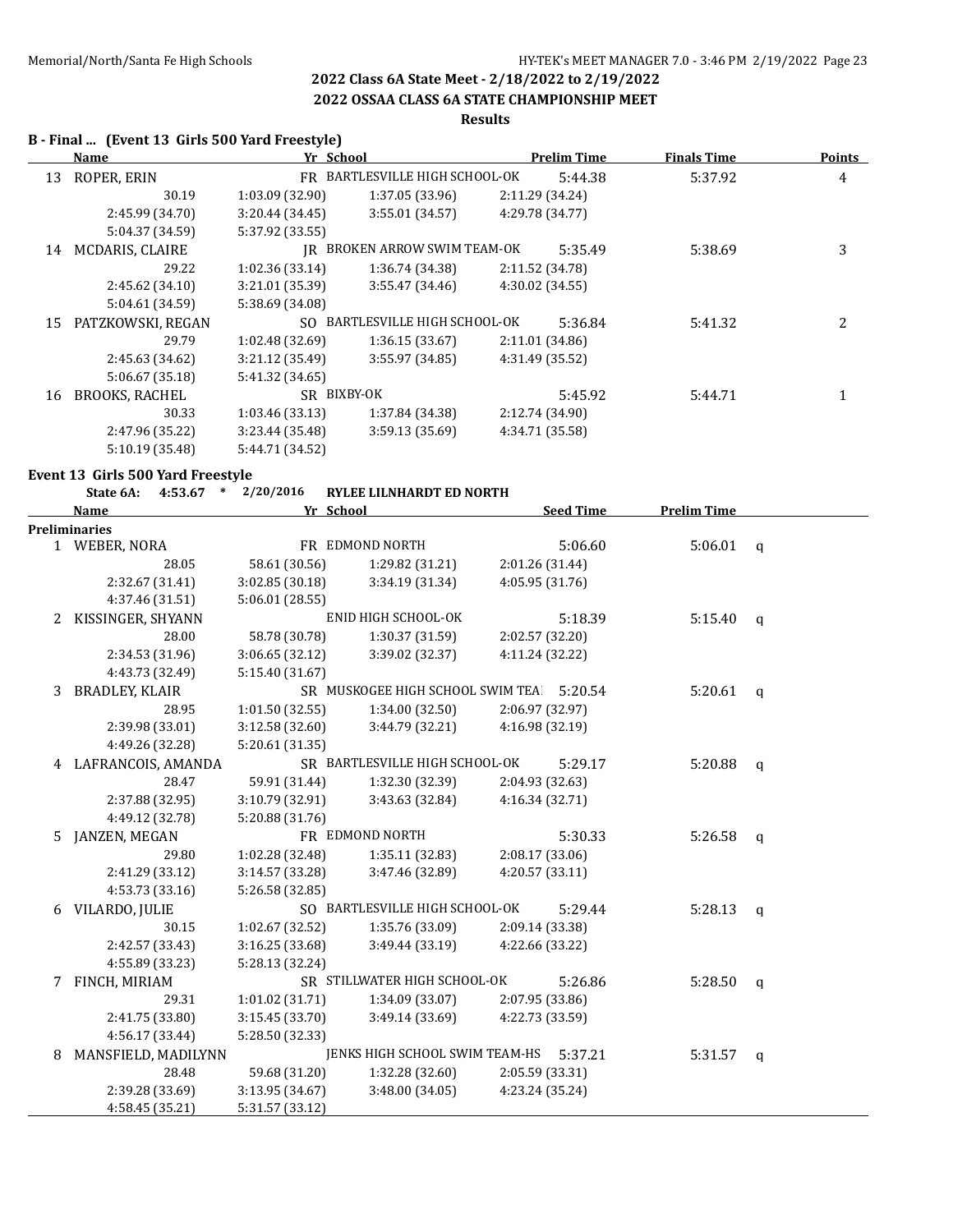## **2022 OSSAA CLASS 6A STATE CHAMPIONSHIP MEET**

# **Results**

### **Preliminaries ... (Event 13 Girls 500 Yard Freestyle)**

|    | <b>Name</b>            | Yr School       |                                | <b>Seed Time</b> | <b>Prelim Time</b> |              |
|----|------------------------|-----------------|--------------------------------|------------------|--------------------|--------------|
|    | 9 BROCHU, KADYNCE      |                 | ENID HIGH SCHOOL-OK            | 5:36.97          | 5:31.77            | $\mathsf{q}$ |
|    | 29.74                  | 1:01.86 (32.12) | 1:35.24 (33.38)                | 2:09.20 (33.96)  |                    |              |
|    | 2:43.04 (33.84)        | 3:16.93 (33.89) | 3:50.79 (33.86)                | 4:24.97 (34.18)  |                    |              |
|    | 4:58.50 (33.53)        | 5:31.77 (33.27) |                                |                  |                    |              |
|    | 10 KIRKPATRICK, TAYLOR |                 | SR STILLWATER HIGH SCHOOL-OK   | 5:29.94          | $5:32.64$ q        |              |
|    | 30.86                  | 1:03.94 (33.08) | 1:37.33 (33.39)                | 2:11.18 (33.85)  |                    |              |
|    | 2:45.01 (33.83)        | 3:18.66 (33.65) | 3:52.53 (33.87)                | 4:26.34 (33.81)  |                    |              |
|    | 5:00.09 (33.75)        | 5:32.64 (32.55) |                                |                  |                    |              |
|    | 11 MCDARIS, CLAIRE     |                 | JR BROKEN ARROW SWIM TEAM-OK   | 5:43.30          | $5:35.49$ q        |              |
|    | 29.52                  | 1:02.20 (32.68) | 1:36.11 (33.91)                | 2:10.19 (34.08)  |                    |              |
|    | 2:44.21 (34.02)        | 3:19.23 (35.02) | 3:53.49 (34.26)                | 4:28.10 (34.61)  |                    |              |
|    | 5:02.29 (34.19)        | 5:35.49 (33.20) |                                |                  |                    |              |
| 12 | MENDEZ, GWENDOLYN      |                 | SO STILLWATER HIGH SCHOOL-OK   | 5:32.20          | 5:36.45            | $\mathbf{q}$ |
|    | 29.45                  | 1:02.04 (32.59) | 1:35.20 (33.16)                | 2:09.48 (34.28)  |                    |              |
|    | 2:43.96 (34.48)        | 3:18.87 (34.91) | 3:53.64 (34.77)                | 4:28.97 (35.33)  |                    |              |
|    | 5:03.60 (34.63)        | 5:36.45 (32.85) |                                |                  |                    |              |
|    | 13 PATZKOWSKI, REGAN   |                 | SO BARTLESVILLE HIGH SCHOOL-OK | 5:40.16          | 5:36.84 $q$        |              |
|    | 30.29                  | 1:03.38 (33.09) | 1:36.93(33.55)                 | 2:10.69 (33.76)  |                    |              |
|    | 2:44.73 (34.04)        | 3:19.15 (34.42) | 3:53.74 (34.59)                | 4:28.84 (35.10)  |                    |              |
|    | 5:03.48 (34.64)        | 5:36.84 (33.36) |                                |                  |                    |              |
|    | 14 DUFFY, EMILY        |                 | JENKS HIGH SCHOOL SWIM TEAM-HS | 5:43.16          | $5:40.94$ q        |              |
|    | 31.77                  | 1:06.38 (34.61) | 1:41.42 (35.04)                | 2:16.09 (34.67)  |                    |              |
|    | 2:50.32 (34.23)        | 3:24.72 (34.40) | 3:58.98 (34.26)                | 4:33.54 (34.56)  |                    |              |
|    | 5:07.70 (34.16)        | 5:40.94 (33.24) |                                |                  |                    |              |
|    | 15 ROPER, ERIN         |                 | FR BARTLESVILLE HIGH SCHOOL-OK | 5:41.47          | 5:44.38            | q            |
|    | 30.50                  | 1:04.27(33.77)  | 1:38.63 (34.36)                | 2:13.35 (34.72)  |                    |              |
|    | 2:48.13 (34.78)        | 3:23.72 (35.59) | 3:59.23 (35.51)                | 4:34.77 (35.54)  |                    |              |
|    | 5:09.97 (35.20)        | 5:44.38 (34.41) |                                |                  |                    |              |
|    | 16 BROOKS, RACHEL      | SR BIXBY-OK     |                                | 5:45.03          | $5:45.92$ q        |              |
|    | 30.68                  | 1:03.53 (32.85) | 1:37.76 (34.23)                | 2:12.39 (34.63)  |                    |              |
|    | 2:47.67 (35.28)        | 3:23.82 (36.15) | 3:59.67 (35.85)                | 4:35.39 (35.72)  |                    |              |
|    | 5:10.98 (35.59)        | 5:45.92 (34.94) |                                |                  |                    |              |
|    | 17 OWENS, MADISON      |                 | JENKS HIGH SCHOOL SWIM TEAM-HS | 5:48.33          | 5:46.91            |              |
|    | 30.30                  | 1:04.00 (33.70) | 1:38.85 (34.85)                | 2:14.24 (35.39)  |                    |              |
|    | 2:50.14 (35.90)        | 3:26.89(36.75)  | 4:03.35(36.46)                 | 4:39.01 (35.66)  |                    |              |
|    | 5:14.20 (35.19)        | 5:46.91 (32.71) |                                |                  |                    |              |
|    | 18 YOUNG, RACHEL       |                 | SO EDMOND NORTH                | 5:48.92          | 5:48.47            |              |
|    | 30.31                  | 1:04.24 (33.93) | 1:38.92 (34.68)                | 2:14.24 (35.32)  |                    |              |
|    | 2:50.12 (35.88)        | 3:26.12 (36.00) | 4:02.30 (36.18)                | 4:38.37 (36.07)  |                    |              |
|    | 5:14.42 (36.05)        | 5:48.47 (34.05) |                                |                  |                    |              |
| 19 | CARLSON, AVA           |                 | JENKS HIGH SCHOOL SWIM TEAM-HS | 5:45.60          | 5:49.47            |              |
|    | 30.26                  | 1:04.66 (34.40) | 1:40.06 (35.40)                | 2:16.00 (35.94)  |                    |              |
|    | 2:51.82 (35.82)        | 3:28.09 (36.27) | 4:04.35 (36.26)                | 4:40.47 (36.12)  |                    |              |
|    | 5:16.18 (35.71)        | 5:49.47 (33.29) |                                |                  |                    |              |
| 20 | DEYOUNG, EASTYN        |                 | DEER CREEK HIGH SCHOOL-HS      | 5:56.44          | 5:55.90            |              |
|    | 30.46                  | 1:04.46 (34.00) | 1:39.74 (35.28)                | 2:15.73 (35.99)  |                    |              |
|    | 2:52.20 (36.47)        | 3:29.28 (37.08) | 4:06.18 (36.90)                | 4:43.58 (37.40)  |                    |              |
|    | 5:20.77 (37.19)        | 5:55.90 (35.13) |                                |                  |                    |              |
|    | 21 MCMAHON, MONICA     |                 | 10 UNION HIGH SCHOOL           | 5:59.50          | 6:04.43            |              |
|    | 31.86                  | 1:08.11 (36.25) | 1:45.30 (37.19)                | 2:23.04 (37.74)  |                    |              |
|    | 3:00.29 (37.25)        | 3:37.30 (37.01) | 4:15.36 (38.06)                | 4:52.63 (37.27)  |                    |              |
|    | 5:29.36 (36.73)        | 6:04.43 (35.07) |                                |                  |                    |              |
|    |                        |                 |                                |                  |                    |              |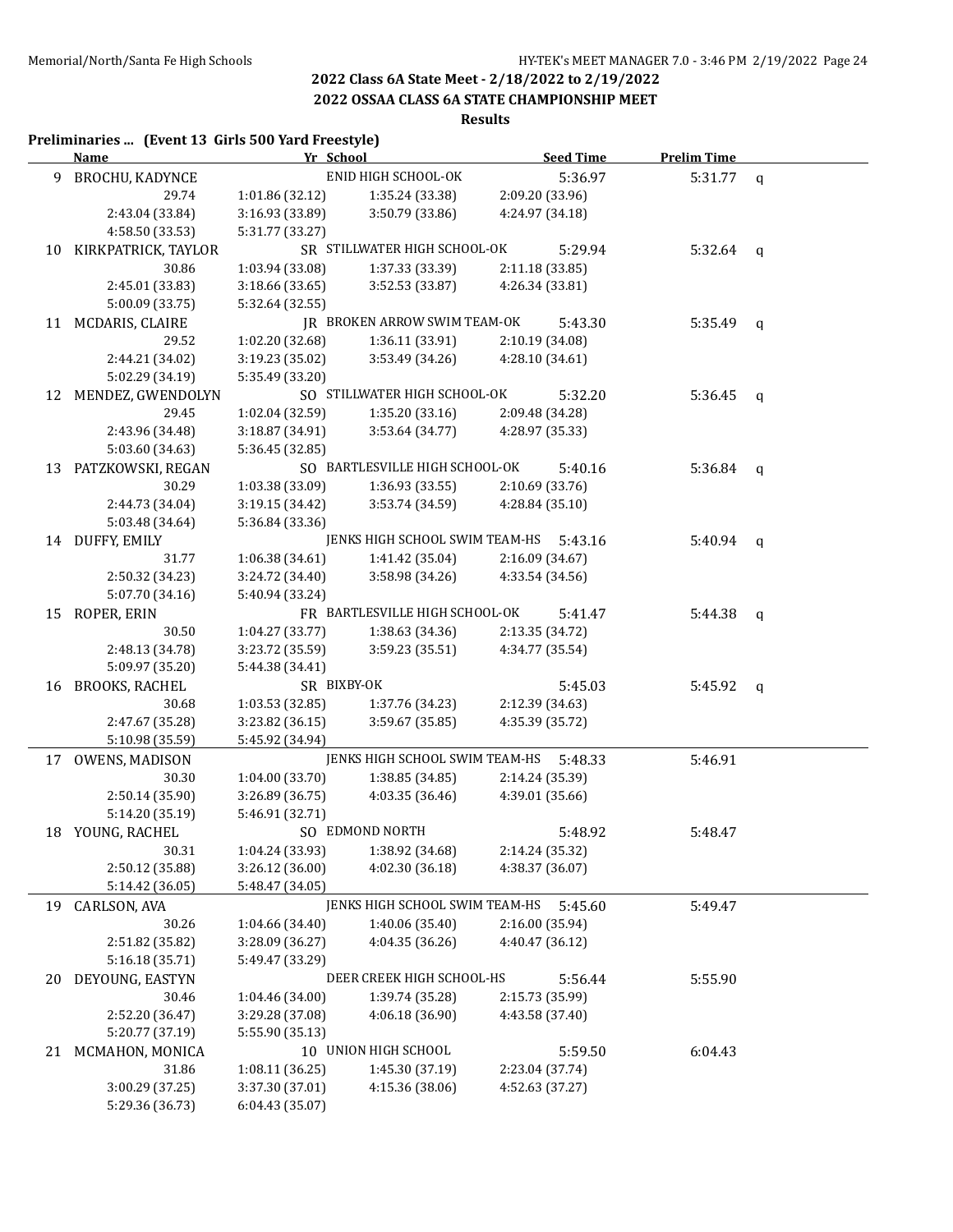### **2022 OSSAA CLASS 6A STATE CHAMPIONSHIP MEET**

### **Results**

### **Preliminaries ... (Event 13 Girls 500 Yard Freestyle)**

|    | Name             | Yr School       |                              | <b>Seed Time</b> | <b>Prelim Time</b> |  |
|----|------------------|-----------------|------------------------------|------------------|--------------------|--|
| 22 | SIMONDS, ABBY    | 09.             | UNION HIGH SCHOOL            | 6:11.51          | 6:09.92            |  |
|    | 31.03            | 1:05.24(34.21)  | 1:41.50(36.26)               | 2:18.46 (36.96)  |                    |  |
|    | 2:56.68 (38.22)  | 3:35.60 (38.92) | 4:14.79 (39.19)              | 4:54.08 (39.29)  |                    |  |
|    | 5:32.76 (38.68)  | 6:09.92(37.16)  |                              |                  |                    |  |
| 23 | SULLIVAN, ALYSSA |                 | FR PONCA CITY HIGH SCHOOL    | 6:22.17          | 6:17.49            |  |
|    | 33.75            | 1:10.75(37.00)  | 1:49.11 (38.36)              | 2:27.22 (38.11)  |                    |  |
|    | 3:05.46(38.24)   | 3:44.60(39.14)  | 4:23.06 (38.46)              | 5:02.34 (39.28)  |                    |  |
|    | 5:41.41 (39.07)  | 6:17.49(36.08)  |                              |                  |                    |  |
| 24 | KUEHN, SIANNA    |                 | FR STILLWATER HIGH SCHOOL-OK | 6:09.31          | 6:18.17            |  |
|    | 34.47            | 1:11.85(37.38)  | 1:50.21(38.36)               | 2:28.71 (38.50)  |                    |  |
|    | 3:06.99(38.28)   | 3:45.27(38.28)  | 4:23.68 (38.41)              | 5:02.52 (38.84)  |                    |  |
|    | 5:41.09 (38.57)  | 6:18.17(37.08)  |                              |                  |                    |  |

# **Event 14 Boys 500 Yard Freestyle**<br> **External Language 1013**

|                  | State 6A: 4:30.30 * 2012 |                 | <b>EASTMAN HOLLOWAY UNION</b>          |                    |                    |               |
|------------------|--------------------------|-----------------|----------------------------------------|--------------------|--------------------|---------------|
|                  | Name                     | Yr School       |                                        | <b>Prelim Time</b> | <b>Finals Time</b> | <b>Points</b> |
| A - Final        |                          |                 |                                        |                    |                    |               |
|                  | 1 HEALY, RYAN            |                 | JR EDMOND NORTH                        | 4:48.89            | 4:30.68            | 20            |
|                  | 23.63                    | 49.88 (26.25)   | 1:16.72(26.84)                         | 1:44.11 (27.39)    |                    |               |
|                  | 2:11.85 (27.74)          | 2:39.69 (27.84) | 3:07.56 (27.87)                        | 3:35.73(28.17)     |                    |               |
|                  | 4:03.53 (27.80)          | 4:30.68 (27.15) |                                        |                    |                    |               |
|                  | 2 SHORT, RYAN            |                 | JENKS HIGH SCHOOL SWIM TEAM-HS 4:53.21 |                    | 4:48.41            | 17            |
|                  | 25.55                    | 53.56 (28.01)   | 1:22.80 (29.24)                        | 1:52.41 (29.61)    |                    |               |
|                  | 2:22.22 (29.81)          | 2:52.11 (29.89) | 3:22.18 (30.07)                        | 3:51.65 (29.47)    |                    |               |
|                  | 4:20.85 (29.20)          | 4:48.41 (27.56) |                                        |                    |                    |               |
|                  | 3 BURGESS, ANDREW        |                 | SO EDMOND MEMORIAL                     | 4:50.12            | 4:48.98            | 16            |
|                  | 26.65                    | 55.34 (28.69)   | 1:24.92 (29.58)                        | 1:55.15 (30.23)    |                    |               |
|                  | 2:24.79 (29.64)          | 2:54.69 (29.90) | 3:23.64 (28.95)                        | 3:52.71 (29.07)    |                    |               |
|                  | 4:21.63 (28.92)          | 4:48.98 (27.35) |                                        |                    |                    |               |
|                  | 4 STEWART, WESTON        |                 | ENID HIGH SCHOOL-OK                    | 4:51.47            | 4:50.12            | 15            |
|                  | 25.42                    | 53.55 (28.13)   | 1:22.91 (29.36)                        | 1:52.88 (29.97)    |                    |               |
|                  | 2:22.83 (29.95)          | 2:53.03 (30.20) | 3:22.99 (29.96)                        | 3:52.99 (30.00)    |                    |               |
|                  | 4:22.28 (29.29)          | 4:50.12 (27.84) |                                        |                    |                    |               |
|                  | 5 LAY, CODY              |                 | SO BARTLESVILLE HIGH SCHOOL-OK         | 4:51.70            | 4:51.15            | 14            |
|                  | 26.52                    | 55.46 (28.94)   | 1:25.20 (29.74)                        | 1:55.29 (30.09)    |                    |               |
|                  | 2:25.22 (29.93)          | 2:54.99 (29.77) | 3:24.48 (29.49)                        | 3:53.99 (29.51)    |                    |               |
|                  | 4:23.07 (29.08)          | 4:51.15 (28.08) |                                        |                    |                    |               |
|                  | 6 BETH, JONAH            |                 | FR EDMOND NORTH                        | 4:57.83            | 4:58.52            | 13            |
|                  | 27.10                    | 56.24 (29.14)   | 1:27.14(30.90)                         | 1:57.63 (30.49)    |                    |               |
|                  | 2:28.04 (30.41)          | 2:59.14 (31.10) | 3:29.38 (30.24)                        | 3:59.65 (30.27)    |                    |               |
|                  | 4:29.62 (29.97)          | 4:58.52 (28.90) |                                        |                    |                    |               |
|                  | 7 WALSWICK, AIDEN        |                 | SR MUSTANG HIGH SCHOOL                 | 5:00.25            | 5:00.72            | 12            |
|                  | 26.47                    | 55.69 (29.22)   | 1:25.94 (30.25)                        | 1:56.56 (30.62)    |                    |               |
|                  | 2:27.33 (30.77)          | 2:58.71 (31.38) | 3:29.81 (31.10)                        | 4:00.71 (30.90)    |                    |               |
|                  | 4:30.92 (30.21)          | 5:00.72 (29.80) |                                        |                    |                    |               |
|                  | 8 SCOTT, MASON           |                 | FR MUSTANG HIGH SCHOOL                 | 5:01.21            | 5:01.56            | 11            |
|                  | 26.78                    | 55.78 (29.00)   | 1:25.52 (29.74)                        | 1:55.61 (30.09)    |                    |               |
|                  | 2:26.03 (30.42)          | 2:57.25 (31.22) | 3:28.47 (31.22)                        | 3:59.68 (31.21)    |                    |               |
|                  | 4:30.72 (31.04)          | 5:01.56 (30.84) |                                        |                    |                    |               |
| <b>B</b> - Final |                          |                 |                                        |                    |                    |               |
|                  | 9 HOLLINGSWORTH, ETHAN   |                 | <b>IR EDMOND SANTA FE</b>              | 5:01.88            | 5:02.40            | 9             |
|                  | 26.67                    | 56.35 (29.68)   | 1:27.11(30.76)                         | 1:57.71 (30.60)    |                    |               |
|                  | 2:28.44 (30.73)          | 2:59.82 (31.38) | 3:31.02 (31.20)                        | 4:01.62(30.60)     |                    |               |
|                  | 4:32.44 (30.82)          | 5:02.40 (29.96) |                                        |                    |                    |               |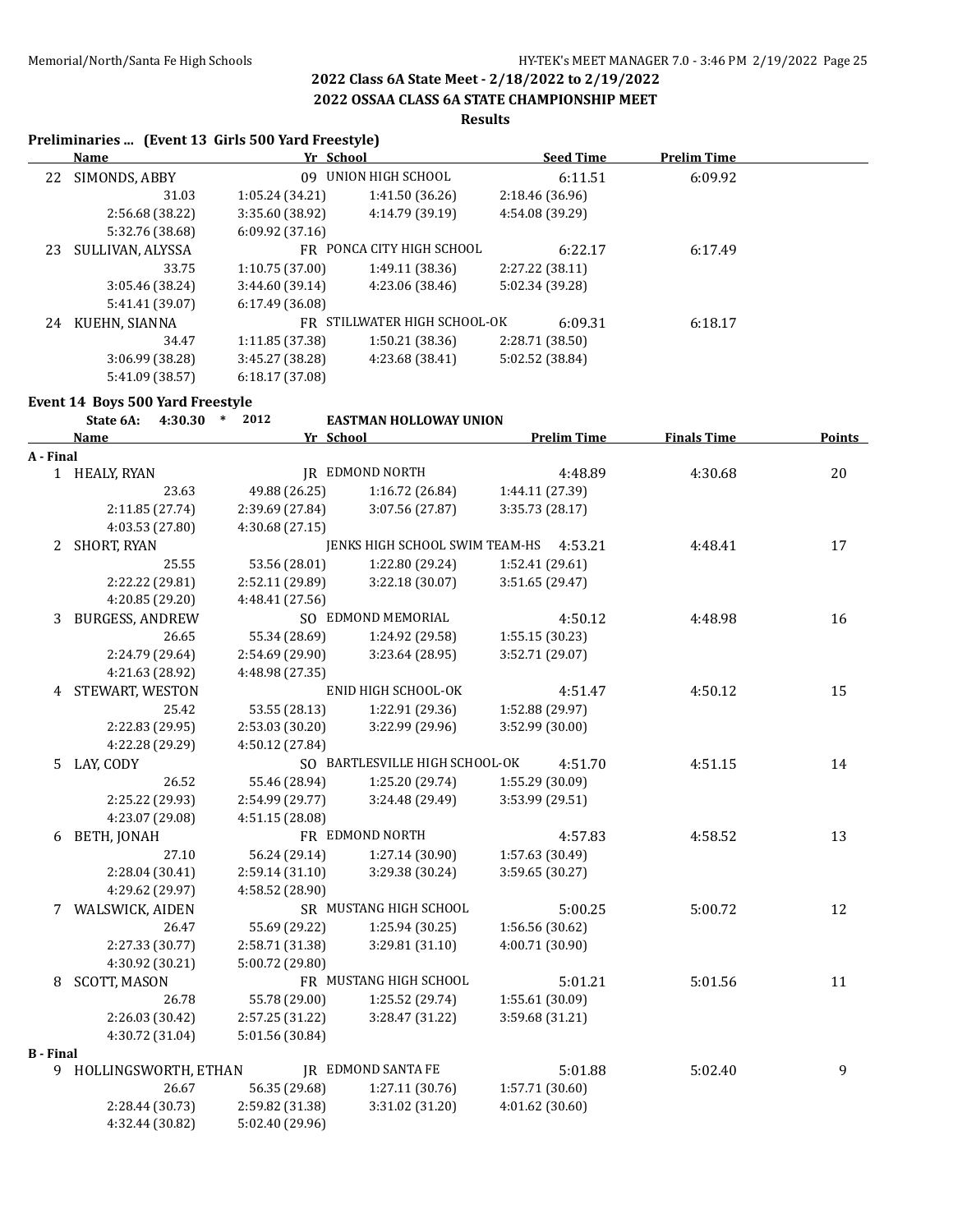## **2022 OSSAA CLASS 6A STATE CHAMPIONSHIP MEET**

# **Results**

### **B - Final ... (Event 14 Boys 500 Yard Freestyle)**

|    | <b>Name</b>            | Yr School       |                                |                 | <b>Prelim Time</b> | <b>Finals Time</b> | <b>Points</b> |
|----|------------------------|-----------------|--------------------------------|-----------------|--------------------|--------------------|---------------|
| 10 | ANDERSON, KEATON       |                 | IR NORMAN NORTH HIGH SCHOOL-OK |                 | 5:03.55            | 5:05.19            | 7             |
|    | 27.24                  | 57.19 (29.95)   | 1:27.92 (30.73)                | 1:58.79 (30.87) |                    |                    |               |
|    | 2:30.25 (31.46)        | 3:01.91 (31.66) | 3:33.45(31.54)                 | 4:04.81 (31.36) |                    |                    |               |
|    | 4:35.77 (30.96)        | 5:05.19 (29.42) |                                |                 |                    |                    |               |
| 11 | BECK, LEX              |                 | JENKS HIGH SCHOOL SWIM TEAM-HS |                 | 5:14.36            | 5:05.63            | 6             |
|    | 25.34                  | 54.09 (28.75)   | 1:24.88 (30.79)                | 1:56.04(31.16)  |                    |                    |               |
|    | 2:27.79 (31.75)        | 2:59.78 (31.99) | 3:32.07 (32.29)                | 4:04.69 (32.62) |                    |                    |               |
|    | 4:36.20 (31.51)        | 5:05.63 (29.43) |                                |                 |                    |                    |               |
| 12 | <b>FAULKNER, COLIN</b> |                 | 11 UNION HIGH SCHOOL           |                 | 5:09.14            | 5:09.14            | 5             |
|    | 26.19                  | 56.10 (29.91)   | 1:27.49 (31.39)                | 1:59.81 (32.32) |                    |                    |               |
|    | 2:31.56 (31.75)        | 3:03.50 (31.94) | 3:36.03 (32.53)                | 4:07.88 (31.85) |                    |                    |               |
|    | 4:39.63 (31.75)        | 5:09.14 (29.51) |                                |                 |                    |                    |               |
| 13 | HOWARD, AYDAN          |                 | SR YUKON HIGH SCHOOL           |                 | 5:16.28            | 5:15.07            | 4             |
|    | 26.79                  | 57.18 (30.39)   | 1:28.50 (31.32)                | 2:00.72 (32.22) |                    |                    |               |
|    | 2:32.56 (31.84)        | 3:04.66 (32.10) | 3:37.16 (32.50)                | 4:10.06 (32.90) |                    |                    |               |
|    | 4:42.75 (32.69)        | 5:15.07 (32.32) |                                |                 |                    |                    |               |
| 14 | POWERS, ETHAN          |                 | JENKS HIGH SCHOOL SWIM TEAM-HS |                 | 5:15.13            | 5:19.09            | 3             |
|    | 28.16                  | 59.43 (31.27)   | 1:31.18(31.75)                 | 2:03.17 (31.99) |                    |                    |               |
|    | 2:35.81 (32.64)        | 3:08.14 (32.33) | 3:40.73 (32.59)                | 4:13.89 (33.16) |                    |                    |               |
|    | 4:46.79 (32.90)        | 5:19.09 (32.30) |                                |                 |                    |                    |               |
| 15 | STISSER, COLE          | SO BIXBY-OK     |                                |                 | 5:27.11            | 5:20.54            | 2             |
|    | 28.37                  | 59.50 (31.13)   | 1:31.49 (31.99)                | 2:03.90 (32.41) |                    |                    |               |
|    | 2:36.99 (33.09)        | 3:10.13(33.14)  | 3:43.52 (33.39)                | 4:16.83 (33.31) |                    |                    |               |
|    | 4:49.72 (32.89)        | 5:20.54 (30.82) |                                |                 |                    |                    |               |
| 16 | WISE, JACOB            |                 | 12 UNION HIGH SCHOOL           |                 | 5:29.59            | 5:35.77            | $\mathbf{1}$  |
|    | 27.42                  | 58.66 (31.24)   | 1:31.25 (32.59)                | 2:04.51 (33.26) |                    |                    |               |
|    | 2:38.76 (34.25)        | 3:14.03 (35.27) | 3:49.46 (35.43)                | 4:25.29 (35.83) |                    |                    |               |
|    | 5:01.18 (35.89)        | 5:35.77 (34.59) |                                |                 |                    |                    |               |

### **Event 14 Boys 500 Yard Freestyle**

|    | 4:30.30<br>State 6A:   | 2012<br>$\ast$  | <b>EASTMAN HOLLOWAY UNION</b>          |                  |                    |          |
|----|------------------------|-----------------|----------------------------------------|------------------|--------------------|----------|
|    | Name                   | Yr School       |                                        | <b>Seed Time</b> | <b>Prelim Time</b> |          |
|    | <b>Preliminaries</b>   |                 |                                        |                  |                    |          |
|    | 1 HEALY, RYAN          |                 | IR EDMOND NORTH                        | 4:43.14          | 4:48.89            | q        |
|    | 24.93                  | 53.15 (28.22)   | 1:22.19 (29.04)                        | 1:52.05 (29.86)  |                    |          |
|    | 2:21.70 (29.65)        | 2:51.28 (29.58) | 3:20.78(29.50)                         | 3:50.07 (29.29)  |                    |          |
|    | 4:19.91 (29.84)        | 4:48.89 (28.98) |                                        |                  |                    |          |
| 2  | <b>BURGESS, ANDREW</b> |                 | SO EDMOND MEMORIAL                     | 4:47.96          | 4:50.12            | $\alpha$ |
|    | 26.63                  | 55.51 (28.88)   | 1:25.06(29.55)                         | 1:54.99 (29.93)  |                    |          |
|    | 2:24.31 (29.32)        | 2:53.91(29.60)  | 3:22.84 (28.93)                        | 3:52.06 (29.22)  |                    |          |
|    | 4:21.47 (29.41)        | 4:50.12(28.65)  |                                        |                  |                    |          |
| 3  | STEWART, WESTON        |                 | ENID HIGH SCHOOL-OK                    | 4:49.11          | 4:51.47            | q        |
|    | 25.82                  | 54.50 (28.68)   | 1:24.44 (29.94)                        | 1:54.15(29.71)   |                    |          |
|    | 2:23.95 (29.80)        | 2:54.11(30.16)  | 3:24.56(30.45)                         | 3:54.41(29.85)   |                    |          |
|    | 4:23.65 (29.24)        | 4:51.47 (27.82) |                                        |                  |                    |          |
| 4  | LAY, CODY              |                 | SO BARTLESVILLE HIGH SCHOOL-OK         | 5:12.09          | 4:51.70            | a        |
|    | 26.62                  | 55.22 (28.60)   | 1:24.63 (29.41)                        | 1:54.55 (29.92)  |                    |          |
|    | 2:24.62 (30.07)        | 2:54.67(30.05)  | 3:24.88(30.21)                         | 3:54.68(29.80)   |                    |          |
|    | 4:24.38 (29.70)        | 4:51.70 (27.32) |                                        |                  |                    |          |
| 5. | SHORT, RYAN            |                 | JENKS HIGH SCHOOL SWIM TEAM-HS 4:55.69 |                  | 4:53.21            | q        |
|    | 26.30                  | 55.56 (29.26)   | 1:25.29 (29.73)                        | 1:54.97 (29.68)  |                    |          |
|    | 2:25.17(30.20)         | 2:55.37(30.20)  | 3:25.21(29.84)                         | 3:55.18(29.97)   |                    |          |
|    | 4:24.94 (29.76)        | 4:53.21(28.27)  |                                        |                  |                    |          |
|    |                        |                 |                                        |                  |                    |          |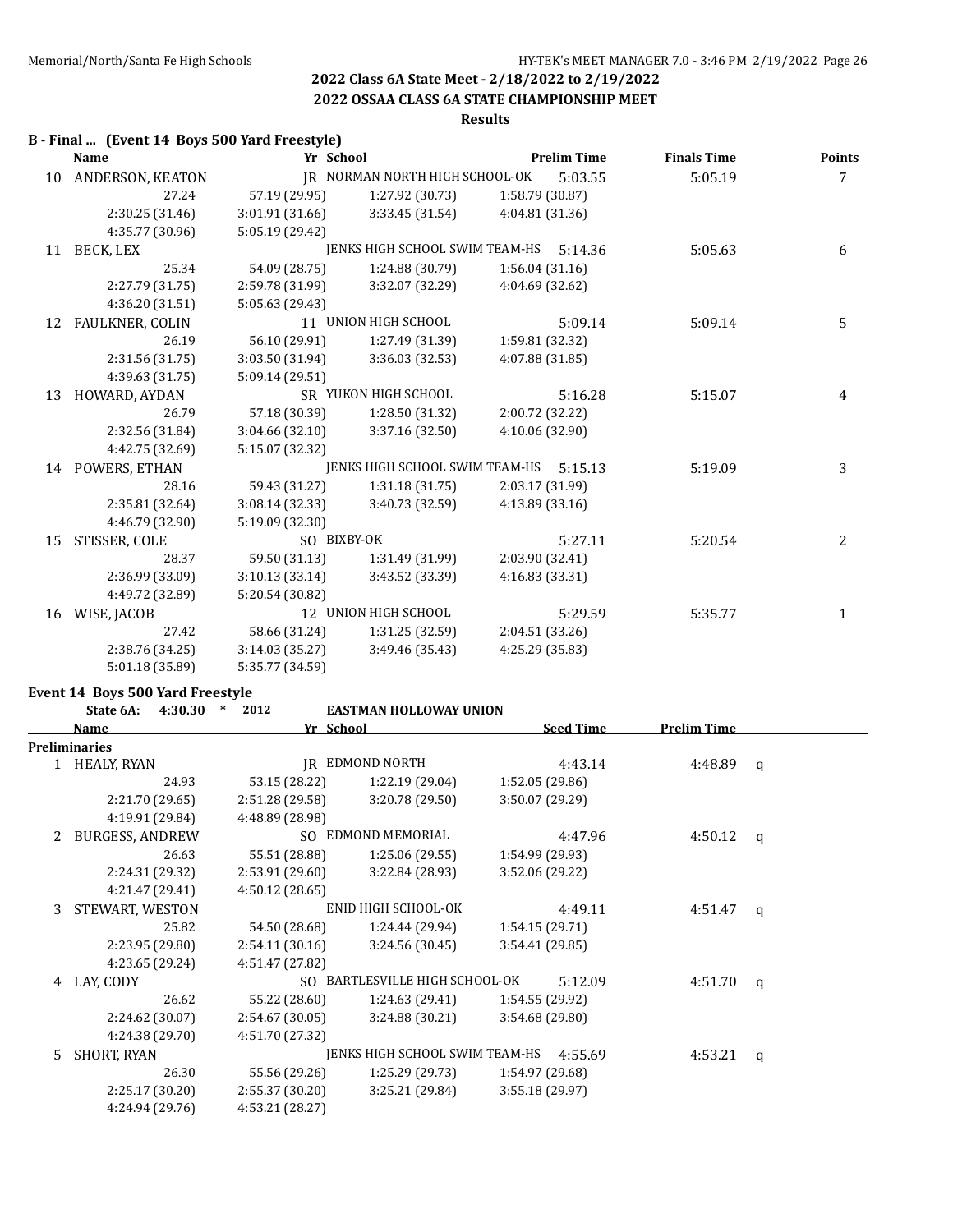### **2022 OSSAA CLASS 6A STATE CHAMPIONSHIP MEET**

# **Results**

### **Preliminaries ... (Event 14 Boys 500 Yard Freestyle) Name Yr School Seed Time Prelim Time** 6 BETH, JONAH FR EDMOND NORTH 5:01.07 4:57.83 q 26.99 56.49 (29.50) 1:27.21 (30.72) 1:57.64 (30.43) 2:27.93 (30.29) 2:58.35 (30.42) 3:28.69 (30.34) 3:59.26 (30.57) 4:28.90 (29.64) 4:57.83 (28.93) 7 WALSWICK, AIDEN SR MUSTANG HIGH SCHOOL 5:00.63 5:00.25 q 26.60 56.16 (29.56) 1:26.70 (30.54) 1:56.85 (30.15) 2:27.53 (30.68) 2:58.33 (30.80) 3:28.99 (30.66) 3:59.66 (30.67) 4:30.41 (30.75) 5:00.25 (29.84) 8 SCOTT, MASON FR MUSTANG HIGH SCHOOL 5:05.14 5:01.21 q 26.85 56.29 (29.44) 1:26.01 (29.72) 1:56.35 (30.34) 2:27.10 (30.75) 2:58.25 (31.15) 3:29.38 (31.13) 4:01.10 (31.72) 4:31.76 (30.66) 5:01.21 (29.45) 9 HOLLINGSWORTH, ETHAN JR EDMOND SANTA FE 5:13.83 5:01.88 q 26.55 55.70 (29.15) 1:25.76 (30.06) 1:56.69 (30.93) 2:28.14 (31.45) 2:59.70 (31.56) 3:31.26 (31.56) 4:02.16 (30.90) 4:32.73 (30.57) 5:01.88 (29.15) 10 ANDERSON, KEATON JR NORMAN NORTH HIGH SCHOOL-OK 5:12.99 5:03.55 q 27.35 56.67 (29.32) 1:26.96 (30.29) 1:57.60 (30.64) 2:28.85 (31.25) 3:00.22 (31.37) 3:31.46 (31.24) 4:02.64 (31.18) 4:33.69 (31.05) 5:03.55 (29.86) 11 FAULKNER, COLIN 11 UNION HIGH SCHOOL 5:16.03 5:09.14 q 26.56 56.63 (30.07) 1:28.32 (31.69) 2:00.17 (31.85) 2:32.31 (32.14) 3:04.60 (32.29) 3:36.50 (31.90) 4:07.95 (31.45) 4:39.45 (31.50) 5:09.14 (29.69) 12 BECK, LEX **JENKS HIGH SCHOOL SWIM TEAM-HS** 5:14.12 5:14.36 q 27.44 58.70 (31.26) 1:31.25 (32.55) 2:02.93 (31.68) 2:34.56 (31.63) 3:06.86 (32.30) 3:37.82 (30.96) 4:10.53 (32.71) 4:43.06 (32.53) 5:14.36 (31.30) 13 POWERS, ETHAN JENKS HIGH SCHOOL SWIM TEAM-HS 5:19.56 5:15.13 q 27.32 57.63 (30.31) 1:29.59 (31.96) 2:01.62 (32.03) 2:33.64 (32.02) 3:05.71 (32.07) 3:37.83 (32.12) 4:10.16 (32.33) 4:43.04 (32.88) 5:15.13 (32.09) 14 HOWARD, AYDAN SR YUKON HIGH SCHOOL 5:21.63 5:16.28 q 26.67 56.66 (29.99) 1:28.28 (31.62) 2:00.54 (32.26) 2:33.03 (32.49) 3:05.63 (32.60) 3:38.76 (33.13) 4:11.92 (33.16) 4:44.86 (32.94) 5:16.28 (31.42) 15 STISSER, COLE SO BIXBY-OK 5:22.92 5:27.11 q 27.77 59.46 (31.69) 1:32.70 (33.24) 2:06.39 (33.69) 2:40.35 (33.96) 3:14.62 (34.27) 3:48.13 (33.51) 4:22.23 (34.10) 4:55.06 (32.83) 5:27.11 (32.05) 16 WISE, JACOB 12 UNION HIGH SCHOOL 5:43.18 5:29.59 q 28.04 1:00.01 (31.97) 1:32.64 (32.63) 2:06.09 (33.45) 2:39.44 (33.35) 3:13.11 (33.67) 3:47.29 (34.18) 4:22.22 (34.93) 4:56.52 (34.30) 5:29.59 (33.07) 17 LOFFLAND, FISCHER FR NORMAN HIGH SCHOOL-OK 5:42.40 5:34.14 29.38 1:02.38 (33.00) 1:36.72 (34.34) 2:10.88 (34.16) 2:45.19 (34.31) 3:19.57 (34.38) 3:53.82 (34.25) 4:27.73 (33.91) 5:01.29 (33.56) 5:34.14 (32.85) 18 OLIPHANT, DONASIO JENKS HIGH SCHOOL SWIM TEAM-HS 5:22.20 5:38.64 28.52 1:02.47 (33.95) 1:35.75 (33.28) 2:08.90 (33.15) 2:42.46 (33.56) 3:17.32 (34.86) 3:53.64 (36.32) 4:29.27 (35.63) 5:04.18 (34.91) 5:38.64 (34.46)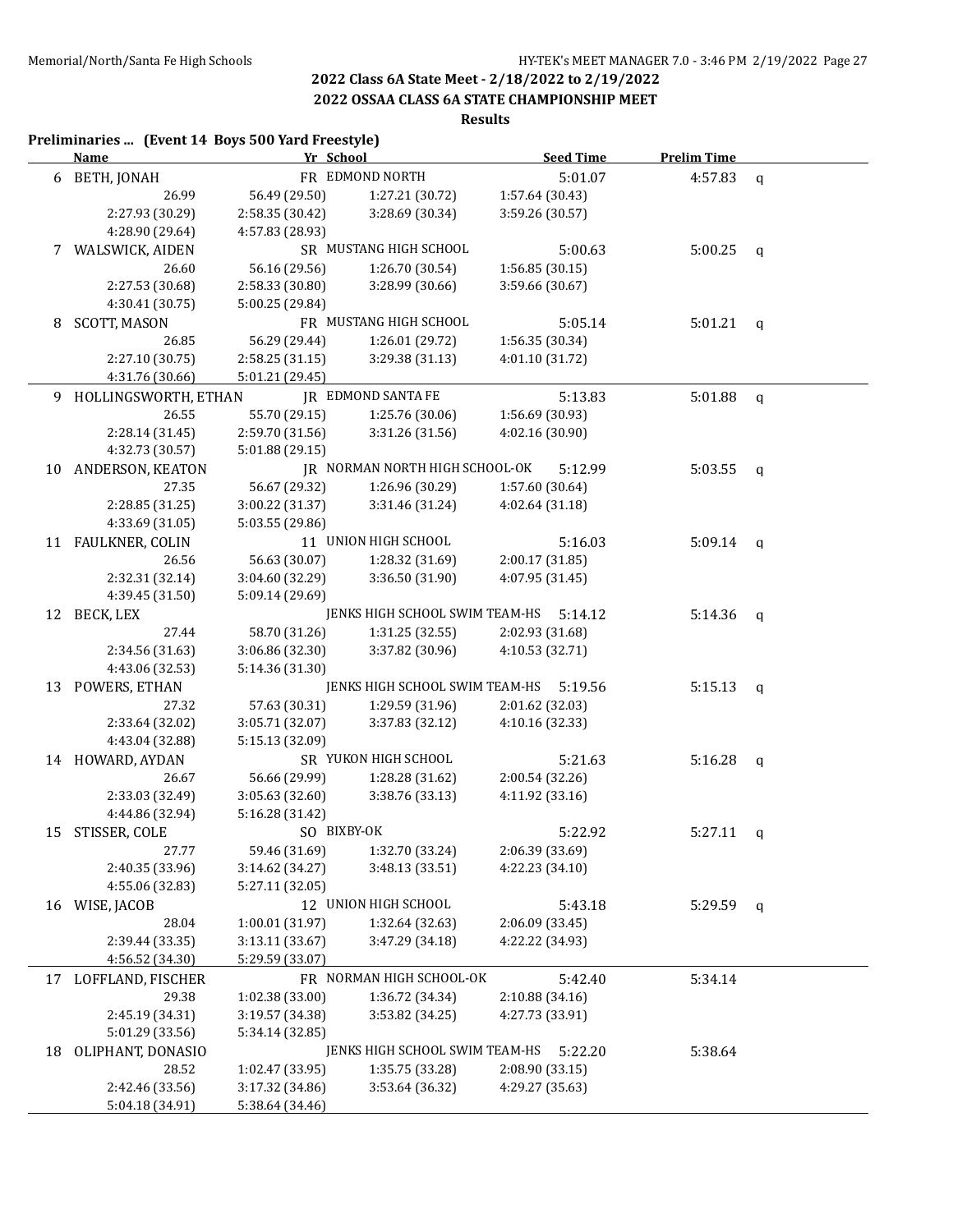### **2022 OSSAA CLASS 6A STATE CHAMPIONSHIP MEET**

## **Results**

### **Preliminaries ... (Event 14 Boys 500 Yard Freestyle)**

|    | <u>Name</u>             |                 | Yr School                      | <b>Seed Time</b> | <b>Prelim Time</b> |  |
|----|-------------------------|-----------------|--------------------------------|------------------|--------------------|--|
| 19 | KOCH, JACKSON           |                 | SO NORMAN NORTH HIGH SCHOOL-OK | 5:33.27          | 5:38.65            |  |
|    | 29.01                   | 1:01.46(32.45)  | 1:35.28 (33.82)                | 2:09.73 (34.45)  |                    |  |
|    | 2:44.43 (34.70)         | 3:19.60(35.17)  | 3:55.24(35.64)                 | 4:30.46 (35.22)  |                    |  |
|    | 5:05.43 (34.97)         | 5:38.65 (33.22) |                                |                  |                    |  |
| 20 | APPLEGATE, XAIVER       |                 | SR PUTNAM CITY HIGH SCHOOL-OK  | 5:31.38          | 5:40.99            |  |
|    | 28.91                   | 1:01.54(32.63)  | 1:36.06 (34.52)                | 2:11.08 (35.02)  |                    |  |
|    | 2:45.75 (34.67)         | 3:20.98 (35.23) | 3:56.16(35.18)                 | 4:31.86 (35.70)  |                    |  |
|    | 5:06.95 (35.09)         | 5:40.99 (34.04) |                                |                  |                    |  |
| 21 | HOWARD, CLARK           |                 | SR EDMOND NORTH                | 5:41.57          | 5:41.81            |  |
|    | 30.96                   | 1:05.59(34.63)  | 1:39.36 (33.77)                | 2:14.38 (35.02)  |                    |  |
|    | 2:49.29 (34.91)         | 3:25.25(35.96)  | 3:59.80 (34.55)                | 4:34.74 (34.94)  |                    |  |
|    | 5:09.00 (34.26)         | 5:41.81 (32.81) |                                |                  |                    |  |
| 22 | <b>BROCKUS, CHARLIE</b> |                 | IR NORMAN HIGH SCHOOL-OK       | 5:43.74          | 5:48.47            |  |
|    | 29.30                   | 1:04.64(35.34)  | 1:40.05 (35.41)                | 2:15.94 (35.89)  |                    |  |
|    | 2:51.97 (36.03)         | 3:27.42(35.45)  | 4:03.32 (35.90)                | 4:39.01 (35.69)  |                    |  |
|    | 5:14.42 (35.41)         | 5:48.47 (34.05) |                                |                  |                    |  |
|    | MOSE, JACK              |                 | IR BIXBY-OK                    | 4:56.33          | DQ.                |  |
|    | 25.58                   | 54.42 (28.84)   | 1:24.07(29.65)                 | 1:53.73 (29.66)  |                    |  |
|    | 2:23.64 (29.91)         | 2:53.61 (29.97) | 3:23.43 (29.82)                | 3:53.59 (30.16)  |                    |  |
|    | 4:23.04 (29.45)         |                 |                                |                  |                    |  |

### **Event 15 Girls 200 Yard Freestyle Relay**

|           | $1:35.88$ * $2/17/2018$<br>State 6A: |                     | <b>BARTLESVILLE</b>                                                                                                                                                                                                           | <b>Bartl</b>           |                           |        |
|-----------|--------------------------------------|---------------------|-------------------------------------------------------------------------------------------------------------------------------------------------------------------------------------------------------------------------------|------------------------|---------------------------|--------|
|           |                                      |                     | J Harris, A Biddinger, S Perry, G Olsen                                                                                                                                                                                       |                        |                           |        |
|           | <b>Team</b>                          |                     | Relay and the state of the state of the state of the state of the state of the state of the state of the state of the state of the state of the state of the state of the state of the state of the state of the state of the | <b>Prelim Time</b>     | <b>Finals Time</b>        | Points |
| A - Final |                                      |                     |                                                                                                                                                                                                                               |                        |                           |        |
|           | 1 EDMOND NORTH                       | A                   |                                                                                                                                                                                                                               | 1:41.13                | 1:40.30                   | 40     |
|           | 1) HORST, DANIELLE SR                |                     | 2) STODDARD, CALEIGH SO                                                                                                                                                                                                       | 3) GLOVER, CAROLINE SO | 4) JONES, LANEY FR        |        |
|           | 25.08                                | 51.42 (26.34)       | 1:16.07(24.65)                                                                                                                                                                                                                | 1:40.30 (24.23)        |                           |        |
| 2         | ENID HIGH SCHOOL-OK                  | $\mathbf{A}$        |                                                                                                                                                                                                                               | 1:44.85                | 1:43.11                   | 34     |
|           | 1) BROCHU, KADYNCE                   |                     | 2) STEWART, ELSA FR                                                                                                                                                                                                           | 3) MENDOZA-LARA, GABBY | 4) KISSINGER, SHYANN      |        |
|           | 26.59                                | 52.00 (25.41)       | 1:17.84 (25.84)                                                                                                                                                                                                               | 1:43.11(25.27)         |                           |        |
| 3         | BARTLESVILLE HIGH SCHOOL-OI          | $\mathbf{A}$        |                                                                                                                                                                                                                               | 1:45.22                | 1:43.25                   | 32     |
|           | 1) MOORE, MORGAN SR                  |                     | 2) LAFRANCOIS, AMANDA SR                                                                                                                                                                                                      | 3) TALBOT, LILY SO     | 4) PATZKOWSKI, REGAN SO   |        |
|           | 26.18                                | 51.89 (25.71)       | 1:17.52(25.63)                                                                                                                                                                                                                | 1:43.25 (25.73)        |                           |        |
| 4         | OWASSO-OK                            | A                   |                                                                                                                                                                                                                               | 1:45.49                | 1:44.48                   | 30     |
|           | 1) PRIBBLE-TAYLOR, CHLOE             |                     | 2) HAMILTON, TAYLOR JR                                                                                                                                                                                                        | 3) TWOMEY, ALEXA       | 4) SANG, ALEXIA JR        |        |
|           | 26.24                                | 52.62 (26.38)       | 1:19.26 (26.64)                                                                                                                                                                                                               | 1:44.48 (25.22)        |                           |        |
| 5.        | PONCA CITY HIGH SCHOOL               | A                   |                                                                                                                                                                                                                               | 1:44.97                | 1:44.80                   | 28     |
|           | 1) SHEARER, MATTIE FR                | 2) STRAH, RYLEE SR  |                                                                                                                                                                                                                               | 3) SULLIVAN, ALYSSA FR | 4) CARPENTER, JESSALYN FR |        |
|           | 25.42                                | 51.79 (26.37)       | 1:20.17 (28.38)                                                                                                                                                                                                               | 1:44.80 (24.63)        |                           |        |
| 6         | EDMOND MEMORIAL                      | A                   |                                                                                                                                                                                                                               | 1:45.21                | 1:44.90                   | 26     |
|           | 1) OLSTAD, INGRID JR                 |                     | 2) LOVETTE, JORDAN FR                                                                                                                                                                                                         | 3) MARTIN, ELLIE FR    | 4) SMITH, EMMA SR         |        |
|           | 27.17                                |                     | 53.47 (26.30) 1:19.58 (26.11)                                                                                                                                                                                                 | 1:44.90 (25.32)        |                           |        |
|           | JENKS HIGH SCHOOL SWIM TEAI          | A                   |                                                                                                                                                                                                                               | 1:46.39                | 1:45.55                   | 24     |
|           | 1) SEGO, EMMA                        | 2) SMITH, KAYA      |                                                                                                                                                                                                                               | 3) MORYKWAS, ROWAN     | 4) LU, KARISSA            |        |
|           | 26.34                                | 53.25 (26.91)       | 1:19.16(25.91)                                                                                                                                                                                                                | 1:45.55 (26.39)        |                           |        |
|           | <b>BROKEN ARROW SWIM TEAM-O</b>      | A                   |                                                                                                                                                                                                                               | 1:46.22                | DQ                        |        |
|           | 1) STIKA, KAYLEE JR                  | 2) YORK, ELEANOR JR |                                                                                                                                                                                                                               | 3) YOUNG, LEXI SR      | 4) MCDARIS, CLAIRE JR     |        |
|           | 25.89                                | 52.49 (26.60)       | 1:19.64(27.15)                                                                                                                                                                                                                |                        |                           |        |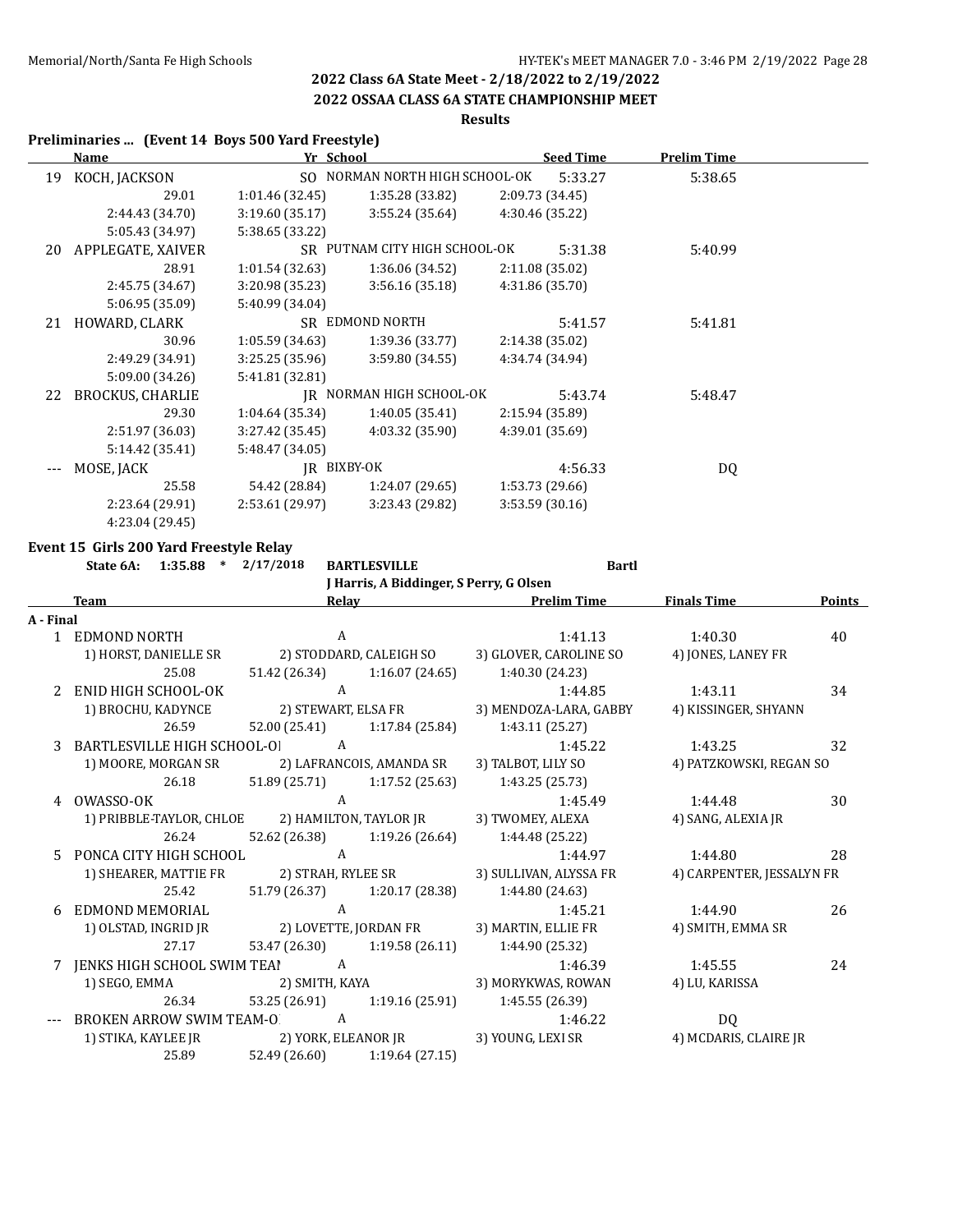**2022 OSSAA CLASS 6A STATE CHAMPIONSHIP MEET**

**Results**

|  |  |  | B - Final  (Event 15 Girls 200 Yard Freestyle Relay) |  |
|--|--|--|------------------------------------------------------|--|
|--|--|--|------------------------------------------------------|--|

|                  | <b>Team</b>                    | Relay                |                         | <b>Prelim Time</b>         | <b>Finals Time</b>         | Points |
|------------------|--------------------------------|----------------------|-------------------------|----------------------------|----------------------------|--------|
| <b>B</b> - Final |                                |                      |                         |                            |                            |        |
| 9                | <b>BOOKER T WASHINGTON-OK</b>  | A                    |                         | 1:46.47                    | 1:45.71                    | 18     |
|                  | 1) HARRIS, TORI SR             |                      | 2) BROBSTON, PARKER SR  | 3) HUTTO, BRITAIN SO       | 4) BARCUS-SCHAFER, LOLA SR |        |
|                  | 26.49                          | 52.88 (26.39)        | 1:19.21 (26.33)         | 1:45.71 (26.50)            |                            |        |
| 10               | BIXBY-OK                       | A                    |                         | 1:48.77                    | 1:48.02                    | 14     |
|                  | 1) HSIEH, LAUREN SR            | 2) JONES, JULIE SR   |                         | 3) LAWSON, JENNA SR        | 4) WEST, JENSEN SR         |        |
|                  | 27.53                          | 54.75 (27.22)        | 1:21.61 (26.86)         | 1:48.02 (26.41)            |                            |        |
| 11               | <b>EDMOND SANTA FE</b>         | $\mathbf{A}$         |                         | 1:50.92                    | 1:48.65                    | 12     |
|                  | 1) SHAFFER, KAMRYN JR          | 2) PENNINGTON, CHLOE |                         | 3) CROSLEY, KIERA FR       | 4) LY, RACHEL JR           |        |
|                  | 26.94                          | 55.00 (28.06)        | 1:22.18 (27.18)         | 1:48.65 (26.47)            |                            |        |
| 12               | EDISON PREPORATORY HIGH-OF     | A                    |                         | 1:50.87                    | 1:49.41                    | 10     |
|                  | 1) VERA, LEAH                  | 2) VIVAR, MAYA       |                         | 3) VIVAR, ERIKA            | 4) HECK, ADDISON           |        |
|                  | 27.38                          | 55.25 (27.87)        | 1:22.75 (27.50)         | 1:49.41 (26.66)            |                            |        |
| 13               | NORMAN NORTH HIGH SCHOOL-<br>A |                      | 1:50.63                 | 1:50.69                    | 8                          |        |
|                  | 1) BENEDICTO, CARLA SO         | 2) AUSTIN, SYDNEY SR |                         | 3) LIU, HEATHER SR         | 4) BRISTER, JADIE JR       |        |
|                  | 28.53                          | 56.32 (27.79)        | 1:25.77 (29.45)         | 1:50.69 (24.92)            |                            |        |
|                  | 14 YUKON HIGH SCHOOL           | $\mathsf{A}$         |                         | 1:51.50                    | 1:50.93                    | 6      |
|                  | 1) CUMMINGS, LYNLEE SR         |                      | 2) CLARK, MAKENNA FR    | 3) SCHOB, HANNAH SR        | 4) PENDER, KAMRYN FR       |        |
|                  | 28.14                          | 55.68 (27.54)        | 1:24.01 (28.33)         | 1:50.93 (26.92)            |                            |        |
| 15               | STILLWATER HIGH SCHOOL-OK      | A                    |                         | 1:52.01                    | 1:51.14                    | 4      |
|                  | 1) KIRKPATRICK, TAYLOR SR      |                      | 2) NICHOLS, BRITTON SR  | 3) SMITH, ELLA SO          | 4) FINCH, MAZIE SO         |        |
|                  | 28.52                          | 56.61 (28.09)        | 1:25.09 (28.48)         | 1:51.14(26.05)             |                            |        |
| 16               | MOORE HIGH SCHOOL-OK           | $\mathbf{A}$         |                         | 1:56.87                    | 2:01.65                    | 2      |
|                  | 1) THETFORD, MAKENZIE 10       |                      | 2) STODDARD, KATELYN 12 | 3) LONG TORRES, CADENCE 11 | 4) NELSON, KAYLAN 12       |        |
|                  | 28.35                          | 1:00.76(32.41)       | 1:34.64 (33.88)         | 2:01.65(27.01)             |                            |        |
|                  |                                |                      |                         |                            |                            |        |

**Event 15 Girls 200 Yard Freestyle Relay**

**State 6A: 1:35.88 \* 2/17/2018 BARTLESVILLE Bartl**

**J Harris, A Biddinger, S Perry, G Olsen**

|               | <b>Team</b>                                     | Relay               |                         | <b>Seed Time</b>         | <b>Prelim Time</b>        |
|---------------|-------------------------------------------------|---------------------|-------------------------|--------------------------|---------------------------|
|               | Preliminaries                                   |                     |                         |                          |                           |
|               | 1 EDMOND NORTH                                  | A                   |                         | 1:42.73                  | $1:41.13$ q               |
|               | 1) HORST, DANIELLE SR                           |                     | 2) STODDARD, CALEIGH SO | 3) GLOVER, CAROLINE SO   | 4) JONES, LANEY FR        |
|               | 24.92                                           | 51.25 (26.33)       | 1:16.50(25.25)          | 1:41.13 (24.63)          |                           |
| $\mathcal{L}$ | ENID HIGH SCHOOL-OK                             | A                   |                         | 1:46.18                  | $1:44.85$ q               |
|               | 1) BROCHU, KADYNCE                              | 2) STEWART, ELSA FR |                         | 3) MENDOZA-LARA, GABBY   | 4) KISSINGER, SHYANN      |
|               | 27.36                                           | 53.24 (25.88)       | 1:19.10 (25.86)         | 1:44.85(25.75)           |                           |
| 3             | PONCA CITY HIGH SCHOOL                          | A                   |                         | 1:45.61                  | $1:44.97$ q               |
|               | 1) SHEARER, MATTIE FR                           | 2) STRAH, RYLEE SR  |                         | 3) SULLIVAN, ALYSSA FR   | 4) CARPENTER, JESSALYN FR |
|               | 24.89                                           | 51.48 (26.59)       | 1:20.11 (28.63)         | 1:44.97 (24.86)          |                           |
| 4             | EDMOND MEMORIAL                                 | A                   |                         | 1:46.66                  | 1:45.21 $q$               |
|               | 1) OLSTAD, INGRID JR                            |                     | 2) LOVETTE, JORDAN FR   | 3) MARTIN, ELLIE FR      | 4) SMITH, EMMA SR         |
|               | 26.89                                           | 53.64 (26.75)       | 1:20.05 (26.41)         | 1:45.21(25.16)           |                           |
| 5.            | BARTLESVILLE HIGH SCHOOL-OI                     | A                   |                         | 1:47.28                  | 1:45.22<br>$\alpha$       |
|               | 1) MOORE, MORGAN SR                             |                     | 2) SHOESMITH, KATIE SR  | 3) LAFRANCOIS, AMANDA SR | 4) PATZKOWSKI, REGAN SO   |
|               | 26.01                                           | 53.14 (27.13)       | 1:19.03 (25.89)         | 1:45.22(26.19)           |                           |
| 6             | OWASSO-OK                                       | A                   |                         | 1:44.46                  | $1:45.49$ a               |
|               | 1) PRIBBLE-TAYLOR, CHLOE 2) HAMILTON, TAYLOR JR |                     |                         | 3) TWOMEY, ALEXA         | 4) SANG, ALEXIA JR        |
|               | 26.58                                           | 53.54 (26.96)       | 1:20.20(26.66)          | 1:45.49 (25.29)          |                           |
|               | <b>BROKEN ARROW SWIM TEAM-O</b>                 | A                   |                         | 1:49.15                  | 1:46.22<br>q              |
|               | 1) STIKA, KAYLEE JR                             |                     | 2) YORK, ELEANOR JR     | 3) YOUNG, LEXI SR        | 4) MCDARIS, CLAIRE JR     |
|               | 26.18                                           | 53.10 (26.92)       | 1:20.37 (27.27)         | 1:46.22 (25.85)          |                           |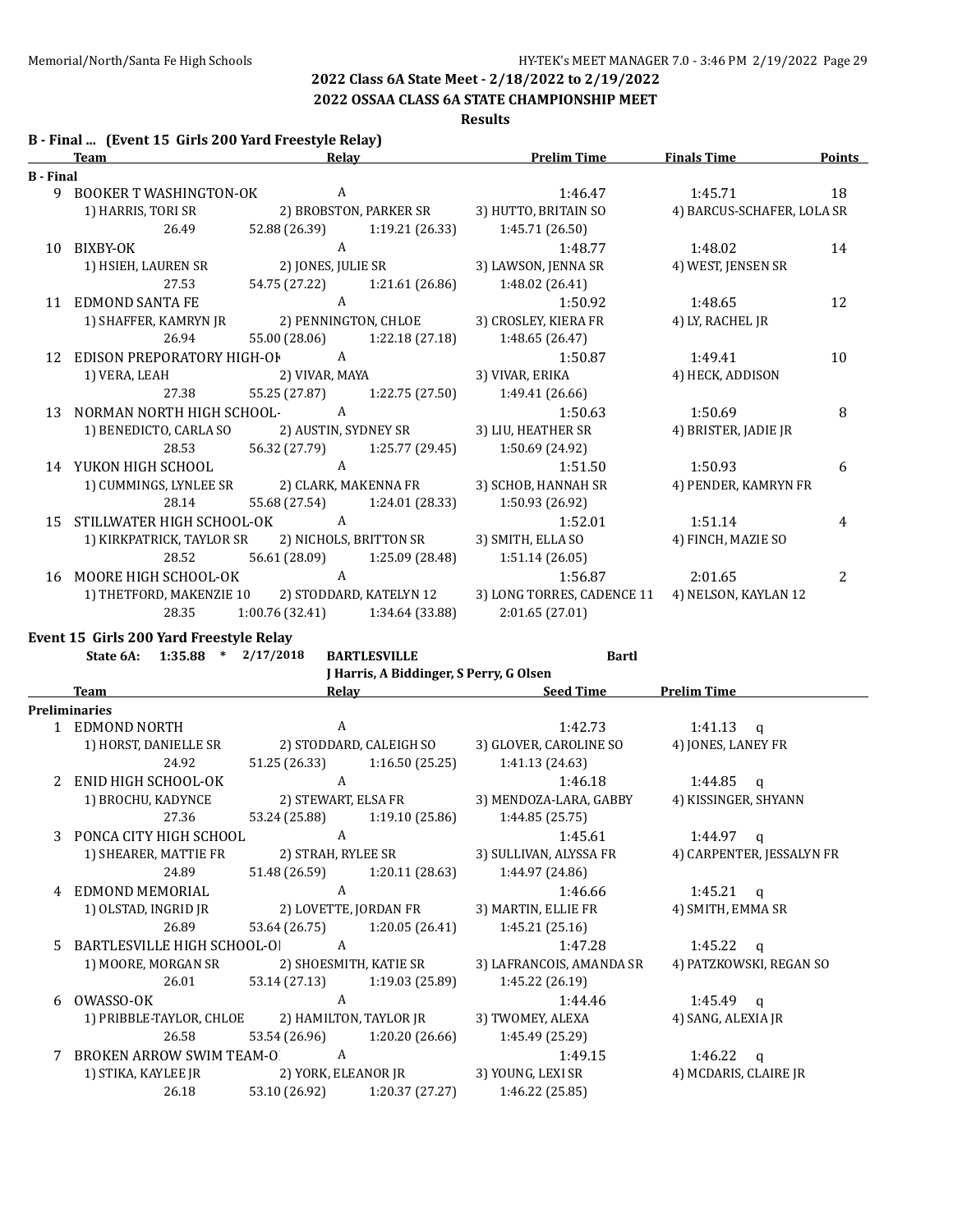**2022 OSSAA CLASS 6A STATE CHAMPIONSHIP MEET**

**Results**

|    | Preliminaries  (Event 15 Girls 200 Yard Freestyle Relay)<br><b>Team</b> |                                   | <b>Relay Example 20</b> | Seed Time                         | <b>Prelim Time</b>                                    |
|----|-------------------------------------------------------------------------|-----------------------------------|-------------------------|-----------------------------------|-------------------------------------------------------|
|    | 8 JENKS HIGH SCHOOL SWIM TEAI                                           | $\boldsymbol{\mathsf{A}}$         |                         | 1:45.60                           | $1:46.39$ q                                           |
|    | 1) SEGO, EMMA                                                           | 2) SMITH, KAYA                    |                         | 3) MORYKWAS, ROWAN                | 4) LU, KARISSA                                        |
|    |                                                                         | 53.31 (26.82) 1:19.89 (26.58)     |                         | 1:46.39 (26.50)                   |                                                       |
|    | 9 BOOKER T WASHINGTON-OK                                                | $\mathbf{A}$                      |                         | 1:47.25                           | 1:46.47 $q$                                           |
|    | 1) HARRIS, TORI SR                                                      | 2) BROBSTON, PARKER SR            |                         | 3) HUTTO, BRITAIN SO              | 4) BARCUS-SCHAFER, LOLA SR                            |
|    | 26.89                                                                   | 53.41 (26.52)                     | 1:20.07 (26.66)         | 1:46.47 (26.40)                   |                                                       |
|    | 10 BIXBY-OK                                                             | A                                 |                         | 1:50.95                           | 1:48.77 $q$                                           |
|    | 1) HSIEH, LAUREN SR                                                     | 2) JONES, JULIE SR                |                         | 3) LAWSON, JENNA SR               | 4) WEST, JENSEN SR                                    |
|    | 27.36                                                                   | 55.05 (27.69)                     | 1:22.07 (27.02)         | 1:48.77 (26.70)                   |                                                       |
|    | 11 NORMAN NORTH HIGH SCHOOL-                                            | $\overline{A}$                    |                         | 1:52.89                           | 1:50.63 $q$                                           |
|    | 1) BENEDICTO, CARLA SO                                                  |                                   | 2) AUSTIN, SYDNEY SR    | 3) LIU, HEATHER SR                | 4) BRISTER, JADIE JR                                  |
|    | 28.31                                                                   | 56.10 (27.79)                     |                         | $1:25.43(29.33)$ $1:50.63(25.20)$ |                                                       |
|    | 12 EDISON PREPORATORY HIGH-OF A                                         |                                   |                         | 1:51.59                           | 1:50.87 q                                             |
|    | 1) VERA, LEAH                                                           | 2) VIVAR, MAYA                    |                         | 3) VIVAR, ERIKA                   | 4) HECK, ADDISON                                      |
|    | 27.63                                                                   | 55.90 (28.27) 1:23.65 (27.75)     |                         | 1:50.87 (27.22)                   |                                                       |
|    | 13 EDMOND SANTA FE                                                      | $\mathbf{A}$                      |                         | 1:52.30                           | 1:50.92 $q$                                           |
|    | 1) SHAFFER, KAMRYN JR                                                   |                                   | 2) PENNINGTON, CHLOE    | 3) CROSLEY, KIERA FR              | 4) LY, RACHEL JR                                      |
|    | 27.40                                                                   | 56.55 (29.15) 1:24.05 (27.50)     |                         | 1:50.92 (26.87)                   |                                                       |
|    | 14 YUKON HIGH SCHOOL                                                    | A                                 |                         | 1:53.39                           | $1:51.50$ q                                           |
|    | 1) CUMMINGS, LYNLEE SR                                                  |                                   | 2) CLARK, MAKENNA FR    | 3) SCHOB, HANNAH SR               | 4) PENDER, KAMRYN FR                                  |
|    | 28.29                                                                   | 56.46 (28.17) 1:24.74 (28.28)     |                         | 1:51.50 (26.76)                   |                                                       |
|    | 15 STILLWATER HIGH SCHOOL-OK                                            | $\mathbf{A}$                      |                         | 1:51.74                           | 1:52.01 $q$                                           |
|    | 1) KIRKPATRICK, TAYLOR SR                                               | 2) NICHOLS, BRITTON SR            |                         | 3) SMITH, ELLA SO                 | 4) FINCH, MAZIE SO                                    |
|    | 27.93                                                                   | 56.71 (28.78) 1:25.62 (28.91)     |                         | 1:52.01 (26.39)                   |                                                       |
|    | 16 MOORE HIGH SCHOOL-OK                                                 | $\mathbf{A}$                      |                         | 1:56.19                           | 1:56.87 $q$                                           |
|    | 1) THETFORD, MAKENZIE 10                                                | 2) STODDARD, KATELYN 12           |                         | 3) PHAN, ELENA 09                 | 4) NELSON, KAYLAN 12                                  |
|    | 28.24                                                                   | 59.79 (31.55) 1:29.52 (29.73)     |                         | 1:56.87 (27.35)                   |                                                       |
|    | 17 UNION HIGH SCHOOL                                                    | $\mathbf{A}$                      |                         | 2:01.06                           | 1:56.94                                               |
|    | 1) SALINAS, KENNEDI 11                                                  | 2) TAN, ABBY 10                   |                         | 3) ORRISON, ISABEL 12             | 4) SIMONDS, ABBY 09                                   |
|    | 28.80                                                                   | 58.77 (29.97) 1:27.56 (28.79)     |                         | 1:56.94 (29.38)                   |                                                       |
|    | 18 PUTNAM CITY NORTH-OK                                                 | $\mathbf{A}$                      |                         | 1:59.64                           | 1:57.88                                               |
|    | 1) HOANG, ANDREA JR                                                     | 2) KOCH, KAYLA SO                 |                         | 3) BRYANT, FAITH SO               | 4) LENT, JORDAN FR                                    |
|    | 27.34                                                                   | $1:04.05(36.71)$ $1:29.69(25.64)$ |                         | 1:57.88 (28.19)                   |                                                       |
|    | 19 WESTMOORE-OK                                                         | $\mathbf{A}$                      |                         | 1:58.80                           | 1:57.99                                               |
|    | 1) TEIXEIRA, VALERIE 12 2) BOWDLER, ISABELA 09                          |                                   |                         | 3) BRACE, BROOKLYN 09             | 4) PINO, WHITNEY 11                                   |
|    | 30.29                                                                   | $1:00.30(30.01)$ $1:30.99(30.69)$ |                         | 1:57.99 (27.00)                   |                                                       |
|    | 20 MUSKOGEE HIGH SCHOOL SWIM                                            | A                                 |                         | 1:59.29                           | 1:59.85                                               |
|    | 1) BRADLEY, KLAIR SR                                                    | 2) DUNCAN, MABRY SR               |                         |                                   | 3) MEINERSHAGEN, SABRINA JR 4) STEVENSON, MEREDITH SR |
|    | 26.37                                                                   | 1:07.29 (40.92)                   | 1:59.85 (52.56)         |                                   |                                                       |
|    | 21 PIEDMONT HIGH SCHOOL-OK                                              | A                                 |                         | 2:05.16                           | 2:02.63                                               |
|    | 1) SIMS, RENEE                                                          | 2) KNOUSE, ABBY                   |                         | 3) O'HAIR, NATALIE                | 4) WORTMAN, TAYLOR                                    |
|    | 31.10                                                                   | 1:00.21(29.11)                    | 1:32.71 (32.50)         | 2:02.63 (29.92)                   |                                                       |
|    | 22 EISENHOWER HIGH SCHOOL-OK                                            | A                                 |                         | 2:05.41                           | 2:02.81                                               |
|    | 1) FLENOURY, MAKAYLA JR                                                 | 2) O'BRIEN, GABRIELLA FR          |                         | 3) GILLORY, CHEYANNE SO           | 4) SAWYER, ADDISON JR                                 |
|    | 30.64                                                                   | 1:03.39 (32.75)                   | 1:35.92 (32.53)         | 2:02.81 (26.89)                   |                                                       |
| 23 | MUSTANG HIGH SCHOOL                                                     | $\boldsymbol{A}$                  |                         | 2:03.65                           | 2:03.38                                               |
|    | 1) RILEY, COURTNEY SR                                                   | 2) CAPP, KATELYN SO               |                         | 3) CLARK, ZOEY JR                 | 4) GOEBEL, PRESLEY SR                                 |
|    | 30.60                                                                   | 1:01.31(30.71)                    | 1:31.10 (29.79)         | 2:03.38 (32.28)                   |                                                       |
|    | 24 NORMAN HIGH SCHOOL-OK                                                | A                                 |                         | 2:04.43                           | 2:03.86                                               |
|    | 1) NEFF, MARYANNE JR                                                    | 2) FLETCHER, EMMA SO              |                         | 3) SWIFT, EMILEE SR               | 4) MCKENZIE, MYKALA FR                                |
|    |                                                                         |                                   |                         |                                   |                                                       |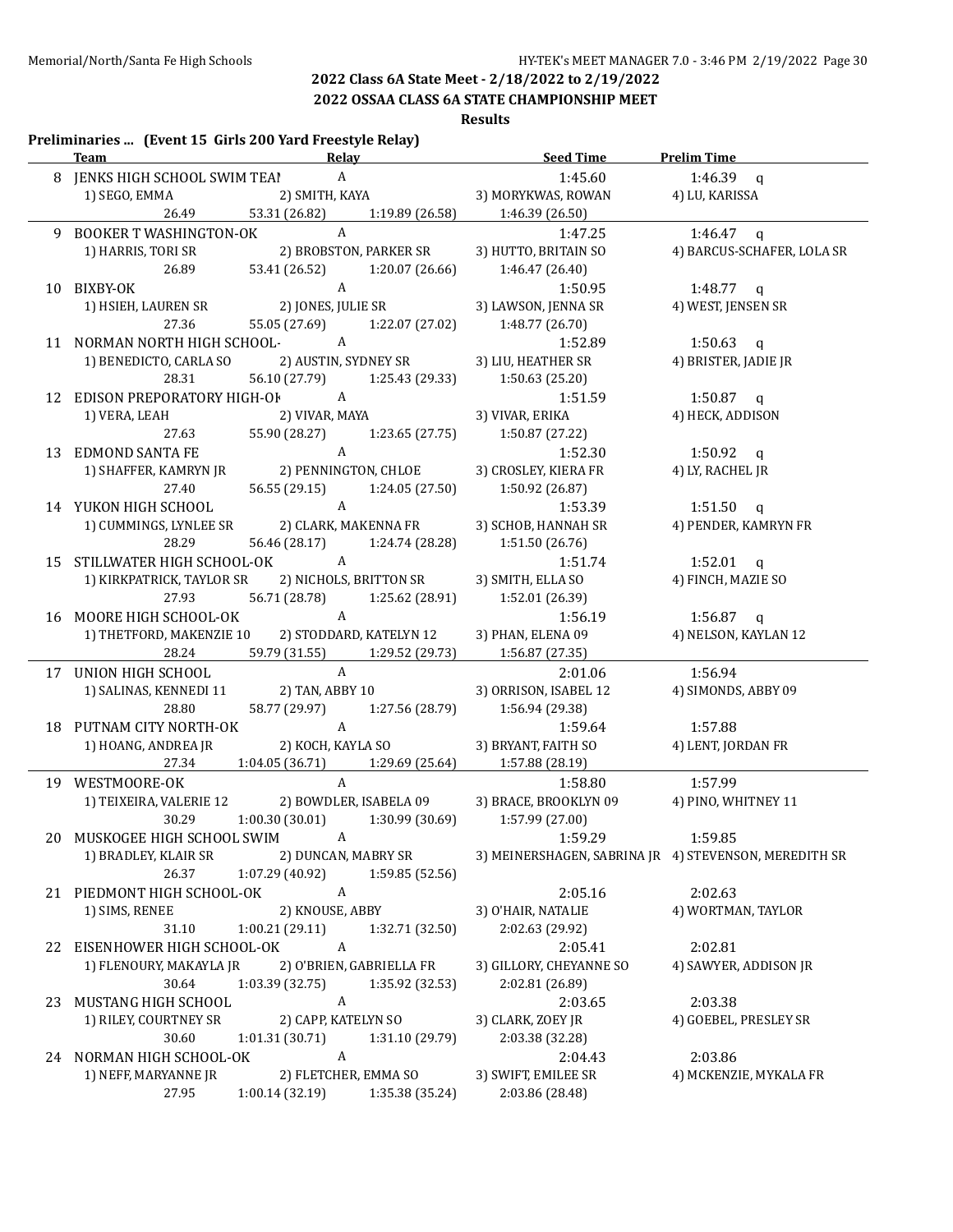**2022 OSSAA CLASS 6A STATE CHAMPIONSHIP MEET**

### **Results**

## **Event 16 Boys 200 Yard Freestyle Relay**

|                  | State 6A: 1:24.52 * 2/22/2020                   |                     | <b>NORMAN NORTH HIGH SCHOOL</b>     | <b>NORMA</b>                                    |                            |               |
|------------------|-------------------------------------------------|---------------------|-------------------------------------|-------------------------------------------------|----------------------------|---------------|
|                  |                                                 |                     | J Tang, C Bowden, A Hayes, D Wilson | Relay Prelim Time                               | <b>Finals Time</b>         |               |
|                  | <b>Team</b>                                     |                     |                                     |                                                 |                            | <b>Points</b> |
| A - Final        | 1 ENID HIGH SCHOOL-OK                           | $\mathbf{A}$        |                                     | 1:30.02                                         | 1:27.95                    | 40            |
|                  | 1) COUCHMAN, KADE 2) DENNEY, LUKE SO            |                     |                                     | 3) GRIFFIN, DANE                                | 4) STEWART, WESTON         |               |
|                  | 21.27                                           |                     | 43.53 (22.26) 1:05.01 (21.48)       | 1:27.95 (22.94)                                 |                            |               |
|                  | 2 EDMOND NORTH                                  | $\mathbf{A}$        |                                     | 1:29.51                                         | 1:28.41                    | 34            |
|                  | 1) LEVENDOFSKY, GARRETT FR 2) STARRETT, JACK FR |                     |                                     | 3) THOMAS, JACKSON JR                           | 4) CONWAY, RILEY FR        |               |
|                  | 22.41                                           |                     | 44.49 (22.08) 1:06.75 (22.26)       | 1:28.41(21.66)                                  |                            |               |
|                  | 3 JENKS HIGH SCHOOL SWIM TEAI                   | $\mathbf{A}$        |                                     | 1:30.66                                         | 1:30.17                    | 32            |
|                  | 1) MINK, MASON 2) GRESS, BRADEN                 |                     |                                     |                                                 | 4) SHORT, RYAN             |               |
|                  | 22.53                                           |                     |                                     | 3) MATTHEWS, ETHAN                              |                            |               |
|                  |                                                 |                     |                                     | 45.55 (23.02) 1:07.82 (22.27) 1:30.17 (22.35)   |                            |               |
|                  | 4 BIXBY-OK                                      | $\mathbf{A}$        |                                     | 1:31.47                                         | 1:30.72                    | 30            |
|                  | 1) BROWN, TEAGUE JR                             |                     | 2) HORN, AYDIN SR                   | 3) KAPITAN, LOGAN SR                            | 4) MOSE, JACK JR           |               |
|                  | 22.63                                           |                     |                                     | 44.61 (21.98) 1:08.10 (23.49) 1:30.72 (22.62)   |                            |               |
|                  | 5 DEER CREEK HIGH SCHOOL-HS A                   |                     |                                     | 1:33.96                                         | 1:30.86                    | 28            |
|                  | 1) SEIN, CAMERON                                |                     |                                     | 2) SCORPECCI, SAM 3) BARREIRA, GUSTAVO          | 4) O'HARE, JORDAN          |               |
|                  | 22.53                                           |                     |                                     | 44.66 (22.13) 1:06.90 (22.24) 1:30.86 (23.96)   |                            |               |
|                  | 6 PONCA CITY HIGH SCHOOL A                      |                     |                                     | 1:32.00                                         | 1:31.76                    | 26            |
|                  | 1) KING, KYLE SO                                |                     | 2) CRANK, TIMOTHY SO                | 3) ESTES, TANNER JR                             | 4) ENGSTER, MAX SR         |               |
|                  | 22.48                                           |                     |                                     | 45.15 (22.67) 1:09.13 (23.98) 1:31.76 (22.63)   |                            |               |
|                  | 7 EDMOND MEMORIAL                               |                     | A<br>2) BURGESS, ANDREW SO          | 1:35.16                                         | 1:34.38                    | 24            |
|                  | 1) TIPTON, CONNOR JR                            |                     |                                     | 3) PREJEAN, BENJAMIN SO                         | 4) DOLEZAL, CARSON JR      |               |
|                  | 22.81                                           |                     |                                     | 46.41 (23.60) 1:10.79 (24.38) 1:34.38 (23.59)   |                            |               |
|                  | 8 MUSTANG HIGH SCHOOL                           | $\overline{A}$      |                                     | 1:35.75                                         | 1:36.43                    | 22            |
|                  | 1) TATE, BRYSON SR                              |                     | 2) NGUYEN, DONALD SR                | 3) DAVIS, GAVIN SO                              | 4) SCOTT, MASON FR         |               |
|                  | 23.98                                           |                     | 48.32 (24.34) 1:12.47 (24.15)       | 1:36.43 (23.96)                                 |                            |               |
| <b>B</b> - Final |                                                 |                     |                                     |                                                 |                            |               |
|                  | 9 BARTLESVILLE HIGH SCHOOL-OI                   | A                   |                                     | 1:36.10                                         | 1:34.68                    | 18            |
|                  | 1) OLSEN, LUKE FR                               |                     |                                     | 2) LAY, CODY SO 3) MOORE, JARRETT JR            | 4) GHONASGI, OM JR         |               |
|                  | 22.36                                           |                     |                                     | 46.03 (23.67) 1:09.10 (23.07) 1:34.68 (25.58)   |                            |               |
|                  | 10 NORMAN NORTH HIGH SCHOOL-                    | $\overline{A}$      |                                     | 1:36.60                                         | 1:36.56                    | 14            |
|                  | 1) CLYMER, REED SR                              |                     |                                     | 2) XING, JERRY SR 3) PALK, RYAN SR              | 4) MAULDIN, WALKER JR      |               |
|                  | 24.18                                           | 47.70 (23.52)       |                                     | 1:12.28 (24.58) 1:36.56 (24.28)                 |                            |               |
|                  | 11 EDMOND SANTA FE                              | A                   |                                     | 1:36.98                                         | 1:36.92                    | 12            |
|                  | 1) DUONG, NATHAN JR                             |                     |                                     | 2) GACKLE, CADEN JR 3) SHAFFER, JOSEPH FR       | 4) HOLLINGSWORTH, ETHAN JR |               |
|                  | 24.77                                           |                     |                                     | 49.55 (24.78) 1:13.45 (23.90) 1:36.92 (23.47)   |                            |               |
|                  | 12 YUKON HIGH SCHOOL                            |                     | $\overline{A}$                      | 1:37.37                                         | 1:37.22                    | 10            |
|                  | 1) HOWARD, AYDAN SR                             |                     | 2) MERKL, TUCKER FR                 | 3) LEE, ETHAN JR                                | 4) BERG, CLAYTON JR        |               |
|                  | 24.23                                           | 49.57 (25.34)       | 1:14.24 (24.67)                     | 1:37.22 (22.98)                                 |                            |               |
|                  | 13 OWASSO-OK                                    | A                   |                                     | 1:39.77                                         | 1:38.01                    | 8             |
|                  | 1) MOAN, MASON SR                               | 2) HENRY, ENZO JR   |                                     | 3) SUPPES, SAMUEL SO                            | 4) LAMB, AHREN SR          |               |
|                  | 24.51                                           | 49.34 (24.83)       | 1:14.88 (25.54)                     | 1:38.01 (23.13)                                 |                            |               |
|                  | 14 NORMAN HIGH SCHOOL-OK                        | A                   |                                     | 1:41.77                                         | 1:38.38                    | 6             |
|                  | 1) GENTRY, TIPTON SR                            | 2) GODSEY, JONES SO |                                     | 3) ALLEN-MILLER, WILLIAM SO 4) STUCKEY, WARE SO |                            |               |
|                  | 24.18                                           | 48.79 (24.61)       | 1:15.14(26.35)                      | 1:38.38 (23.24)                                 |                            |               |
| 15               | PUTNAM CITY NORTH-OK                            | A                   |                                     | 1:41.17                                         | 1:38.89                    | 4             |
|                  | 1) HUFFMAN, TRISTEN SR                          | 2) LENT, JACKSON JR |                                     | 3) HOANG, DYLAN FR                              | 4) WAGNER, JACKSON JR      |               |
|                  | 23.12                                           | 48.67 (25.55)       | 1:13.96 (25.29)                     | 1:38.89 (24.93)                                 |                            |               |
| 16               | <b>CHOCTAW HIGH SCHOOL SWIM-</b>                | A                   |                                     | 1:47.16                                         | 1:44.28                    | 2             |
|                  | 1) DENNIS, AJ JR                                |                     | 2) HIGHTOWER, BREZLYN JR            | 3) ROSS, KADE SO                                | 4) FERNANDEZ, MATTHEW SR   |               |
|                  | 27.52                                           | 55.61 (28.09)       | 1:20.91 (25.30)                     | 1:44.28 (23.37)                                 |                            |               |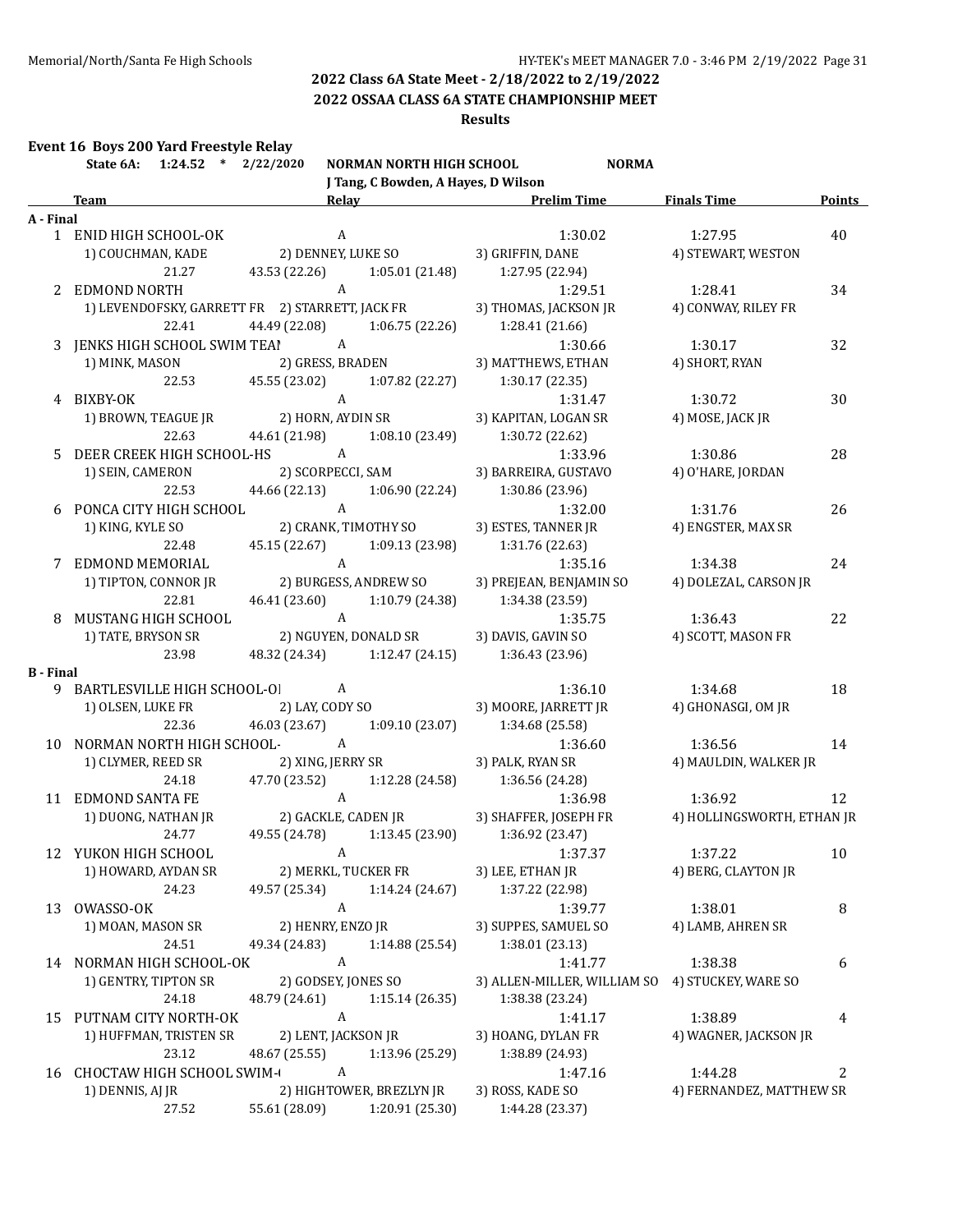**2022 OSSAA CLASS 6A STATE CHAMPIONSHIP MEET**

### **Results**

## **Event 16 Boys 200 Yard Freestyle Relay**

|    | State 6A: 1:24.52 * 2/22/2020    | NORMAN NORTH HIGH SCHOOL                        |                 | <b>NORMA</b>                                    |                            |
|----|----------------------------------|-------------------------------------------------|-----------------|-------------------------------------------------|----------------------------|
|    |                                  | J Tang, C Bowden, A Hayes, D Wilson             |                 |                                                 |                            |
|    | Team                             |                                                 |                 | Relay Seed Time Prelim Time                     |                            |
|    | <b>Preliminaries</b>             |                                                 |                 |                                                 |                            |
|    | 1 EDMOND NORTH                   | A                                               |                 | 1:29.93                                         | $1:29.51$ q                |
|    |                                  | 1) LEVENDOFSKY, GARRETT FR 2) STARRETT, JACK FR |                 | 3) THOMAS, JACKSON JR                           | 4) CONWAY, RILEY FR        |
|    | 22.61                            | 44.98 (22.37)                                   | 1:07.36 (22.38) | 1:29.51(22.15)                                  |                            |
|    | 2 ENID HIGH SCHOOL-OK            | $\mathbf{A}$                                    |                 | 1:30.88                                         | 1:30.02 $q$                |
|    | 1) GRIFFIN, DANE                 | 2) DENNEY, LUKE SO                              |                 | 3) STEWART, WESTON                              | 4) COUCHMAN, KADE          |
|    | 23.05                            | 45.80 (22.75) 1:09.04 (23.24)                   |                 | 1:30.02 (20.98)                                 |                            |
|    | 3 JENKS HIGH SCHOOL SWIM TEAI A  |                                                 |                 | 1:32.34                                         | $1:30.66$ q                |
|    | 1) CLINK, JACOB                  | 2) GRESS, BRADEN                                |                 | 3) MATTHEWS, ETHAN                              | 4) SHORT, RYAN             |
|    | 22.62                            | 45.56 (22.94) 1:08.08 (22.52)                   |                 | 1:30.66 (22.58)                                 |                            |
|    | 4 BIXBY-OK                       | A<br>2) HORN, AYDIN SR                          |                 | 1:39.87                                         | $1:31.47$ q                |
|    | 1) BROWN, TEAGUE JR              |                                                 |                 | 3) KAPITAN, LOGAN SR                            | 4) MOSE, JACK JR           |
|    | 22.61                            | 45.02 (22.41) 1:08.55 (23.53)                   |                 | 1:31.47 (22.92)                                 |                            |
|    | 5 PONCA CITY HIGH SCHOOL A       |                                                 |                 | 1:30.75                                         | $1:32.00$ q                |
|    | 1) KING, KYLE SO                 | 2) CRANK, TIMOTHY SO                            |                 | 3) ESTES, TANNER JR                             | 4) ENGSTER, MAX SR         |
|    | 23.00                            | 45.57 (22.57) 1:09.26 (23.69)                   |                 | 1:32.00 (22.74)                                 |                            |
|    | 6 DEER CREEK HIGH SCHOOL-HS A    |                                                 |                 | 1:31.59                                         | $1:33.96$ q                |
|    |                                  | 1) SEIN, CAMERON 2) SCORPECCI, SAM              |                 | 3) BARREIRA, GUSTAVO                            | 4) O'HARE, JORDAN          |
|    | 23.78                            | 46.27 (22.49) 1:09.42 (23.15)                   |                 | 1:33.96 (24.54)                                 |                            |
|    | 7 EDMOND MEMORIAL                |                                                 |                 | 1:36.25                                         | 1:35.16 $q$                |
|    | 1) TIPTON, CONNOR JR             | A<br>2) BURGESS, ANDREW SO                      |                 | 3) PREJEAN, BENJAMIN SO                         | 4) DOLEZAL, CARSON JR      |
|    | 23.12                            | 46.82 (23.70) 1:11.11 (24.29)                   |                 | 1:35.16 (24.05)                                 |                            |
|    | 8 MUSTANG HIGH SCHOOL            | $\mathbf{A}$                                    |                 | 1:37.46                                         | $1:35.75$ q                |
|    | 1) TATE, BRYSON SR               | 2) NGUYEN, DONALD SR                            |                 | 3) DAVIS, GAVIN SO                              | 4) SCOTT, MASON FR         |
|    | 23.58                            | 48.02 (24.44) 1:12.17 (24.15)                   |                 | 1:35.75 (23.58)                                 |                            |
|    | 9 BARTLESVILLE HIGH SCHOOL-OI A  |                                                 |                 | 1:39.72                                         | 1:36.10 $q$                |
|    | 1) OLSEN, LUKE FR                | 2) LAY, CODY SO                                 |                 | 3) MOORE, JARRETT JR                            | 4) GHONASGI, OM JR         |
|    | 22.65                            | 46.88 (24.23) 1:10.18 (23.30)                   |                 | 1:36.10 (25.92)                                 |                            |
|    | 10 NORMAN NORTH HIGH SCHOOL-A    |                                                 |                 | 1:39.29                                         | 1:36.60 $q$                |
|    |                                  | 1) CLYMER, REED SR 2) XING, JERRY SR            |                 | 3) PALK, RYAN SR                                | 4) ANDERSON, KEATON JR     |
|    | 23.76                            | 47.98 (24.22)                                   |                 | $1:12.27(24.29)$ $1:36.60(24.33)$               |                            |
|    | 11 EDMOND SANTA FE               | $\mathbf{A}$                                    |                 | 1:38.62                                         | $1:36.98$ q                |
|    | 1) DUONG, NATHAN JR              | 2) GACKLE, CADEN JR                             |                 | 3) SHAFFER, JOSEPH FR                           | 4) HOLLINGSWORTH, ETHAN JR |
|    | 24.95                            | 49.67 (24.72)                                   | 1:13.43 (23.76) | 1:36.98 (23.55)                                 |                            |
|    | 12 YUKON HIGH SCHOOL             | A                                               |                 | 1:38.99                                         | 1:37.37<br>$\mathbf{q}$    |
|    | 1) BERG, CLAYTON JR              | 2) MERKL, TUCKER FR                             |                 | 3) LEE, ETHAN JR                                | 4) HOWARD, AYDAN SR        |
|    | 23.58                            | 49.18 (25.60)                                   | 1:13.97 (24.79) | 1:37.37 (23.40)                                 |                            |
| 13 | OWASSO-OK                        | $\boldsymbol{A}$                                |                 | 1:40.37                                         | 1:39.77 $q$                |
|    | 1) MOAN, MASON SR                | 2) HENRY, ENZO JR                               |                 | 3) SUPPES, SAMUEL SO                            | 4) LAMB, AHREN SR          |
|    | 24.85                            | 50.34 (25.49)                                   | 1:16.20 (25.86) | 1:39.77 (23.57)                                 |                            |
|    | 14 PUTNAM CITY NORTH-OK          | $\boldsymbol{A}$                                |                 | 1:39.57                                         | 1:41.17 $q$                |
|    | 1) HUFFMAN, TRISTEN SR           | 2) LENT, JACKSON JR                             |                 | 3) HOANG, DYLAN FR                              | 4) WAGNER, JACKSON JR      |
|    | 23.36                            | 48.79 (25.43)                                   | 1:15.47 (26.68) | 1:41.17 (25.70)                                 |                            |
| 15 | NORMAN HIGH SCHOOL-OK            | $\boldsymbol{A}$                                |                 | 1:38.91                                         | 1:41.77 $q$                |
|    | 1) GENTRY, TIPTON SR             | 2) GODSEY, JONES SO                             |                 | 3) ALLEN-MILLER, WILLIAM SO 4) STUCKEY, WARE SO |                            |
|    | 24.69                            | 50.11 (25.42)                                   | 1:16.88(26.77)  | 1:41.77 (24.89)                                 |                            |
| 16 | <b>CHOCTAW HIGH SCHOOL SWIM-</b> | $\boldsymbol{A}$                                |                 | 1:47.00                                         | 1:47.16<br>$\mathbf{q}$    |
|    | 1) DENNIS, AJ JR                 | 2) HIGHTOWER, BREZLYN JR                        |                 | 3) ROSS, KADE SO                                | 4) FERNANDEZ, MATTHEW SR   |
|    | 28.41                            | 56.65 (28.24)                                   | 1:22.85 (26.20) | 1:47.16 (24.31)                                 |                            |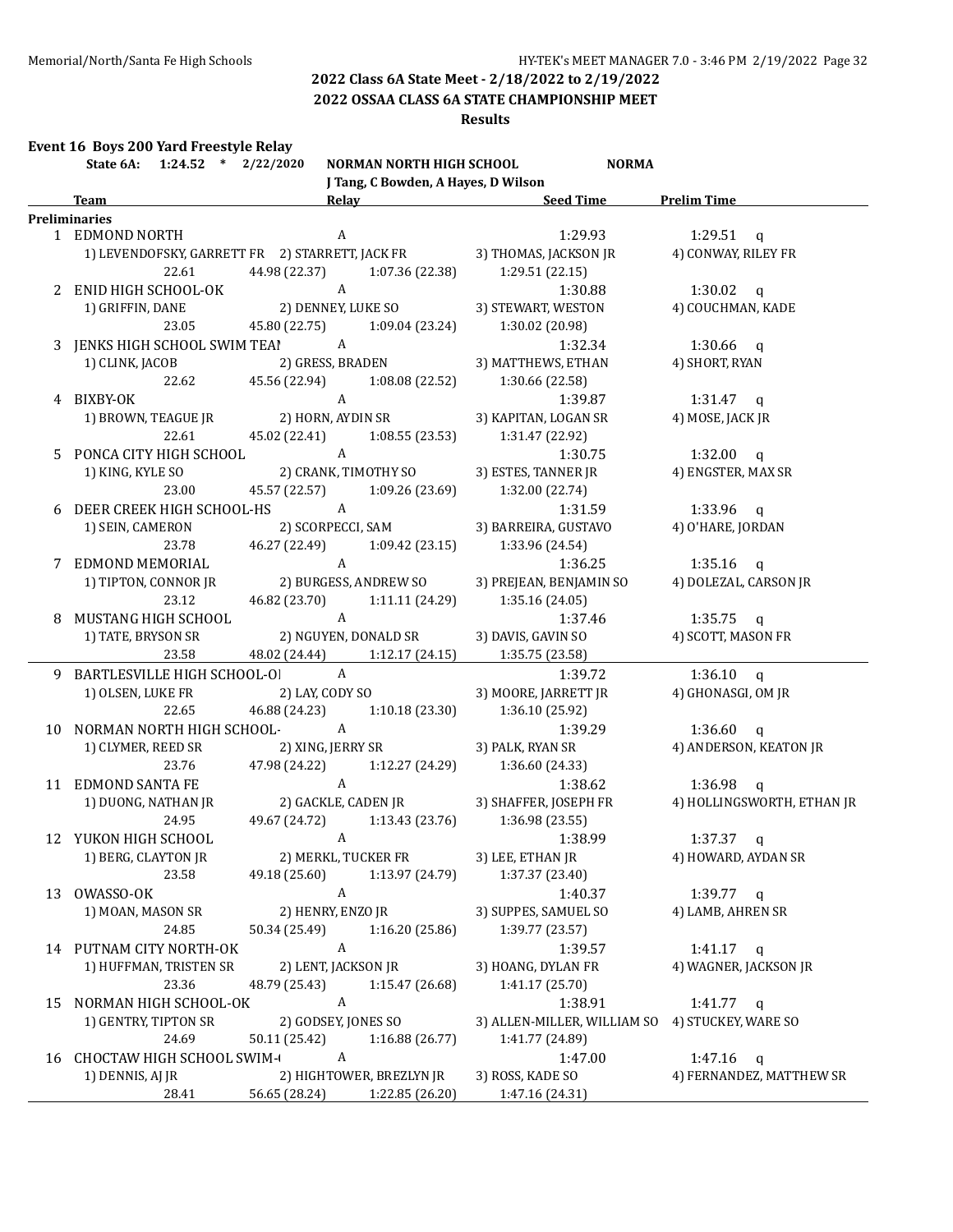## **2022 OSSAA CLASS 6A STATE CHAMPIONSHIP MEET**

## **Results**

### **Preliminaries ... (Event 16 Boys 200 Yard Freestyle Relay)**

|    | <b>Team</b> and the state of the state of the state of the state of the state of the state of the state of the state of the state of the state of the state of the state of the state of the state of the state of the state of the |                | <b>Relay</b> Relay            | <b>Seed Time</b>                                           | <b>Prelim Time</b>     |
|----|-------------------------------------------------------------------------------------------------------------------------------------------------------------------------------------------------------------------------------------|----------------|-------------------------------|------------------------------------------------------------|------------------------|
|    | 17 BROKEN ARROW SWIM TEAM-O A                                                                                                                                                                                                       |                |                               | 1:45.80                                                    | 1:47.44                |
|    | 1) HAMM, THOMAS JR                                                                                                                                                                                                                  |                | 2) FERON, BLAKE SR            | 3) GARCILLE, GAVIN SO                                      | 4) BENWARE, DONOVAN FR |
|    | 24.84                                                                                                                                                                                                                               |                |                               | 53.63 (28.79) 1:20.34 (26.71) 1:47.44 (27.10)              |                        |
| 18 | LAWTON HIGH SCHOOL-OK                                                                                                                                                                                                               | $\overline{A}$ |                               | 1:47.31                                                    | 1:48.07                |
|    |                                                                                                                                                                                                                                     |                |                               |                                                            | 4) WILLIAMS, LUKE SO   |
|    | 25.93                                                                                                                                                                                                                               |                | 54.70 (28.77) 1:21.86 (27.16) | 1:48.07 (26.21)                                            |                        |
|    | 19 PUTNAM CITY HIGH SCHOOL-OK                                                                                                                                                                                                       | A              |                               | 1:48.80                                                    | 1:48.25                |
|    | 1) ST. JOHN, LOGAN JR 2) BETTENCOURT, JOHN SR                                                                                                                                                                                       |                |                               | 3) LE, JASON SR                                            | 4) LE, ETHAN FR        |
|    | 26.27                                                                                                                                                                                                                               |                | 52.41 (26.14) 1:18.08 (25.67) | 1:48.25 (30.17)                                            |                        |
| 20 | MOORE HIGH SCHOOL-OK                                                                                                                                                                                                                | $\overline{A}$ |                               | 1:48.83                                                    | 1:49.67                |
|    |                                                                                                                                                                                                                                     |                |                               | 1) PHAN, ALAN 12 2) FISK, CADEN 10 3) HOLLOWAY, GRAYSON 09 | 4) MILHAN, NATHAN 11   |
|    | 25.08                                                                                                                                                                                                                               |                |                               | 55.17 (30.09) 1:23.84 (28.67) 1:49.67 (25.83)              |                        |
|    | 21 EDISON PREPORATORY HIGH-OF A                                                                                                                                                                                                     |                |                               | 1:54.12                                                    | 1:53.61                |
|    | 1) REAGOR, SEBASTIAN 2) WARFEL, ETHAN                                                                                                                                                                                               |                |                               | 3) RICHARDSON, COOPER                                      | 4) BLANCHARD, JOSHUA   |
|    | 29.19                                                                                                                                                                                                                               |                |                               | 58.29 (29.10) 1:26.73 (28.44) 1:53.61 (26.88)              |                        |
|    | PIEDMONT HIGH SCHOOL-OK A                                                                                                                                                                                                           |                |                               | 1:51.61                                                    | DQ                     |
|    | 1) RHONE-DUNN, CALEB 2) MORRISON, NOAH                                                                                                                                                                                              |                |                               | 3) MCLAMB, GAVIN                                           | 4) WHITENECK, KODY     |
|    | 28.72                                                                                                                                                                                                                               |                | 56.52 (27.80) 1:23.11 (26.59) |                                                            |                        |
|    | STILLWATER HIGH SCHOOL-OK A                                                                                                                                                                                                         |                |                               | 1:44.82                                                    | D <sub>O</sub>         |
|    | 1) PROPST, LOGAN JR 2) WICK, BEN FR                                                                                                                                                                                                 |                |                               | 3) MATHIS, THOMAS JR                                       | 4) LIEBENAU, DILLON SR |
|    | 26.48                                                                                                                                                                                                                               |                | 53.05 (26.57) 1:18.30 (25.25) |                                                            |                        |
|    | UNION HIGH SCHOOL                                                                                                                                                                                                                   | A              |                               | 1:51.70                                                    | DQ                     |
|    | 1) HALL, LOGAN 10 2) ABOUZAINEDDIN, BAHR 10                                                                                                                                                                                         |                |                               | 3) BARREDA, DANY 12 4) FAULKNER, GRANT 09                  |                        |
|    | 28.76                                                                                                                                                                                                                               |                | 56.18 (27.42) 1:22.34 (26.16) |                                                            |                        |

### **Event 17 Girls 100 Yard Backstroke**

|                  | State 6A:<br>$55.67$ * | 2/20/2021       | <b>PIPER MCNEIL</b>              | <b>Shawnee</b>     |                    |               |
|------------------|------------------------|-----------------|----------------------------------|--------------------|--------------------|---------------|
|                  | <b>Name</b>            |                 | Yr School                        | <b>Prelim Time</b> | <b>Finals Time</b> | <b>Points</b> |
| A - Final        |                        |                 |                                  |                    |                    |               |
|                  | 1 HEALY, KELSEY        |                 | FR EDMOND NORTH                  | 58.01              | 58.22              | 20            |
|                  | 28.17                  | 58.22 (30.05)   |                                  |                    |                    |               |
|                  | WILLIAMS, MARISSA      |                 | JENKS HIGH SCHOOL SWIM TEAM-HS   | 59.65              | 59.06              | 17            |
|                  | 28.53                  | 59.06 (30.53)   |                                  |                    |                    |               |
| 3                | VICKERY, BRENLYN       |                 | SO CLAREMORE HIGH SCHOOL         | 1:00.43            | 1:00.91            | 16            |
|                  | 28.91                  | 1:00.91 (32.00) |                                  |                    |                    |               |
|                  | 4 MCMAHON, ABIGAIL     |                 | 12 UNION HIGH SCHOOL             | 1:02.26            | 1:01.76            | 15            |
|                  | 30.07                  | 1:01.76 (31.69) |                                  |                    |                    |               |
| 5.               | AGEE, HANNAH           |                 | SR NORMAN NORTH HIGH SCHOOL-OK   | 1:01.91            | 1:02.37            | 14            |
|                  | 29.77                  | 1:02.37 (32.60) |                                  |                    |                    |               |
| 6                | MANSFIELD, MADILYNN    |                 | JENKS HIGH SCHOOL SWIM TEAM-HS   | 1:03.10            | 1:02.63            | 13            |
|                  | 29.95                  | 1:02.63 (32.68) |                                  |                    |                    |               |
|                  | SMITH, EMMA            |                 | SR EDMOND MEMORIAL               | 1:01.54            | 1:02.86            | 12            |
|                  | 30.55                  | 1:02.86 (32.31) |                                  |                    |                    |               |
| 8                | STEVENSON, MEREDITH    |                 | SR MUSKOGEE HIGH SCHOOL SWIM TEA | 1:03.28            | 1:05.11            | 11            |
| <b>B</b> - Final |                        |                 |                                  |                    |                    |               |
| 9                | FINCH, MAZIE           |                 | SO STILLWATER HIGH SCHOOL-OK     | 1:03.93            | 1:03.77            | 9             |
|                  | 30.76                  | 1:03.77 (33.01) |                                  |                    |                    |               |
| 10               | JIMESON, JACEE         |                 | SO MUSTANG HIGH SCHOOL           | 1:04.47            | 1:04.24            | 7             |
|                  | 30.70                  | 1:04.24 (33.54) |                                  |                    |                    |               |
| 11               | MOSS, JASMINE          |                 | JENKS HIGH SCHOOL SWIM TEAM-HS   | 1:05.18            | 1:04.58            | 6             |
|                  | 31.15                  | 1:04.58 (33.43) |                                  |                    |                    |               |
| 12               | BARCUS-SCHAFER, LOLA   |                 | SR BOOKER T WASHINGTON-OK        | 1:06.04            | 1:05.07            | 5             |
|                  | 31.52                  | 1:05.07(33.55)  |                                  |                    |                    |               |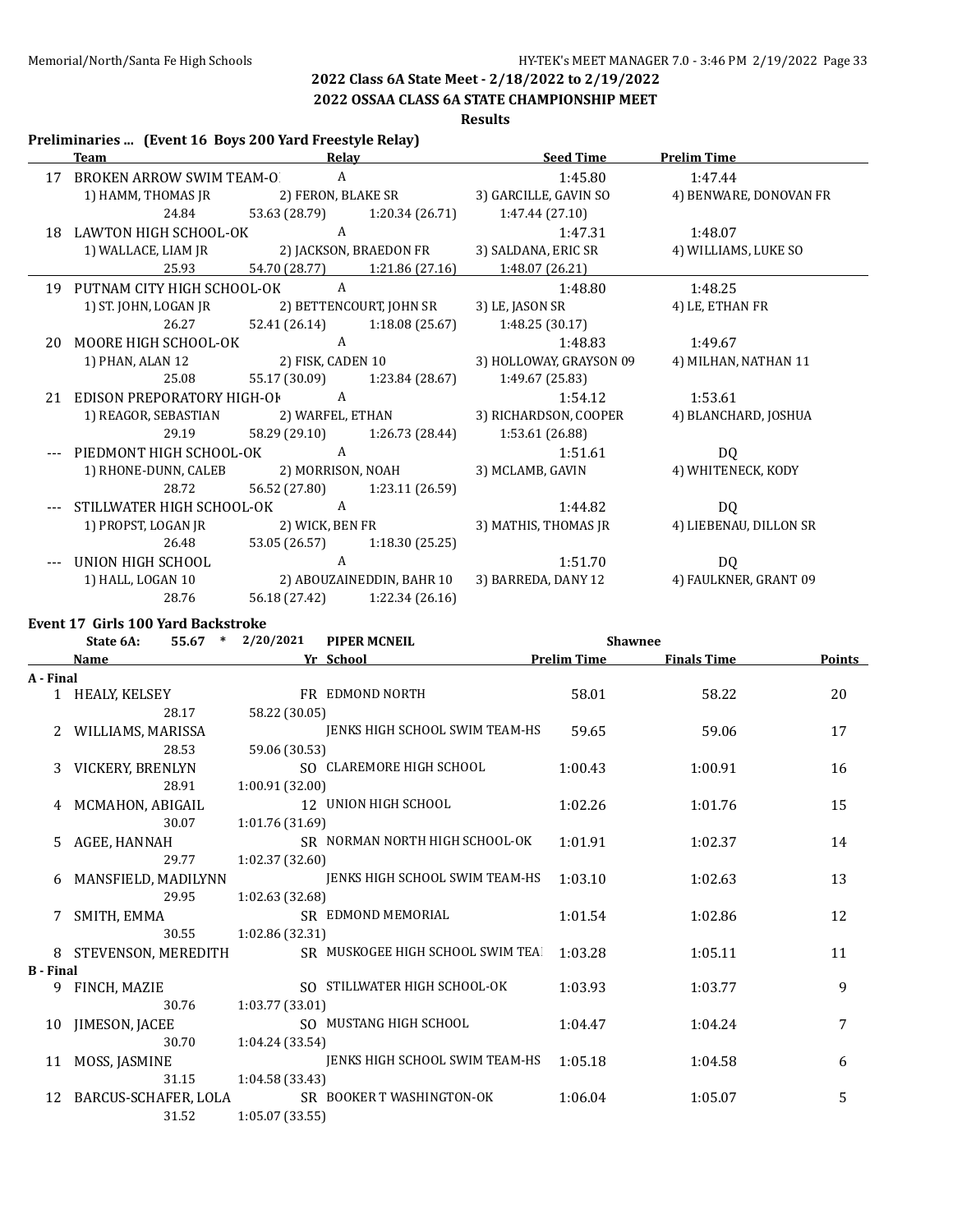**2022 OSSAA CLASS 6A STATE CHAMPIONSHIP MEET**

### **Results**

### **B - Final ... (Event 17 Girls 100 Yard Backstroke)**

|    | Name             | Yr School              | Prelim Time | <b>Finals Time</b> | <b>Points</b> |
|----|------------------|------------------------|-------------|--------------------|---------------|
| 13 | SANTORO, AVA     | EDMOND MEMORIAL<br>SO. | 1:04.69     | 1:05.37            | 4             |
|    | 30.82            | 1:05.37(34.55)         |             |                    |               |
| 14 | CAREY, KENDALL   | IR EDMOND MEMORIAL     | 1:06.88     | 1:05.52            | 3             |
|    | 32.71            | 1:05.52 (32.81)        |             |                    |               |
| 15 | HSIEH, LAUREN    | SR BIXBY-OK            | 1:05.97     | 1:06.11            | 2             |
|    | 32.02            | 1:06.11(34.09)         |             |                    |               |
| 16 | HAMILTON, TAYLOR | JR OWASSO-OK           | 1:06.86     | 1:06.62            |               |
|    | 32.48            | 1:06.62(34.14)         |             |                    |               |

### **Event 17 Girls 100 Yard Backstroke**

|    | Little 17 - Gillis 100-lard Dathströßt<br>State 6A: | $55.67$ * $2/20/2021$ | <b>PIPER MCNEIL</b>                 | <b>Shawnee</b>   |                    |                |
|----|-----------------------------------------------------|-----------------------|-------------------------------------|------------------|--------------------|----------------|
|    | Name                                                |                       | Yr School                           | <b>Seed Time</b> | <b>Prelim Time</b> |                |
|    | <b>Preliminaries</b>                                |                       |                                     |                  |                    |                |
|    | 1 HEALY, KELSEY                                     |                       | FR EDMOND NORTH                     | 1:00.78          | 58.01              | $\mathbf{q}$   |
|    | 27.97                                               | 58.01 (30.04)         |                                     |                  |                    |                |
|    | 2 WILLIAMS, MARISSA                                 |                       | JENKS HIGH SCHOOL SWIM TEAM-HS      | 1:01.25          | 59.65              | $\mathbf q$    |
|    | 28.59                                               | 59.65 (31.06)         |                                     |                  |                    |                |
|    | VICKERY, BRENLYN                                    |                       | SO CLAREMORE HIGH SCHOOL            | 1:00.39          | 1:00.43            | $\mathbf q$    |
|    | 28.77                                               | 1:00.43(31.66)        |                                     |                  |                    |                |
|    | SMITH, EMMA                                         |                       | SR EDMOND MEMORIAL                  | 1:02.12          | 1:01.54            | q              |
|    | 30.24                                               | 1:01.54(31.30)        |                                     |                  |                    |                |
| 5. | AGEE, HANNAH                                        |                       | SR NORMAN NORTH HIGH SCHOOL-OK      | 1:02.62          | 1:01.91            | $\mathbf{q}$   |
|    | 29.60                                               | 1:01.91 (32.31)       |                                     |                  |                    |                |
| 6  | MCMAHON, ABIGAIL                                    |                       | 12 UNION HIGH SCHOOL                | 1:05.23          | 1:02.26            | $\mathbf q$    |
|    | 30.24                                               | 1:02.26 (32.02)       |                                     |                  |                    |                |
| 7  | MANSFIELD, MADILYNN                                 |                       | JENKS HIGH SCHOOL SWIM TEAM-HS      | 1:05.85          | 1:03.10            | $\mathbf{q}$   |
|    | 30.23                                               | 1:03.10 (32.87)       |                                     |                  |                    |                |
| 8  | STEVENSON, MEREDITH                                 |                       | SR MUSKOGEE HIGH SCHOOL SWIM TEA    | 1:03.60          | 1:03.28            | $\mathbf q$    |
|    | 30.87                                               | 1:03.28 (32.41)       |                                     |                  |                    |                |
|    | 9 FINCH, MAZIE                                      |                       | SO STILLWATER HIGH SCHOOL-OK        | 1:03.92          | 1:03.93            | $\mathfrak{a}$ |
|    | 30.58                                               | 1:03.93(33.35)        |                                     |                  |                    |                |
| 10 | JIMESON, JACEE                                      |                       | SO MUSTANG HIGH SCHOOL              | 1:04.82          | 1:04.47            | $\mathbf q$    |
|    | 30.98                                               | 1:04.47 (33.49)       |                                     |                  |                    |                |
|    | 11 SANTORO, AVA                                     |                       | SO EDMOND MEMORIAL                  | 1:03.93          | 1:04.69            | q              |
|    | 30.43                                               | 1:04.69 (34.26)       |                                     |                  |                    |                |
| 12 | MOSS, JASMINE                                       |                       | JENKS HIGH SCHOOL SWIM TEAM-HS      | 1:06.91          | 1:05.18            | $\mathbf q$    |
|    | 31.16                                               | 1:05.18 (34.02)       |                                     |                  |                    |                |
|    | 13 HSIEH, LAUREN                                    |                       | SR BIXBY-OK                         | 1:06.46          | 1:05.97            | $\mathbf q$    |
|    | 32.18                                               | 1:05.97 (33.79)       |                                     |                  |                    |                |
|    | 14 BARCUS-SCHAFER, LOLA                             |                       | SR BOOKER T WASHINGTON-OK           | 1:06.40          | 1:06.04            | $\mathbf q$    |
|    | 32.18                                               | 1:06.04(33.86)        |                                     |                  |                    |                |
| 15 | HAMILTON, TAYLOR                                    |                       | JR OWASSO-OK                        | 1:06.63          | 1:06.86            | q              |
|    | 33.18                                               | 1:06.86 (33.68)       |                                     |                  |                    |                |
| 16 | CAREY, KENDALL                                      |                       | JR EDMOND MEMORIAL                  | 1:06.44          | 1:06.88            | q              |
|    | 33.17                                               | 1:06.88 (33.71)       |                                     |                  |                    |                |
|    | 17 SAWYER, ADDISON                                  |                       | <b>IR EISENHOWER HIGH SCHOOL-OK</b> | 1:08.05          | 1:08.06            |                |
|    | 32.70                                               | 1:08.06 (35.36)       |                                     |                  |                    |                |
|    | 18 TWOMEY, ALEXA                                    |                       | OWASSO-OK                           | 1:07.14          | 1:08.53            |                |
|    | 33.10                                               | 1:08.53 (35.43)       |                                     |                  |                    |                |
|    | *19 ROPER, ERIN                                     |                       | FR BARTLESVILLE HIGH SCHOOL-OK      | 1:07.13          | 1:08.79            |                |
|    | 33.36                                               | 1:08.79 (35.43)       |                                     |                  |                    |                |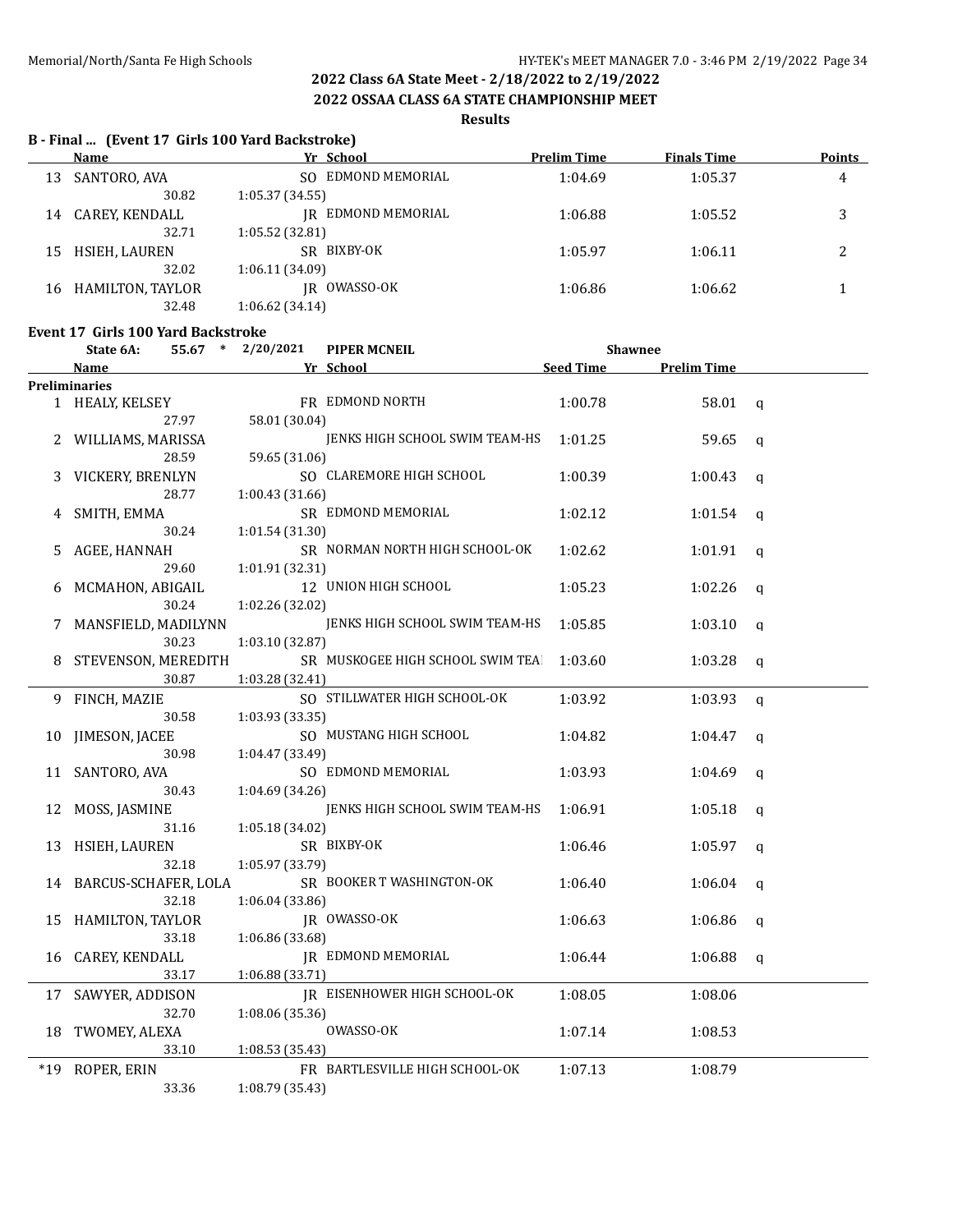**2022 OSSAA CLASS 6A STATE CHAMPIONSHIP MEET**

### **Results**

### **Preliminaries ... (Event 17 Girls 100 Yard Backstroke)**

|       | Name            | Yr School                    | <b>Seed Time</b> | <b>Prelim Time</b> |  |
|-------|-----------------|------------------------------|------------------|--------------------|--|
| $*19$ | SMITH, ELLA     | SO STILLWATER HIGH SCHOOL-OK | 1:09.41          | 1:08.79            |  |
|       | 33.56           | 1:08.79(35.23)               |                  |                    |  |
| 21    | PALMER, ABIGAIL | YUKON HIGH SCHOOL<br>SR.     | 1:09.40          | 1:09.35            |  |
|       | 33.35           | 1:09.35(36.00)               |                  |                    |  |
| 22    | ORTIZ, ALLIE    | DEER CREEK HIGH SCHOOL-HS    | 1:08.63          | 1:09.53            |  |
| 23    | STARRETT, MOLLY | EDMOND NORTH                 | 1:10.30          | 1:10.47            |  |
|       | 34.24           | 1:10.47(36.23)               |                  |                    |  |
| 24    | JONES, JULIE    | BIXBY-OK<br>SR.              | 1:10.92          | 1:14.17            |  |
|       | 36.44           | 1:14.17 (37.73)              |                  |                    |  |

# **Event 18 Boys 100 Yard Backstroke**

|                  | Littlit To Dovs Too Turk Duckstrokt<br>State 6A: | 47.28 * 2/17/2019 | <b>AIDEN HAYES</b>                  |                    | Norman North       |               |
|------------------|--------------------------------------------------|-------------------|-------------------------------------|--------------------|--------------------|---------------|
|                  | <b>Name</b>                                      |                   | Yr School                           | <b>Prelim Time</b> | <b>Finals Time</b> | <b>Points</b> |
| A - Final        |                                                  |                   |                                     |                    |                    |               |
|                  | 1 CRAIG, GRIFFIN                                 |                   | SO BARTLESVILLE HIGH SCHOOL-OK      | 52.44              | 49.86              | 20            |
|                  | 24.01                                            | 49.86 (25.85)     |                                     |                    |                    |               |
|                  | 2 BRIDENSTINE, WALKER                            |                   | JENKS HIGH SCHOOL SWIM TEAM-HS      | 54.06              | 54.18              | 17            |
|                  | 26.29                                            | 54.18 (27.89)     |                                     |                    |                    |               |
|                  | 3 RAU, JOSH                                      |                   | JENKS HIGH SCHOOL SWIM TEAM-HS      | 55.15              | 54.46              | 16            |
|                  | 25.97                                            | 54.46 (28.49)     |                                     |                    |                    |               |
|                  | 4 LAFOLLETTE, BRYCE                              |                   | 11 UNION HIGH SCHOOL                | 55.49              | 55.20              | 15            |
|                  | 26.82                                            | 55.20 (28.38)     |                                     |                    |                    |               |
| 5.               | LEVENDOFSKY, GARRETT                             |                   | FR EDMOND NORTH                     | 56.04              | 55.78              | 14            |
|                  | 27.40                                            | 55.78 (28.38)     |                                     |                    |                    |               |
|                  | 6 VENNERHOLM, OWEN                               |                   | JENKS HIGH SCHOOL SWIM TEAM-HS      | 57.29              | 56.33              | 13            |
|                  | 27.28                                            | 56.33 (29.05)     |                                     |                    |                    |               |
|                  | SHAFFER, NICK                                    |                   | 11 WESTMOORE-OK                     | 56.54              | 56.94              | 12            |
|                  | 27.42                                            | 56.94 (29.52)     |                                     |                    |                    |               |
| 8                | GRESS, BRADEN                                    |                   | JENKS HIGH SCHOOL SWIM TEAM-HS      | 57.89              | 58.11              | 11            |
|                  | 28.05                                            | 58.11 (30.06)     |                                     |                    |                    |               |
| <b>B</b> - Final |                                                  |                   |                                     |                    |                    |               |
|                  | 9 HORN, AYDIN                                    |                   | SR BIXBY-OK                         | 58.29              | 56.04              | 9             |
|                  | 26.63                                            | 56.04 (29.41)     |                                     |                    |                    |               |
|                  | 10 SAWYER, DALTON                                |                   | <b>IR EISENHOWER HIGH SCHOOL-OK</b> | 58.58              | 58.60              | 7             |
|                  | 27.91                                            | 58.60 (30.69)     |                                     |                    |                    |               |
|                  | 11 KIM, ALEX                                     |                   | FR STILLWATER HIGH SCHOOL-OK        | 59.68              | 59.76              | 6             |
|                  | 29.11                                            | 59.76 (30.65)     |                                     |                    |                    |               |
|                  | 12 PARDUE, NOLAN                                 |                   | FR BIXBY-OK                         | 59.66              | 59.97              | 5             |
|                  | 29.06                                            | 59.97 (30.91)     |                                     |                    |                    |               |
| 13               | TATE, BRYSON                                     |                   | SR MUSTANG HIGH SCHOOL              | 59.70              | 1:00.17            | 4             |
|                  | 28.83                                            | 1:00.17 (31.34)   |                                     |                    |                    |               |
|                  | 14 ROGERS, LUKE                                  |                   | ENID HIGH SCHOOL-OK                 | 1:00.09            | 1:00.30            | 3             |
|                  | 29.31                                            | 1:00.30 (30.99)   |                                     |                    |                    |               |
|                  | 15 PREJEAN, BENJAMIN                             |                   | SO EDMOND MEMORIAL                  | 1:00.35            | 1:00.47            | 2             |
|                  | 28.97                                            | 1:00.47 (31.50)   |                                     |                    |                    |               |
|                  | 16 HULL, JASON                                   |                   | DEER CREEK HIGH SCHOOL-HS           | 1:00.57            | 1:01.40            | $\mathbf{1}$  |
|                  | 29.55                                            | 1:01.40 (31.85)   |                                     |                    |                    |               |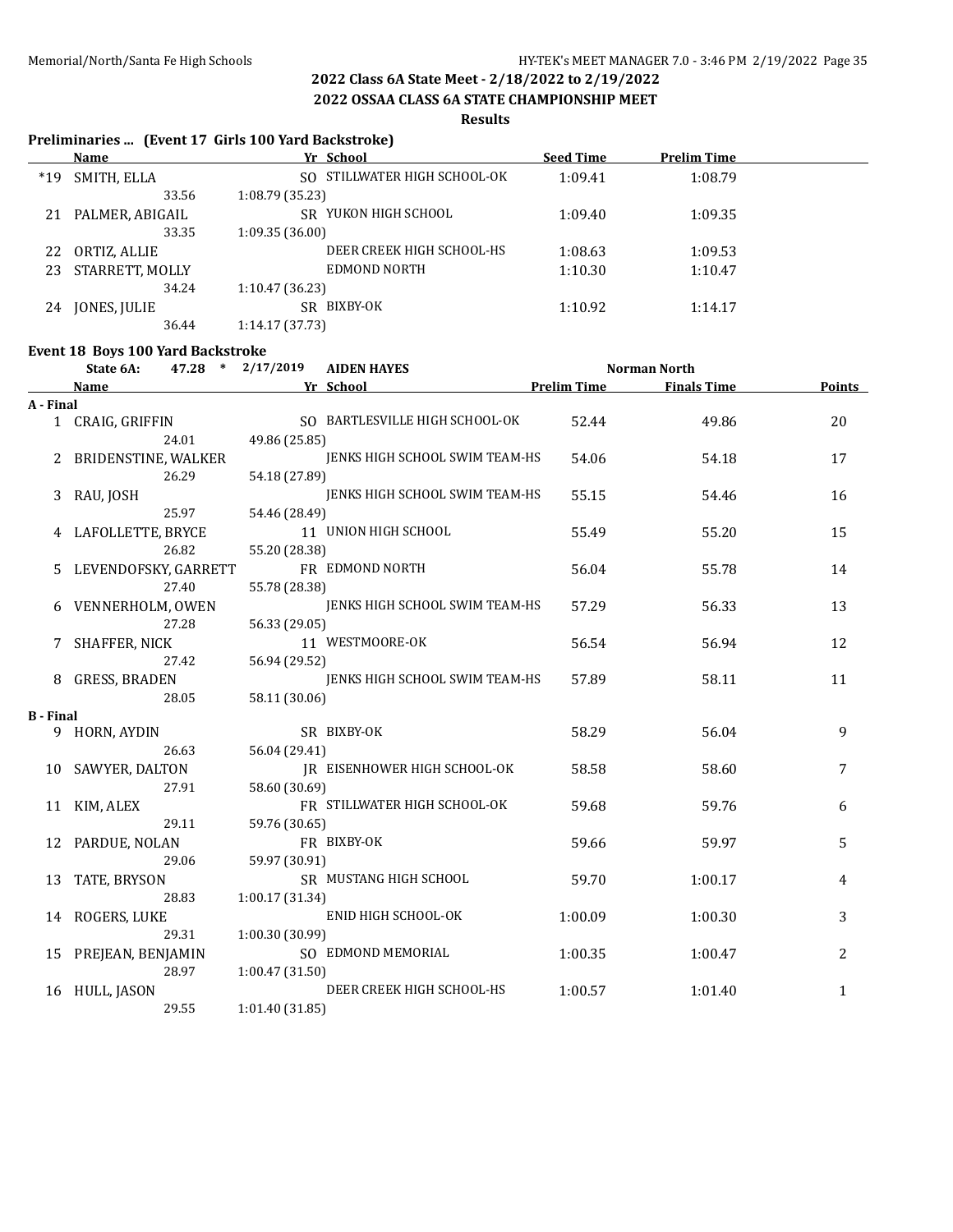## **2022 OSSAA CLASS 6A STATE CHAMPIONSHIP MEET**

## **Results**

# **Event 18 Boys 100 Yard Backstroke**

|       | 47.28 * 2/17/2019<br><b>AIDEN HAYES</b><br>Norman North<br>State 6A: |                 |                                |           |                    |              |
|-------|----------------------------------------------------------------------|-----------------|--------------------------------|-----------|--------------------|--------------|
|       | Name                                                                 |                 | Yr School                      | Seed Time | <b>Prelim Time</b> |              |
|       | <b>Preliminaries</b>                                                 |                 |                                |           |                    |              |
|       | 1 CRAIG, GRIFFIN<br>25.43                                            | 52.44 (27.01)   | SO BARTLESVILLE HIGH SCHOOL-OK | 53.02     | 52.44              | $\mathbf{q}$ |
|       | 2 BRIDENSTINE, WALKER                                                |                 | JENKS HIGH SCHOOL SWIM TEAM-HS | 57.48     | 54.06              | q            |
|       | 26.08                                                                | 54.06 (27.98)   |                                |           |                    |              |
|       | 3 RAU, JOSH<br>26.36                                                 | 55.15 (28.79)   | JENKS HIGH SCHOOL SWIM TEAM-HS | 56.62     | 55.15              | q            |
|       | 4 LAFOLLETTE, BRYCE                                                  |                 | 11 UNION HIGH SCHOOL           | 57.63     | 55.49              | q            |
|       | 26.89<br>5 LEVENDOFSKY, GARRETT                                      | 55.49 (28.60)   | FR EDMOND NORTH                |           |                    |              |
|       | 27.15                                                                | 56.04 (28.89)   |                                | 55.73     | 56.04              | q            |
|       | 6 SHAFFER, NICK                                                      |                 | 11 WESTMOORE-OK                | 57.40     | 56.54              | q            |
|       | 27.22                                                                | 56.54 (29.32)   |                                |           |                    |              |
|       | 7 VENNERHOLM, OWEN                                                   |                 | JENKS HIGH SCHOOL SWIM TEAM-HS | 59.31     | 57.29              | $\mathsf{q}$ |
|       | 27.78                                                                | 57.29 (29.51)   |                                |           |                    |              |
| 8     | GRESS, BRADEN                                                        |                 | JENKS HIGH SCHOOL SWIM TEAM-HS | 58.85     | 57.89              | q            |
|       | 28.29                                                                | 57.89 (29.60)   |                                |           |                    |              |
|       | 9 HORN, AYDIN                                                        |                 | SR BIXBY-OK                    | 59.87     | 58.29              | $\mathsf{q}$ |
|       | 27.64                                                                | 58.29 (30.65)   |                                |           |                    |              |
|       | 10 SAWYER, DALTON                                                    |                 | JR EISENHOWER HIGH SCHOOL-OK   | 57.84     | 58.58              | q            |
|       | 27.93                                                                | 58.58 (30.65)   |                                |           |                    |              |
|       | 11 PARDUE, NOLAN                                                     |                 | FR BIXBY-OK                    | 1:02.80   | 59.66              | q            |
|       | 29.13                                                                | 59.66 (30.53)   |                                |           |                    |              |
|       | 12 KIM, ALEX                                                         |                 | FR STILLWATER HIGH SCHOOL-OK   | 1:00.47   | 59.68              | q            |
|       | 28.80                                                                | 59.68 (30.88)   |                                |           |                    |              |
|       | 13 TATE, BRYSON                                                      |                 | SR MUSTANG HIGH SCHOOL         | 1:01.29   | 59.70              | q            |
|       | 28.36                                                                | 59.70 (31.34)   |                                |           |                    |              |
|       | 14 ROGERS, LUKE                                                      |                 | ENID HIGH SCHOOL-OK            | 1:04.02   | 1:00.09            | q            |
|       | 29.17                                                                | 1:00.09 (30.92) |                                |           |                    |              |
|       | 15 PREJEAN, BENJAMIN                                                 |                 | SO EDMOND MEMORIAL             | 59.27     | 1:00.35            | q            |
|       | 28.95                                                                | 1:00.35(31.40)  | DEER CREEK HIGH SCHOOL-HS      |           |                    |              |
|       | 16 HULL, JASON<br>28.79                                              |                 |                                | 1:02.66   | 1:00.57            | q            |
|       | 17 EVANS, JD                                                         | 1:00.57 (31.78) | SO EDMOND NORTH                | 59.70     | 1:00.77            |              |
|       | 29.86                                                                | 1:00.77 (30.91) |                                |           |                    |              |
|       | 18 THOMAS, JACKSON                                                   |                 | IR EDMOND NORTH                | 59.98     | 1:01.55            |              |
|       | 29.48                                                                | 1:01.55 (32.07) |                                |           |                    |              |
|       | 19 HIGBEE, CODY                                                      |                 | FR ENID HIGH SCHOOL-OK         | 1:03.80   | 1:02.52            |              |
|       | 30.55                                                                | 1:02.52 (31.97) |                                |           |                    |              |
| 20    | XING, JERRY                                                          |                 | SR NORMAN NORTH HIGH SCHOOL-OK | 1:00.76   | 1:02.91            |              |
|       | 30.40                                                                | 1:02.91 (32.51) |                                |           |                    |              |
| $*21$ | ZALONKA, HUNTER                                                      |                 | <b>JR EDMOND NORTH</b>         | 1:02.46   | 1:04.53            |              |
|       | 31.60                                                                | 1:04.53 (32.93) |                                |           |                    |              |
| $*21$ | WALLACE, LIAM                                                        |                 | JR LAWTON HIGH SCHOOL-OK       | 1:04.19   | 1:04.53            |              |
|       | 31.70                                                                | 1:04.53 (32.83) |                                |           |                    |              |
|       | 23 WHITE, BRODY                                                      |                 | <b>IR MUSTANG HIGH SCHOOL</b>  | 1:03.32   | 1:05.45            |              |
|       | 29.67                                                                | 1:05.45 (35.78) |                                |           |                    |              |
|       | 24 HOANG, DYLAN                                                      |                 | FR PUTNAM CITY NORTH-OK        | 1:03.58   | 1:06.47            |              |
|       | 32.55                                                                | 1:06.47 (33.92) |                                |           |                    |              |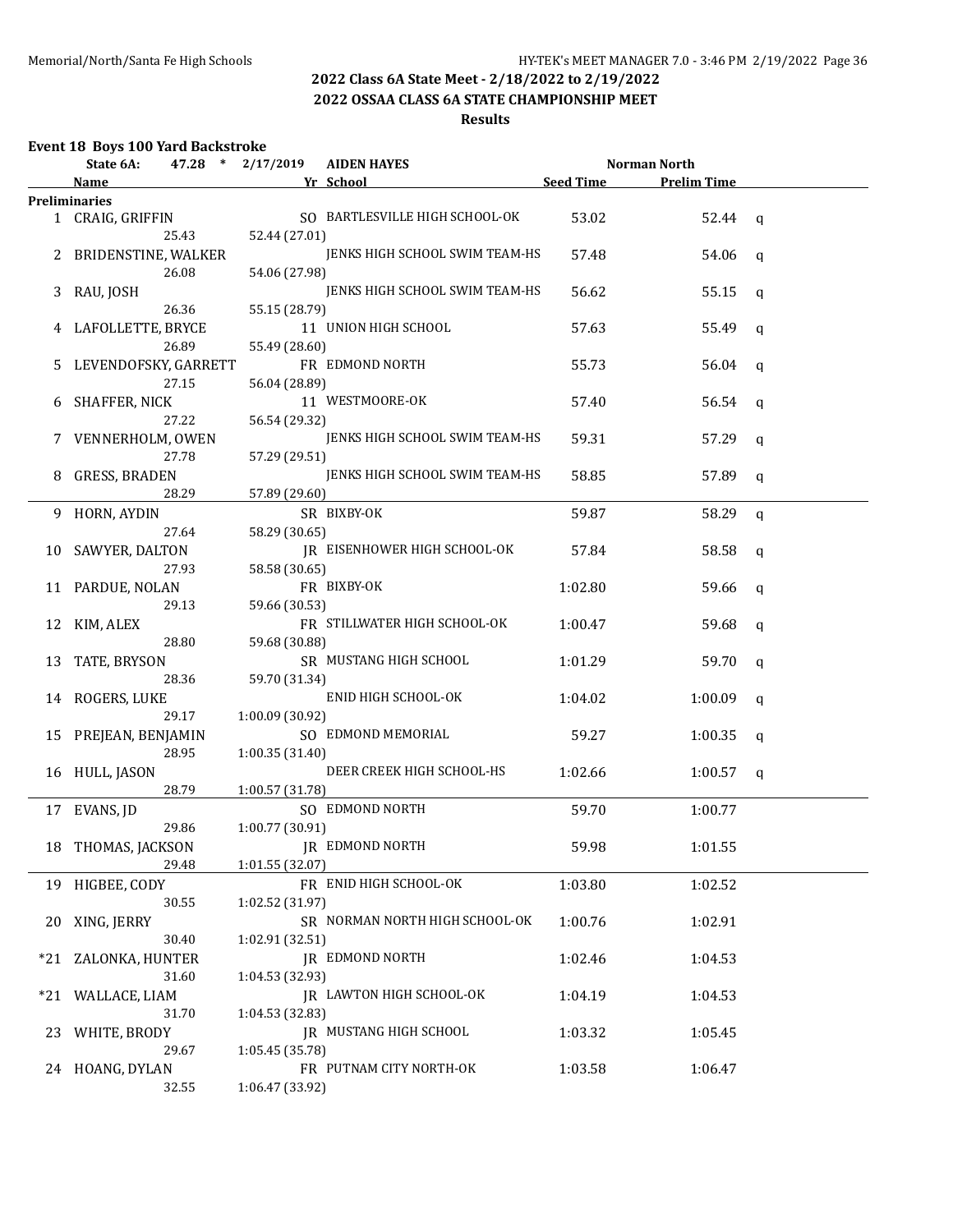## **2022 OSSAA CLASS 6A STATE CHAMPIONSHIP MEET**

## **Results**

## **Event 19 Girls 100 Yard Breaststroke**

|                  | State 6A:             | $1:01.46$ * $2/17/2018$ | <b>KATE STEWARD-BARTLESVILLE</b> |                    | <b>Bartlesville</b> |               |
|------------------|-----------------------|-------------------------|----------------------------------|--------------------|---------------------|---------------|
|                  | <b>Name</b>           |                         | Yr School                        | <b>Prelim Time</b> | <b>Finals Time</b>  | <b>Points</b> |
| A - Final        |                       |                         |                                  |                    |                     |               |
|                  | 1 HOWZE, AIDAN        |                         | SR BARTLESVILLE HIGH SCHOOL-OK   | 1:05.93            | 1:04.74             | 20            |
|                  | 30.36                 | 1:04.74 (34.38)         |                                  |                    |                     |               |
|                  | BRADLEY, KLAIR        |                         | SR MUSKOGEE HIGH SCHOOL SWIM TEA | 1:07.10            | 1:06.94             | 17            |
|                  | 31.50                 | 1:06.94 (35.44)         |                                  |                    |                     |               |
| 3                | EATON, NATALIE        |                         | JENKS HIGH SCHOOL SWIM TEAM-HS   | 1:07.81            | 1:07.81             | 16            |
|                  | 30.53                 | 1:07.81 (37.28)         |                                  |                    |                     |               |
|                  | WAGNER, LEAH          |                         | SR BIXBY-OK                      | 1:07.98            | 1:07.83             | 15            |
|                  | 31.80                 | 1:07.83 (36.03)         |                                  |                    |                     |               |
| 5.               | OLIPHANT, AMAYA       |                         | JENKS HIGH SCHOOL SWIM TEAM-HS   | 1:09.40            | 1:09.57             | 14            |
|                  | 32.56                 | 1:09.57 (37.01)         |                                  |                    |                     |               |
|                  | 6 STODDARD, CALEIGH   |                         | SO EDMOND NORTH                  | 1:09.85            | 1:09.65             | 13            |
|                  | 32.50                 | 1:09.65(37.15)          |                                  |                    |                     |               |
|                  | 7 RIDPATH, BRIANNA    |                         | FR EDMOND MEMORIAL               | 1:10.83            | 1:10.71             | 12            |
|                  | 32.79                 | 1:10.71 (37.92)         |                                  |                    |                     |               |
| 8                | RICHARDS, CALLI       |                         | FR BARTLESVILLE HIGH SCHOOL-OK   | 1:11.13            | 1:11.07             | 11            |
| <b>B</b> - Final | 33.53                 | 1:11.07 (37.54)         |                                  |                    |                     |               |
| 9                | SMITH, KAYA           |                         | JENKS HIGH SCHOOL SWIM TEAM-HS   | 1:11.32            | 1:11.81             | 9             |
|                  | 33.05                 | 1:11.81 (38.76)         |                                  |                    |                     |               |
| 10               | SHEARER, MATTIE       |                         | FR PONCA CITY HIGH SCHOOL        | 1:11.61            | 1:12.08             | 7             |
|                  | 33.68                 | 1:12.08 (38.40)         |                                  |                    |                     |               |
|                  | 11 STRICKLIN, MARANDA |                         | JENKS HIGH SCHOOL SWIM TEAM-HS   | 1:13.11            | 1:13.11             | 6             |
|                  | 34.02                 | 1:13.11 (39.09)         |                                  |                    |                     |               |
| 12               | YOUNG, RACHEL         |                         | SO EDMOND NORTH                  | 1:14.29            | 1:13.50             | 5             |
|                  | 33.89                 | 1:13.50 (39.61)         |                                  |                    |                     |               |
| 13               | MENDOZA, LANDRY       |                         | DEER CREEK HIGH SCHOOL-HS        | 1:13.50            | 1:13.92             | 4             |
|                  | 34.66                 | 1:13.92 (39.26)         |                                  |                    |                     |               |
|                  | 14 LOUNSBERY, OLIVIA  |                         | DEER CREEK HIGH SCHOOL-HS        | 1:14.23            | 1:13.99             | 3             |
|                  | 34.44                 | 1:13.99 (39.55)         |                                  |                    |                     |               |
| 15               | STIKA, KAYLEE         |                         | IR BROKEN ARROW SWIM TEAM-OK     | 1:14.07            | 1:14.43             | 2             |
|                  | 35.14                 | 1:14.43 (39.29)         |                                  |                    |                     |               |
| 16               | HARRIS, TORI          |                         | SR BOOKER T WASHINGTON-OK        | 1:13.05            | 1:14.91             | $\mathbf{1}$  |
|                  | 35.12                 | 1:14.91 (39.79)         |                                  |                    |                     |               |

### **Event 19 Girls 100 Yard Breaststroke**

|    | 1:01.46<br>State 6A: | $\ast$<br>2/17/2018 | <b>KATE STEWARD-BARTLESVILLE</b> |                  | <b>Bartlesville</b> |   |
|----|----------------------|---------------------|----------------------------------|------------------|---------------------|---|
|    | <b>Name</b>          |                     | Yr School                        | <b>Seed Time</b> | <b>Prelim Time</b>  |   |
|    | <b>Preliminaries</b> |                     |                                  |                  |                     |   |
|    | HOWZE, AIDAN         |                     | SR BARTLESVILLE HIGH SCHOOL-OK   | 1:06.91          | 1:05.93             | q |
|    | 31.15                | 1:05.93 (34.78)     |                                  |                  |                     |   |
|    | BRADLEY, KLAIR       | SR                  | MUSKOGEE HIGH SCHOOL SWIM TEA    | 1:07.30          | 1:07.10             | q |
|    | 31.95                | 1:07.10(35.15)      |                                  |                  |                     |   |
| 3  | EATON, NATALIE       |                     | JENKS HIGH SCHOOL SWIM TEAM-HS   | 1:09.86          | 1:07.81             | a |
|    | 31.24                | 1:07.81(36.57)      |                                  |                  |                     |   |
| 4  | WAGNER, LEAH         |                     | SR BIXBY-OK                      | 1:07.49          | 1:07.98             | a |
|    | 32.38                | 1:07.98 (35.60)     |                                  |                  |                     |   |
| 5. | OLIPHANT, AMAYA      |                     | JENKS HIGH SCHOOL SWIM TEAM-HS   | 1:10.42          | 1:09.40             | q |
|    | 32.89                | 1:09.40(36.51)      |                                  |                  |                     |   |
| 6  | STODDARD, CALEIGH    | SO.                 | EDMOND NORTH                     | 1:10.13          | 1:09.85             | q |
|    | 32.53                | 1:09.85 (37.32)     |                                  |                  |                     |   |
|    |                      |                     |                                  |                  |                     |   |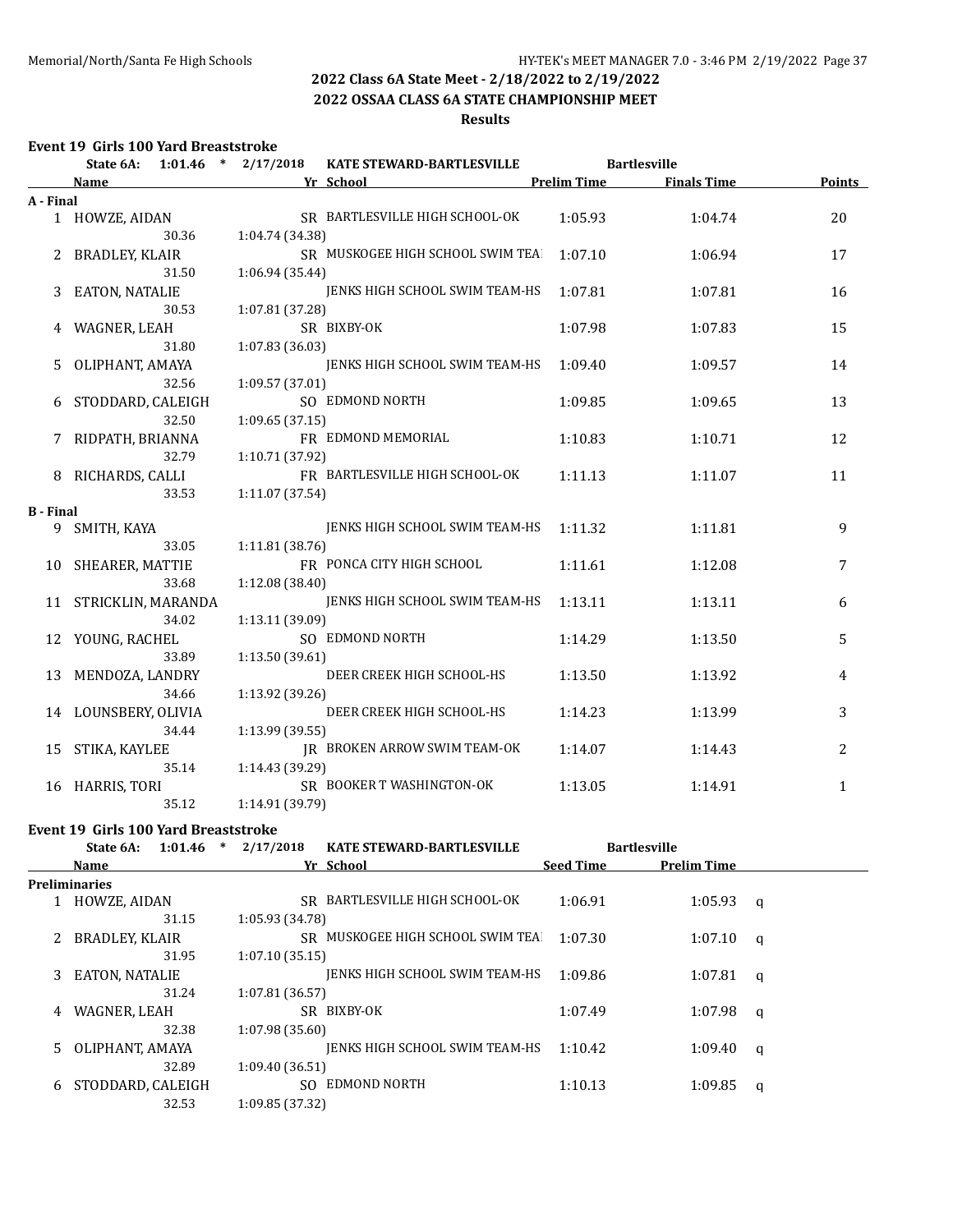**2022 OSSAA CLASS 6A STATE CHAMPIONSHIP MEET**

**Results**

## **Preliminaries ... (Event 19 Girls 100 Yard Breaststroke)**

|                       |                                |         | Seed Time Prelim Time |              |
|-----------------------|--------------------------------|---------|-----------------------|--------------|
| 7 RIDPATH, BRIANNA    | FR EDMOND MEMORIAL             | 1:10.01 | 1:10.83               | q            |
| 33.11                 | 1:10.83 (37.72)                |         |                       |              |
| RICHARDS, CALLI       | FR BARTLESVILLE HIGH SCHOOL-OK | 1:15.40 | 1:11.13               | $\mathbf{q}$ |
| 34.88                 | 1:11.13 (36.25)                |         |                       |              |
| 9 SMITH, KAYA         | JENKS HIGH SCHOOL SWIM TEAM-HS | 1:13.81 | 1:11.32               | q            |
| 33.26                 | 1:11.32 (38.06)                |         |                       |              |
| 10 SHEARER, MATTIE    | FR PONCA CITY HIGH SCHOOL      | 1:13.20 | 1:11.61               | q            |
| 33.64                 | 1:11.61 (37.97)                |         |                       |              |
| 11 HARRIS, TORI       | SR BOOKER T WASHINGTON-OK      | 1:12.68 | 1:13.05               | q            |
| 34.68                 | 1:13.05 (38.37)                |         |                       |              |
| 12 STRICKLIN, MARANDA | JENKS HIGH SCHOOL SWIM TEAM-HS | 1:13.86 | 1:13.11               | q            |
| 34.65                 | 1:13.11(38.46)                 |         |                       |              |
| 13 MENDOZA, LANDRY    | DEER CREEK HIGH SCHOOL-HS      | 1:13.62 | 1:13.50               | q            |
| 34.60                 | 1:13.50 (38.90)                |         |                       |              |
| 14 STIKA, KAYLEE      | JR BROKEN ARROW SWIM TEAM-OK   | 1:14.60 | 1:14.07               | q            |
| 34.40                 | 1:14.07 (39.67)                |         |                       |              |
| 15 LOUNSBERY, OLIVIA  | DEER CREEK HIGH SCHOOL-HS      | 1:13.00 | 1:14.23               | q            |
| 34.50                 | 1:14.23 (39.73)                |         |                       |              |
| 16 YOUNG, RACHEL      | SO EDMOND NORTH                | 1:14.57 | 1:14.29 $q$           |              |
| 34.66                 | 1:14.29 (39.63)                |         |                       |              |
| 17 WILLIAMS, ADDISON  | FR BARTLESVILLE HIGH SCHOOL-OK | 1:14.89 | 1:14.33               |              |
| 35.11                 | 1:14.33 (39.22)                |         |                       |              |
| 18 CARTER, ELLIOT     | SO EDMOND MEMORIAL             | 1:16.78 | 1:14.44               |              |
| 34.86                 | 1:14.44 (39.58)                |         |                       |              |
| 19 HOANG, ANDREA      | JR PUTNAM CITY NORTH-OK        | 1:14.44 | 1:14.46               |              |
| 35.38                 | 1:14.46 (39.08)                |         |                       |              |
| 20 BURKE, GABRIELLE   | FR BARTLESVILLE HIGH SCHOOL-OK | 1:14.70 | 1:15.10               |              |
| 35.55                 | 1:15.10(39.55)                 |         |                       |              |
| 21 LAWSON, JENNA      | SR BIXBY-OK                    | 1:16.57 | 1:16.17               |              |
| 35.87                 | 1:16.17(40.30)                 |         |                       |              |
| 22 BEALS, KAELA       | SR OWASSO-OK                   | 1:16.92 | 1:18.05               |              |
| 36.09                 | 1:18.05 (41.96)                |         |                       |              |
| 23 SANG, ALEXIA       | JR OWASSO-OK                   | 1:18.60 | 1:18.20               |              |
| 36.80                 | 1:18.20 (41.40)                |         |                       |              |
| 24 OJEDA LEE, REBEKAH | SO BOOKER T WASHINGTON-OK      | 1:18.42 | 1:18.43               |              |
| 37.04                 | 1:18.43 (41.39)                |         |                       |              |

## **Event 20 Boys 100 Yard Breaststroke**

| State 6A: |                        | 55.65<br>$\ast$ |  |                 |     | 2017                                  |                    | <b>AARON KEESLING</b> |               | <b>Bartlesville</b> |  |
|-----------|------------------------|-----------------|--|-----------------|-----|---------------------------------------|--------------------|-----------------------|---------------|---------------------|--|
|           | <b>Name</b>            |                 |  |                 |     | Yr School                             | <b>Prelim Time</b> | <b>Finals Time</b>    | <b>Points</b> |                     |  |
| A - Final |                        |                 |  |                 |     |                                       |                    |                       |               |                     |  |
|           | VONHARTITZSCH, TRENTON |                 |  |                 | 12. | UNION HIGH SCHOOL                     | 59.95              | 56.48                 | 20            |                     |  |
|           |                        | 26.32           |  | 56.48 (30.16)   |     |                                       |                    |                       |               |                     |  |
|           | BARREIRA, GUSTAVO      |                 |  |                 |     | DEER CREEK HIGH SCHOOL-HS             | 1:00.45            | 59.58                 | 17            |                     |  |
|           |                        | 28.05           |  | 59.58 (31.53)   |     |                                       |                    |                       |               |                     |  |
| 3         | MAHONEY, JIM           |                 |  |                 |     | <b>JENKS HIGH SCHOOL SWIM TEAM-HS</b> | 1:00.46            | 1:00.04               | 16            |                     |  |
|           |                        | 28.05           |  | 1:00.04 (31.99) |     |                                       |                    |                       |               |                     |  |
| 4         | MINK, MASON            |                 |  |                 |     | JENKS HIGH SCHOOL SWIM TEAM-HS        | 59.63              | 1:00.16               | 15            |                     |  |
|           |                        | 27.72           |  | 1:00.16(32.44)  |     |                                       |                    |                       |               |                     |  |
|           | CLYMER, REED           |                 |  |                 | SR. | NORMAN NORTH HIGH SCHOOL-OK           | 1:00.91            | 1:00.72               | 14            |                     |  |
|           |                        | 28.65           |  | 1:00.72 (32.07) |     |                                       |                    |                       |               |                     |  |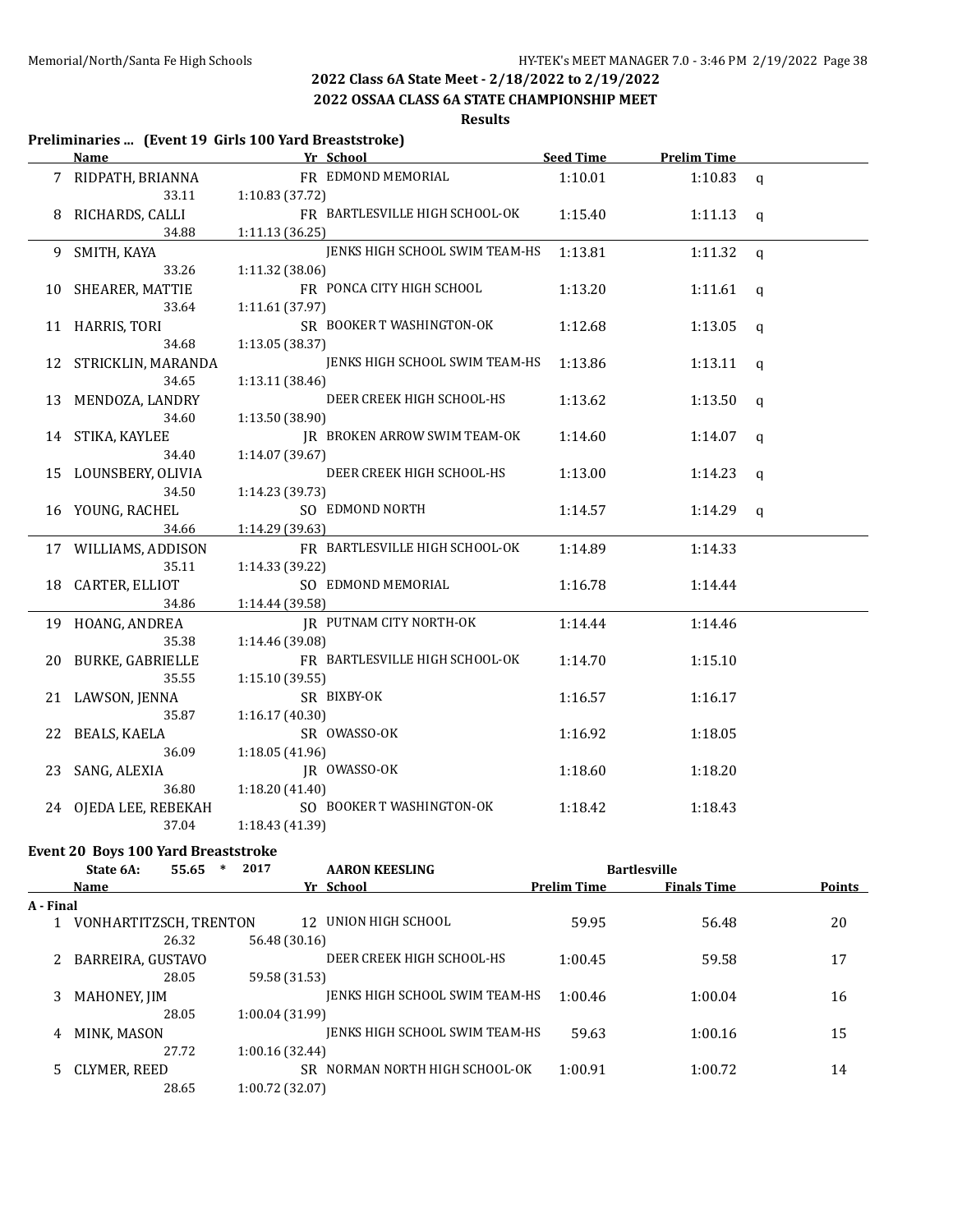### **2022 OSSAA CLASS 6A STATE CHAMPIONSHIP MEET**

**Results**

## **A - Final ... (Event 20 Boys 100 Yard Breaststroke)**

|                  | Name                     | Yr School                      | <b>Prelim Time</b> | <b>Finals Time</b> | <b>Points</b> |
|------------------|--------------------------|--------------------------------|--------------------|--------------------|---------------|
| $*6$             | MATTHEWS, ETHAN          | JENKS HIGH SCHOOL SWIM TEAM-HS | 1:00.74            | 1:01.14            | 12.50         |
|                  | 28.53                    | 1:01.14(32.61)                 |                    |                    |               |
| *6               | CHATZIGIANNIDIS, ANDREAS | JENKS HIGH SCHOOL SWIM TEAM-HS | 1:01.26            | 1:01.14            | 12.50         |
|                  | 28.31                    | 1:01.14 (32.83)                |                    |                    |               |
| 8                | STONE, ADAM              | 11 WESTMOORE-OK                | 1:01.89            | 1:02.31            | 11            |
|                  | 29.44                    | 1:02.31 (32.87)                |                    |                    |               |
| <b>B</b> - Final |                          |                                |                    |                    |               |
| 9                | SHAFFER, JOSEPH          | FR EDMOND SANTA FE             | 1:02.16            | 1:01.86            | 9             |
|                  | 30.21                    | 1:01.86(31.65)                 |                    |                    |               |
| 10               | SERBIA, RYAN             | DEER CREEK HIGH SCHOOL-HS      | 1:03.34            | 1:02.54            | 7             |
|                  | 29.42                    | 1:02.54(33.12)                 |                    |                    |               |
|                  | 11 SCORPECCI, SAM        | DEER CREEK HIGH SCHOOL-HS      | 1:03.84            | 1:02.56            | 6             |
|                  | 29.14                    | 1:02.56(33.42)                 |                    |                    |               |
|                  | 12 HO, COLLIN            | SO EDMOND NORTH                | 1:03.21            | 1:03.14            | 5             |
|                  | 29.67                    | 1:03.14(33.47)                 |                    |                    |               |
| 13               | PETERSON, ETHAN          | FR BARTLESVILLE HIGH SCHOOL-OK | 1:05.06            | 1:04.86            | 4             |
|                  | 30.67                    | 1:04.86 (34.19)                |                    |                    |               |
| 14               | LAMB, AHREN              | SR OWASSO-OK                   | 1:04.53            | 1:05.02            | 3             |
|                  | 30.15                    | 1:05.02(34.87)                 |                    |                    |               |
| 15               | MYERS, ALEX              | FR EDMOND MEMORIAL             | 1:05.83            | 1:06.21            | 2             |
|                  | 31.25                    | 1:06.21(34.96)                 |                    |                    |               |
|                  | ESTRADA, JAZIEL          | SO ENID HIGH SCHOOL-OK         | 1:06.46            | DQ                 |               |
|                  | 31.10                    |                                |                    |                    |               |

### **Event 20 Boys 100 Yard Breaststroke**

|    | 55.65<br>State 6A:       | 2017<br>$\ast$  | <b>AARON KEESLING</b>          |                  | <b>Bartlesville</b> |          |
|----|--------------------------|-----------------|--------------------------------|------------------|---------------------|----------|
|    | Name                     |                 | Yr School                      | <b>Seed Time</b> | <b>Prelim Time</b>  |          |
|    | <b>Preliminaries</b>     |                 |                                |                  |                     |          |
|    | 1 MINK, MASON            |                 | JENKS HIGH SCHOOL SWIM TEAM-HS | 1:04.94          | $59.63 \text{ a}$   |          |
|    | 27.63                    | 59.63 (32.00)   |                                |                  |                     |          |
|    | VONHARTITZSCH, TRENTON   |                 | 12 UNION HIGH SCHOOL           | 1:01.33          | 59.95               | $\alpha$ |
|    | 27.85                    | 59.95 (32.10)   |                                |                  |                     |          |
| 3  | BARREIRA, GUSTAVO        |                 | DEER CREEK HIGH SCHOOL-HS      | 1:00.25          | 1:00.45             | a        |
|    | 28.53                    | 1:00.45(31.92)  |                                |                  |                     |          |
| 4  | MAHONEY, JIM             |                 | JENKS HIGH SCHOOL SWIM TEAM-HS | 1:03.17          | $1:00.46$ q         |          |
|    | 28.14                    | 1:00.46 (32.32) |                                |                  |                     |          |
| 5  | MATTHEWS, ETHAN          |                 | JENKS HIGH SCHOOL SWIM TEAM-HS | 1:03.34          | $1:00.74$ q         |          |
|    | 28.16                    | 1:00.74 (32.58) |                                |                  |                     |          |
| 6  | CLYMER, REED             |                 | SR NORMAN NORTH HIGH SCHOOL-OK | 1:03.45          | $1:00.91$ a         |          |
|    | 28.49                    | 1:00.91 (32.42) |                                |                  |                     |          |
|    | CHATZIGIANNIDIS, ANDREAS |                 | JENKS HIGH SCHOOL SWIM TEAM-HS | 1:04.74          | $1:01.26$ a         |          |
|    | 28.20                    | 1:01.26 (33.06) |                                |                  |                     |          |
| 8  | STONE, ADAM              |                 | 11 WESTMOORE-OK                | 1:02.44          | 1:01.89             | q        |
|    | 28.75                    | 1:01.89 (33.14) |                                |                  |                     |          |
| 9  | SHAFFER, JOSEPH          |                 | FR EDMOND SANTA FE             | 1:03.27          | 1:02.16             | $\alpha$ |
|    | 30.10                    | 1:02.16(32.06)  |                                |                  |                     |          |
| 10 | HO, COLLIN               |                 | SO EDMOND NORTH                | 1:04.31          | 1:03.21             | $\alpha$ |
|    | 29.94                    | 1:03.21 (33.27) |                                |                  |                     |          |
|    | 11 SERBIA, RYAN          |                 | DEER CREEK HIGH SCHOOL-HS      | 1:04.52          | $1:03.34$ a         |          |
|    | 29.66                    | 1:03.34 (33.68) |                                |                  |                     |          |
|    | 12 SCORPECCI, SAM        |                 | DEER CREEK HIGH SCHOOL-HS      | 1:04.57          | 1:03.84             | q        |
|    | 29.59                    | 1:03.84 (34.25) |                                |                  |                     |          |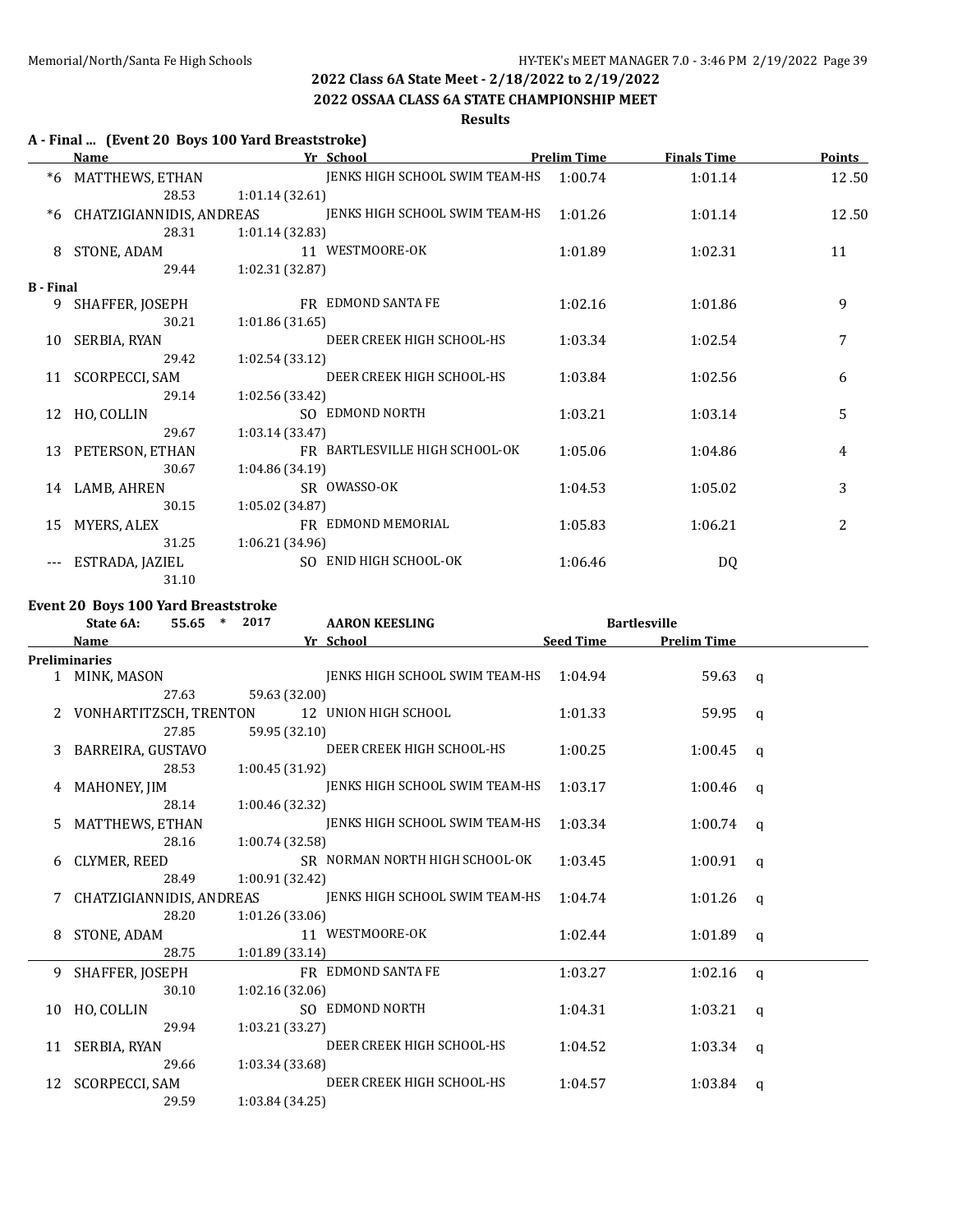**2022 OSSAA CLASS 6A STATE CHAMPIONSHIP MEET**

**Results**

### **Preliminaries ... (Event 20 Boys 100 Yard Breaststroke)**

|    | Name               | Yr School                      | <b>Seed Time</b> | <b>Prelim Time</b> |          |
|----|--------------------|--------------------------------|------------------|--------------------|----------|
|    | 13 LAMB, AHREN     | SR OWASSO-OK                   | 1:05.58          | $1:04.53$ q        |          |
|    | 29.80              | 1:04.53(34.73)                 |                  |                    |          |
|    | 14 PETERSON, ETHAN | FR BARTLESVILLE HIGH SCHOOL-OK | 1:06.67          | $1:05.06$ q        |          |
|    | 30.79              | 1:05.06(34.27)                 |                  |                    |          |
| 15 | MYERS, ALEX        | FR EDMOND MEMORIAL             | 1:06.65          | 1:05.83            | q        |
|    | 31.09              | 1:05.83(34.74)                 |                  |                    |          |
|    | 16 ESTRADA, JAZIEL | SO ENID HIGH SCHOOL-OK         | 1:08.04          | 1:06.46            | $\alpha$ |
|    | 30.77              | 1:06.46 (35.69)                |                  |                    |          |
|    | 17 HOWARD, AYDAN   | SR YUKON HIGH SCHOOL           | 1:05.69          | 1:06.57            |          |
|    | 31.63              | 1:06.57(34.94)                 |                  |                    |          |
|    | 18 STEWART, BRADEN | SO PONCA CITY HIGH SCHOOL      | 1:07.31          | 1:06.69            |          |
|    | 31.50              | 1:06.69(35.19)                 |                  |                    |          |
|    | 19 PHAN, ALAN      | 12 MOORE HIGH SCHOOL-OK        | 1:07.42          | 1:06.91            |          |
|    | 30.57              | 1:06.91 (36.34)                |                  |                    |          |
|    | 20 GENTRY, TIPTON  | SR NORMAN HIGH SCHOOL-OK       | 1:06.21          | 1:06.97            |          |
|    | 31.69              | 1:06.97 (35.28)                |                  |                    |          |
|    | 21 CATALANO, ZACH  | SO BOOKER T WASHINGTON-OK      | 1:07.24          | 1:07.28            |          |
|    | 32.21              | 1:07.28(35.07)                 |                  |                    |          |
|    | 22 TORRES, JOSH    | SR MUSTANG HIGH SCHOOL         | 1:07.75          | 1:07.81            |          |
|    | 31.38              | 1:07.81(36.43)                 |                  |                    |          |
|    | 23 STEFFAN, TYLER  | SO BROKEN ARROW SWIM TEAM-OK   | 1:06.38          | 1:08.06            |          |
|    | 31.61              | 1:08.06 (36.45)                |                  |                    |          |

### **Event 21 Girls 400 Yard Freestyle Relay**

**State 6A: 3:27.11 \* 2/17/2018 BARTLESVILLE Bartl**

**J Harris, A Biddinger, E Downey, K Steward**

|           | <b>Team</b>                 | Relay              |                         | <b>Prelim Time</b>        | <b>Finals Time</b>       | <b>Points</b> |
|-----------|-----------------------------|--------------------|-------------------------|---------------------------|--------------------------|---------------|
| A - Final |                             |                    |                         |                           |                          |               |
|           | 1 EDMOND NORTH              | A                  |                         | 3:40.92                   | 3:36.70                  | 40            |
|           | 1) HEALY, KELSEY FR         | 2) WEBER, NORA FR  |                         | 3) GLOVER, CAROLINE SO    | 4) JONES, LANEY FR       |               |
|           | 26.59                       | 54.68 (54.68)      | 1:21.05 (26.37)         | 1:50.14 (55.46)           |                          |               |
|           | 2:15.67 (25.53)             | 2:44.01 (53.87)    | 3:09.02 (25.01)         | 3:36.70 (52.69)           |                          |               |
| 2         | JENKS HIGH SCHOOL SWIM TEAI | A                  |                         | 3:42.38                   | 3:37.91                  | 34            |
|           | 1) WILLIAMS, MARISSA        | 2) MOSS, JASMINE   |                         | 3) EATON, NATALIE         | 4) PANGBURN, JANCI       |               |
|           | 26.05                       | 54.17 (54.17)      | 1:20.26 (26.09)         | 1:48.68 (54.51)           |                          |               |
|           | 2:15.24(26.56)              | 2:45.91 (57.23)    | 3:10.67(24.76)          | 3:37.91 (52.00)           |                          |               |
| 3         | BARTLESVILLE HIGH SCHOOL-OI | A                  |                         | 3:44.78                   | 3:41.00                  | 32            |
|           | 1) HOWZE, EMMA SO           | 2) TALBOT, LILY SO |                         | 3) PATZKOWSKI, REGAN SO   | 4) HOWZE, AIDAN SR       |               |
|           | 27.25                       | 56.03 (56.03)      | 1:22.04 (26.01)         | 1:50.36 (54.33)           |                          |               |
|           | 2:17.17 (26.81)             | 2:47.48 (57.12)    | 3:13.05 (25.57)         | 3:41.00 (53.52)           |                          |               |
| 4         | STILLWATER HIGH SCHOOL-OK   | A                  |                         | 3:49.17                   | 3:47.83                  | 30            |
|           | 1) FINCH, MIRIAM SR         |                    | 2) MENDEZ, GWENDOLYN SO | 3) KIRKPATRICK, TAYLOR SR | 4) LITTLEFIELD, AVERY SO |               |
|           | 28.20                       | 57.94 (57.94)      | 1:25.80(27.86)          | 1:56.31 (58.37)           |                          |               |
|           | 2:24.90 (28.59)             | 2:55.33 (59.02)    | 3:20.14 (24.81)         | 3:47.83 (52.50)           |                          |               |
| 5.        | ENID HIGH SCHOOL-OK         | A                  |                         | 3:52.31                   | 3:49.98                  | 28            |
|           | 1) BROCHU, KADYNCE          |                    | 2) MENDOZA-LARA, GABBY  | 3) STEWART, ELSA FR       | 4) KISSINGER, SHYANN     |               |
|           | 28.13                       | 59.02 (59.02)      | 1:26.38(27.36)          | 1:58.28 (59.26)           |                          |               |
|           | 2:24.48 (26.20)             | 2:54.07 (55.79)    | 3:20.57 (26.50)         | 3:49.98 (55.91)           |                          |               |
| 6         | BIXBY-OK                    | A                  |                         | 3:55.57                   | 3:53.99                  | 26            |
|           | 1) TILLY, JASMINE SO        | 2) JONES, JULIE SR |                         | 3) BROOKS, RACHEL SR      | 4) WAGNER, LEAH SR       |               |
|           | 28.54                       | 59.43 (59.43)      | 1:27.61 (28.18)         | 1:58.73 (59.30)           |                          |               |
|           | 2:26.34 (27.61)             | 2:58.02 (59.29)    | 3:24.49 (26.47)         | 3:53.99 (55.97)           |                          |               |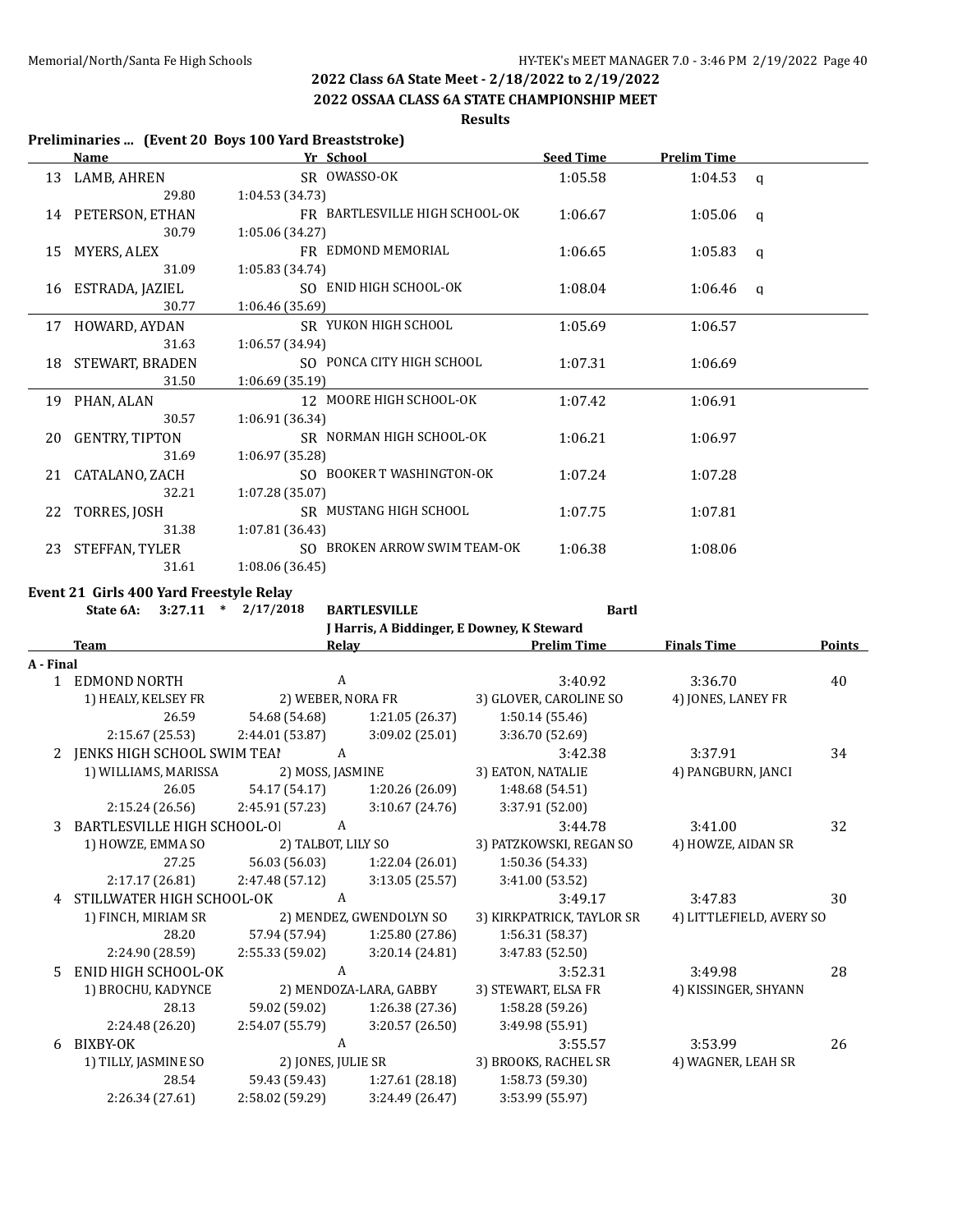### **2022 OSSAA CLASS 6A STATE CHAMPIONSHIP MEET**

### **Results**

|                  | A - Final  (Event 21 Girls 400 Yard Freestyle Relay)<br><b>Team</b> | Relay                     |                         | <b>Prelim Time</b>         | <b>Finals Time</b>         | <b>Points</b>  |
|------------------|---------------------------------------------------------------------|---------------------------|-------------------------|----------------------------|----------------------------|----------------|
|                  | 7 BOOKER T WASHINGTON-OK                                            | $\boldsymbol{A}$          |                         | 3:57.54                    | 3:54.79                    | 24             |
|                  | 1) HARRIS, TORI SR                                                  |                           | 2) BROBSTON, PARKER SR  | 3) HUTTO, BRITAIN SO       | 4) BARCUS-SCHAFER, LOLA SR |                |
|                  | 28.23                                                               | 58.68 (58.68)             | 1:26.31 (27.63)         | 1:57.00 (58.32)            |                            |                |
|                  | 2:24.87 (27.87)                                                     | 2:56.04 (59.04)           | 3:23.90 (27.86)         | 3:54.79 (58.75)            |                            |                |
| 8                | NORMAN NORTH HIGH SCHOOL-                                           | $\boldsymbol{A}$          |                         | 3:55.30                    | 3:55.43                    | 22             |
|                  | 1) BENEDICTO, CARLA SO                                              | 2) KEMMET, MEG SR         |                         | 3) AGEE, HANNAH SR         | 4) BRISTER, JADIE JR       |                |
|                  | 29.73                                                               | 1:01.55(1:01.55)          | 1:30.52 (28.97)         | 2:03.62 (1:02.07)          |                            |                |
|                  | 2:30.96 (27.34)                                                     | 3:01.82(58.20)            | 3:27.05 (25.23)         | 3:55.43(53.61)             |                            |                |
| <b>B</b> - Final |                                                                     |                           |                         |                            |                            |                |
| 9                | EDMOND MEMORIAL                                                     | A                         |                         | 3:57.65                    | 3:53.83                    | 18             |
|                  | 1) CAREY, KENDALL JR                                                | 2) CARTER, ELLIOT SO      |                         | 3) SANTORO, AVA SO         | 4) SMITH, EMMA SR          |                |
|                  | 27.46                                                               | 56.35 (56.35)             | 1:24.14 (27.79)         | 1:56.66 (1:00.31)          |                            |                |
|                  | 2:24.88 (28.22)                                                     | 2:57.59 (1:00.93)         | 3:24.14 (26.55)         | 3:53.83 (56.24)            |                            |                |
| 10               | DEER CREEK HIGH SCHOOL-HS                                           | A                         |                         | 3:58.65                    | 3:57.64                    | 14             |
|                  | 1) HULL, JILLIAN                                                    | 2) DEYOUNG, EASTYN        |                         | 3) LOUNSBERY, OLIVIA       | 4) MENDOZA, LANDRY         |                |
|                  | 27.67                                                               | 59.36 (59.36)             | 1:27.47 (28.11)         | 1:59.17 (59.81)            |                            |                |
|                  | 2:27.42 (28.25)                                                     | 2:58.24 (59.07)           | 3:26.85(28.61)          | 3:57.64 (59.40)            |                            |                |
|                  | 11 BROKEN ARROW SWIM TEAM-O                                         | A                         |                         | 3:58.41                    | 3:57.92                    | 12             |
|                  | 1) MCDARIS, CLAIRE JR                                               | 2) YORK, ELEANOR JR       |                         | 3) YOUNG, LEXI SR          | 4) STIKA, KAYLEE JR        |                |
|                  | 28.13                                                               | 58.52 (58.52)             | 1:26.76 (28.24)         | 1:57.96 (59.44)            |                            |                |
|                  | 2:27.28 (29.32)                                                     | 2:59.58 (1:01.62)         | 3:27.51 (27.93)         | 3:57.92 (58.34)            |                            |                |
|                  | 12 UNION HIGH SCHOOL                                                | A                         |                         | 4:09.63                    | 4:08.21                    | $10\,$         |
|                  | 1) MCMAHON, MONICA 10                                               |                           | 2) MCMAHON, ABIGAIL 12  | 3) SALINAS, KENNEDI 11     | 4) SIMONDS, ABBY 09        |                |
|                  | 28.55                                                               | 59.71 (59.71)             | 1:27.57 (27.86)         | 1:58.89 (59.18)            |                            |                |
|                  | 2:28.90 (30.01)                                                     | 3:02.19(1:03.30)          | 3:33.75 (31.56)         | 4:08.21(1:06.02)           |                            |                |
|                  | 13 OWASSO-OK                                                        | A                         |                         | 4:10.22                    | 4:09.51                    | 8              |
|                  | 1) PRIBBLE-TAYLOR, CHLOE                                            |                           | 2) PETERS, ISABELLA SO  | 3) RODRIGUEZ, ALICIA SO    | 4) BEALS, KAELA SR         |                |
|                  | 27.69                                                               | 57.96 (57.96)             | 1:28.56 (30.60)         | 2:02.41 (1:04.45)          |                            |                |
|                  | 2:31.91 (29.50)                                                     | 3:05.75 (1:03.34)         | 3:35.09 (29.34)         | 4:09.51 (1:03.76)          |                            |                |
|                  | 14 MUSTANG HIGH SCHOOL                                              | A                         |                         | 4:10.89                    | 4:11.00                    | 6              |
|                  | 1) RILEY, COURTNEY SR                                               | 2) CLARK, ZOEY JR         |                         | 3) JIMESON, JACEE SO       | 4) NGUYEN, BRENDA SO       |                |
|                  | 31.26                                                               | 1:05.42 (1:05.42)         | 1:36.45(31.03)          | 2:10.39 (1:04.97)          |                            |                |
|                  | 2:40.58 (30.19)                                                     | 3:13.72(1:03.33)          | 3:40.61 (26.89)         | 4:11.00 (57.28)            |                            |                |
|                  | 15 YUKON HIGH SCHOOL                                                | $\boldsymbol{\mathsf{A}}$ |                         | 4:18.00                    | 4:18.63                    | $\overline{4}$ |
|                  | 1) CLARK, MAKENNA FR                                                | 2) SCHOB, HANNAH SR       |                         | 3) SALE, JOZZLYNN SR       | 4) PALMER, ABIGAIL SR      |                |
|                  | 30.04                                                               | 1:04.30(1:04.30)          | 1:35.71 (31.41)         | 2:09.60 (1:05.30)          |                            |                |
|                  | 2:41.81 (32.21)                                                     | 3:16.53 (1:06.93)         | 3:46.21 (29.68)         | 4:18.63 (1:02.10)          |                            |                |
|                  | 16 MOORE HIGH SCHOOL-OK                                             | A                         |                         | 4:18.72                    | 4:37.48                    | $\overline{2}$ |
|                  | 1) THETFORD, MAKENZIE 10                                            |                           | 2) STODDARD, KATELYN 12 | 3) LONG TORRES, CADENCE 11 | 4) NELSON, KAYLAN 12       |                |
|                  | 29.39                                                               | 1:02.45 (1:02.45)         | 1:37.17 (34.72)         | 2:14.91 (1:12.46)          |                            |                |
|                  | 2:52.40 (37.49)                                                     | 4:05.49 (1:50.58)         | 4:37.48 (31.99)         |                            |                            |                |

### **Event 21 Girls 400 Yard Freestyle Relay**

| State 6A:            | $3:27.11$ *    | 2/17/2018       | <b>BARTLESVILLE</b>                        | <b>Bartl</b>           |                    |  |
|----------------------|----------------|-----------------|--------------------------------------------|------------------------|--------------------|--|
|                      |                |                 | J Harris, A Biddinger, E Downey, K Steward |                        |                    |  |
| Team                 |                |                 | Relay                                      | <b>Seed Time</b>       | <b>Prelim Time</b> |  |
| <b>Preliminaries</b> |                |                 |                                            |                        |                    |  |
| EDMOND NORTH         |                |                 | А                                          | 3:43.18                | $3:40.92$ a        |  |
| 1) HEALY, KELSEY FR  |                |                 | 2) WEBER, NORA FR                          | 3) GLOVER, CAROLINE SO | 4) JONES, LANEY FR |  |
|                      | 26.60          | 55.07 (55.07)   | 1:22.18(27.11)                             | 2:02.61 (1:07.54)      |                    |  |
|                      | 2:18.86(16.25) | 2:47.57 (44.96) | 3:13.17(25.60)                             | 3:40.92 (53.35)        |                    |  |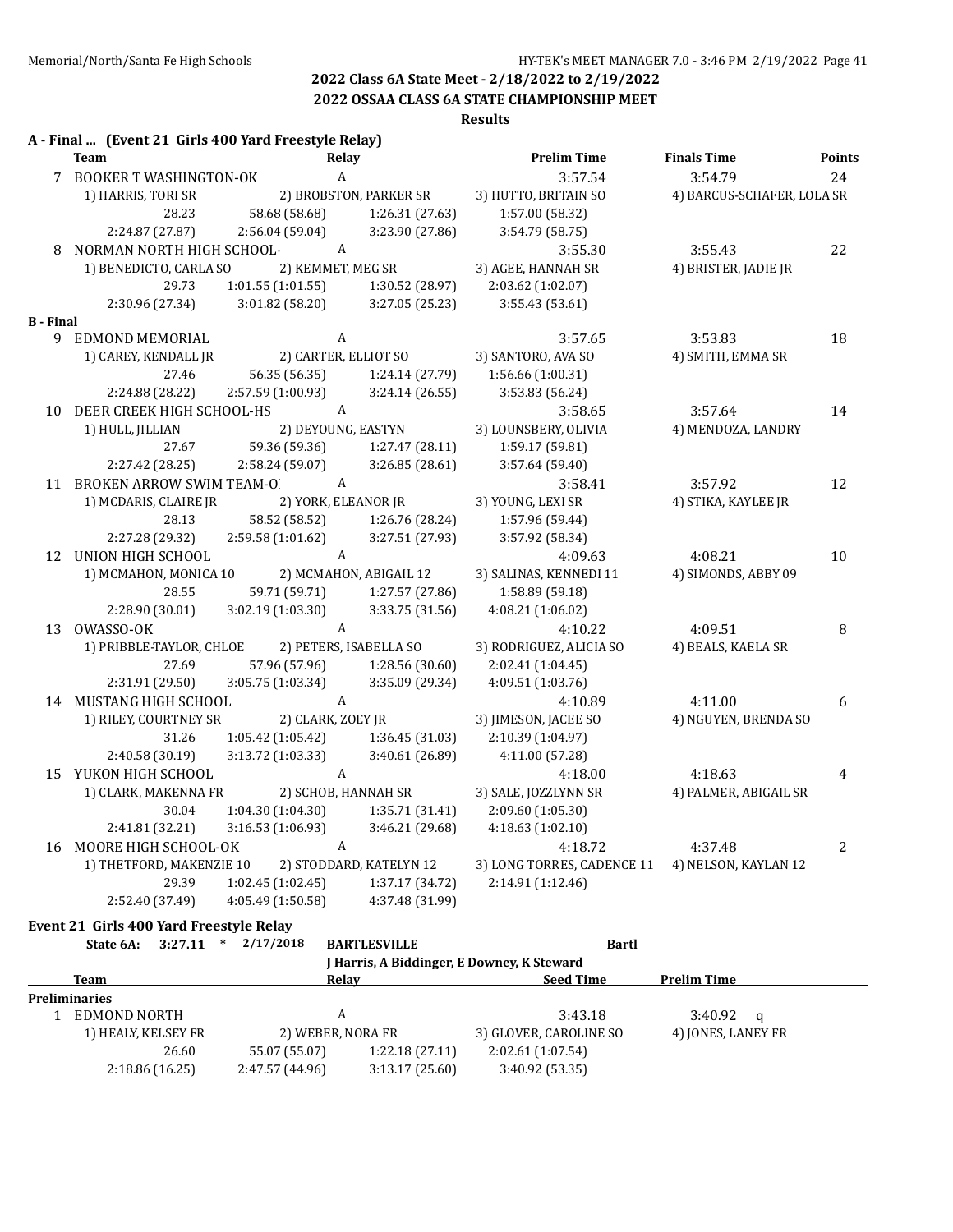## **2022 OSSAA CLASS 6A STATE CHAMPIONSHIP MEET**

### **Results**

## **Preliminaries ... (Event 21 Girls 400 Yard Freestyle Relay) Team Relay Seed Time Prelim Time** 2 JENKS HIGH SCHOOL SWIM TEAI A 3:45.14 3:42.38 q 1) WILLIAMS, MARISSA 2) MOSS, JASMINE 3) EATON, NATALIE 4) PANGBURN, JANCI 26.45 55.04 (55.04) 1:21.99 (26.95) 1:51.62 (56.58) 2:18.35 (26.73) 2:48.50 (56.88) 3:14.22 (25.72) 3:42.38 (53.88) 3 BARTLESVILLE HIGH SCHOOL-O A 3:48.68 3:44.78 q 1) PATZKOWSKI, REGAN SO 2) HOWZE, EMMA SO 3) LAFRANCOIS, AMANDA SR 4) HOWZE, AIDAN SR 27.76 57.90 (57.90) 1:24.00 (26.10) 1:52.63 (54.73) 2:19.87 (27.24) 2:49.48 (56.85) 3:16.18 (26.70) 3:44.78 (55.30) 4 STILLWATER HIGH SCHOOL-OK A 3:48.79 3:49.17 q 1) FINCH, MIRIAM SR 2) MENDEZ, GWENDOLYN SO 3) KIRKPATRICK, TAYLOR SR 4) LITTLEFIELD, AVERY SO 27.88 57.54 (57.54) 1:25.57 (28.03) 1:56.26 (58.72) 2:25.06 (28.80) 2:56.02 (59.76) 3:21.49 (25.47) 3:49.17 (53.15) 5 ENID HIGH SCHOOL-OK A 3:54.14 3:52.31 q<br>1) BROCHU, KADYNCE 2) MENDOZA-LARA, GABBY 3) STEWART, ELSA FR 4) KISSINGER. SI 1) BROCHU, KADYNCE 2) MENDOZA-LARA, GABBY 3) STEWART, ELSA FR 4) KISSINGER, SHYANN 28.27 59.80 (59.80) 1:26.83 (27.03) 1:58.38 (58.58) 2:25.53 (27.15) 2:55.78 (57.40) 3:22.58 (26.80) 3:52.31 (56.53) 6 NORMAN NORTH HIGH SCHOOL-OK A 3:55.59 3:55.30 q 1) BENEDICTO, CARLA SO 2) KEMMET, MEG SR 3) AGEE, HANNAH SR 4) BRISTER, JADIE JR 29.24 1:00.50 (1:00.50) 1:30.13 (29.63) 2:09.22 (1:08.72) 2:30.59 (21.37) 3:00.88 (51.66) 3:26.75 (25.87) 3:55.30 (54.42) 7 BIXBY-OK A 3:56.46 3:55.57 q 1) TILLY, JASMINE SO 2) JONES, JULIE SR 3) BROOKS, RACHEL SR 4) WAGNER, LEAH SR 27.94 58.84 (58.84) 1:27.81 (28.97) 1:59.65 (1:00.81) 2:27.28 (27.63) 2:58.89 (59.24) 3:25.90 (27.01) 3:55.57 (56.68) 8 BOOKER T WASHINGTON-OK A 3:57.51 3:57.54 q 1) HARRIS, TORI SR 2) BROBSTON, PARKER SR 3) HUTTO, BRITAIN SO 4) BARCUS-SCHAFER, LOLA SR 28.10 59.30 (59.30) 1:27.66 (28.36) 1:58.81 (59.51) 2:27.08 (28.27) 2:58.47 (59.66) 3:26.68 (28.21) 3:57.54 (59.07) EDMOND MEMORIAL A A 3:57.26 3:57.65 q 1) CAREY, KENDALL JR 2) CARTER, ELLIOT SO 3) SANTORO, AVA SO 4) SMITH, EMMA SR 27.60 56.90 (56.90) 1:26.47 (29.57) 1:58.40 (1:01.50) 2:27.63 (29.23) 3:01.26 (1:02.86) 3:28.12 (26.86) 3:57.65 (56.39) 10 BROKEN ARROW SWIM TEAM-OK A 4:07.33 3:58.41 q 1) MCDARIS, CLAIRE JR 2) YORK, ELEANOR JR 3) YOUNG, LEXI SR 4) STIKA, KAYLEE JR 27.63 57.65 (57.65) 1:26.25 (28.60) 1:57.54 (59.89) 2:26.33 (28.79) 2:59.69 (1:02.15) 3:27.80 (28.11) 3:58.41 (58.72) 11 DEER CREEK HIGH SCHOOL-HS A 4:11.57 3:58.65 q 1) HULL, JILLIAN 2) DEYOUNG, EASTYN 3) LOUNSBERY, OLIVIA 4) MENDOZA, LANDRY 27.54 59.29 (59.29) 1:27.92 (28.63) 1:59.69 (1:00.40) 2:28.53 (28.84) 2:59.46 (59.77) 3:27.61 (28.15) 3:58.65 (59.19) 12 UNION HIGH SCHOOL A A 4:20.71 4:09.63 q 1) MCMAHON, MONICA 10 2) MCMAHON, ABIGAIL 12 3) SALINAS, KENNEDI 11 4) SIMONDS, ABBY 09 29.68 1:02.02 (1:02.02) 1:29.98 (27.96) 2:01.16 (59.14) 2:31.74 (30.58) 3:05.07 (1:03.91) 3:35.23 (30.16) 4:09.63 (1:04.56) 13 OWASSO-OK A 4:09.13 4:10.22 q 1) PRIBBLE-TAYLOR, CHLOE 2) PETERS, ISABELLA SO 3) RODRIGUEZ, ALICIA SO 4) BEALS, KAELA SR 27.63 58.03 (58.03) 1:27.38 (29.35) 2:01.18 (1:03.15) 2:30.91 (29.73) 3:05.07 (1:03.89) 3:35.89 (30.82) 4:10.22 (1:05.15) 14 MUSTANG HIGH SCHOOL A 4:13.61 4:10.89 q 1) RILEY, COURTNEY SR 2) CLARK, ZOEY JR 3) JIMESON, JACEE SO 4) NGUYEN, BRENDA SO 31.95 1:06.22 (1:06.22) 1:26.13 (19.91) 2:11.58 (1:05.36)

2:41.50 (29.92) 3:13.96 (1:02.38) 3:41.06 (27.10)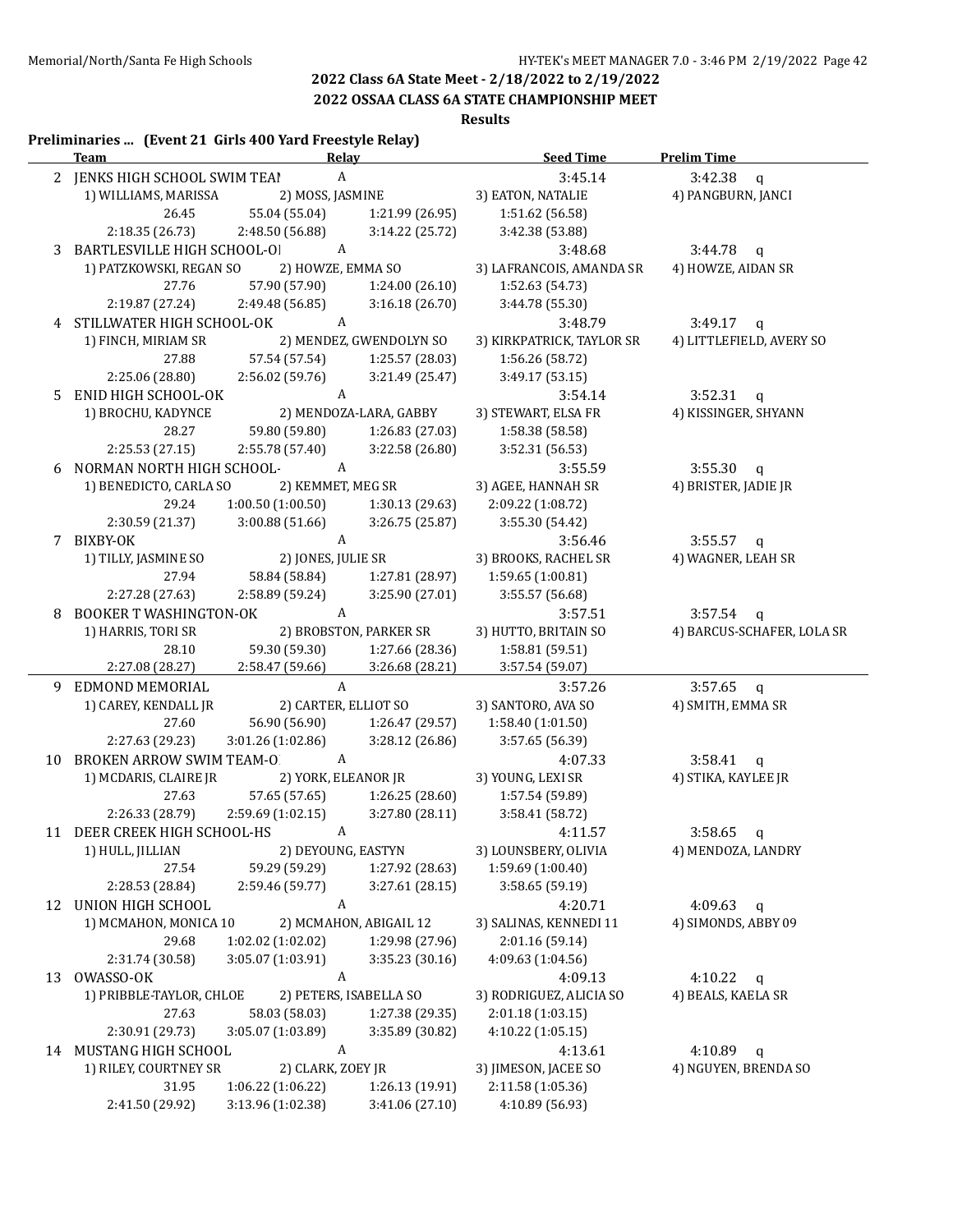## **2022 OSSAA CLASS 6A STATE CHAMPIONSHIP MEET**

**Results**

|    | Preliminaries  (Event 21 Girls 400 Yard Freestyle Relay) |                                        |                                               |                        |                                     |
|----|----------------------------------------------------------|----------------------------------------|-----------------------------------------------|------------------------|-------------------------------------|
|    | <b>Team</b>                                              |                                        | Relay                                         | <b>Seed Time</b>       | <b>Prelim Time</b>                  |
|    | 15 YUKON HIGH SCHOOL                                     |                                        | A                                             | 4:25.46                | 4:18.00<br>$\mathsf{q}$             |
|    | 1) CLARK, MAKENNA FR                                     |                                        | 2) SCHOB, HANNAH SR                           | 3) SALE, JOZZLYNN SR   | 4) PALMER, ABIGAIL SR               |
|    | 30.92                                                    | 1:04.81(1:04.81)                       | 1:35.93 (31.12)                               | 2:09.47 (1:04.66)      |                                     |
|    | 2:41.54 (32.07)                                          | 3:15.56 (1:06.09)                      | 3:45.47 (29.91)                               | 4:18.00 (1:02.44)      |                                     |
|    | 16 MOORE HIGH SCHOOL-OK                                  |                                        | $\mathbf{A}$                                  | 4:19.84                | 4:18.72<br>$\mathbf{q}$             |
|    | 1) THETFORD, MAKENZIE 10                                 |                                        | 2) STODDARD, KATELYN 12                       | 3) PHAN, ELENA 09      | 4) NELSON, KAYLAN 12                |
|    | 29.36                                                    | 1:01.51(1:01.51)                       | 1:35.21 (33.70)                               | 2:12.28 (1:10.77)      |                                     |
|    | 2:43.13 (30.85)                                          | 3:18.59 (1:06.31)                      | 3:46.95 (28.36)                               | 4:18.72 (1:00.13)      |                                     |
|    | 17 WESTMOORE-OK                                          |                                        | $\mathbf{A}$                                  | 4:23.71                | 4:19.29                             |
|    | 1) TEIXEIRA, VALERIE 12                                  |                                        | 2) BOWDLER, ISABELA 09                        | 3) PINO, WHITNEY 11    | 4) LITTLE, ISABELLA 10              |
|    | 32.20                                                    | 1:08.14 (1:08.14)                      | 1:39.77 (31.63)                               | 2:16.76 (1:08.62)      |                                     |
|    | 2:45.12 (28.36)                                          | 3:19.04 (1:02.28)                      | 3:46.94 (27.90)                               | 4:19.29 (1:00.25)      |                                     |
| 18 | NORMAN HIGH SCHOOL-OK                                    |                                        | $\boldsymbol{A}$                              | 4:42.15                | 4:27.98                             |
|    | 1) NEFF, MARYANNE JR                                     |                                        | 2) FLETCHER, EMMA SO                          | 3) BROCKUS, SARAH FR   | 4) MCKENZIE, MYKALA FR              |
|    | 29.51                                                    | 1:02.81 (1:02.81)                      | 1:36.79 (33.98)                               | 2:23.90 (1:21.09)      |                                     |
|    | 2:48.88 (24.98)                                          | 3:26.98 (1:03.08)                      | 3:56.14(29.16)                                | 4:27.98 (1:01.00)      |                                     |
|    | 19 PONCA CITY HIGH SCHOOL                                |                                        | $\mathbf{A}$                                  | 4:54.30                | 4:29.29                             |
|    | 1) ALVEREZ, LINDSEY JR                                   |                                        | 2) SULLIVAN, ALYSSA FR                        | 3) PAYNE, AIHANNA FR   | 4) STRAH, RYLEE SR                  |
|    | 30.40                                                    | 1:02.99 (1:02.99)                      | 1:35.32 (32.33)                               | 2:14.32 (1:11.33)      |                                     |
|    | 2:48.15 (33.83)                                          | 3:27.99 (1:13.67)                      | 3:57.47 (29.48)                               | 4:29.29 (1:01.30)      |                                     |
|    | 20 PUTNAM CITY HIGH SCHOOL-OK                            |                                        | A                                             | 4:39.73                | 5:04.48                             |
|    | 1) LEE, VICTORIA FAITH SO                                |                                        | 2) BURRELL, YADA SR                           | 3) ANTHONY, ANDI JR    | 4) WHITE, ERYNN SO                  |
|    | 34.22                                                    | 1:12.56(1:12.56)                       | 1:50.47 (37.91)                               | 2:37.60 (1:25.04)      |                                     |
|    | 3:13.74 (36.14)                                          | 4:01.56 (1:23.96)                      | 4:31.30 (29.74)                               | 5:04.48 (1:02.92)      |                                     |
|    | 21 CHOCTAW HIGH SCHOOL SWIM-                             |                                        | A                                             | 5:17.30                | 5:09.92                             |
|    | 1) ANTES, ALLIE FR                                       |                                        | 2) CHOWNING, CALLIE SO                        | 3) FRULLO, MCKENZIE JR | 4) SCHMIDT, SANDRA SO               |
|    | 34.63                                                    | 1:18.23(1:18.23)                       | 1:52.22 (33.99)                               | 2:35.74 (1:17.51)      |                                     |
|    | 2:53.25 (17.51)                                          | 3:51.95 (1:16.21)                      | 4:07.68 (15.73)                               | 5:09.92 (1:17.97)      |                                     |
|    | 22 EISENHOWER HIGH SCHOOL-OK                             |                                        | $\boldsymbol{A}$                              | 5:30.38                | 5:26.78                             |
|    | 1) EMERSON, MALLORY SR                                   |                                        | 2) SPANGLE, CATHLIEN SR                       | 3) ALVARADO, ELSY JR   | 4) FLENOURY, MAKAYLA JR             |
|    | 39.44                                                    | 1:24.58 (1:24.58)                      | 2:03.42 (38.84)                               | 2:47.55 (1:22.97)      |                                     |
|    | 3:07.89 (20.34)                                          | 4:33.76 (1:46.21)                      | 4:49.42 (15.66)                               | 5:26.78 (53.02)        |                                     |
| 23 | PUTNAM CITY NORTH-OK                                     |                                        | $\boldsymbol{A}$                              | 5:58.34                | 5:47.43                             |
|    | 1) BRYANT, FAITH SO                                      |                                        | 2) JOHNSON, JAYLA SO                          | 3) MARTIN, EMMA SO     | 4) PHAN, MICHELLE SO                |
|    | 37.62                                                    | 1:20.14(1:20.14)                       | 2:03.13 (42.99)                               |                        |                                     |
|    | 3:34.98()                                                | 4:20.21()                              | 4:59.83 (39.62)                               | 5:47.43 (1:27.22)      |                                     |
|    | SOUTHMOORE-OK                                            |                                        | A                                             | 5:19.08                | DQ                                  |
|    | 1) JAWORSKY, AUDREY 11                                   |                                        | 2) VALERIO WEEKLEY, SOLANA 123) TRAN, TINA 12 |                        | 4) OSBURN, AUBREY 09                |
|    | 35.48                                                    |                                        |                                               | 2:37.08 (1:20.44)      |                                     |
|    |                                                          | 1:16.64 (1:16.64)<br>4:02.67 (1:25.59) | 1:52.13 (35.49)<br>4:20.44 (17.77)            |                        |                                     |
|    | 3:16.12 (39.04)                                          |                                        |                                               |                        |                                     |
|    | Event 22 Boys 400 Yard Freestyle Relay                   |                                        |                                               |                        |                                     |
|    | State 6A:                                                | $3:03.47$ * 2/16/2019                  | <b>NORMAN NORTH HIGH SCHOOL</b>               | <b>Norma</b>           |                                     |
|    |                                                          |                                        | D Wilson, J Tang, N Tucker, A Hayes           |                        |                                     |
|    | <b>Team</b>                                              |                                        | Relay                                         | <b>Prelim Time</b>     | <b>Finals Time</b><br><b>Points</b> |

| A - Final |                                                 |                 |                 |                   |                   |    |  |  |  |
|-----------|-------------------------------------------------|-----------------|-----------------|-------------------|-------------------|----|--|--|--|
|           | EDMOND NORTH                                    |                 |                 | 3:17.28           | 3:13.30           | 40 |  |  |  |
|           | 1) LEVENDOFSKY, GARRETT FR 2) STARRETT, JACK FR |                 |                 | 3) BETH, JONAH FR | 4) HEALY, RYAN JR |    |  |  |  |
|           | 23.70                                           | 49.30 (49.30)   | 1:12.11(22.81)  | 1:37.26 (47.96)   |                   |    |  |  |  |
|           | 2:01.44 (24.18)                                 | 2:27.88 (50.62) | 2:49.37 (21.49) | 3:13.30(45.42)    |                   |    |  |  |  |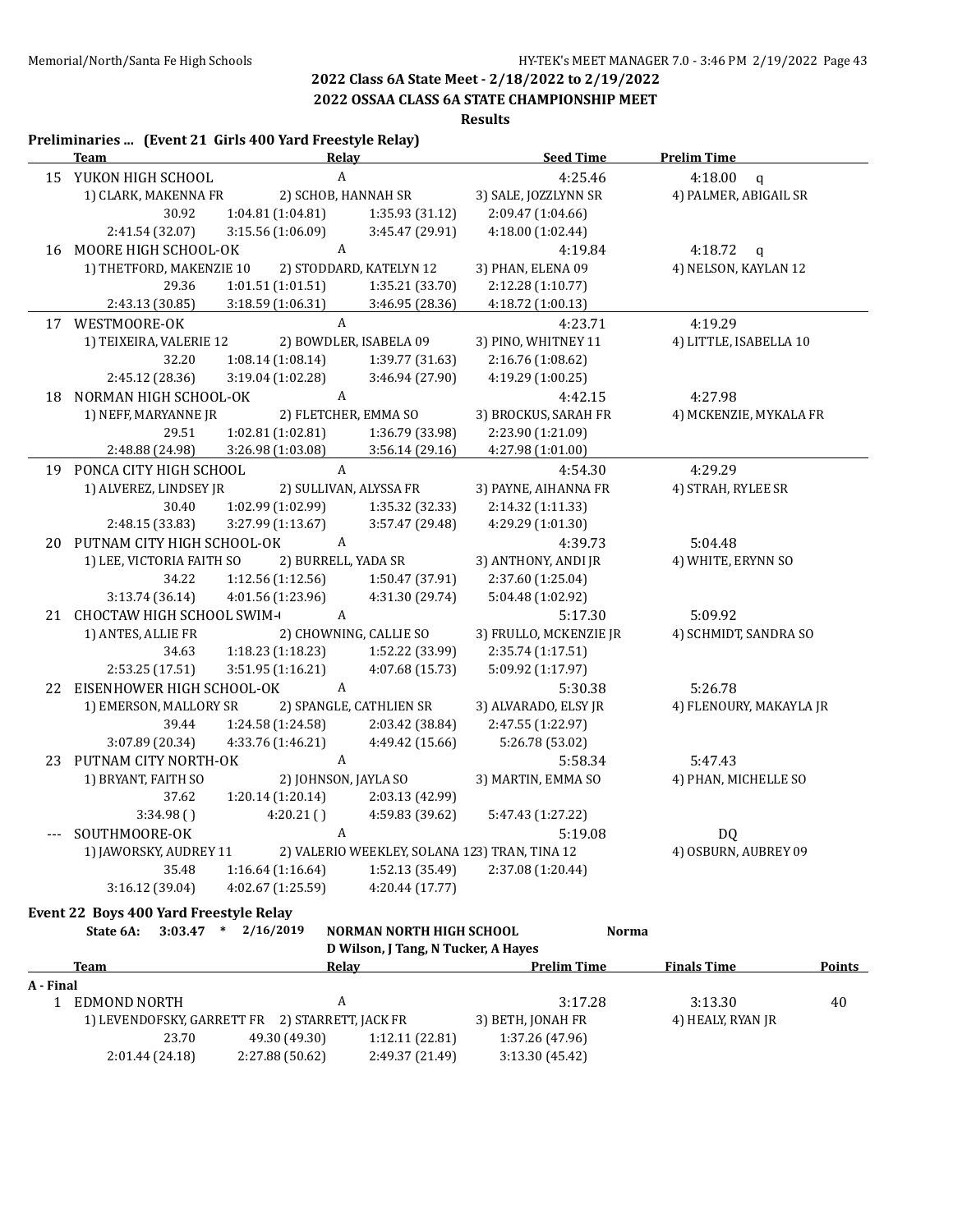### **2022 OSSAA CLASS 6A STATE CHAMPIONSHIP MEET**

### **Results**

### **A - Final ... (Event 22 Boys 400 Yard Freestyle Relay) Team Relay Prelim Time Finals Time Points** 2 JENKS HIGH SCHOOL SWIM TEAI A 3:16.40 3:15.78 34 1) SHORT, RYAN 2) BRIDENSTINE, WALKER 3) TRUONG, IAN 4) RAU, JOSH 23.40 48.62 (48.62) 1:12.39 (23.77) 1:38.42 (49.80) 2:01.43 (23.01) 2:28.13 (49.71) 2:50.14 (22.01) 3:15.78 (47.65) 3 BIXBY-OK A 3:22.62 3:20.18 32 1) MOSE, JACK JR 2) HORN, AYDIN SR 3) KAPITAN, LOGAN SR 4) BROWN, TEAGUE JR 24.32 50.05 (50.05) 1:13.43 (23.38) 1:38.80 (48.75) 2:03.50 (24.70) 2:31.30 (52.50) 2:54.14 (22.84) 3:20.18 (48.88) 4 UNION HIGH SCHOOL A A 3:24.43 3:22.45 30 1) WISE, JACOB 12 2) LAFOLLETTE, BRYCE 11 3) FAULKNER, COLIN 11 4) VONHARTITZSCH, TRENTON 12 25.39 53.03 (53.03) 1:16.90 (23.87) 1:42.80 (49.77) 2:07.38 (24.58) 2:34.94 (52.14) 2:57.45 (22.51) 3:22.45 (47.51) 5 EDMOND MEMORIAL A 3:27.42 3:24.63 28 1) TIPTON, CONNOR JR 2) BURGESS, ANDREW SO 3) PREJEAN, BENJAMIN SO 4) DOLEZAL, CARSON JR 23.77 49.69 (49.69) 1:13.64 (23.95) 1:39.85 (50.16) 2:05.17 (25.32) 2:33.03 (53.18) 2:57.96 (24.93) 3:24.63 (51.60) 6 MUSTANG HIGH SCHOOL A 3:31.19 3:31.33 26 1) TATE, BRYSON SR 2) DAVIS, GAVIN SO 3) SCOTT, MASON FR 4) WALSWICK, AIDEN SR 25.45 53.85 (53.85) 1:19.80 (25.95) 1:48.30 (54.45) 2:12.75 (24.45) 2:40.03 (51.73) 3:04.66 (24.63) 3:31.33 (51.30) 7 NORMAN NORTH HIGH SCHOOL-OK A 3:32.49 3:32.01 24 1) ANDERSON, KEATON JR 2) NGUYEN, LUCAS SR 3) PALK, RYAN SR 4) YANG, FELIX SR 25.81 53.03 (53.03) 1:17.93 (24.90) 1:45.66 (52.63) 2:11.11 (25.45) 2:39.55 (53.89) 3:04.33 (24.78) 3:32.01 (52.46) --- PONCA CITY HIGH SCHOOL A 3:21.26 DQ 1) KING, KYLE SO 2) CRANK, TIMOTHY SO 3) STEWART, BRADEN SO 4) ENGSTER, MAX SR 23.83 49.93 (49.93) 1:14.56 (24.63) 1:43.80 (53.87) 2:08.77 (24.97) 2:35.61 (51.81) 2:59.11 (23.50) **B - Final** 9 NORMAN HIGH SCHOOL-OK A 3:42.21 3:33.59 18 1) GENTRY, TIPTON SR 2) GODSEY, JONES SO 3) SULLIVAN, JOHN JR 4) STUCKEY, WARE SO 24.76 51.58 (51.58) 1:16.72 (25.14) 1:44.99 (53.41) 2:12.50 (27.51) 2:41.92 (56.93) 3:06.16 (24.24) 3:33.59 (51.67) 10 EDMOND SANTA FE A 2:33.93 3:34.23 14 1) DUONG, NATHAN JR 2) GACKLE, CADEN JR 3) SHAFFER, JOSEPH FR 4) HOLLINGSWORTH, ETHAN JR 25.85 53.30 (53.30) 1:19.76 (26.46) 1:49.08 (55.78) 2:15.23 (26.15) 2:43.49 (54.41) 3:07.91 (24.42) 3:34.23 (50.74) 11 ENID HIGH SCHOOL-OK A 3:35.38 3:35.60 12 1) STEWART, WESTON 2) HIGBEE, CODY FR 3) ROGERS, LUKE 4) ESTRADA, JAZIEL SO 25.03 51.48 (51.48) 1:17.65 (26.17) 1:46.52 (55.04) 2:12.76 (26.24) 2:41.70 (55.18) 3:07.24 (25.54) 3:35.60 (53.90) 12 BOOKER T WASHINGTON-OK A 3:40.65 3:38.09 10 1) FAULKNER, WILLEM SR 2) KING, ANDREW FR 3) CATALANO, ZACH SO 4) ROLSTON, GUS SR 26.74 56.15 (56.15) 1:22.94 (26.79) 1:52.39 (56.24) 2:18.08 (25.69) 2:46.43 (54.04) 3:11.04 (24.61) 3:38.09 (51.66) 13 OWASSO-OK A 3:45.58 3:41.29 8 1) MOAN, MASON SR 2) SUPPES, SAMUEL SO 3) HENRY, ENZO JR 4) LAMB, AHREN SR 26.02 53.65 (53.65) 1:21.73 (28.08) 1:51.70 (58.05) 2:18.81 (27.11) 2:47.90 (56.20) 3:13.32 (25.42) 3:41.29 (53.39) 14 DEER CREEK HIGH SCHOOL-HS A 3:42.67 3:42.86 6 1) SERBIA, RYAN 2) HULL, JASON 3) HARTH, RUNE 4) WALZ, BRONSON 24.67 52.11 (52.11) 1:19.20 (27.09) 1:49.55 (57.44)

2:15.77 (26.22) 2:46.06 (56.51) 3:13.18 (27.12) 3:42.86 (56.80)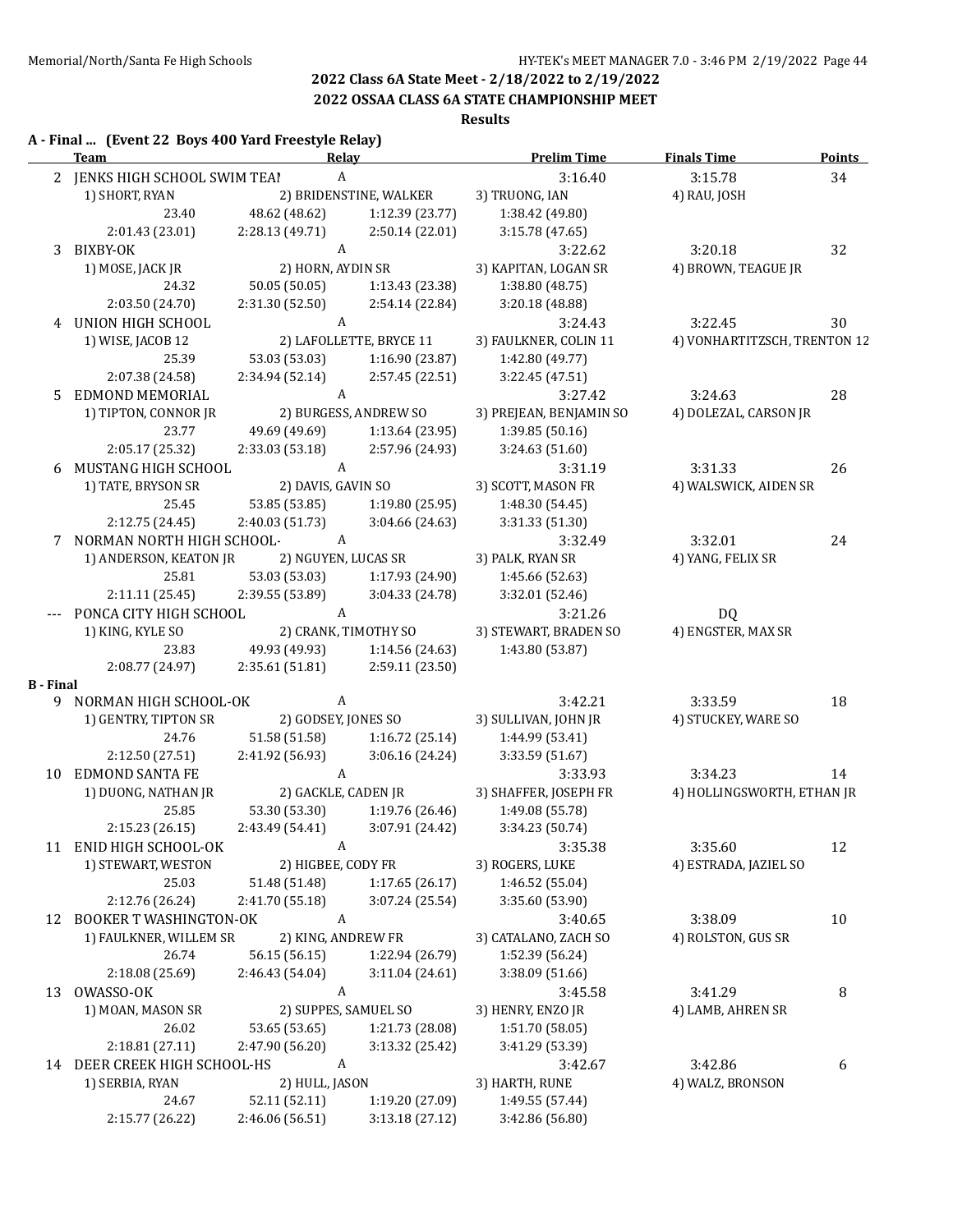**2022 OSSAA CLASS 6A STATE CHAMPIONSHIP MEET**

### **Results**

|    | B - Final  (Event 22 Boys 400 Yard Freestyle Relay)<br><b>Team</b> | <b>Relay</b>            |                                     | <b>Prelim Time</b>      | <b>Finals Time</b>           | <b>Points</b>  |
|----|--------------------------------------------------------------------|-------------------------|-------------------------------------|-------------------------|------------------------------|----------------|
| 15 | WESTMOORE-OK                                                       | A                       |                                     | 3:44.98                 | 3:45.51                      | $\overline{4}$ |
|    | 1) MILLER, MASON 12                                                | 2) KELLER, JACK 9       |                                     | 3) STONE, ADAM 11       | 4) SHAFFER, NICK 11          |                |
|    | 30.01                                                              | 1:01.75(1:01.75)        | 1:29.86(28.11)                      | 2:01.77 (1:00.02)       |                              |                |
|    | 2:26.16 (24.39)                                                    | 2:53.85 (52.08)         | 3:18.50(24.65)                      | 3:45.51 (51.66)         |                              |                |
|    | STILLWATER HIGH SCHOOL-OK                                          | A                       |                                     | 3:41.62                 | DQ                           |                |
|    | 1) KIM, ALEX FR                                                    | 2) OJEDA, PAUL JR       |                                     | 3) LIEBENAU, DILLON SR  | 4) HILL, ALEX JR             |                |
|    | 26.57                                                              | 55.80 (55.80)           | 1:21.92 (26.12)                     | 1:50.83 (55.03)         |                              |                |
|    | 2:16.74 (25.91)                                                    | 2:46.22 (55.39)         | 3:11.11 (24.89)                     |                         |                              |                |
|    | Event 22 Boys 400 Yard Freestyle Relay                             |                         |                                     |                         |                              |                |
|    | State 6A:                                                          | $3:03.47$ * $2/16/2019$ | NORMAN NORTH HIGH SCHOOL            | <b>Norma</b>            |                              |                |
|    |                                                                    |                         | D Wilson, J Tang, N Tucker, A Hayes |                         |                              |                |
|    | Team                                                               | <b>Relay</b>            |                                     | <b>Seed Time</b>        | <b>Prelim Time</b>           |                |
|    | <b>Preliminaries</b>                                               |                         |                                     |                         |                              |                |
|    | 1 JENKS HIGH SCHOOL SWIM TEAI                                      | A                       |                                     | 3:21.32                 | $3:16.40$ q                  |                |
|    | 1) CLINK, JACOB                                                    | 2) SHORT, RYAN          |                                     | 3) TRUONG, IAN          | 4) RAU, JOSH                 |                |
|    | 23.79                                                              | 49.43 (49.43)           | 1:13.31 (23.88)                     | 1:39.21 (49.78)         |                              |                |
|    | 2:02.57 (23.36)                                                    | 2:28.56 (49.35)         | 2:50.98 (22.42)                     | 3:16.40 (47.84)         |                              |                |
|    | 2 EDMOND NORTH                                                     | A                       |                                     | 3:22.63                 | $3:17.28$ q                  |                |
|    | 1) LEVENDOFSKY, GARRETT FR 2) STARRETT, JACK FR                    |                         |                                     | 3) BETH, JONAH FR       | 4) HEALY, RYAN JR            |                |
|    | 24.07                                                              | 50.38 (50.38)           | 1:13.58 (23.20)                     | 1:38.80 (48.42)         |                              |                |
|    | 2:03.30 (24.50)                                                    | 2:30.34 (51.54)         | 2:52.56 (22.22)                     | 3:17.28 (46.94)         |                              |                |
| 3  | PONCA CITY HIGH SCHOOL                                             | A                       |                                     | 3:21.86                 | 3:21.26<br>$\mathbf{q}$      |                |
|    | 1) KING, KYLE SO                                                   |                         | 2) CRANK, TIMOTHY SO                | 3) STEWART, BRADEN SO   | 4) ENGSTER, MAX SR           |                |
|    | 23.82                                                              | 50.17 (50.17)           | 1:13.76 (23.59)                     | 1:40.93 (50.76)         |                              |                |
|    | 2:05.49 (24.56)                                                    | 2:32.13 (51.20)         | 2:55.96 (23.83)                     | 3:21.26 (49.13)         |                              |                |
|    | 4 BIXBY-OK                                                         | A                       |                                     | 3:30.70                 | $3:22.62$ q                  |                |
|    | 1) MOSE, JACK JR                                                   | 2) HORN, AYDIN SR       |                                     | 3) KAPITAN, LOGAN SR    | 4) BROWN, TEAGUE JR          |                |
|    | 24.35                                                              | 50.20 (50.20)           | 1:14.10 (23.90)                     | 1:39.99 (49.79)         |                              |                |
|    | 2:04.90 (24.91)                                                    | 2:33.20 (53.21)         | 2:56.55 (23.35)                     | 3:22.62 (49.42)         |                              |                |
| 5. | UNION HIGH SCHOOL                                                  | A                       |                                     | 3:30.54                 | 3:24.43<br>$\mathsf{q}$      |                |
|    | 1) WISE, JACOB 12                                                  |                         | 2) LAFOLLETTE, BRYCE 11             | 3) FAULKNER, COLIN 11   | 4) VONHARTITZSCH, TRENTON 12 |                |
|    | 25.78                                                              | 53.36 (53.36)           | 1:17.25 (23.89)                     | 1:43.68 (50.32)         |                              |                |
|    |                                                                    |                         |                                     |                         |                              |                |
|    | 2:08.29 (24.61)                                                    | 2:35.57 (51.89)         | 2:58.80 (23.23)                     | 3:24.43 (48.86)         |                              |                |
| 6  | EDMOND MEMORIAL                                                    | A                       |                                     | 3:30.32                 | 3:27.42<br>q                 |                |
|    | 1) TIPTON, CONNOR JR                                               |                         | 2) BURGESS, ANDREW SO               | 3) PREJEAN, BENJAMIN SO | 4) DOLEZAL, CARSON JR        |                |
|    | 24.01                                                              | 50.19 (50.19)           | 1:14.39 (24.20)                     | 1:41.09 (50.90)         |                              |                |
|    | 2:06.59 (25.50)                                                    | 2:34.78 (53.69)         | 3:00.30 (25.52)                     | 3:27.42 (52.64)         |                              |                |
|    | 7 MUSTANG HIGH SCHOOL                                              | A                       |                                     | 3:32.89                 | 3:31.19<br>$\mathbf{q}$      |                |
|    | 1) TATE, BRYSON SR                                                 | 2) DAVIS, GAVIN SO      |                                     | 3) SCOTT, MASON FR      | 4) WALSWICK, AIDEN SR        |                |
|    | 25.57                                                              | 54.46 (54.46)           | 1:20.14(25.68)                      | 1:48.44 (53.98)         |                              |                |
|    | 2:12.96 (24.52)                                                    | 2:40.14(51.70)          | 3:04.39 (24.25)                     | 3:31.19 (51.05)         |                              |                |
| 8  | NORMAN NORTH HIGH SCHOOL-                                          | A                       |                                     | 3:37.80                 | 3:32.49<br>$\mathsf{q}$      |                |
|    | 1) ANDERSON, KEATON JR                                             | 2) NGUYEN, LUCAS SR     |                                     | 3) PALK, RYAN SR        | 4) YANG, FELIX SR            |                |
|    | 25.75                                                              | 53.11 (53.11)           | 1:18.41 (25.30)                     | 1:46.83 (53.72)         |                              |                |
|    | 2:12.22 (25.39)                                                    | 2:40.56 (53.73)         | 3:05.00 (24.44)                     | 3:32.49 (51.93)         |                              |                |
| 9  | <b>EDMOND SANTA FE</b>                                             | $\boldsymbol{A}$        |                                     | 3:41.54                 | 3:33.93<br>q                 |                |
|    | 1) DUONG, NATHAN JR                                                | 2) GACKLE, CADEN JR     |                                     | 3) SHAFFER, JOSEPH FR   | 4) HOLLINGSWORTH, ETHAN JR   |                |
|    | 26.00                                                              | 53.90 (53.90)           | 1:20.44 (26.54)                     | 1:49.47 (55.57)         |                              |                |
|    | 2:15.39 (25.92)                                                    | 2:43.15 (53.68)         | 3:07.43 (24.28)                     | 3:33.93 (50.78)         |                              |                |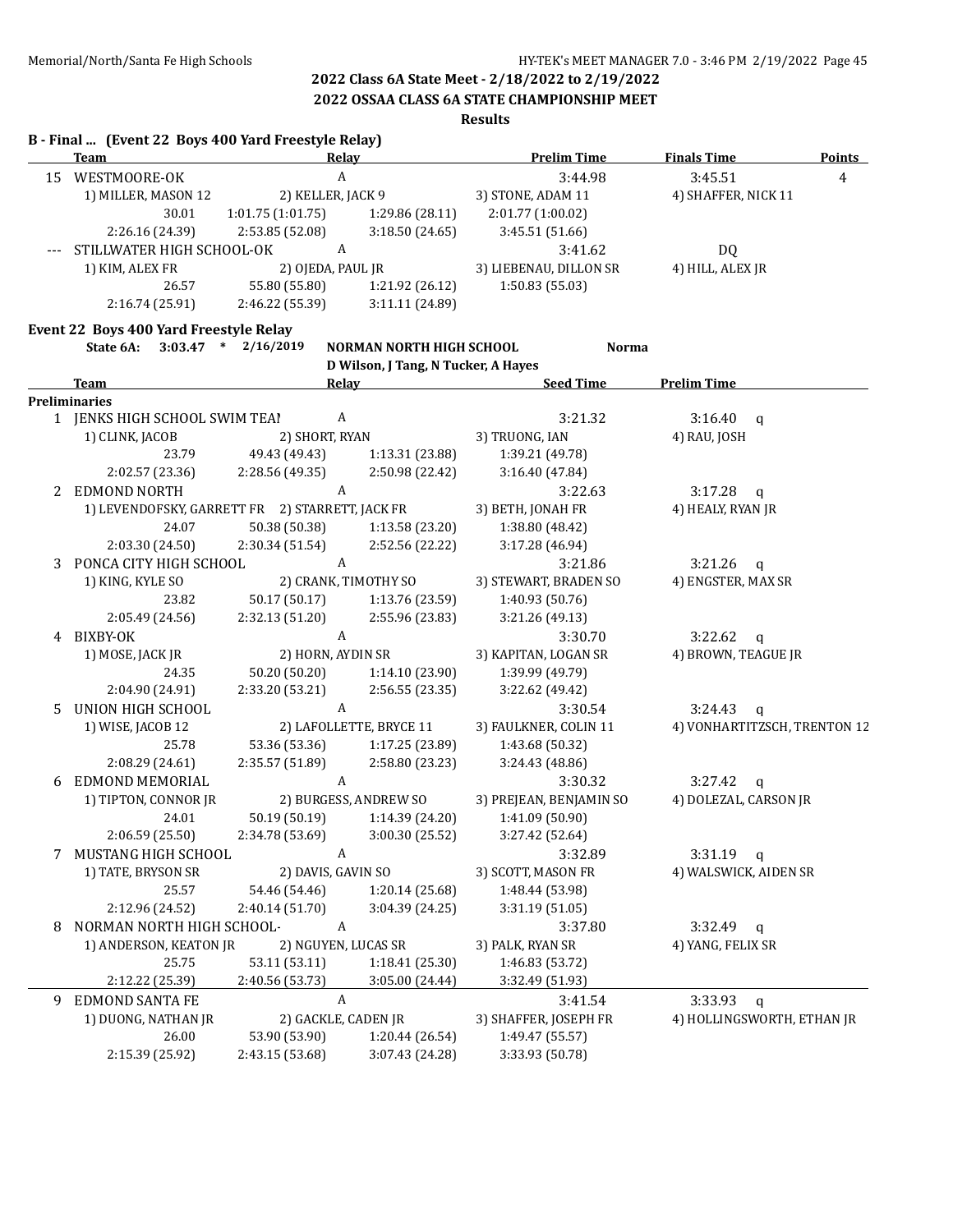# **2022 OSSAA CLASS 6A STATE CHAMPIONSHIP MEET**

**Results**

|    | Preliminaries  (Event 22 Boys 400 Yard Freestyle Relay)<br><b>Team</b> | Relay                            |                        | <b>Seed Time</b>                        | <b>Prelim Time</b>       |
|----|------------------------------------------------------------------------|----------------------------------|------------------------|-----------------------------------------|--------------------------|
|    | 10 ENID HIGH SCHOOL-OK                                                 | A                                |                        | 3:34.87                                 | 3:35.38<br>$\mathbf{q}$  |
|    | 1) STEWART, WESTON                                                     |                                  | 2) MANTZ, STATTON SO   | 3) ROGERS, LUKE                         | 4) HIGBEE, CODY FR       |
|    | 24.92                                                                  | 51.34 (51.34)                    | 1:17.11(25.77)         | 1:46.28 (54.94)                         |                          |
|    | 2:11.86 (25.58)                                                        | 2:40.83 (54.55)                  | 3:06.75 (25.92)        | 3:35.38 (54.55)                         |                          |
|    | 11 BOOKER T WASHINGTON-OK                                              | A                                |                        | 3:44.85                                 | 3:40.65 $q$              |
|    | 1) FAULKNER, WILLEM SR                                                 | 2) KING, ANDREW FR               |                        | 3) CATALANO, ZACH SO                    | 4) ROLSTON, GUS SR       |
|    | 27.05                                                                  | 56.44 (56.44)                    | 1:23.28 (26.84)        | 1:52.66 (56.22)                         |                          |
|    | 2:19.21 (26.55)                                                        | 2:47.68(55.02)                   | 3:12.85(25.17)         | 3:40.65 (52.97)                         |                          |
|    | 12 STILLWATER HIGH SCHOOL-OK                                           | $\mathbf{A}$                     |                        | 3:39.74                                 | 3:41.62<br>$\mathbf{q}$  |
|    | 1) KIM, ALEX FR                                                        | 2) OJEDA, PAUL JR                |                        | 3) LIEBENAU, DILLON SR                  | 4) HILL, ALEX JR         |
|    | 26.61                                                                  | 55.85 (55.85)                    | 1:22.51 (26.66)        | 1:51.73 (55.88)                         |                          |
|    | 2:18.55 (26.82)                                                        | 2:47.98 (56.25)                  | 3:13.44 (25.46)        | 3:41.62 (53.64)                         |                          |
|    | 13 NORMAN HIGH SCHOOL-OK                                               | A                                |                        | 3:48.92                                 | $3:42.21$ q              |
|    |                                                                        | 2) GODSEY, JONES SO              |                        | 3) SULLIVAN, JOHN JR                    | 4) STUCKEY, WARE SO      |
|    | 1) GENTRY, TIPTON SR<br>25.71                                          |                                  |                        |                                         |                          |
|    |                                                                        | 53.91 (53.91)                    | 1:19.89 (25.98)        | 1:48.43 (54.52)                         |                          |
|    | 2:16.40 (27.97)                                                        | 2:46.46 (58.03)                  | 3:12.51(26.05)         | 3:42.21 (55.75)                         |                          |
|    | 14 DEER CREEK HIGH SCHOOL-HS                                           | A                                |                        | 3:51.46                                 | $3:42.67$ q              |
|    | 1) SERBIA, RYAN                                                        | 2) O'HARE, JORDAN                |                        | 3) HULL, JASON                          | 4) HARTH, RUNE           |
|    | 25.28                                                                  | 53.08 (53.08)                    | 1:19.30 (26.22)        | 1:48.36 (55.28)                         |                          |
|    | 2:15.29 (26.93)                                                        | 2:45.29 (56.93)                  | 3:12.14(26.85)         | 3:42.67 (57.38)                         |                          |
|    | 15 WESTMOORE-OK                                                        | A                                |                        | 3:49.66                                 | $3:44.98$ q              |
|    | 1) MILLER, MASON 12                                                    | 2) KELLER, JACK 9                |                        | 3) STONE, ADAM 11                       | 4) SHAFFER, NICK 11      |
|    | 29.21                                                                  | 1:01.32(1:01.32)                 | 1:30.11 (28.79)        | 2:01.40 (1:00.08)                       |                          |
|    | 2:26.01 (24.61)                                                        | 2:53.52 (52.12)                  | 3:17.86 (24.34)        | 3:44.98 (51.46)                         |                          |
|    | 16 OWASSO-OK                                                           | $\mathbf{A}$                     |                        | 3:46.94                                 | $3:45.58$ q              |
|    | 1) MOAN, MASON SR                                                      | 2) SUPPES, SAMUEL SO             |                        | 3) HENRY, ENZO JR                       | 4) LAMB, AHREN SR        |
|    | 26.78                                                                  | 54.69 (54.69)                    | 1:23.15 (28.46)        | 1:53.95 (59.26)                         |                          |
|    | 2:21.75 (27.80)                                                        | 2:51.98 (58.03)                  | 3:17.25 (25.27)        | 3:45.58 (53.60)                         |                          |
|    | 17 LAWTON HIGH SCHOOL-OK                                               | $\mathbf{A}$                     |                        | 4:06.92                                 | 4:03.08                  |
|    | 1) WILLIAMS, LUKE SO                                                   |                                  | 2) JACKSON, BRAEDON FR | 3) SALDANA, ERIC SR                     | 4) WALLACE, LIAM JR      |
|    | 27.82                                                                  | 58.96 (58.96)                    | 1:28.85 (29.89)        | 2:03.61 (1:04.65)                       |                          |
|    | 2:32.19 (28.58)                                                        | 3:06.56 (1:02.95)                | 3:33.66 (27.10)        | 4:03.08 (56.52)                         |                          |
|    | 18 YUKON HIGH SCHOOL                                                   | $\boldsymbol{A}$                 |                        | 4:09.13                                 | 4:04.38                  |
|    | 1) CROW, CODY FR                                                       |                                  | 2) COSGROVE, AUSTIN SO | 3) COBB, LIAM SR                        | 4) VANHOUTAN, BRADLEY JR |
|    | 28.07                                                                  | 1:09.90 (1:09.90)                | 1:31.06 (21.16)        | 2:01.94 (52.04)                         |                          |
|    | 2:31.71 (29.77)                                                        | 3:05.80 (1:03.86)                | 3:33.13 (27.33)        | 4:04.38 (58.58)                         |                          |
|    | MOORE HIGH SCHOOL-OK                                                   | A                                |                        |                                         | 4:09.76                  |
| 19 |                                                                        |                                  |                        | 4:12.70                                 |                          |
|    | 1) HOLLOWAY, GRAYSON 09                                                | 2) FISK, CADEN 10                |                        | 3) PHAN, ALAN 12                        | 4) MILHAN, NATHAN 11     |
|    | 31.58                                                                  | 1:05.83(1:05.83)                 | 1:37.09 (31.26)        | 2:14.08 (1:08.25)                       |                          |
|    | 2:41.32 (27.24)                                                        | 3:13.06 (58.98)                  | 3:39.92 (26.86)        | 4:09.76 (56.70)                         |                          |
|    | 20 EISENHOWER HIGH SCHOOL-OK                                           | A                                |                        | 4:13.89                                 | 4:12.59                  |
|    | 1) NABERHAUS, LUKE SR                                                  | 2) BULLIS, CORY SO               |                        | 3) RATLIFF, BRAYDEN FR                  | 4) SAWYER, DALTON JR     |
|    | 29.27                                                                  | 1:02.00 (1:02.00)                | 1:34.64 (32.64)        | 2:15.55 (1:13.55)                       |                          |
|    | 2:45.21 (29.66)                                                        | 3:19.93 (1:04.38)                | 3:45.03 (25.10)        | 4:12.59 (52.66)                         |                          |
|    | <b>BROKEN ARROW SWIM TEAM-O</b>                                        | A                                |                        | 3:47.12                                 | DQ                       |
|    | 1) FARLOW, TIMOTHY SR                                                  | 2) SIMPSON, KADE SO              |                        | 3) BENWARE, DOMINIC JR                  | 4) STEFFAN, TYLER SO     |
|    | 26.28                                                                  | 55.57 (55.57)                    | 1:22.98 (27.41)        | 1:54.26 (58.69)                         |                          |
|    | 2:19.96 (25.70)                                                        | 2:48.61 (54.35)                  | 3:14.92 (26.31)        |                                         |                          |
|    | BARTLESVILLE HIGH SCHOOL-OI                                            | A                                |                        | 3:33.03                                 | DQ                       |
|    |                                                                        |                                  |                        |                                         |                          |
|    |                                                                        |                                  |                        |                                         |                          |
|    | 1) OLSEN, LUKE FR<br>23.68                                             | 2) LAY, CODY SO<br>49.28 (49.28) | 1:07.25 (17.97)        | 3) CRAIG, GRIFFIN SO<br>1:41.20 (51.92) | 4) PETERSON, ETHAN FR    |